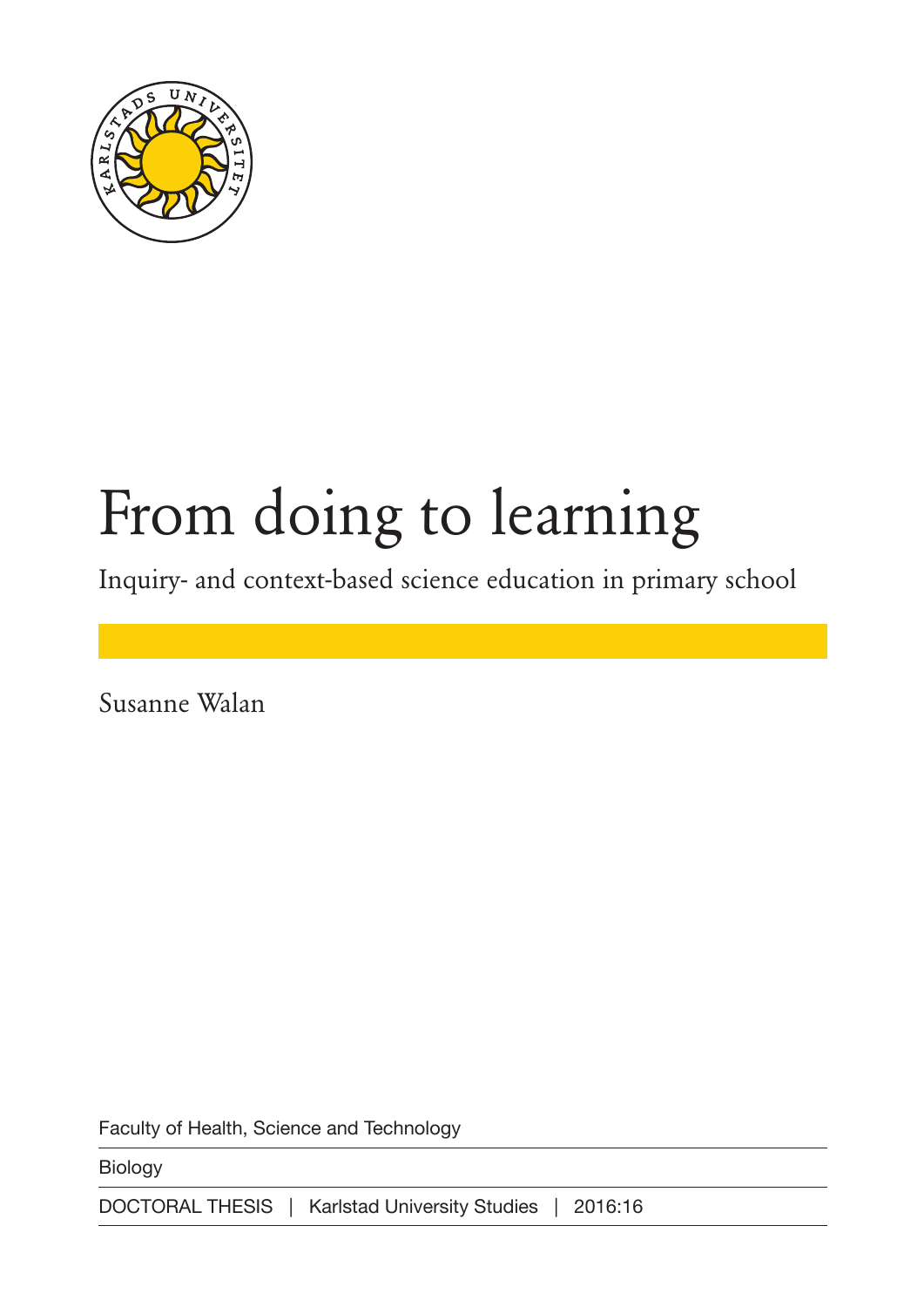# From doing to learning

Inquiry- and context-based science education in primary school

Susanne Walan

DOCTORAL THESIS | Karlstad University Studies | 2016:16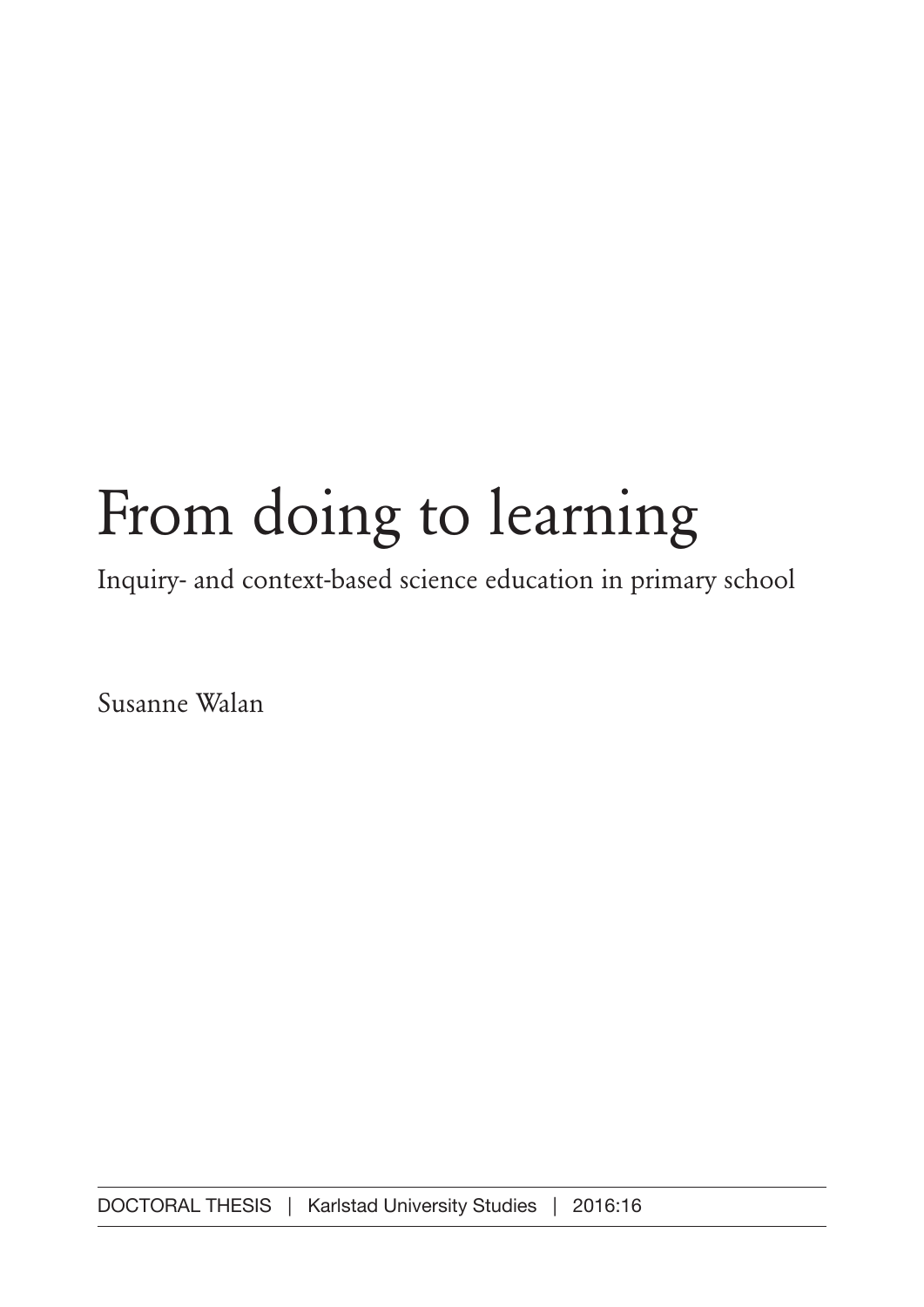From doing to learning - Inquiry- and context-based science education in primary school

Susanne Walan

DOCTORAL THESIS

Karlstad University Studies | 2016:16

urn:nbn:se:kau:diva-41100

ISSN 1403-8099

ISBN 978-91-7063-694-3

© The author

Distribution: Karlstad University Faculty of Health, Science and Technology Department of Environmental and Life Sciences SE-651 88 Karlstad, Sweden +46 54 700 10 00

Print: Universitetstryckeriet, Karlstad 2016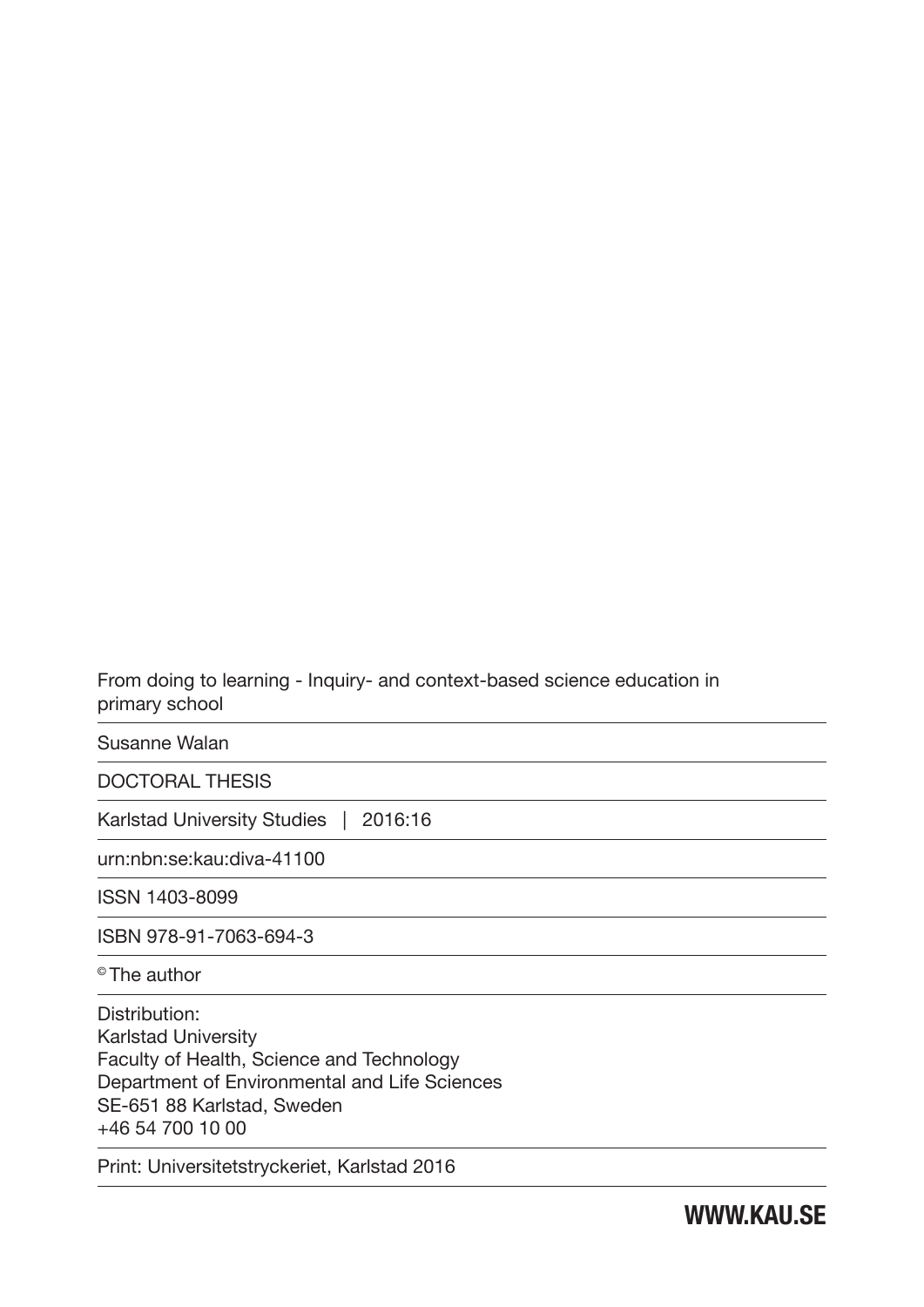### **Abstract**

The aim of this thesis is to develop an understanding of primary school teachers' knowledge of Inquiry- and Context-Based Science Education (IC-BaSE) from different perspectives: what it is, how to use it and why these strategies are used. There are at least two reasons for performing research in this field. First, there is a need for professional development in teaching science among primary school teachers. Second, IC-BaSE has been suggested to provide useful instructional strategies for stimulating students' interests in learning science. The thesis contains four papers with the overall research question: How do primary school teachers reflect on Inquiry- and Contextbased Science Education as a framework for teaching and learning in the primary school classroom? Both quantitative and qualitative research methods have been used. The main participants in the studies were twelve primary school teachers working with 10-12 year old students. The results are discussed with reference to theories mainly based on pragmatism, but also from a sociocultural perspective. Primary school teachers found IC-BaSE to provide useful instructional strategies in the primary school classroom, as it engaged their students and developed their skills in planning inquiries. The teachers developed their knowledge about IC-BaSE, what it is and how to use it. Furthermore, the primary purpose of using IC-BaSE seemed to be that students should have fun. Students also responded positive to the use of IC-BaSE. However when teachers were informed about their students' responses to IC-BaSE, they became more aware of the importance of informing the students about the purposes of the activities. The findings presented show that teachers need to move forward, not only be "doing", but also knowing *why* they are doing the activities and *how* to do them. Students' experiences can contribute to this awareness among teachers and develop the teaching practice.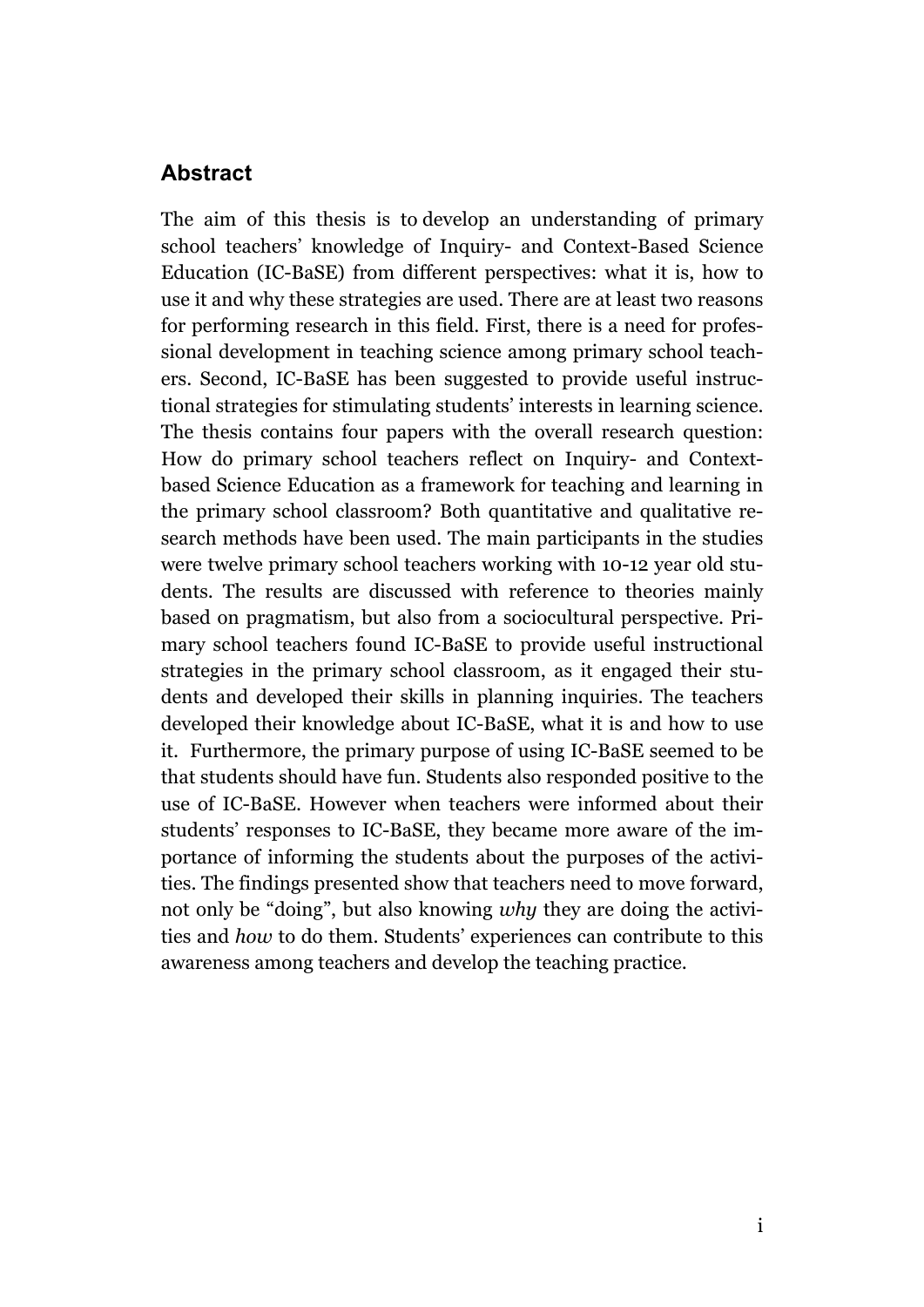# **Preface**

This thesis focuses on Inquiry- and Context-Based Science Education (IC-BaSE) in primary school. One reason for carrying out this study is based on my experiences as a science teacher and personal beliefs in what constitutes good education. Another reason is my curiosity in finding out how teachers and students reflect on the ways to perform science education that I personally believe in. As a student in secondary school, I often experienced that inquiry-based lessons did not help me to understand the content, or the purpose of the inquiry. Later, during my years as a science teacher in secondary school, and as a teacher educator, it was important for me to teach science in a context, for reasons unknown to me at the time. Perhaps it was because I noticed that my students enjoyed working in this way, but it was not the only reason. It was also important for me that they could understand the content, and it seemed that my students were more motivated to learn if they could relate science to something in their lives. This is why it was, and still is, important for me that my students are aware of the purpose of every lesson activity and are motivated when doing the activities.

Inquiry-based teaching has changed from the time when I was a student until today. In those days, I believe that the purpose was mainly to confirm different science laws or concepts. Today, the purpose is rather that students should learn how to perform systematic inquiries and understand how scientists work and how scientific knowledge is developed. Using inquiry to confirm and visualise science concepts and laws is also a strategy used by teachers, especially in secondary school. The notion of context in the sense of connecting the content to be learned to everyday life is not anything I can remember at all from my time as a student.

Inquiry- or context-based teaching methods are instructional strategies that can be used by teachers for more reasons than just confirming facts or stimulating students' interest in learning science. However, these strategies are not always the best methods for helping students to understand science. Quite often, I have used drama to visualise and make science concepts easier for students to grasp. I believe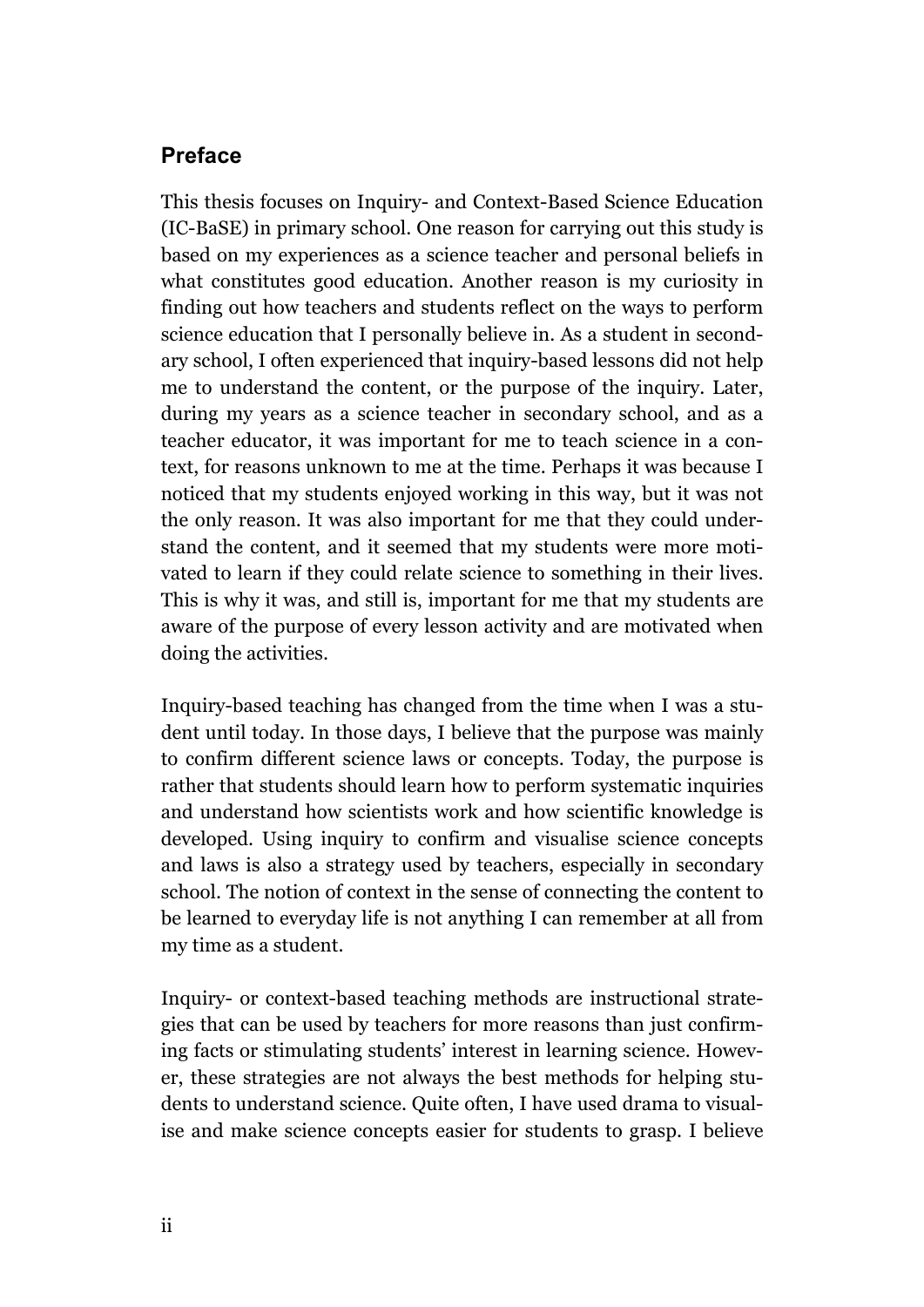that a teacher needs to have a range of instructional strategies to support students in their learning.

However, inquiry-based teaching is very much on the agenda in curricula all over the world, and organisations such as the European Commission stated some years ago that this is the way forward in science teaching (EC, 2007). Research has also shown that using context instead of teaching science as isolated facts is of importance to get students interested in science education. Since context, as mentioned, is also important to me, the use of context-based teaching combined with inquiry was of particular interest in my research.

As a teacher educator for many years, I have run courses with both pre- and in-service primary school teachers. I have always appreciated working with this category of teachers, finding them to be positive, open to different instructional strategies, curious and eager to learn science. When I was about to start my studies as a PhD student, I also found that most of my colleagues were doing research related to secondary school. I saw a need for more research in primary school. Only a few years ago (2011), a new curriculum for compulsory school in Sweden was implemented, and there is now a greater emphasis on science in primary school compared to the earlier curricula. The fact that many primary school teachers lack science in their teacher training education, or only have a limited number of courses, was another reason for me to focus on primary school.

So, here I am, with a thesis dealing with IC-BaSE in primary school, with the exception of Paper IV, which is a study of IC-BaSE as reflected on by secondary school students. Primary school students will eventually become secondary school students, and it might be of interest to find out how secondary school students respond to IC-BaSE. If this proves to be successful, it would be a further argument for preparing primary school students for these strategies. In my experience, and as shown in my studies and other research, these instructional strategies have proven to be successful for both primary and secondary school students. (By successful, I mean shown to stimulate students' learning in science). The main focus in this thesis, however, is on the primary school teachers and their responses to IC-BaSE. The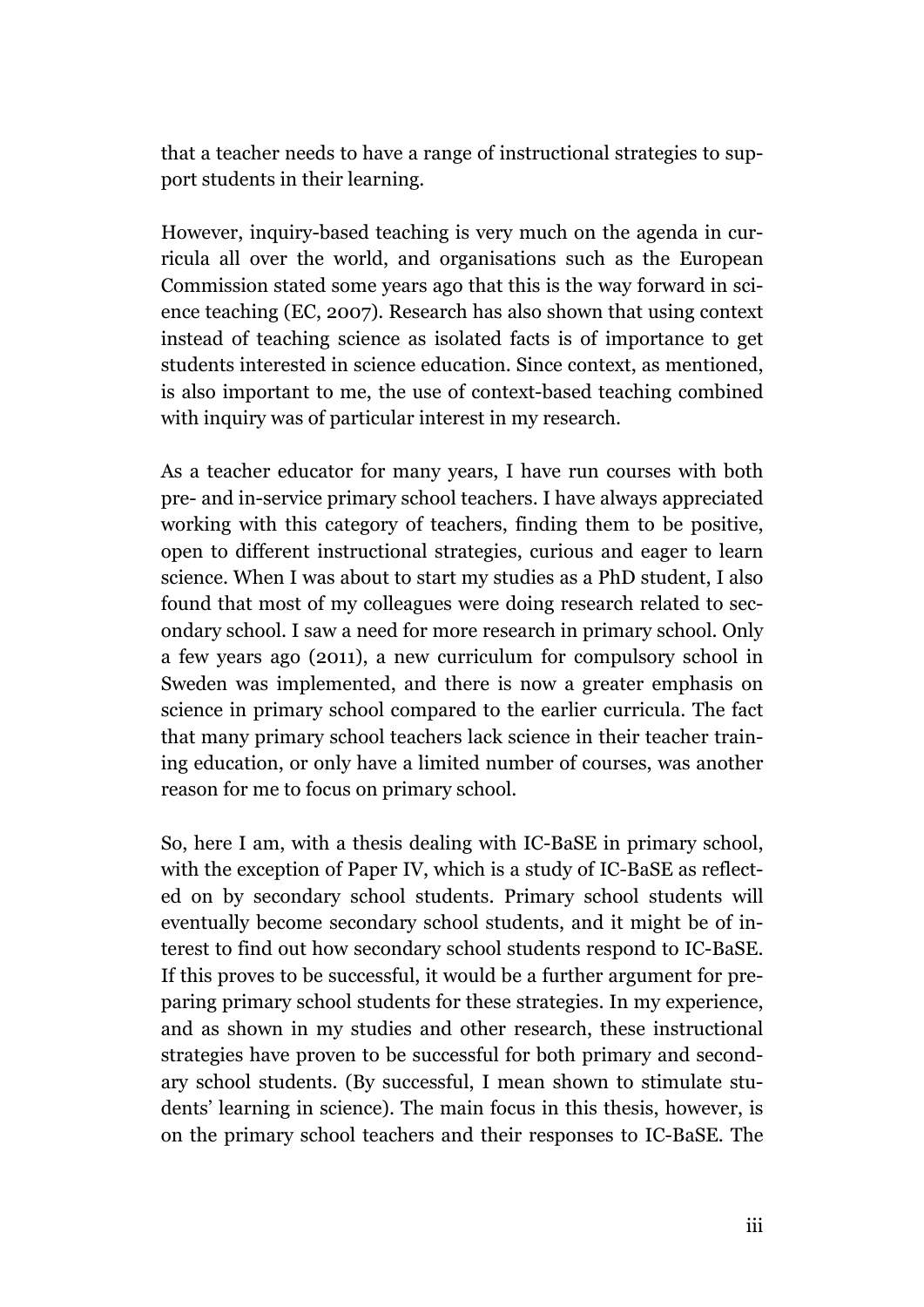reason for choosing a teacher perspective is their need for professional development (PD) in teaching science and also a research interest in how teachers can develop their knowledge and skills.

Several parts of this thesis have a common basis in the works of John Dewey. The use of IC-BaSE and the need for reflection are aspects of my thesis that have been discussed by Dewey. In the beginning of the 1990s, I graduated as a teacher of biology and chemistry with qualifications to teach in secondary school. During my university studies, the dominant educational philosophy was the constructivist theory of Piaget. Starting my career as a teacher, I found that his ideas also influenced teaching and collegial discussions. A few years later, I started to work as a teacher educator. During this period, the issue of students' misconceptions was on the agenda. However, gradually, the debate, research and, as a consequence, teacher education programmes became more and more influenced by the ideas of Vygotsky and the sociocultural perspective.

Ideas from Dewey were on the agenda during my first years as a teacher educator when I taught courses in outdoor education. In this area, the expression "learning by doing" and his name were frequently mentioned in literature and collegial discussions. At this time, I did not study Dewey, but only embraced the "learning by doing" expression, seeing it was a useful idea for my teaching. Several years later, after reading his works, I realised that the expression "learning by doing" does not reflect the whole truth of Dewey's philosophy. As a matter of fact, in all of his many works the coinage is not commonly used, except in the work *Schools of Tomorrow.* Today, as a researcher in science education, I still find the works of Dewey useful and influential for school policy documents, curricula and recommendations on how science ought to be taught.

I know that Dewey also emphasised the importance of reflection. During my PhD studies I have reflected a great deal, not only on my own practice as a teacher, but also on what it is like to be a researcher. I wish that my research may inspire primary school teachers to reflect on their practice and to enhance their science teaching skills.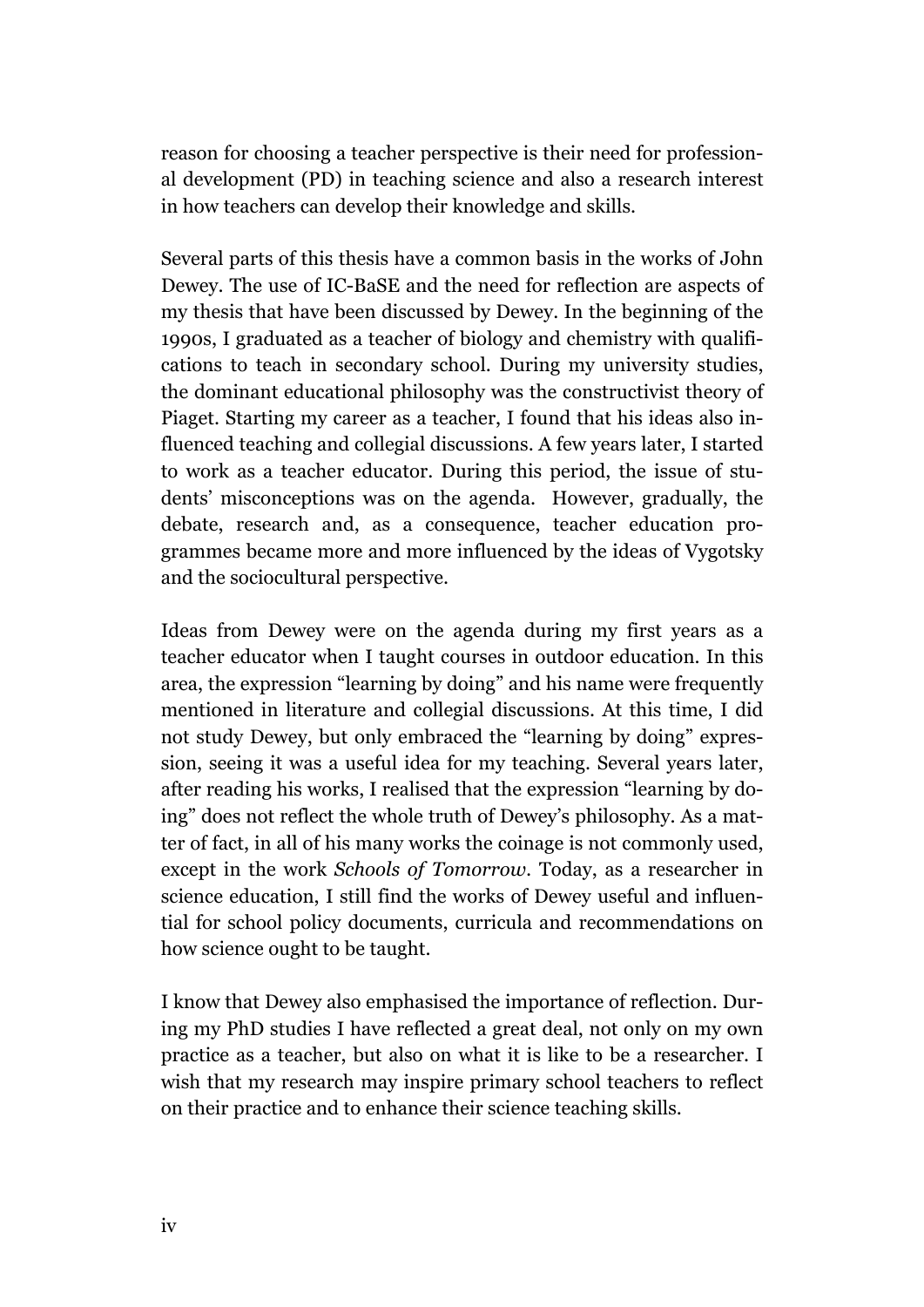# **Acknowledgements**

Several persons have been of importance during my PhD studies. First of all, the supervisors: Niklas Gericke, the main supervisor, I am grateful that you accepted the role even though your schedule was so full. Your comments and support have been so useful. Birgitta McEwen, you were a co-supervisor, and you have been with me during the whole period, and you know how much I appreciate your support. You have shown me so many times the importance of details and accuracy. Pernilla Nilsson, you accepted being a co-supervisor when I needed your particular expertise. I am so grateful for that, knowing that your schedule was also already full.

Other persons, in addition to the supervisors, who have been of importance: Shu-Nu Chang Rundgren, without you I probably would not have become a PhD student. Thank you for inviting me to the PROFILES project and arranging everything from the start. Fellow researchers in the SMEER group, I thank you for your support during my studies. Anders Jidesjö and Berit Bongum, you supported me with constructive comments at seminars. Your guidance was important and useful to me. Ann-Britt Enochsson, I appreciate your good advice. Bodil Svendsen, we have had so many interesting conversations during this period, I do hope we can perform some research together in the future.

Colleagues not being researchers, but still of importance: Jan Håkanson, you have always supported me, even during this period. Ann Dyrman, thank you for checking and supporting me with references and literature when I have had difficulties finding what I have been looking for. Olle Hallberg, thank you for helping me with different figures. Elisabeth Wennö, thank you for checking spelling and grammar.

I am also indebted to the teachers and students who volunteered to participate in the studies. Finally, the support of my family, you were always positive, even when I was totally engrossed in my research and sometimes answered your questions in weird ways, or not at all. You are always the most important in my life.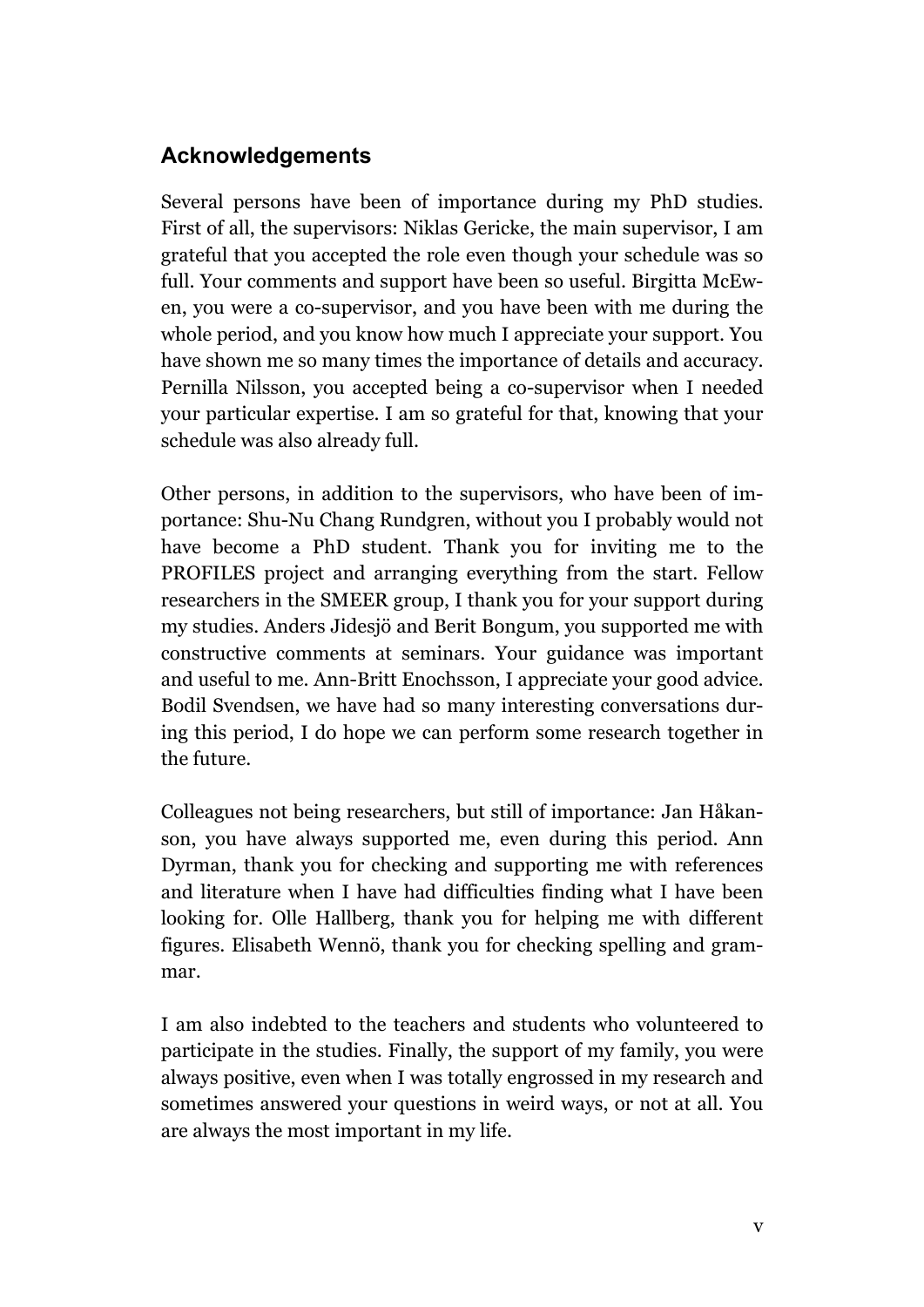# **List of papers**

Paper I: Walan, S., & Mc Ewen, B. Primary science teachers' reflections on Inquiry- and Context-Based Science Teaching. *Research in Science Education.* (2016). DOI: 10.1007/s11165-015-9507-5

**Paper II:** Walan, S., Mc Ewen, B., & Gericke, N. (2015). Enhancing primary science: An exploration of teachers' own ideas of solutions to challenges in inquiry- and context-based teaching. *Education 3-13: International Journal of Primary, Elementary and Early Years Education, 1-12.*

**Paper III:** Walan, S., Nilsson, P., & Mc Ewen, B. Why inquiry? - Primary teachers' objectives in choosing inquiry- and context-based instructional strategies to stimulate students' science learning. Resubmitted to *Research in Science Education.*

Paper IV: Walan, S., & Chang Rundgren, S.-N. (2015). Student responses to a context- and inquiry-based three-step teaching model. *Teaching Science, 61*(2), 33-39.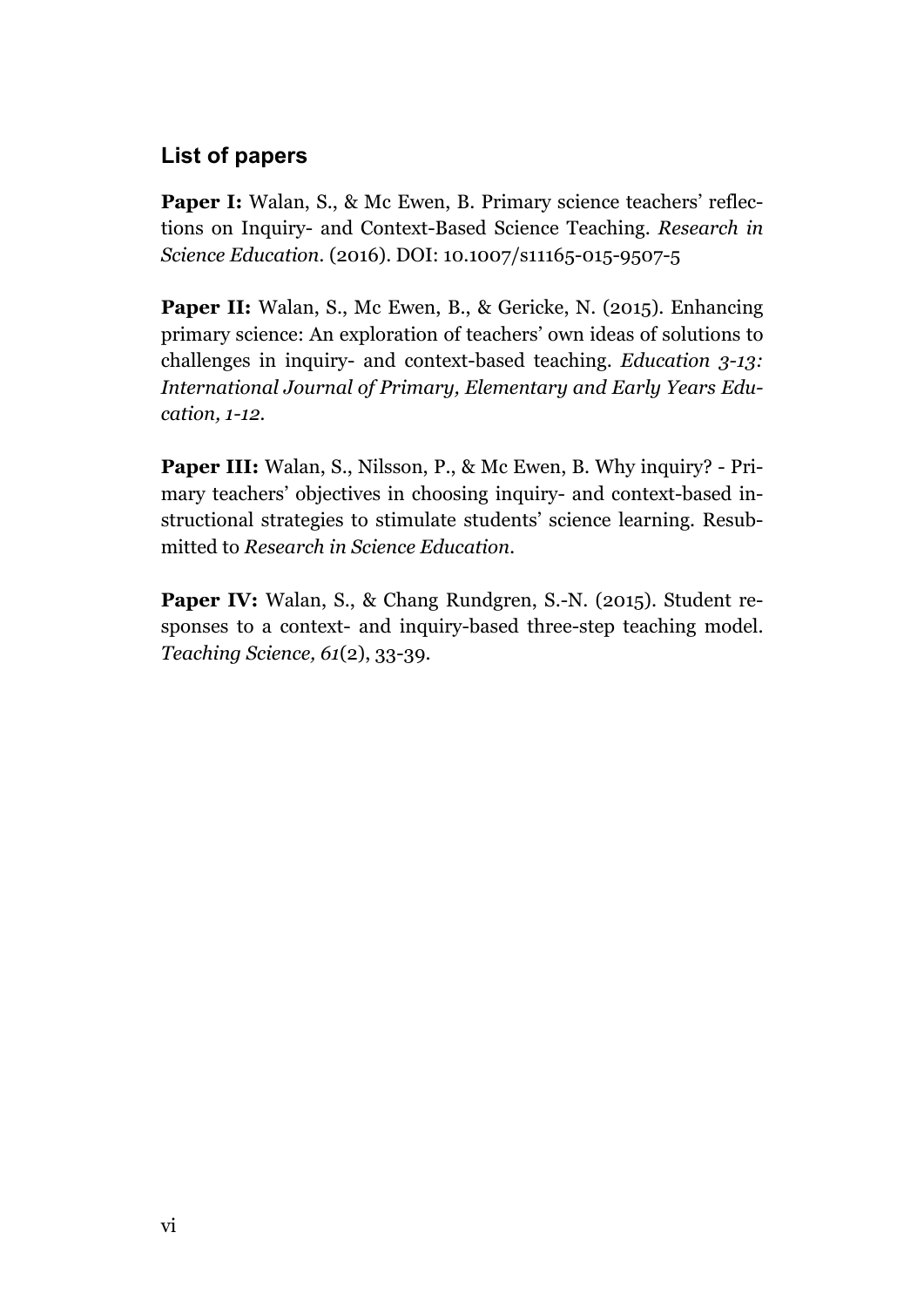# **Link between the papers**

This doctoral thesis is a compilation thesis comprising an introductory chapter and four papers. The introductory chapter includes a section on theoretical perspectives and a section presenting the methods used. It also provides short presentations of the results of the papers. Finally, there is a section discussing the results as well as the research process and implications and suggesting ideas for future research. The papers are not listed in the their chronological order but in the order of logic, that is, how the studies are linked to each other. The links between the papers are presented below.

The first study was peformed during a Continuous Professional Development (CPD) programme with twelve primary teachers. In the course of the programme, the teachers' reflections on IC-BaSE were investigated. The CPD programme resulted in a great deal of data, and the issues discussed by the participating teachers also resulted in the second paper in which the practical challenges of IC-BaSE are in focus. The teachers presented their own ideas for solutions. This was of particular interest to me, knowing that the challenges of science teaching have often been presented, as opposed to solutions. Another result of the CPD programme was that it raised questions of how primary school teachers reflected on the purposes of science teaching. Why did they choose a certain instructional strategies, i.e. IC-BaSE? During the CPD programme, I expected the teachers to also discuss the reasons for using IC-BaSE in relation to students' understanding. However, their discussions about the reasons for using IC-BaSE were mainly related to students' interest. Therefore, a study in which teachers' reasons for choosing IC-BaSE was carried out and resulted in the third paper.

The first threee studies were conducted together with teachers, but the fourth study targeted secondary students. In Papers I, II and III, the teachers reported how IC-BaSE engaged their students at primary school level. Since these students eventually will be secondary school students it was of interest to study how they responded to IC-BaSE. However, the core of the thesis is primary school teachers and their development in teaching science, particularly in relation to IC-BaSE. I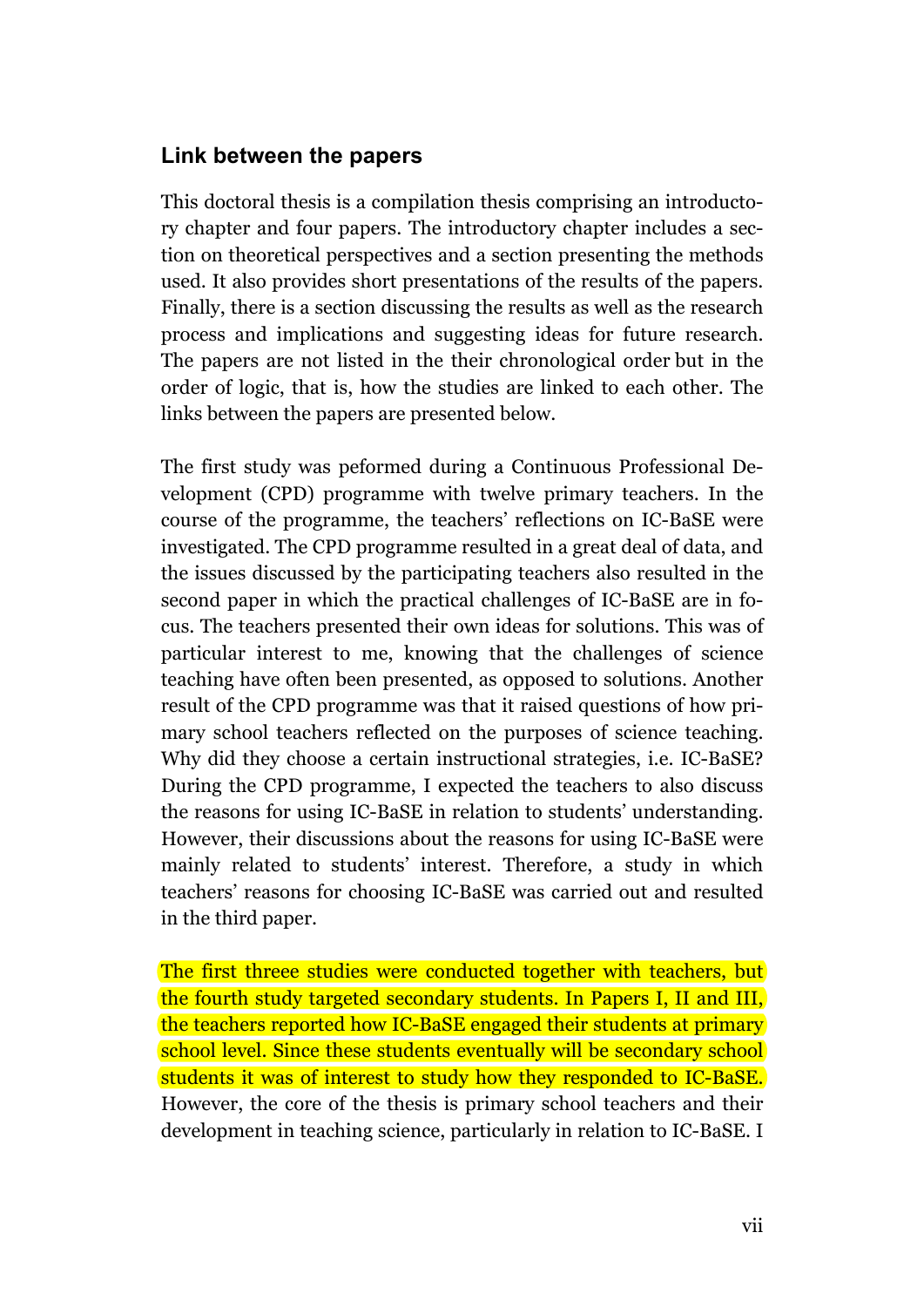hope my studies can contribute with insights into how primary school teachers can develop their knowledge of IC-BaSE and stimulate future research in this field. Furthermore, I also want to emphasise that in all of the papers I have had fellow researchers, but I am the first author and have done the main part of the work.

The CPD programme used in Paper I and II was fully designed by me. Data collection was mainly conducted by me, with the exception of field notes, which also were written by the second author of Paper I. Data analysis and writing processes were performed together with the second author of papers I and II. In addition, the third author of Paper II participated in the writing process of that article. In paper III, I had the main responsibility for the research design. The major part of data collection I performed on my own, with the exception of one interview, which was held together with the third author. Data analysis and the writing process were supported by the second and third authors. Finally, in the work presented in paper IV, the theoretical framework and the data collection were my responsibility. Research design, data analysis and writing process were performed together with the second author. In the thesis, I sometimes discuss the works as being my own studies, but as explained above, others have also been involved.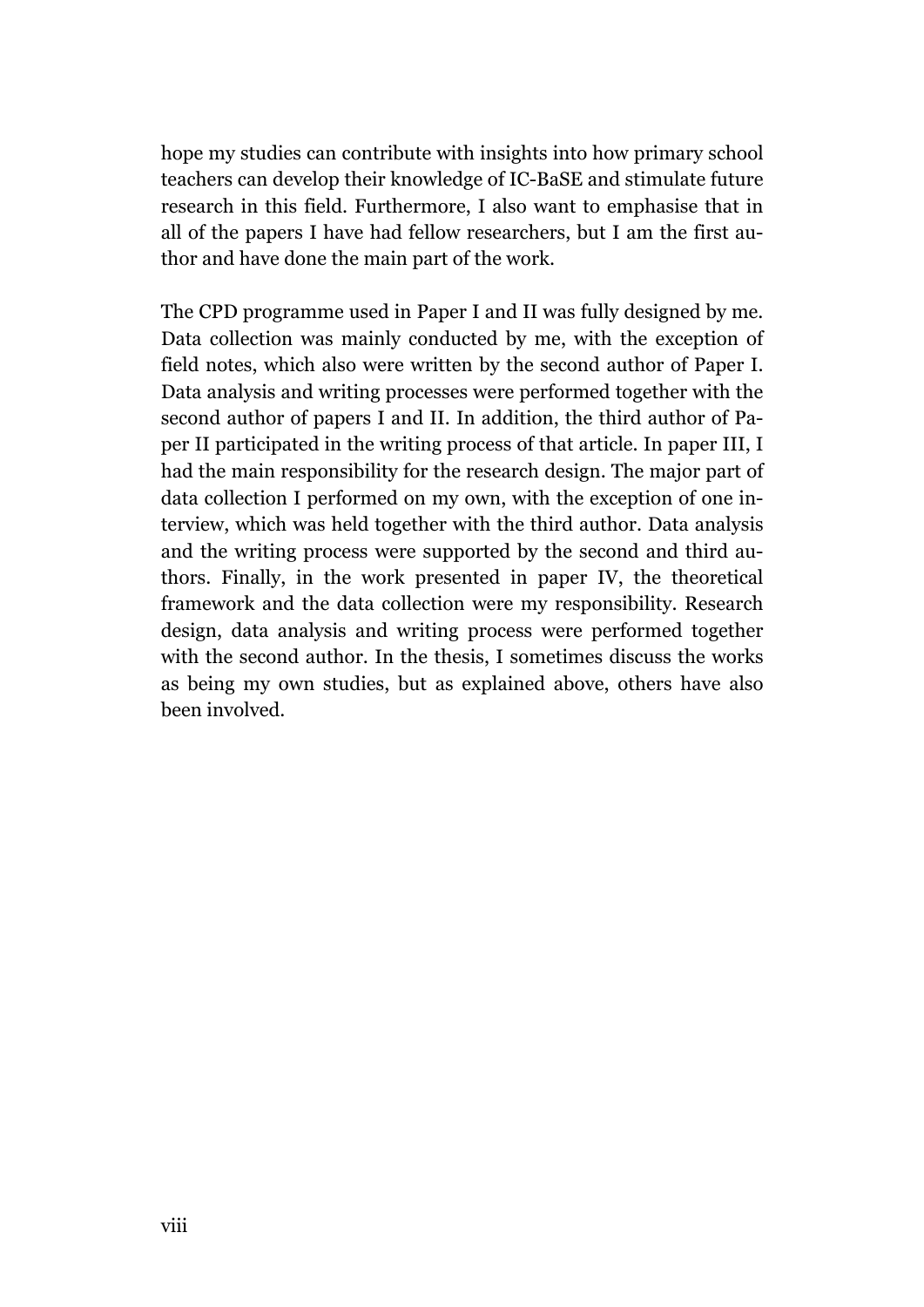# **List of abbreviations**

CK: Content Knowledge (corresponding to SMK) CoRe: Content Representations CPD: Continuous Professional Development IC-BaSE: Inquiry- and Context-Based Science Education NTA: Naturvetenskap och Teknik för Alla (Science and Technology for All) PCK: Pedagogical Content Knowledge PD: Professional Development PK: Pedagogical Knowledge PL: Professional Learning PROFILES: Professional Reflection-Oriented Focus on Inquiry-based Learning and Education through Science SMK: Subject Matter Knowledge (corresponding to CK) TPD: Teacher Professional Development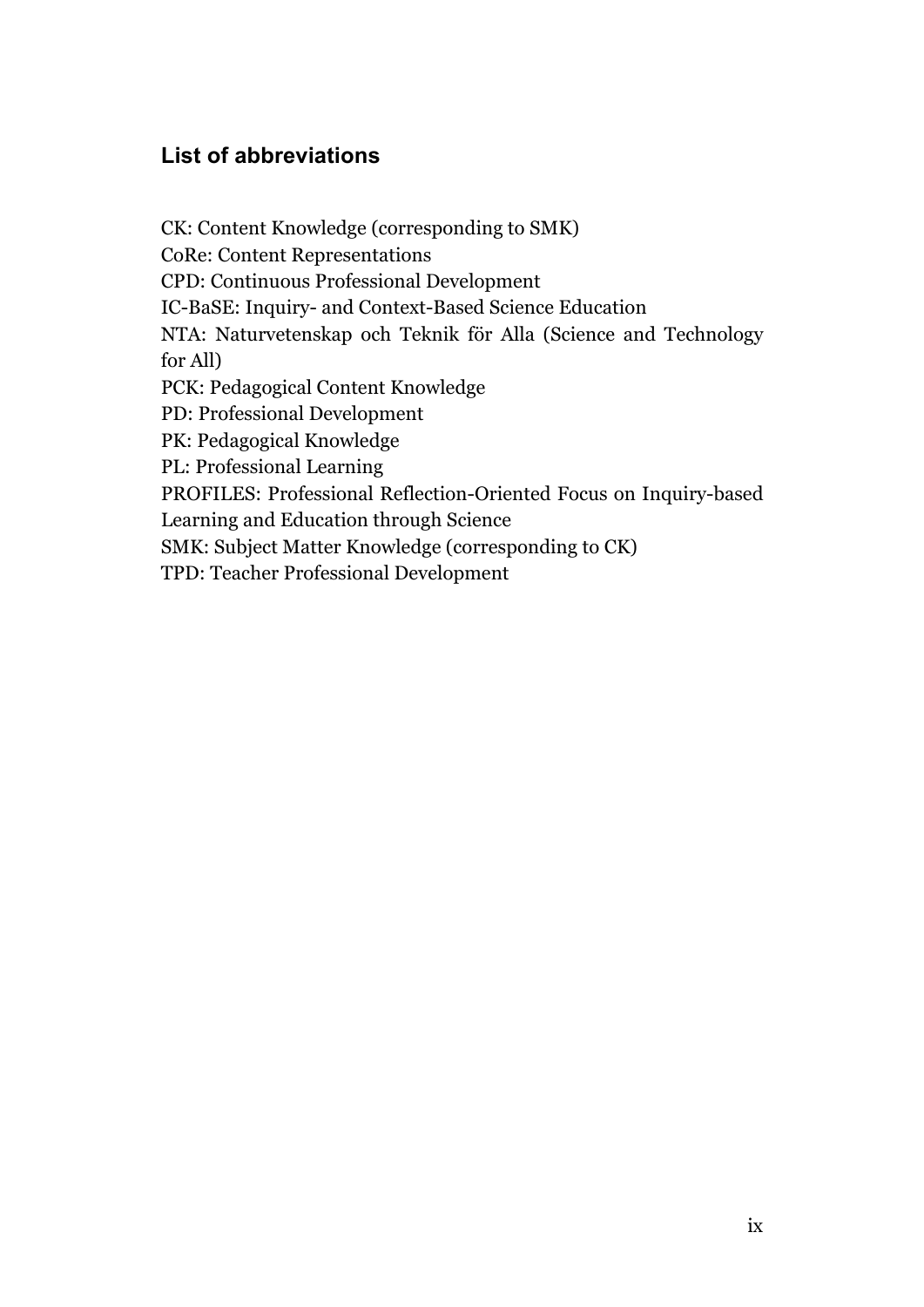# **Table of contents**

| How to teach? - Teaching based on experiences, students' interests                                                                                                                             |  |
|------------------------------------------------------------------------------------------------------------------------------------------------------------------------------------------------|--|
|                                                                                                                                                                                                |  |
|                                                                                                                                                                                                |  |
| Summarising philosophical perspectives with relevance to my research                                                                                                                           |  |
|                                                                                                                                                                                                |  |
|                                                                                                                                                                                                |  |
| First zoom - Teachers' professional development (TPD)  13<br>Second zoom - Teachers' Pedagogical Content Knowledge (PCK)  19<br>Third zoom - Inquiry- and Context-Based Science Education (IC- |  |
|                                                                                                                                                                                                |  |
| Fourth zoom - Purposes of choosing certain instructional strategies. 36                                                                                                                        |  |
|                                                                                                                                                                                                |  |
| THE THREE-STEP TEACHING MODEL FROM PROFILES 44                                                                                                                                                 |  |
|                                                                                                                                                                                                |  |
|                                                                                                                                                                                                |  |
|                                                                                                                                                                                                |  |
|                                                                                                                                                                                                |  |
|                                                                                                                                                                                                |  |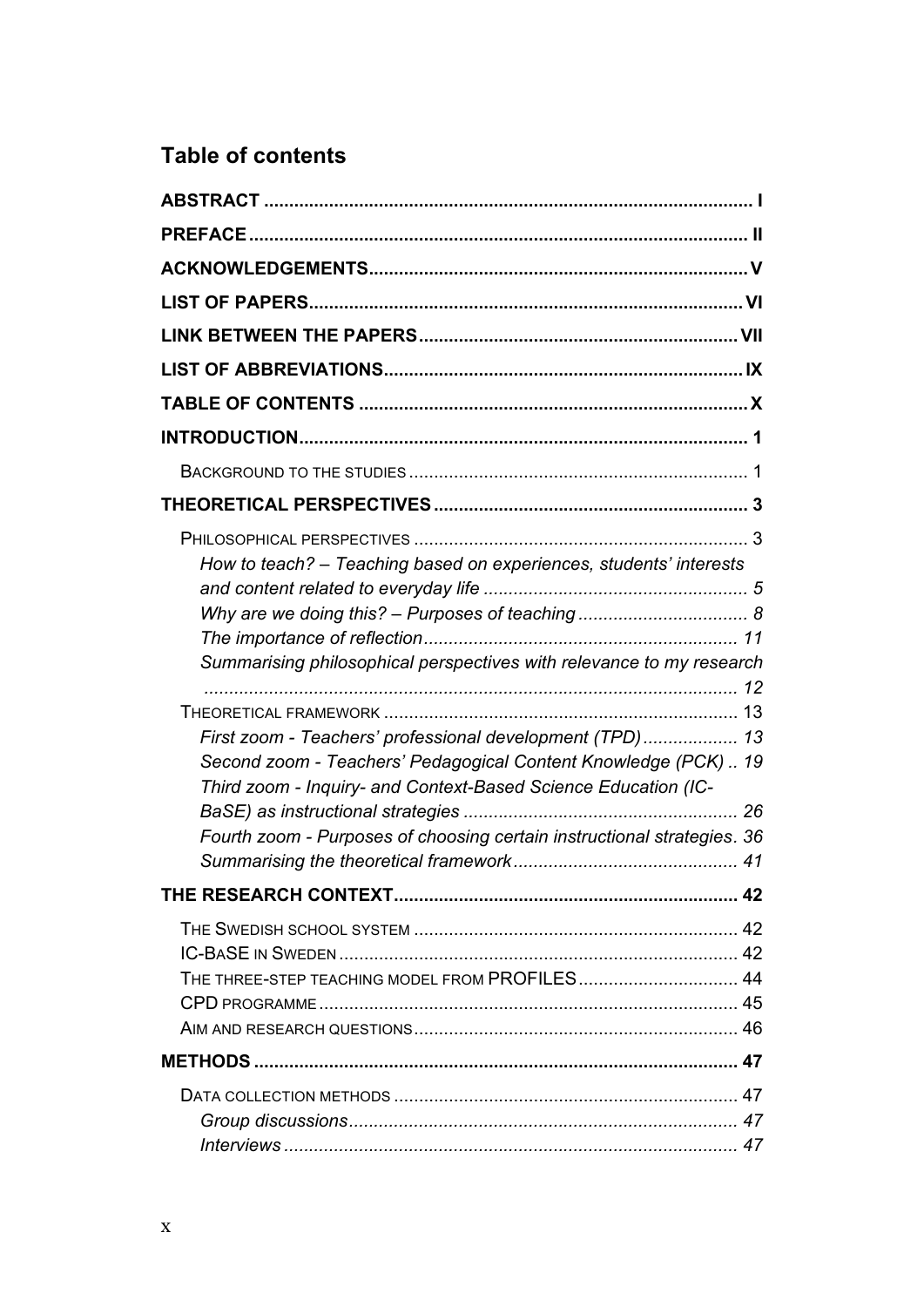| PAPER I. PRIMARY SCIENCE TEACHERS' REFLECTIONS ON INQUIRY-AND        |  |
|----------------------------------------------------------------------|--|
|                                                                      |  |
| PAPER II. ENHANCING PRIMARY SCIENCE: AN EXPLORATION OF TEACHERS' OWN |  |
| IDEAS OF SOLUTIONS TO CHALLENGES IN INQUIRY- AND CONTEXT-BASED       |  |
|                                                                      |  |
| PAPER III. WHY INQUIRY? - PRIMARY TEACHERS' OBJECTIVES IN CHOOSING   |  |
| INQUIRY- AND CONTEXT-BASED INSTRUCTIONAL STRATEGIES TO STIMULATE     |  |
|                                                                      |  |
| PAPER IV. STUDENTS' RESPONSES TO A CONTEXT- AND INQUIRY-BASED THREE- |  |
|                                                                      |  |
| SUMMARISING MAIN FINDINGS FROM THE FOUR PAPERS  63                   |  |
|                                                                      |  |
|                                                                      |  |
|                                                                      |  |
| PURPOSES OF USING IC-BASE AS INSTRUCTIONAL STRATEGY  69              |  |
|                                                                      |  |
| THE PARTICIPATING TEACHERS' PROFESSIONAL DEVELOPMENT 78              |  |
|                                                                      |  |
|                                                                      |  |
|                                                                      |  |
|                                                                      |  |
|                                                                      |  |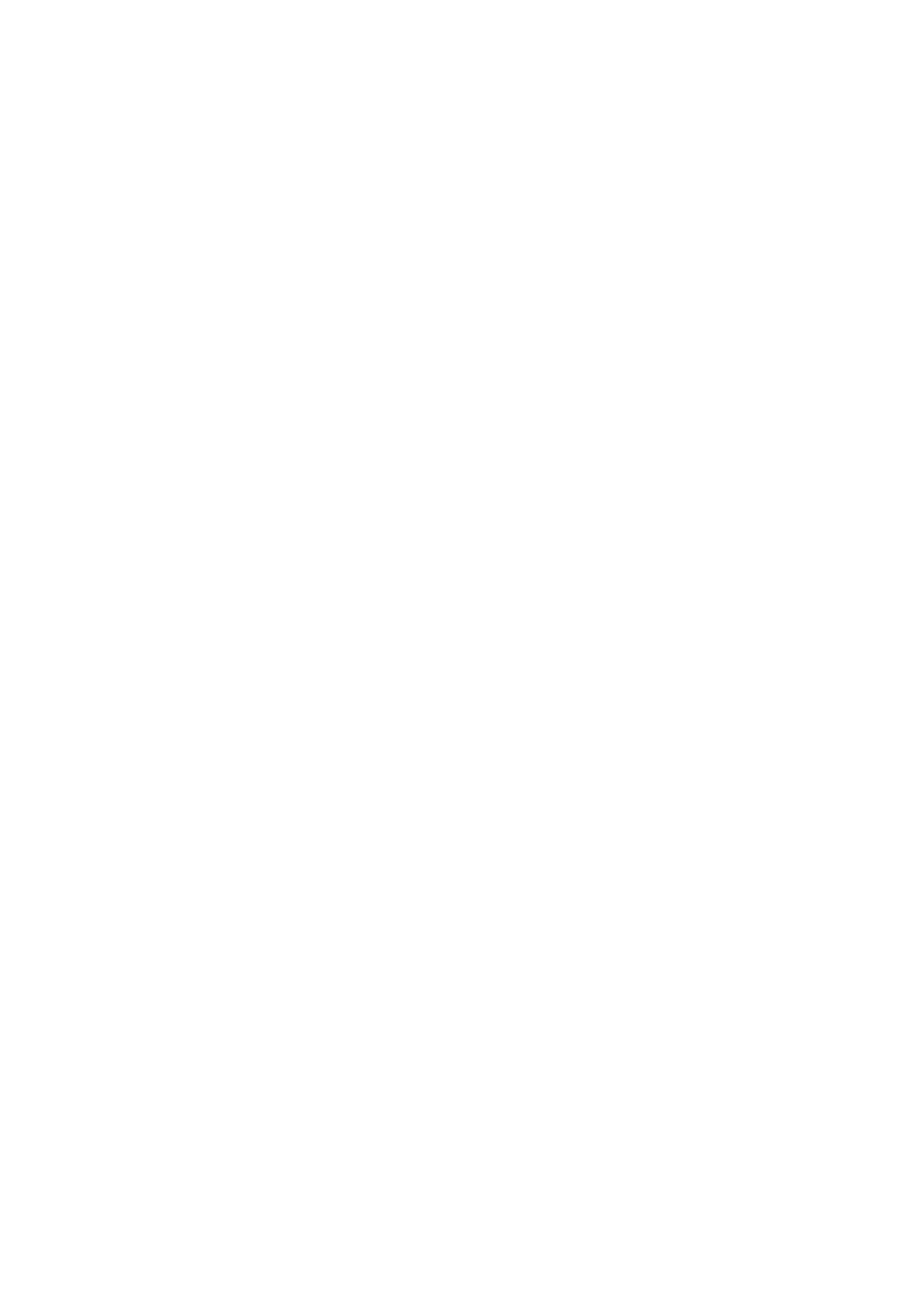# **INTRODUCTION**

In the following sections, an account and synthesis of current and past research in the areas of interest for my studies are provided. The most important concepts that I have used are presented as well as the arguments for choosing my research questions and topic, or in other words, my identification of a necessary gap to fill in science education research. Theoretical perspectives of my research were based on ideas from mainly a pragmatic perspective, but to some extent also from a sociocultural perspective. Aspects from earlier research I have presented as four different zooms related to the studies presented in the papers. Each zoom has a different perspective on the overall research question, moving from the general, to more and more specific. The first zoom is primary school Teachers' Professional Development (TPD) in teaching science. The second is, Pedagogical Content Knowledge (PCK, which will be further described later on). The third zoom is from one part of PCK, namely instructional strategies. Furthermore, this zoom includes the use of IC-BaSE, and teachers' knowledge about these strategies. The fourth and final zooming in is on the purposes of choosing certain instructional strategies.

# **Background to the studies**

The background of the thesis is based on changes in the Swedish curriculum, which have led to the need for PD among primary school teachers. The demands on primary school teachers have increased, both nationally in Sweden and internationally. According to researchers (e.g. Anderson, Bartholomew, & Moeed, 2009; Appleton, 1995, 2006; Hackling, Peers, & Prain, 2007; Nilsson, 2008a; Palmer, 2001; Riggs & Enochs, 1990; Yates & Goodrum, 1990), many teachers at this level lack science education, or only have little knowledge. The importance of science teaching in primary school has been discussed by e.g. Lindahl (2003) and Keeley (2009), and research on teaching science at this level is the major focus in my thesis.

In 2011, the Swedish curriculum for compulsory school was changed. In this curriculum, science at primary school level has a more extensive and clearer function compared to earlier curricula. The subjects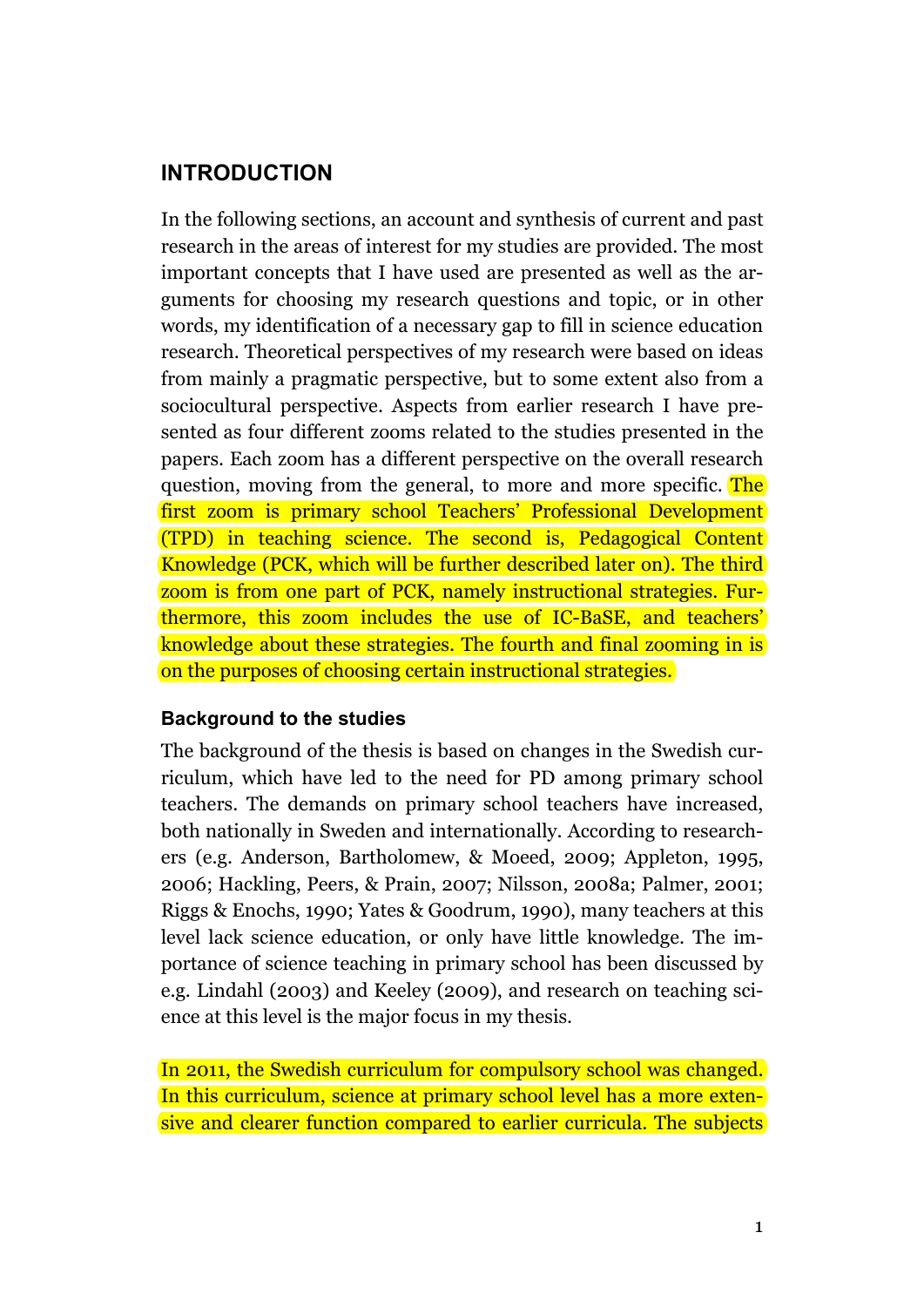of science (biology, chemistry and physics) are presented separately, and for each there are specific aims, core content and knowledge requirements listed. These changes in the curriculum have led to new demands on the teachers, as they need to know more science com**pared to before.** Subject knowledge is important and having a range of teaching skills is essential in dealing with changes that occur in the educational system.

A second reason why I consider the aspects of this thesis important is that earlier research has shown a great drop in students' attitudes towards science already between the ages of 8–11 (Murphy & Beggs, 2003; Sokolowska et al., 2014). Furthermore, researchers have argued that there is a need for changes in teaching strategies, and IC-BaSE has been suggested (EC, 2007, Osborne & Dillon, 2008). Using IC-BaSE as instructional strategies has proven to be successful in stimulating students' interest in science learning (Bennett & Holman, 2002; Bulte, Westbroek, de Jong & Pilot, 2006; Chen & Cowie, 2013, Gutwil-Wise, 2001; Kennedy, 2013, Parchmann et al., 2006).

The use of IC-BaSE, in combination with the need for TPD (e.g. Shulman, 1986, 1987; Nilsson, 2008a, 2008b, 2014), and the special need for knowledge about instructional strategies among primary school teachers (e.g. Roth, 2014) were areas of special interest. I found this to be an interesting gap to fill, to investigate primary school teachers' PD when using IC-BaSE as an instructional strategy. Thus, the aim of my studies was to develop an understanding about primary school teachers' knowledge about IC-BaSE from different perspectives: what it is, how to use it and why these strategies are used. The overall research question was:

*How do primary school teachers reflect on Inquiry- and Contextbased Science Education as a framework for teaching and learning in the primary school classroom?*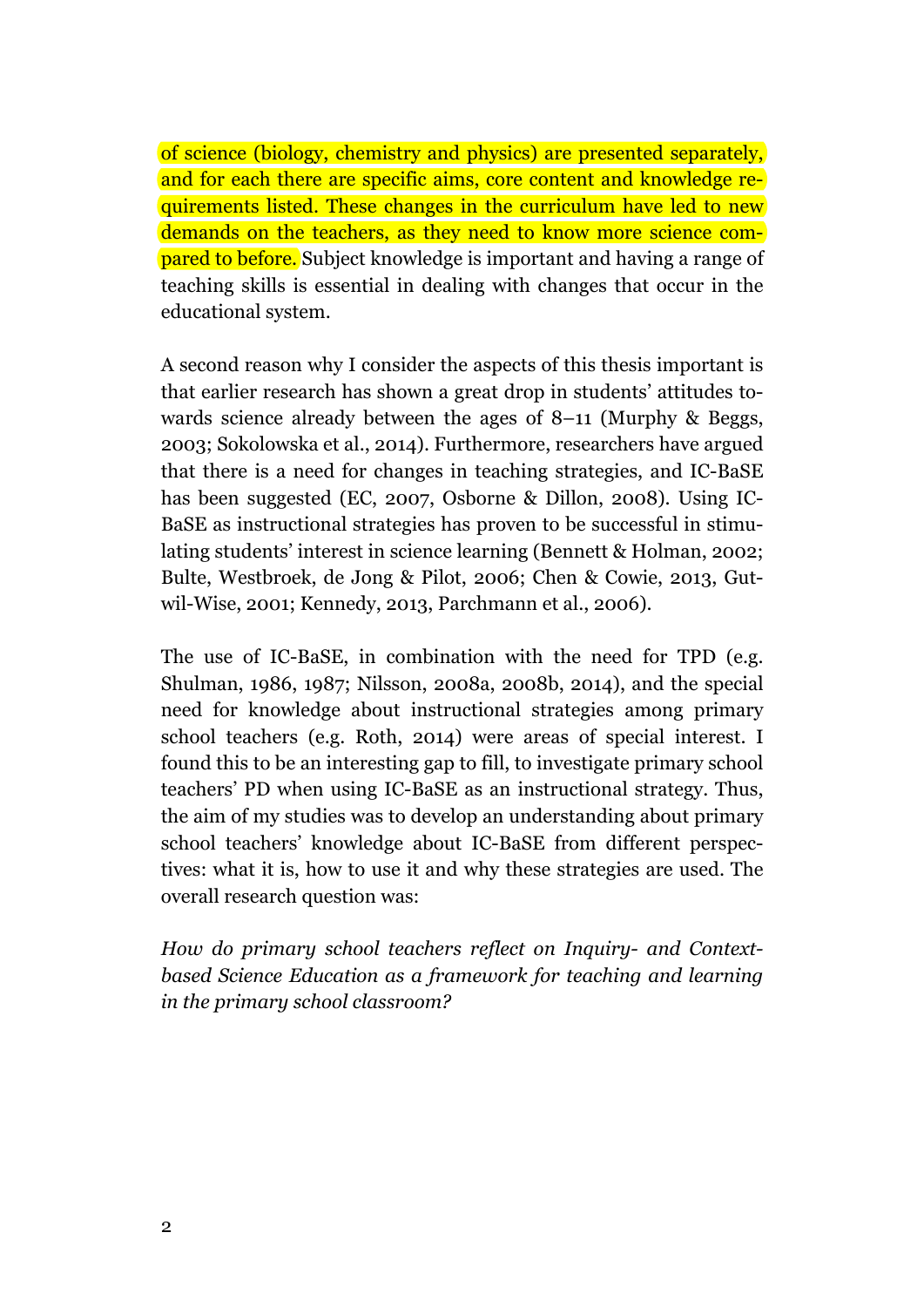# **Theoretical perspectives**

Since all four papers of my thesis have an emphasis on the empirical part of the research and the typical journal format is limited, less space has been given to the theoretical background. Thus, the links to theories of relevance to my work are presented below.

# **Philosophical perspectives**

The theoretical foundation of this thesis is based on two philosophical perspectives, the pragmatic and the sociocultural. Pragmatism is a philosophy that emerged in the late 1800s. According to Cherryholmes (1992), the first implicit declaration of pragmatism was made in 1905 by Peirce. He stressed that it was important to clarify meanings of intellectual concepts by tracing their conceivable practical consequences. The word *pragma* is Greek and can be translated as action, or activity (Stensmo, 1994). Dewey developed these ideas from the perspective of education, but he often used the term instrumentalism instead of pragmatism, because he saw thinking as an instrument for action (Dewey, 1980). From his perspective, thinking and knowledge were tools to solve scientific and everyday problems. His definition of pragmatism is in line with the one set by Peirce:

Pragmatism is the doctrine that reality possesses practical character. (Dewey, 1931, p. 31)

In later years, pragmatism has been discussed by e.g. Peters (2007) who emphasised pragmatism as a theoretical framework including both theory and practice. He stated that pragmatists see the world as a set of practical actions that are born from thinking. Theory and practice are linked together as two sides of the same coin.

The sociocultural perspective is rooted in pragmatism, which holds that knowledge is constructed in activities where people interact with each other (Greeno, Collins & Resnick, 1996). Sociocultural perspectives often refer to the work of Vygotsky developed in the 1930s. According to Hodson and Hodson (1998), Vygotsky argued that development begins at the social level where individuals interact with cultural tools like language. Beck and Kosnik (2006) argued that some key features of a social constructivist (or sociocultural) perspective are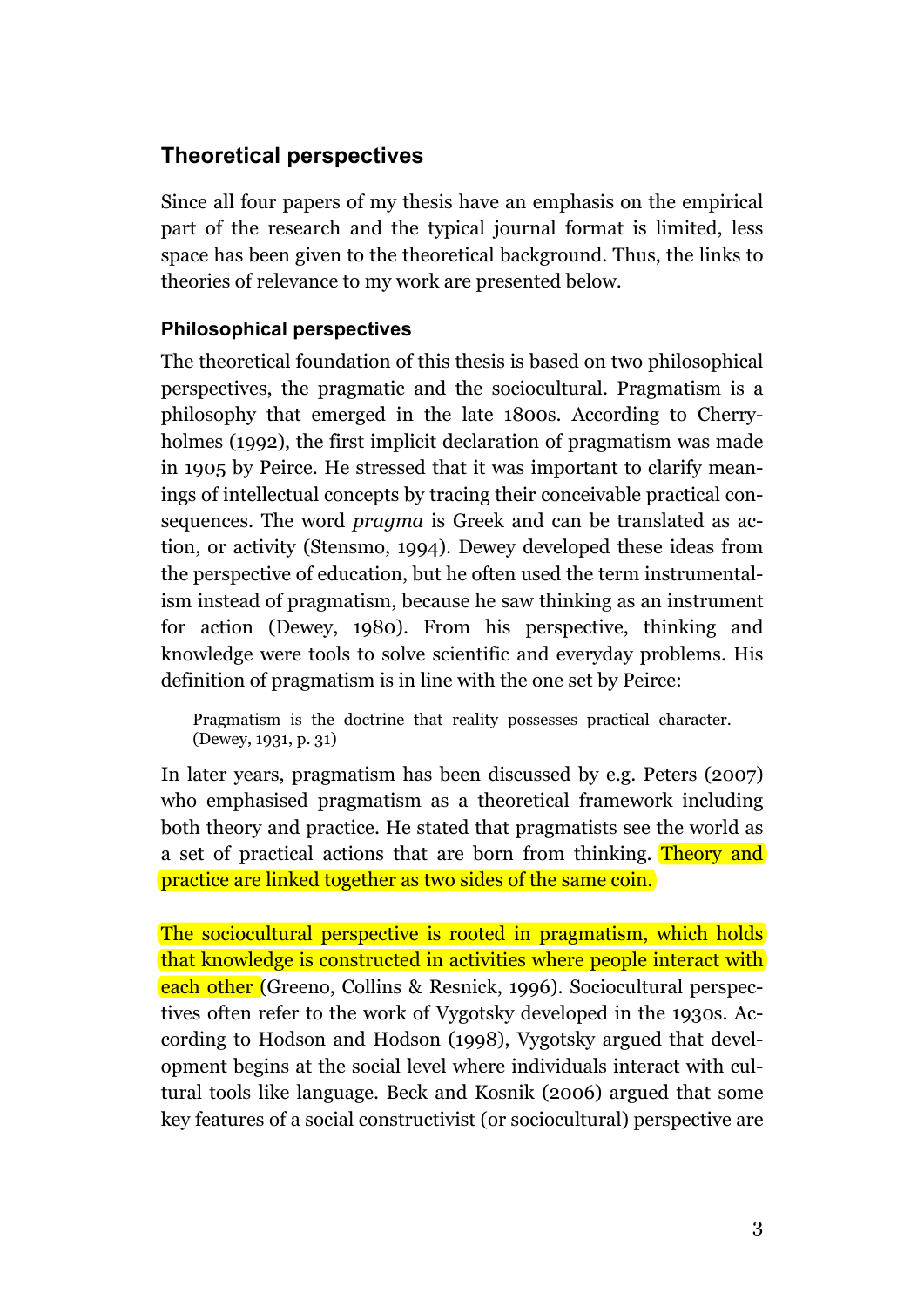the following: learning is social, knowledge is experience-based and constructed by the learners, and all aspects of a person are connected. These aspects include societal and cultural beliefs. In respect to the focus of this thesis, Anderson' s (2007) argument that social constructivist learning is consistent with the characteristics of inquiry-based learning is higly relevant.

Since this thesis is about primary school teachers and how they develop their science teaching through reflections, it may be argued that this is a socialcultural perspective. The teachers are interacting with each other and their reflections are affected by their societal and cultural beliefs. However, Dewey also discussed the importance of reflection from a pragmatic perspective (1938/1998). Thus, the importance of reflection may be discussed from both perspectives.

The study of the primary school teachers' reflections in this thesis has a focus on the practical aspect, dealing with instructional strategies in the form of IC-BaSE. These strategies can be discussed from both perspectives as well. However, I have found several links between the pragmatic perspective and the use of IC-BaSE, not only about the strategies in themselves, but also in the reasons for using them.

Important aspects of relevance to my studies are the ideas of teaching based on experiences and content related to everyday life, as well as the purposes of teaching and the importance of reflection. In the following sections, these aspects will be presented from a pragmatic and a sociocultural perspective.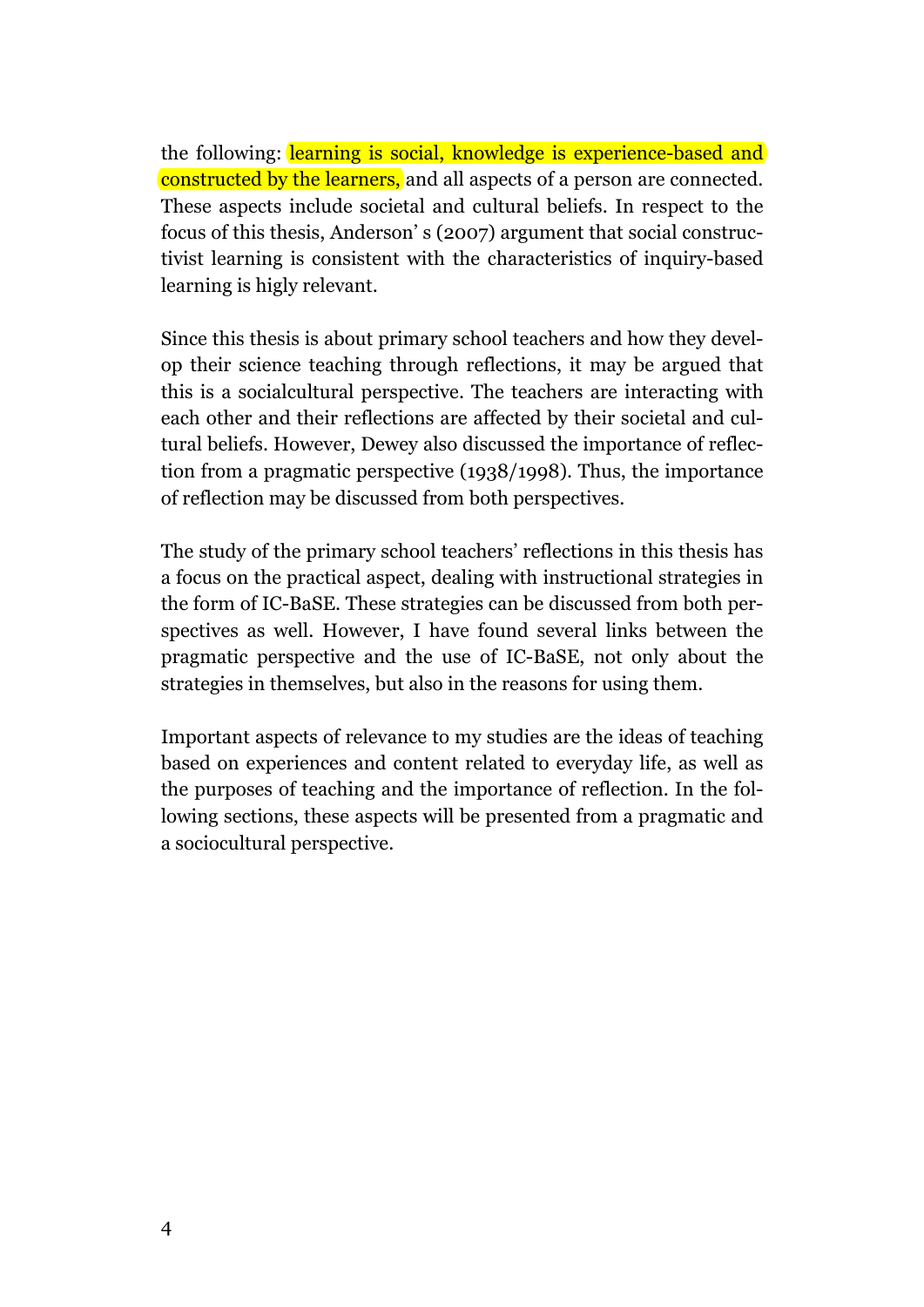# *How to teach? – Teaching based on experiences, students' interests and content related to everyday life*

Dewey (1938/1998) discussed the differences between traditional teaching and progressive teaching. According to him, traditional teaching is the transmission of knowledge from teacher to student, where the latter should follow the rules and adapt to adult standards. This is, in other words, a top-down approach to teaching. Dewey advocated what he called "progressive teaching", in which students are expected to be active learners, instead of passive receptors. He also thought that facts should not be taught isolated from context, but rather be used as current opportunities in teaching. Dewey also stated that it is necessary to abandon obsolete subject matter in favour of working with the type of practical problems students might encounter in society (Dewey, 1938/2004). This is something that we still can relate to, not least because of the national curricular requirements for physics instruction:

Instruction should provide students with opportunities to use and develop the skills and tools to formulate their own and view others' arguments in contexts where knowledge of physics is relevant. Thus, students should be equipped to handle the practical, ethical and aesthetic choices, such as energy, technology, environment and society (Swedish National Agency for Education, 2011).

Furthermore, Dewey argued that the activities in school should be based on students' experiences from home. The Swedish curriculum emphasises the importance of basing teaching on students' own experiences (although not specified in terms of home):

Through teaching, students are given the opportunity to ask questions about physical phenomena and contexts based on their own experiences and current events (Swedish National Agency for Education, 2011).

He was also clear in his opinion that one of the main problems of school teaching was its isolation from everyday life and society. The holistic view was indeed important to Dewey, who stated that we live in a world where everything is connected, and that education and everyday life cannot be separated from each other. What students learn at school must be useful outside of school, and the experiences they have in everyday life must be brought into school. Dewey was not the first pragmatist to discuss the importance of relating to everyday life. Peirce (1878/1992) stated that if we are to have a full understanding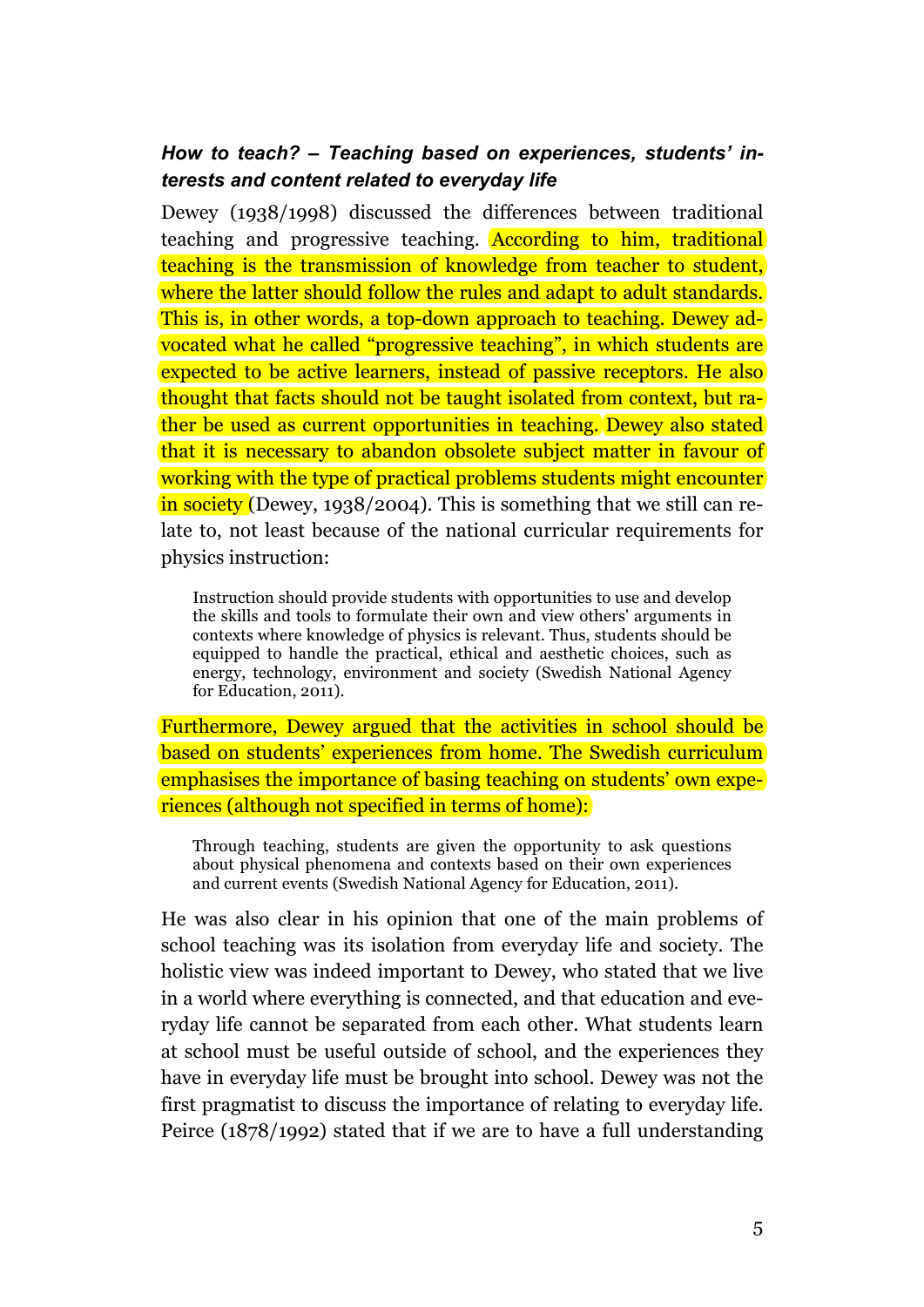of a concept, we need to supplement familiarity with it in day-to-day encounters.

Dewey also stressed that the teacher must consider and pay attention to what students are interested in as these interests are possibilities for development. He did not mean that teaching should be based on the student interests only, but that knowing about their interests may help the teacher in choosing teaching strategies and the materials to use. In this respect, Dewey emphasised the importance of working with their interests and preferences, since these tend to wax and wane. Children, or students, differ in their interests and capacities, but it is worth identifying interests and basing instruction on them. In discussing the development of children, or students, he remarked:

Keeping in mind these fourfold interests – the interest in conversation or communication; in inquiry, or finding out things; in making things, or construction; and artistic expression – we may say they are the natural resources, the uninvested capital, upon the exercise of which depends the active growth of the child (Dewey, 1899/1980, p. 30).

Vygotskij (1999) also claimed that teaching should be built on students' interests. He argued that it is a general psychological law that if our interest is to be awakened, something needs to catch our attention and include some elements of novelty; otherwise, there will be no results. Furthermore, Vygotsky believed that in order to create interest among students, it was necessary for it to not be a false interest. He was critical of the forms of instruction that do not challenge students' thinking. He was also critical of the kind of methods that captured students' attention only by using tricks (like anecdotes or experiments) unrelated to the content, or the problem to be solved.

Dewey advocated teaching grounded in the experiences of everyday life (1938/1998). He thought that learning must be rooted in the conditions of experience and arouse an active request for information and new ideas. This is also the idea underlying the inquiry- and contextbased teaching. However, it should be noted that it is not only a matter of experiences. On the contrary, subjects, facts and information are important parts in the process. In order for experiences to be educative, they must lead to an expanding world of subject matter $\sigma$ facts and information.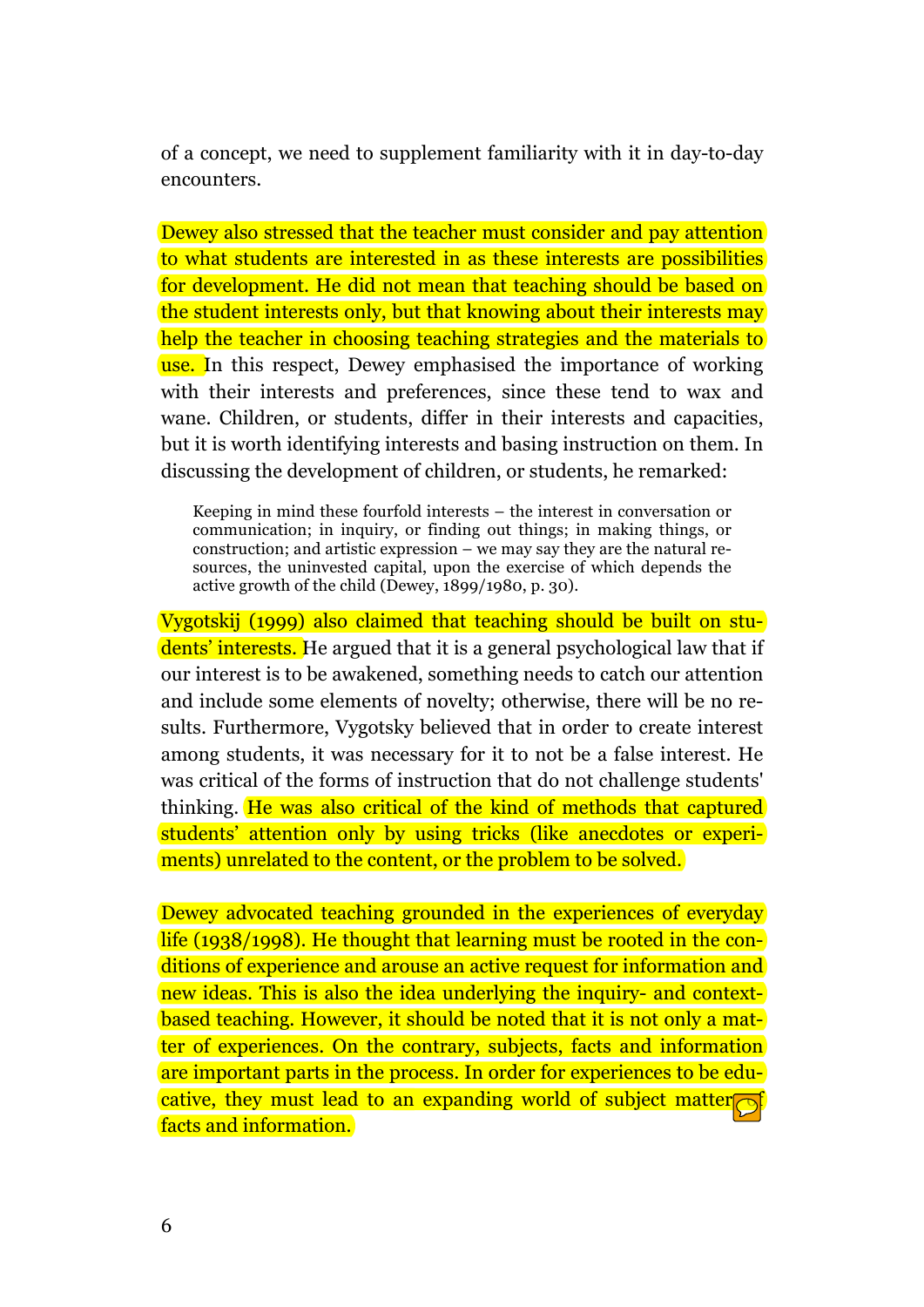It is a sound educational principle that students should be introduced to scientific subject matter and be initiated into facts and laws through acquaintance with everyday social applications (Dewey, 1938/1998, p. 98).

Dewey argued for the scientific method in teaching, i.e. raising questions, making hypothesis, testing, observing and reflecting upon what happened as a way of developing in most subjects (Dewey, 1938/1998). He claimed that the scientific method is the only authentic means at our disposal if we are to understand the meaning of our everyday experience in the world. Maybe that is why the expression "learning by doing" has become the Dewey motto. He did not see inquiry only as a way of gaining knowledge, but also as a way of learning how to solve problems, including both means and ends. Inquiry, according to Dewey, is grounded in experience. He believed that connection with a situation is what initiates inquiry. Furthemore he argued that when constituents do not hang together, a sense of confusion becomes a problem. As a natural step, the scientific method is used to solve the problem. Dewey also said that knowledge is the outcome of controlled inquiry. The process of inquiry involves formulating a problem, hypothesising, analysing and evaluating.

Vygotskij (1999) was also of the opinion that it is important that students can solve problems and find answers to questions they have asked themselves. He claimed that the scientific method was important and that the most important ambition is to challenge students' thinking and provide them with tools for a scientific approach (Lindqvist, 1999). It could be argued that Vygotskij (1999) also emphasised the importance of experience in the form of practice. According to him, a dialectical approach in which theory and practice are synthesised is important. To separate theory from practice is pointless, and all knowledge isolated from a context is worthless. He was very critical of that form of teaching.

The dialectical approach is typical for a sociocultural perspective, where contradictions support each other. Likewise, in works by Dewey (1938/1998, 1980), there is also a balance between different perspectives. Students should be free, but teachers should set limits; the students' needs and interests should guide the learning process, but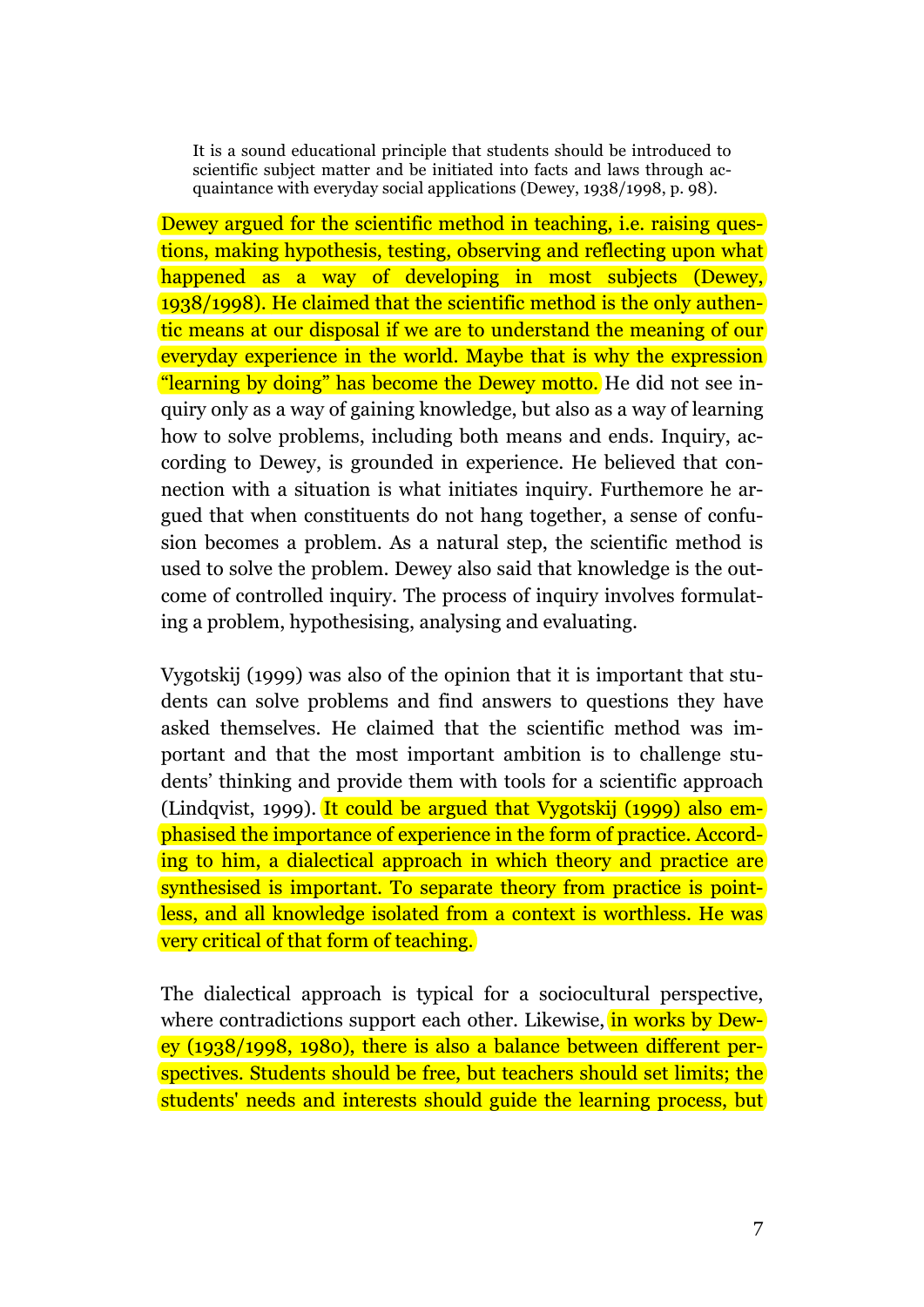you should have a curriculum to follow. It is precisely the interaction between the opposites that creates the optimal development.

#### *Why are we doing this? – Purposes of teaching*

Another aspect of Dewey's ideas, which I would like to highlight as important to my research, is motivation, or purpose and meaning. He argued that when facts are taught isolated from a context, it is difficult to motivate learning. Many studies have shown that student interest and motivation in science education is low (e.g. Fitzgerald, Dawson & Hackling, 2013; Hofstein, Eilks & Bybee, 2011; Holbrook, 2003; Osborne & Dillon, 2008). When students do not know why they are doing an activity, it has no meaning; merely performing hands-on activities does not contribute to successful student development. When students do something for a real reason which in addition is expected to provide real results, this develops attention and judgment abilities (e.g. Bennett & Holman, 2002; Bulte et al., 2006; Chen & Cowie, 2013, Gutwil-Wise, 2001; Kennedy, 2013, Parchmann et al., 2006). Dewey discussed this as having *ends-in-view* (1938/2004)*.* Having *ends-in-view* may guide students among accessible possibilities of action. Dewey was critical of disembodied and decontextualised ends. He claimed that it is inappropriate to isolate and sanctify ends as values in themselves. One reason for this is that if one desired outcome is picked out, the only thing in the students' mind will be the idealised end. This may lead to contingencies and unexpected consequences of actions not be taken into account. This means that for students to have *ends-in-view* understanding of why they are doing things, teachers must also be aware of the *ends-in-view* and the importance of context. When students have *ends-in-view*, they may see the meaning of the activity and can participate on the basis of their earlier experiences.

Dewey (1938/2004) observed that growth, or development, is a movement towards a fixed goal. He wanted students to remain eager for further education. Today, there is a popular saying that "lifelong learning" is the ideal, but Dewey warned that the teaching conducted in his time was likely to make people glad to be finished with schooling. In the comments made by different researchers in *Experience*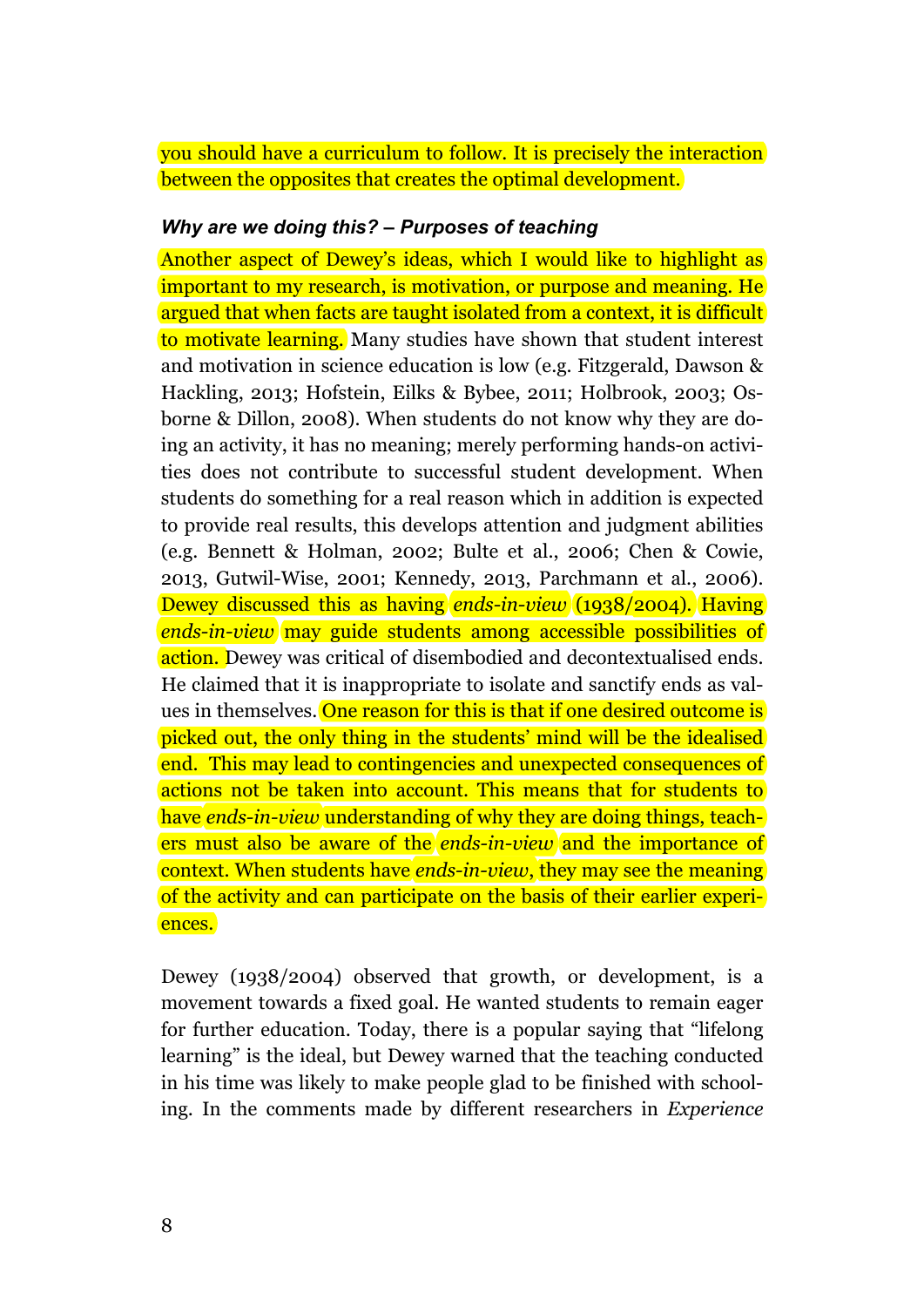*and Education,* there are some interesting examples and observations. Darling Hammond commented:

Students' prior experiences, motivations and interests are crucial to learning. Therefore, effective teachers emphasize students' needs rather than delivering instruction (p. 159).

Darling-Hammond also cited a teacher as being inspired by the ideas from Dewey:

First and foremost, I think about what will interest these students and what they are familiar with that I can compare this new idea to…I also think about what their abilities are and what types of materials are available, then which of them the students would be most capable of handling. I try to get some variety into a lesson, perhaps changing activities two or three times during the course of the lesson to help connect with their interests (In Comments added in Dewey, 1938/1998, p. 160).

From a sociocultural perspective, Vygotskij (1999) also advocated for the importance of education being interesting. When Lemke (2001) discussed science education from a sociocultural perspective, he argued that personal feelings, or individual intellectual excitement, no matter what theory, could easily tempt us back towards an individualistic view of learning. He claimed that even if we make it obvious that social interactions are an essential part of learning, it is necessary to articulate that feelings are artefacts of communities as well. I interpret this as interests may vary in different cultures, or even within cultures. Furthermore, Lemke (2001) also had similar arguments as Dewey (1938/1998), addressing modern arguments on life-long learning. He stated that:

… having an exciting experience with science is valid and valuable in itself, but education must always be more than one great experience after another… educations are always works-in-progress. How do we promote and support longer-term intellectual and personal development in a curriculum of great experience? (Lemke, 2001, p. 310).

Lemke's answer to the question was in line with the ideas of Dewey:

… the curriculum need to work more vigorously against the radical separation of school from the rest of the students' lives (Lemke, 2001, p. 310).

The idea that the purposes of education are more than academic exercises to increase general knowledge has also been argued from a pragmatic perspective in recent years. Ardalan (2008) stated that pragmatism answers the questions of why and what should be learnt,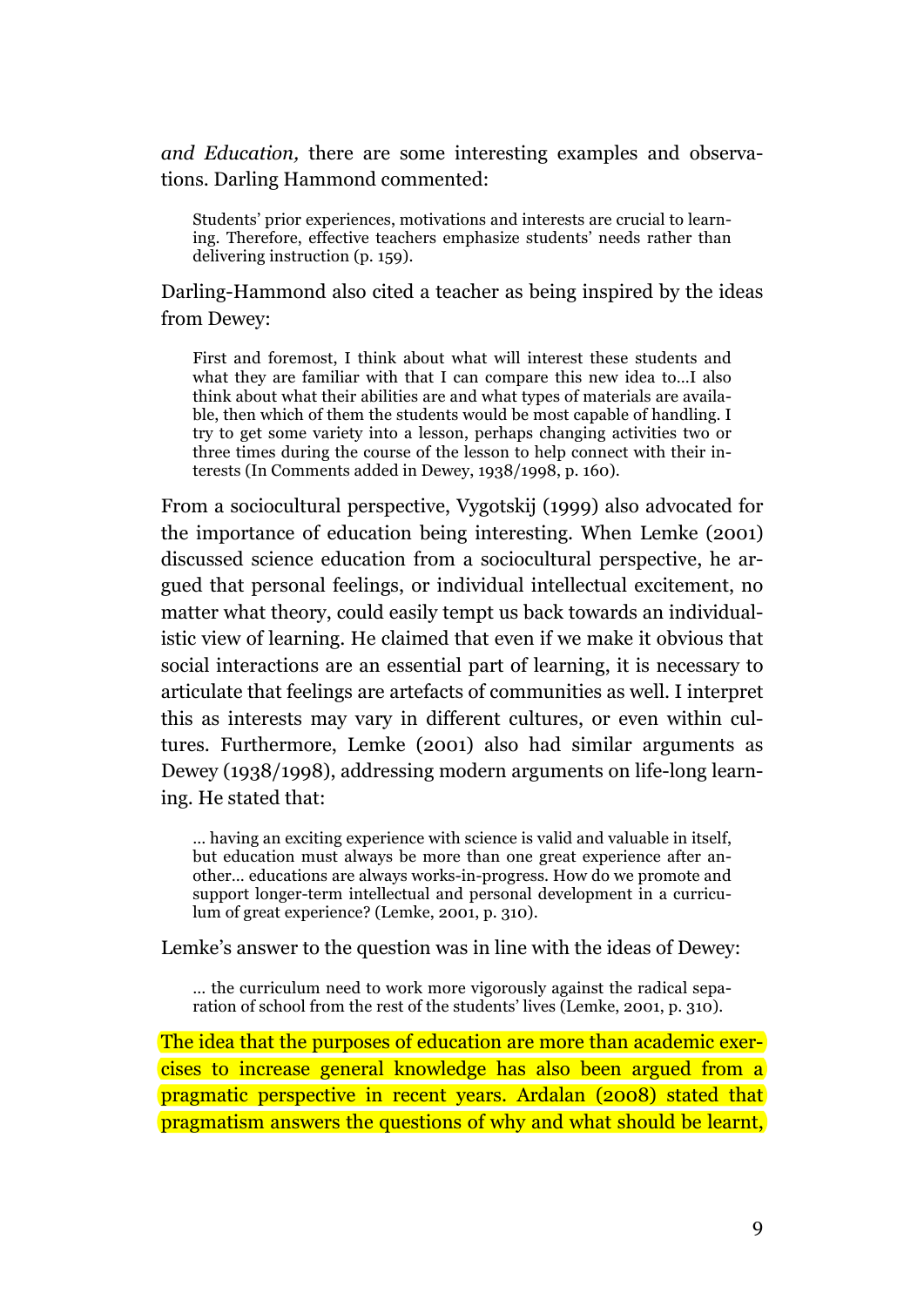and what the students will use the learning for. Seltzer-Kelly (2008) argued that the ideas of pragmatism about the purposes of teaching are that the point is not to learn the subject *per se*, but to make students learn to use scientific methods, and think and act on their own initiative. An effect of this is that the requirements placed on the teacher in a pragmatic context are enormous, according to Seltzer-Kelly (2008). It is not sufficient to know the subject matter, to be able to focus on the individual growth is required too. Furthermore, it is also important to be able to teach in open situations, to solve problems with no fixed amount of variables and to adjust instructional strategies to the individual students and their environmental influences. This is tantamount to requiring good pedagogical skills.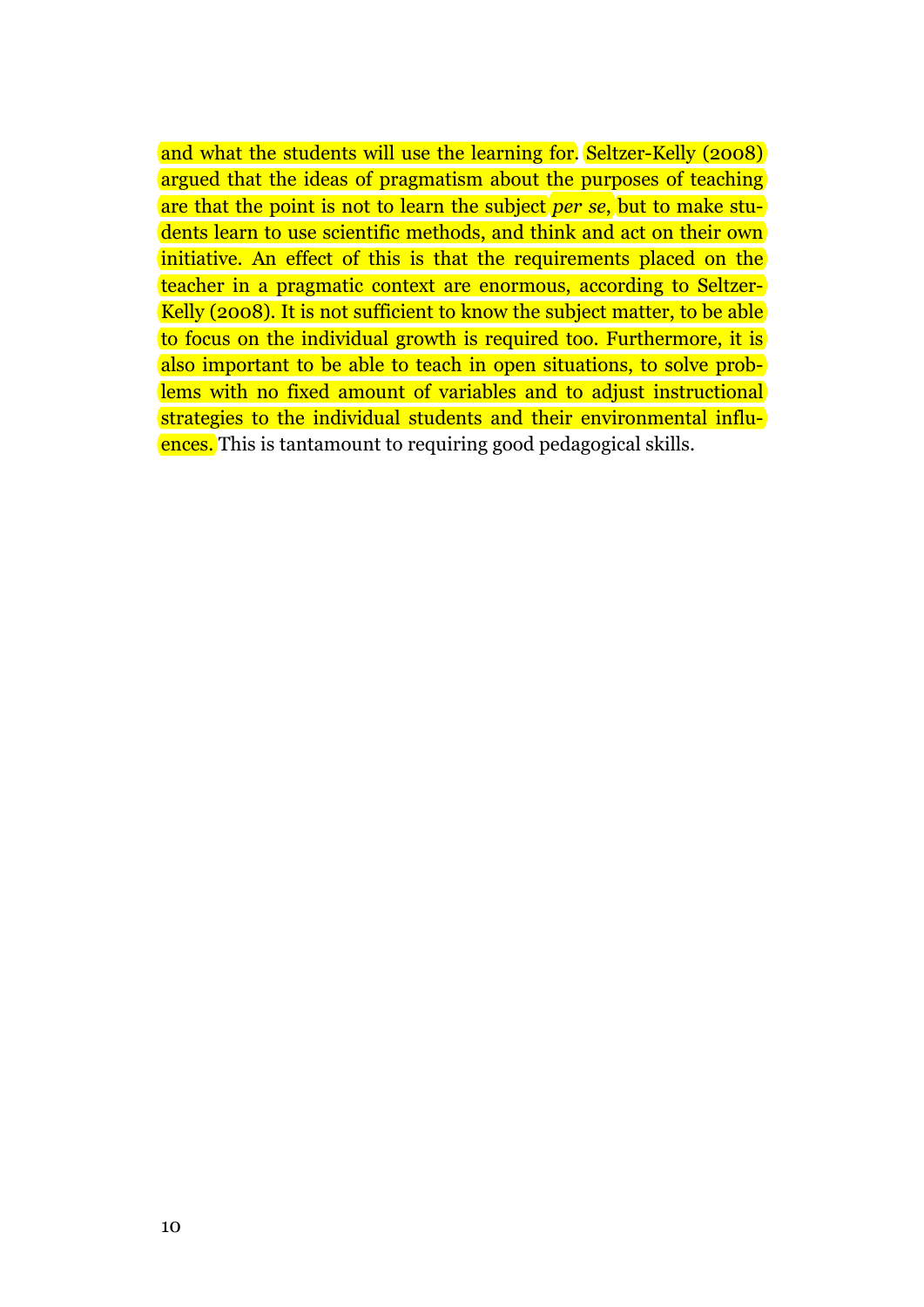## *The importance of reflection*

Reflection was another important part in education in the ideas of Dewey. This was commented on in one of his works:

If education was to mean anything at all, it had to involve a heightened reflectiveness with respect to lived experience, a more conscious and thoughtful way of being in the world (Greene, in Dewey 1938/1998, pp. 119-120).

It is not uncommon that Dewey's works have been interpreted as valuing action more than thought and practice instead of theory, but he saw them as interdependent. The value of either in isolation makes no sense. However, when acting upon an idea, we can discover whether the idea is adequate or not, and if we are able to improve it. Indeed, Dewey put emphasis on thinking, planning, reflecting, interpreting and evaluating, much more than only "learning by doing". Furthermore, Dewey described reflective thinking as a state of doubt and as an act of inquiring to find a way to solve the doubts (Dewey, 1938/1998). The connection to experiences was clear to Dewey who found the process of reflection to be an active one in which knowledge was based on experience. Another aspect of reflection discussed by Dewey (1938/1998) was that it demands a community and the diverse perspectives on practice that community brings. Diverse points of view can broaden rather than narrow the conversation.

To Vygotskij (1999), it was important that teaching should aim to promote thinking and in order to do so, it was necessary to create obstacles that challenge the students' thinking. Through reflection it would be possible for the students to have a context for their learning. He also argued that when communicating with others, we could find new perspectives on ourselves. Accordingly, we could learn to reflect on our actions.

When Dewey and Vygotskij discussed the role of reflection, it was related to the education of children; however, in my research the focus is on teachers, but I believe that the ideas of Dewey and Vygoksij are applicable to teachers as well. The connection to my research and aspects of reflection is mainly in the discussions on teachers' PD when discussing their teaching in science.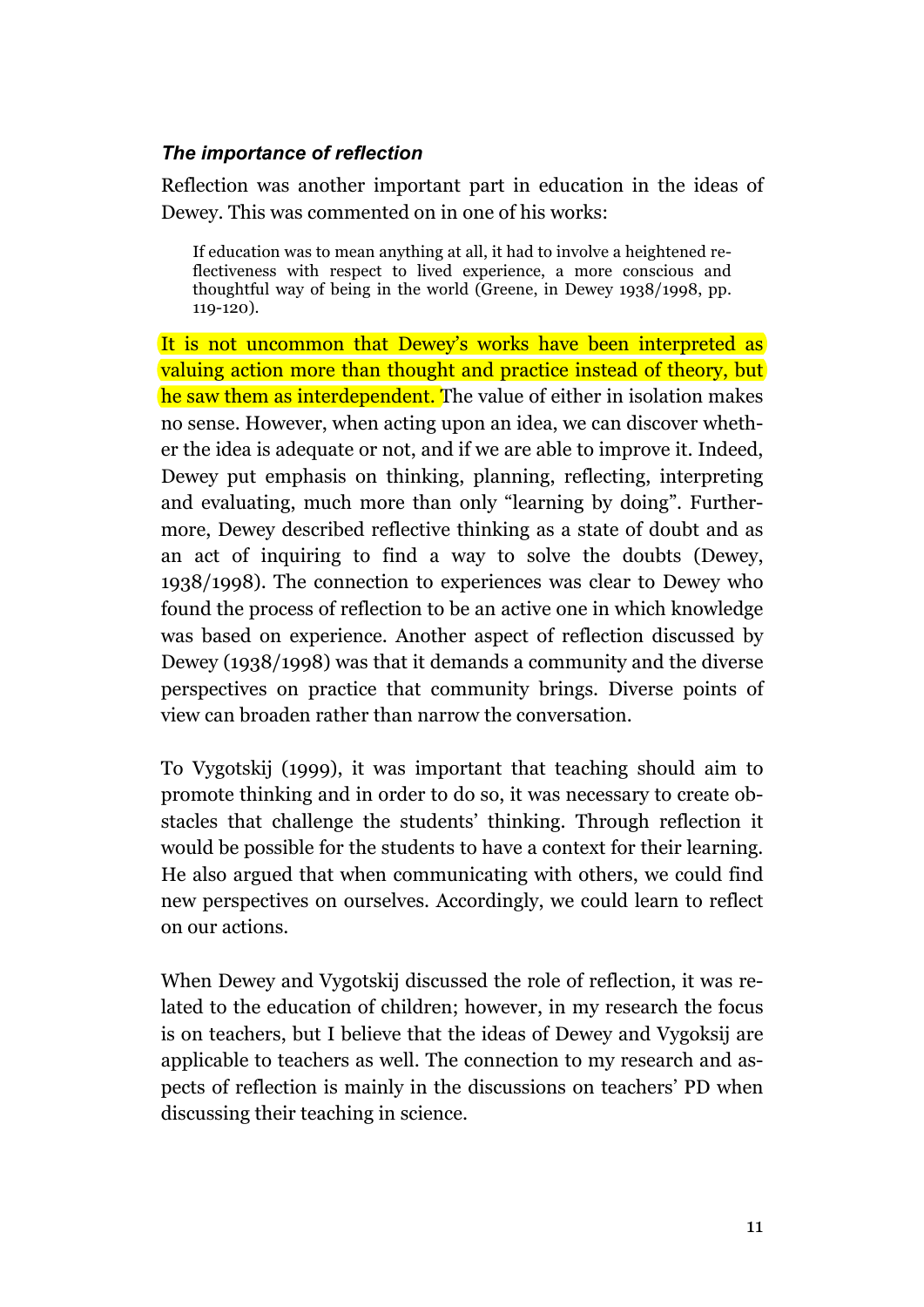# *Summarising philosophical perspectives with relevance to my research*

Since the sociocultural perspective derives from pragmatism (Greeno, Collins & Resnick, 1996), there are many similarities. However, the emphasis on teaching connected to everyday life is more explicit in the pragmatic perspective. Both Dewey and Vygotskij discussed the use of inquiry as an important tool, albeit from slightly different perspectives, and they both also argued for the importance of interest as motivation.

So, how to teach? The idea is to avoid isolating school from society and everyday life. When teachers use teaching strategies such as inquiry- and context-based science teaching, the starting point is to use contexts based on the experiences and interests that students have in their everyday lives.

Why do we do this? This question was only posed by pragmatists, as it is a typical pragmatic question. Using IC-BaSE as a teaching strategy means that students know why they are supposed to do a certain experiment; hence, they are more motivated to learn. Dewey presented a way to contribute to student motivation by supporting them with *ends-in-view*.

The importance of reflection in order to stimulate learning and PD can find support in both ideas from pragmatism and a sociocultural perspective. Research about the importance of reflection will also be presented in the section about TPD.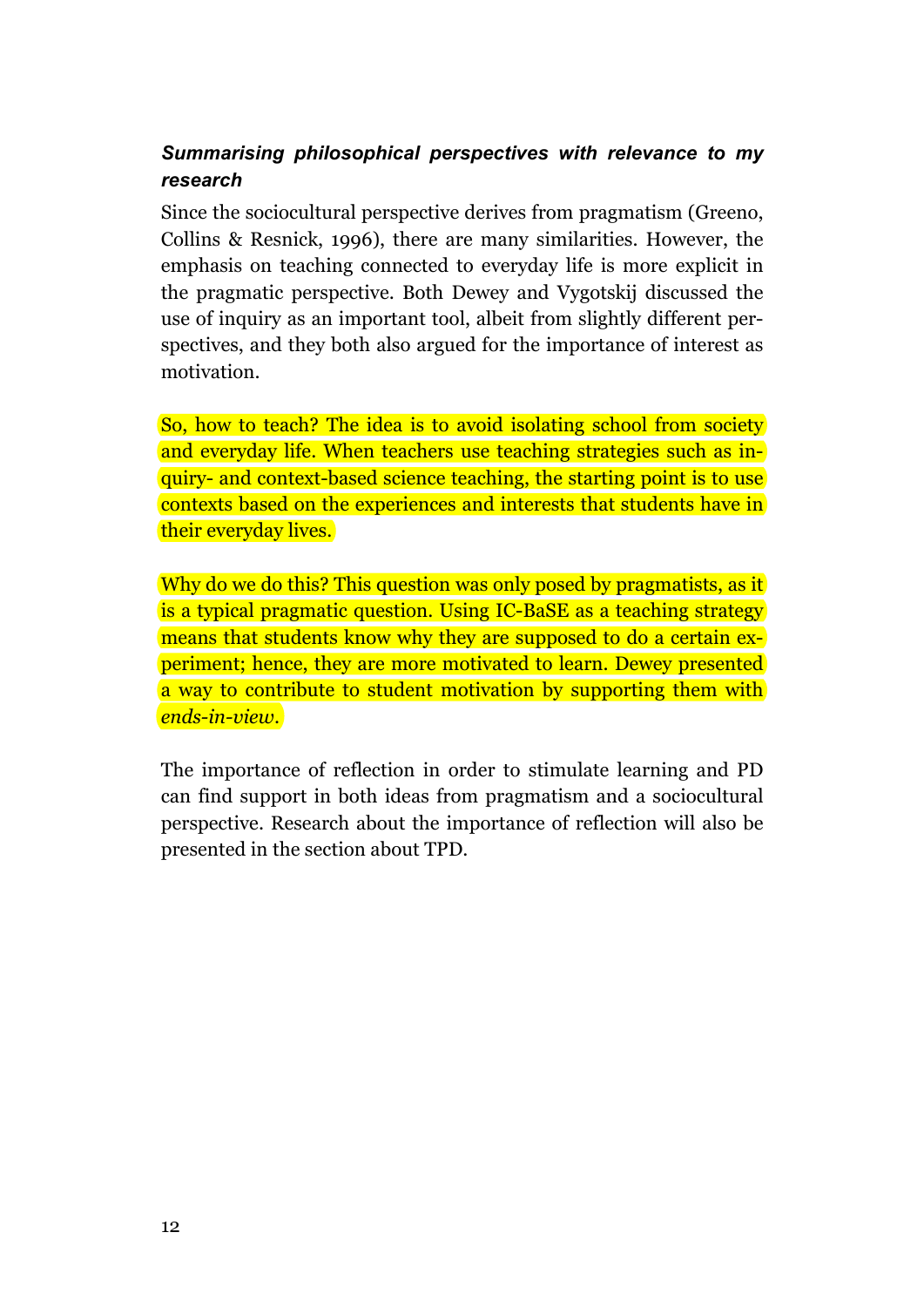# **Theoretical framework**

In this section, I explain concepts I use. The concepts are presented in relation to the four levels of zooming in on aspects of importance in my research: TPD, PCK, instructional strategies (IC-BaSE) and the purposes of choosing certain strategies. The four levels of zooming in are not equal in size in terms of the amount of research I have presented; yet, all four are of equal importance in my research.

## *First zoom - Teachers' professional development (TPD)*

Teachers' professional development (TPD) is the topic of Papers I and II, which report on an investigation of primary school teachers' reflections on IC-BaSE during a continuous professional development (CPD) programme. Paper III also centres on TPD, but this time during the teachers practice in schools and was investigated unrelated to any CPD programme. When I use the notion of TPD, it refers to teachers' professional development in general and covers professional development during teacher education (pre-service) and CPD programmes (in-service), as well as in their practice.

# *A general perspective on TPD*

Before discussing studies on TPD, I will present this from a general perspective. Viellegas-Reimers (2003) has provided a thorough review on literature about TPD from an international perspective. According to her, teacher development is the professional growth a teacher achieves as a result of gaining increased experience and examining his or her teaching systematically. This can take place in small or large-scale projects, usually in a particular context and related to the daily activities of teachers and learners. The most effective TPD activities seem to be through study groups, learning studies, through action research and the use of portfolios for reflection (e.g. Adamson & Walker, 2011; Nilsson, 2014; Wood & McQuarrie, 1999). Which model to use for TPD should be based on the teachers' needs and also take into account the teachers' cultural background. The most common models used are courses, seminars and workshops.

To achieve successful TPD, there are some important aspects to consider. The programmes must be grounded in knowledge about teach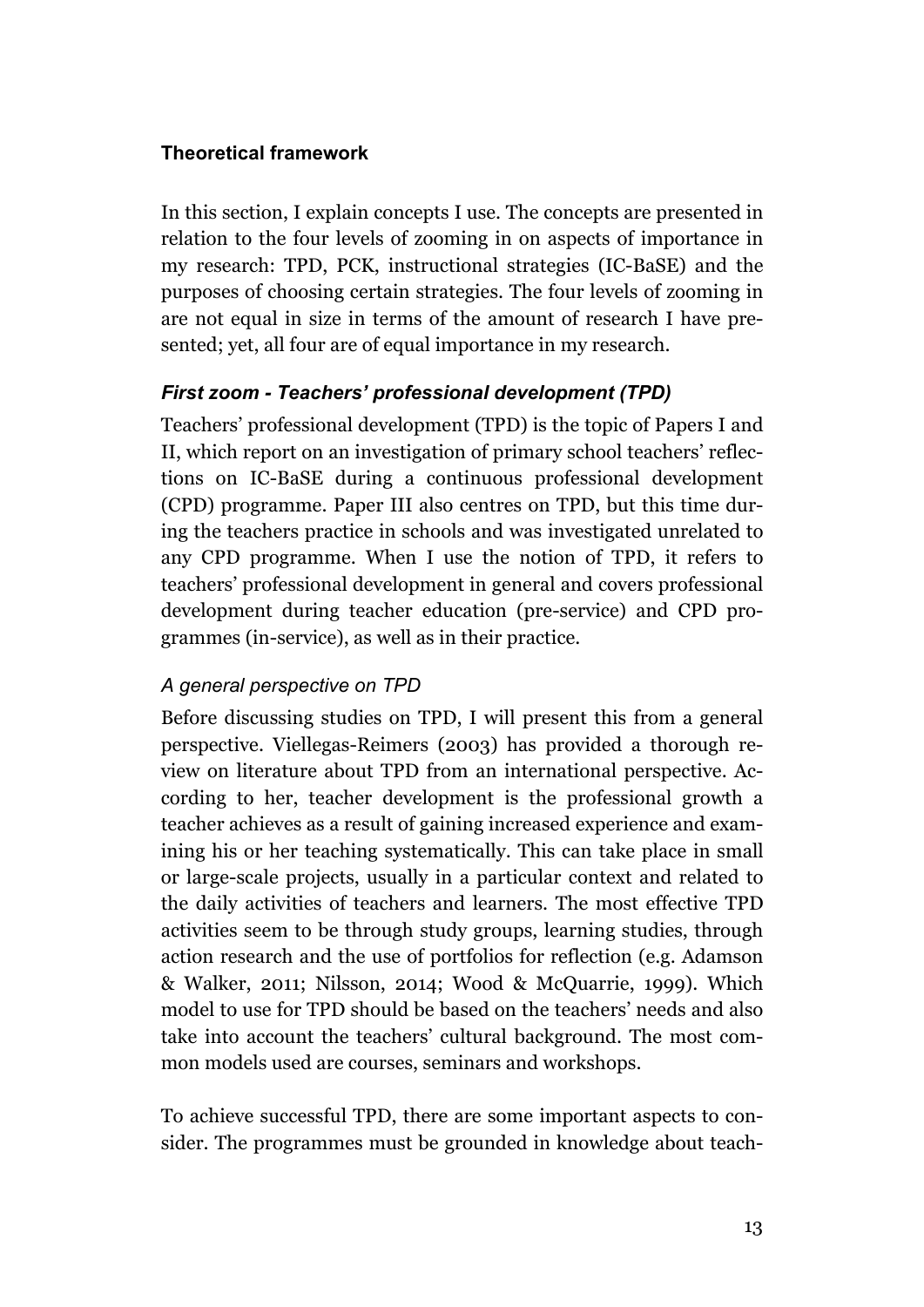ing, offer intellectual, social and emotional engagement and include new ideas, materials and interactions with colleagues. Furthermore, school management should provide sufficient time and support for TPD. In addition, teachers need time to reflect in order to develop, as emphasised in the review by Viellegas-Reimers (2003). A culture of support is needed, with openness and trust, sufficient time and opportunities for teachers to learn to teach content in a context. The contexts wherein teachers teach are usually varied, and they have a great impact on teachers, their work and their PD.

To summarise the review by Viellgas-Reimers (2003), TPD efforts must be based on teachers' needs, related to their daily work in their school culture, provide time and be systematically planned. Furthermore, they must show a variation in methods, models and techniques, be aligned with curriculum and occur in collaboration with others.

Desimone (2009) presented similar aspects of importance for effective TPD in her review. She claimed that there is a consensus of five core features. She argued that these can be expressed in different words, still with the same meaning. According to her the five core features of effective TPD are: *content focus, active learning, coherence, duration,* and *collective participation*. She argued that content focus might be the most influential feature and that teachers must have the opportunity for active learning during the TPD. Furthermore, coherence is about the extent to which teacher learning is consistent with teachers' knowledge and beliefs, as well as with reforms and policies. Desimone claimed that according to research literature TPD programmes need to include at least 20 hours of contact with the teachers participating. Finally, collective participation of teachers from the same school, grade or departments can make interactions and discourse very powerful.

CPD programmes are systematic efforts to bring about change in classroom practice, in teachers' attitudes and beliefs and, as a consequence, also in students' learning outcomes. The reason for many teachers participating in development programmes is that they believe it will expand their knowledge and skills and contribute to more effectiveness in teaching (Guskey, 2002). Teachers also hope they will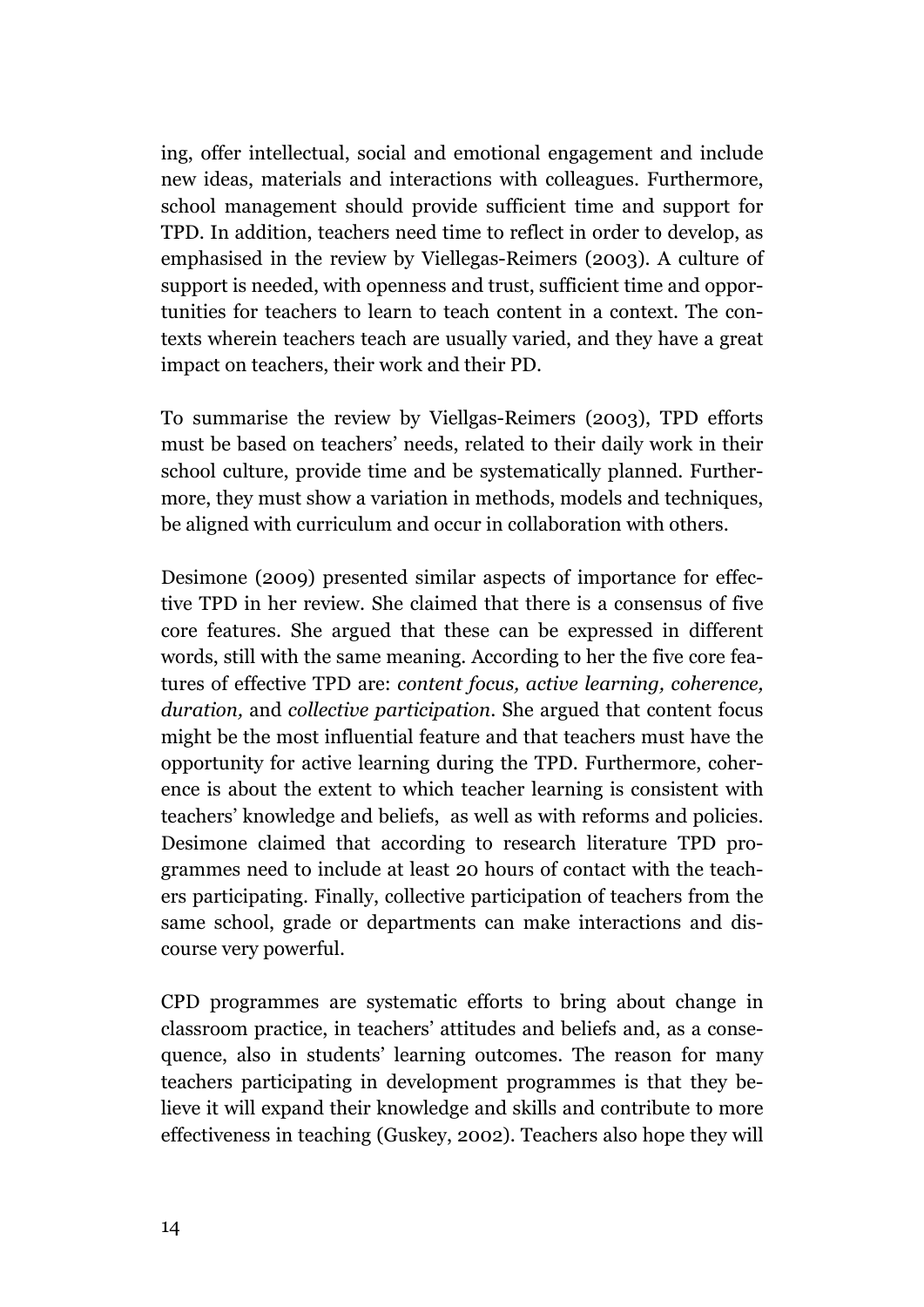have concrete and practical ideas that directly relate to their day-today situations in their classrooms (Fullan & Miles, 1992). Guskey (2002) reported that the experience of successful implementations is what really changes teachers, not only attending teaching programmes. Teachers believe things work when they see them work in the classroom (Guskey, 2002). Borko (2004) and Schneider and Plasman (2011) claimed that the most powerful teaching and learning experiences are based on investigations in teachers' own classrooms. Another aspect of TPD is that successful results are found when development efforts are made together with teachers instead of being designed as doing things to teachers (e.g. Clarke & Hollingsworth, 2002; Nilsson, 2014). In other words, there is a shift from teachers being passive participants to becoming active learners.

Rauch (2010) has discussed how to ensure an effective CPD. Important factors include the programme not being of short duration, giving opportunities for in-depth discussions of contents and demonstrating a variety of methodological settings. Furthermore, CPD programmes should connect with the participants' classroom practices, have subject-specific methodological focus on selected issues and give opportunity for systematic reflection on the teacher's own practice. Rauch (2010) also recommended that CPD programmes should provide support for cooperation among teachers through networks beyond the CPD workshop/course.

Borko (2004) discussed what is known about PD programmes and their impact on teacher learning. She came to the conclusion that teachers' knowledge and practices indeed can change through PD programmes. Borko (2004) also argued that strong professional communities can foster teacher learning and instructional improvement, attributes often found in CPD programmes. As argued above by Rauch (2010), the experiences of classroom practices are powerful tools for facilitating teacher change. However, it has also been stressed that the PD activities need to actually occur in the classrooms, but records of classrooms activities like video-recordings, instructional plans and assignments may be used as well. Such records can enable teachers to examine their instructional strategies and stu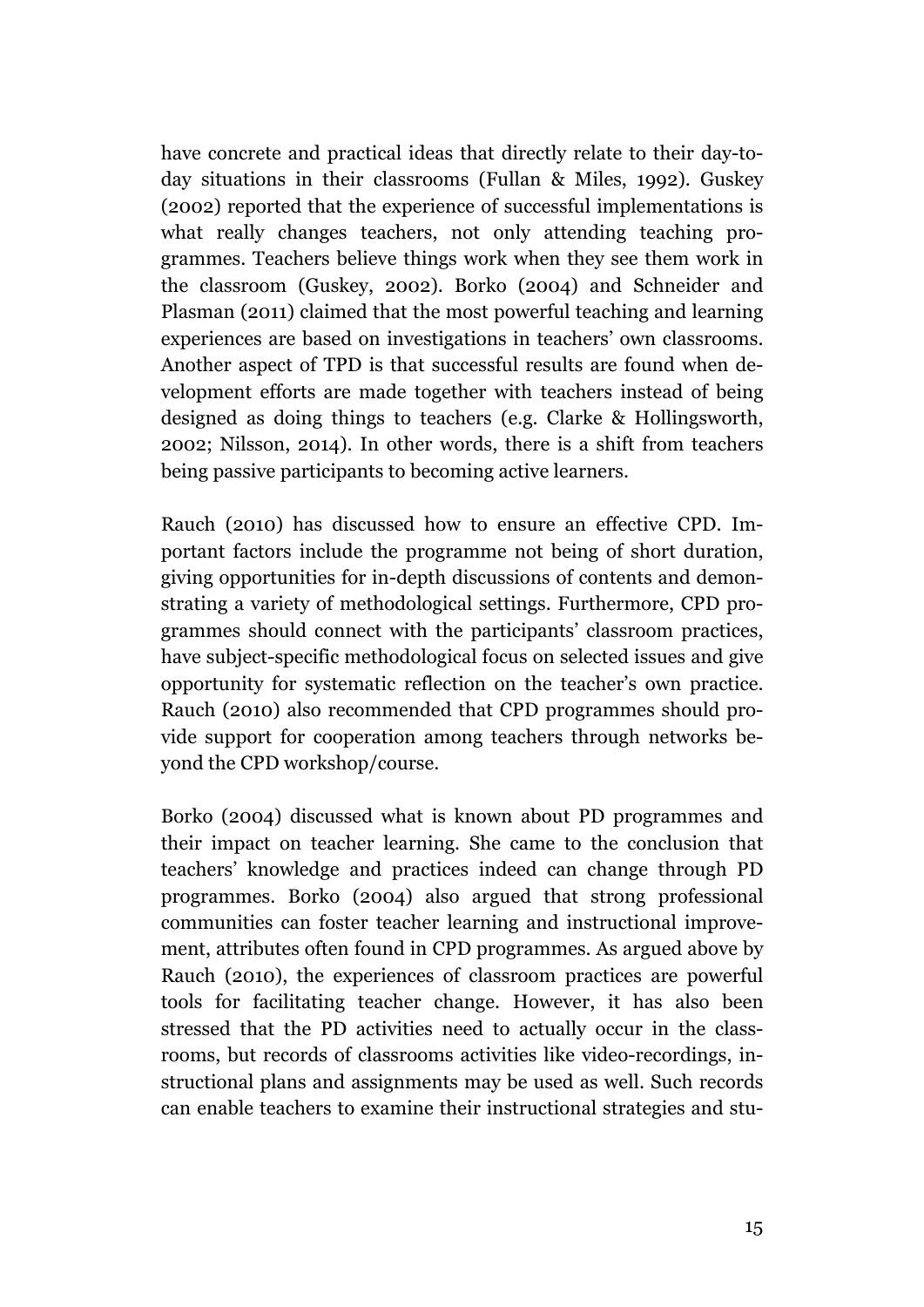dent learning, and allow them opportunities to discuss ideas on how to improve their teaching (Little, Gearhart, Curry, & Kafka, 2003).

## *The importance of reflection in TPD*

In a study of PD of science teachers, Harrison, Hofstein, Eylon and Simon (2008) declared that effective CPD needs to provide opportunity for teacher reflection based on classroom practice. Besides video recordings, interviews and observations, portfolios written by the teachers were used as research tools in their study. As shown in previous research, portfolios are a positive factor in enhancing learning and development (e.g. Dinhman & Scott, 2003). Harrison and colleagues (2008) stressed that learning through reflection is the central idea in use of portfolios.

In another study, conducted by Taitelbaum, Mamlok-Naaman, Carmelie and Hofstein (2008), the same kind of tools were used for collecting evidence on teachers' development during a CPD programme. The focus of the study by Taitelbaum and colleagues (2008) was on teachers' development in how to use the inquiry approach in the chemistry laboratory. The CPD programme resulted in teachers becoming more reflective and aware of their practice. They gained pedagogical and content knowledge through inquiry teaching. Teachers also developed teaching strategies in leading and tutoring students who worked in small collaborative groups. Data and analysis showed that teachers' dialogue with students became more meaningful and lengthy at the end of the CPD programme.

Providing time for reflection on teaching practice seems to be a key factor for teacher development. This has been stressed by several researchers (e.g. Harrison et al., 2008; Nilsson, 2009; Schneider & Plasman, 2011; Schön, 1983). Importance of reflection in TPD has also been discussed by, for instance, Simoncini, Lasen and Rocco (2014) and Prestridge (2014). When teachers become aware of their practice, there is opportunity for change. The key is awareness. This was also stressed by Rauch (2010), who claims that strengthening professional self-awareness is a major concern in teacher development processes. Conveying methods for systematic reflection on one's own work is, according to Rauch (2010), a core element. In addition,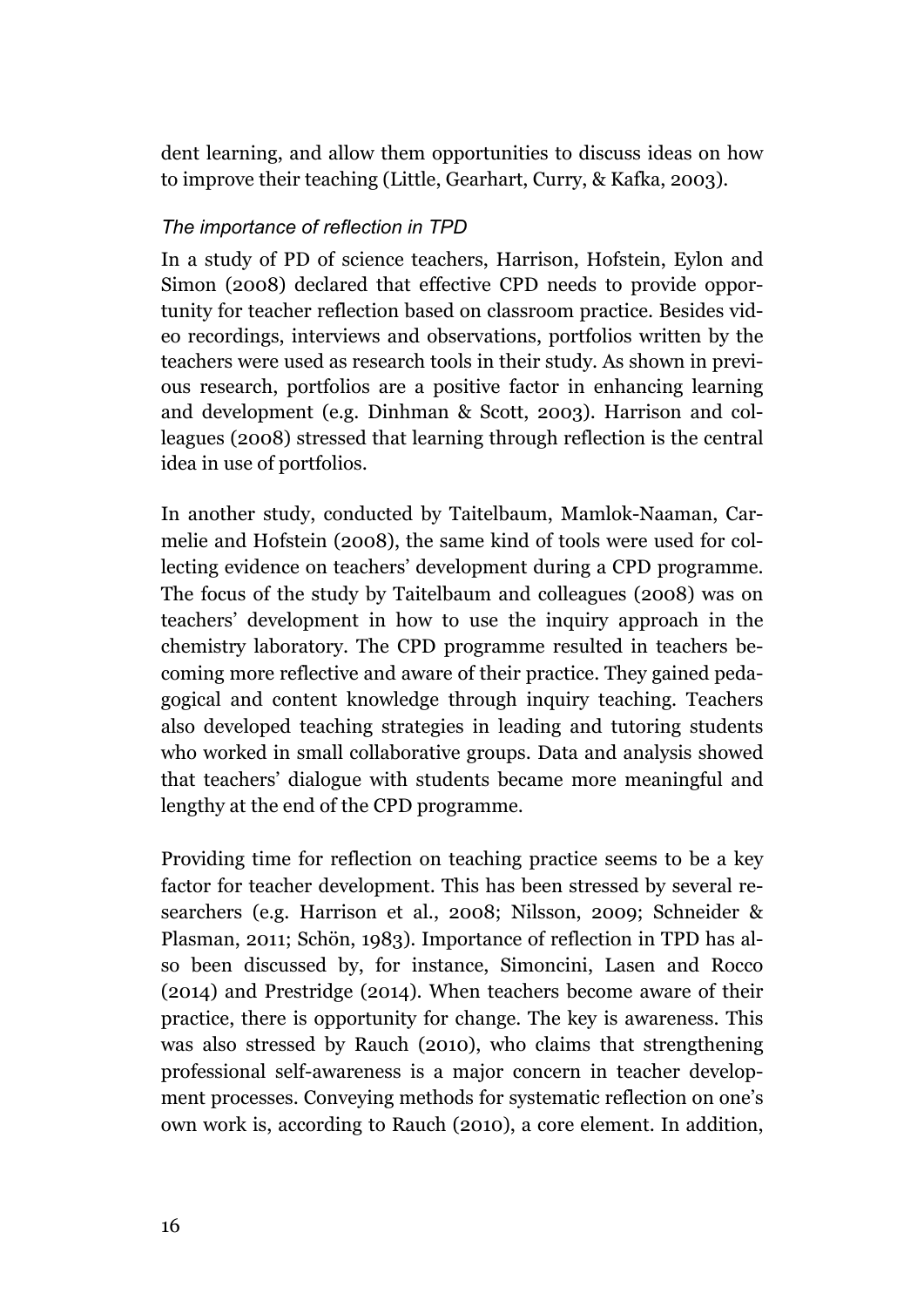Lin, Hong, Yang and Lee (2013) have presented how primary school teachers' reflection on inquiry teaching developed when they discussed together with each other and researchers. Student responses to teaching also affected their inquiry teaching development. Lin and colleagues (2013) concluded that collaborative reflections acted as a facilitating agent for the primary school teachers' PD and student responses and researchers' comments acted as a catalytic agent. In Paper III, I presented how student responses in particular have impact on teachers' reflections.

# *Professional learning versus professional development*

I have often encountered instances when teachers' professional learning (PL) and PD were used together. Still, is there a difference between them and if so, how are they related? In order to deal with this issue, some definitions of PL and PD are necessary.

Borko (2004) referred to PL as a situated agency, not as something being done to teachers, but as a process of development of their capacity to interpret particular situations and change their actions accordingly.

Bell and Gilbert (1996) used both PL and PD and regarded different phases of PD as part of PL. They argued that PD consisted of various phases: personal, social and professional. The personal phase dealt with individuals' thoughts and feelings, the social phase concerned collaboration and finally, the professional phase was conceptualised as changes in classroom practice. They explained the process of gaining PL as the following phases. First, a teacher finds some parts of his or her own teaching practice to be somehow problematic (personal development). Second, the teacher develops a willingness to discuss the problem with others (social development). Finally, the teacher takes the role as learner and tries out new activities in the classroom (PD).

Thus, PD is strongly connected to classroom practice, as has been argued by several researchers (Borko, 2004; Fullan & Miles, 1992; Guskey, 2002; Rauch, 2010; Schneider & Plasman, 2011; Viellegas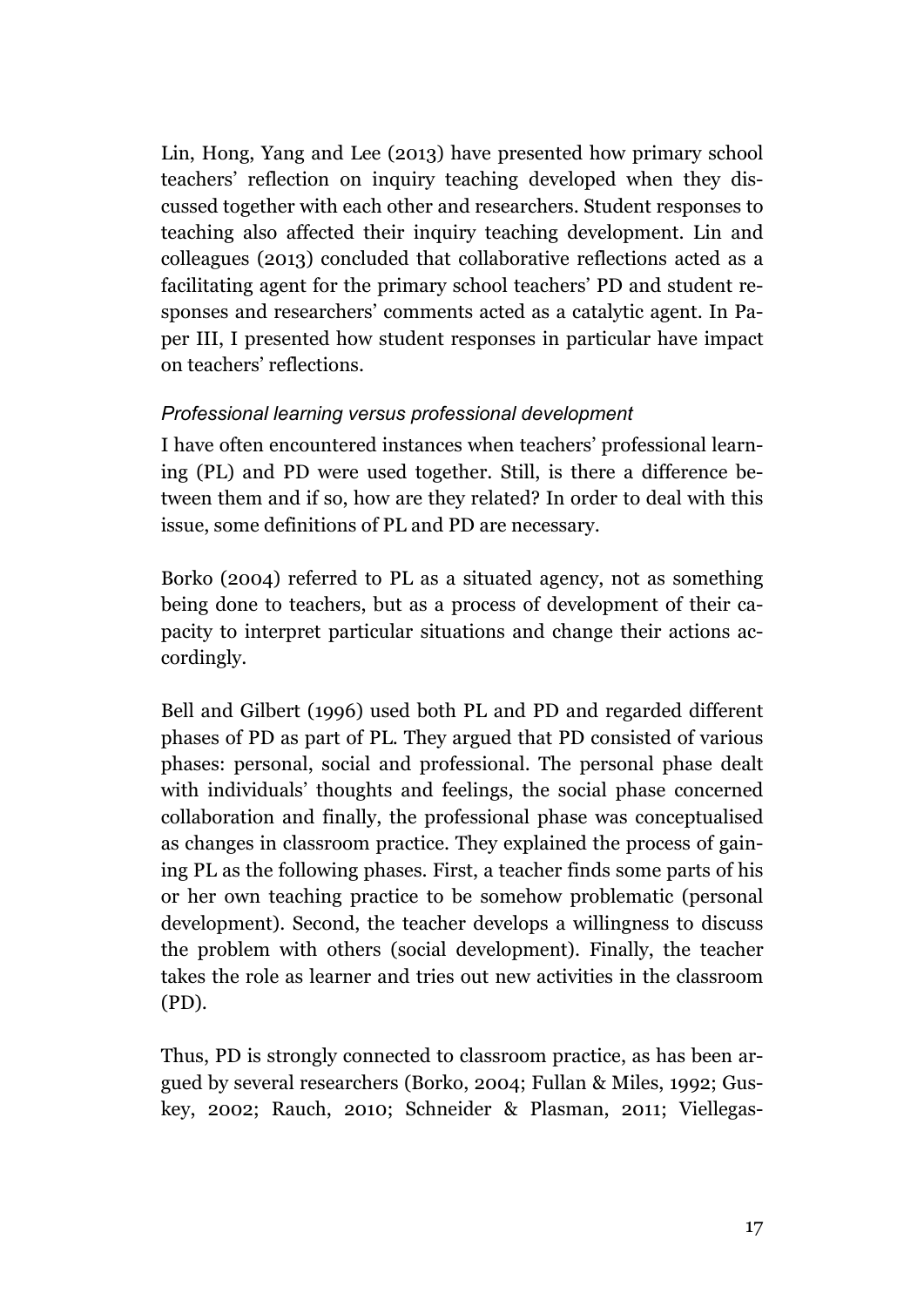Reimers, 2003) as well as by Desimone (2009), Feinamn-Nemser (2001) and Roth (2007).

The definition provided by Viellegas-Reimers (2003) based on her review on TPD referred to PD as professional growth from experience and examination (reflection) on teachers' own teaching. Timperley (2008) discussed PL as strongly shaped by practice and teachers' experiences.

During the last few years, researchers have claimed that the notion PD indicates a process by which something is done to and for teachers, while PL entails work with and by teachers (e.g. Hargreaves & Fullan, 2012; Nilsson, 2014; Nilsson & Loughran, 2012). These latest arguments could be used to claim that my research, instead of having TPD as my first zoom, should actually be teachers' professional learning.

# *Summarising aspects of TPD*

TPD is essential to improve teaching, as educational reforms around the world constantly demand teachers to have more knowledge and competencies (Borko, 2004). Furthermore, it is important that TPD is seen as continuum from pre-service education level to in-service teachers' professional learning and development (Feinam-Nemser, 2001, Hiebert, Morris, Berk, & Jansen, 2007). Researchers have also identified several factors of importance if CPD programmes will have any sustainable effect on teachers. In summary, the factors of importance for TPD are the following:

- Connection to school practice
- Length of the CPD programme
- Time for reflection
- Based on teachers' needs and the context and culture they come from
- The CPD being performed together with teachers, not aiming to do something to them
- Variation in methods
- Providing support for cooperation during and after the CPD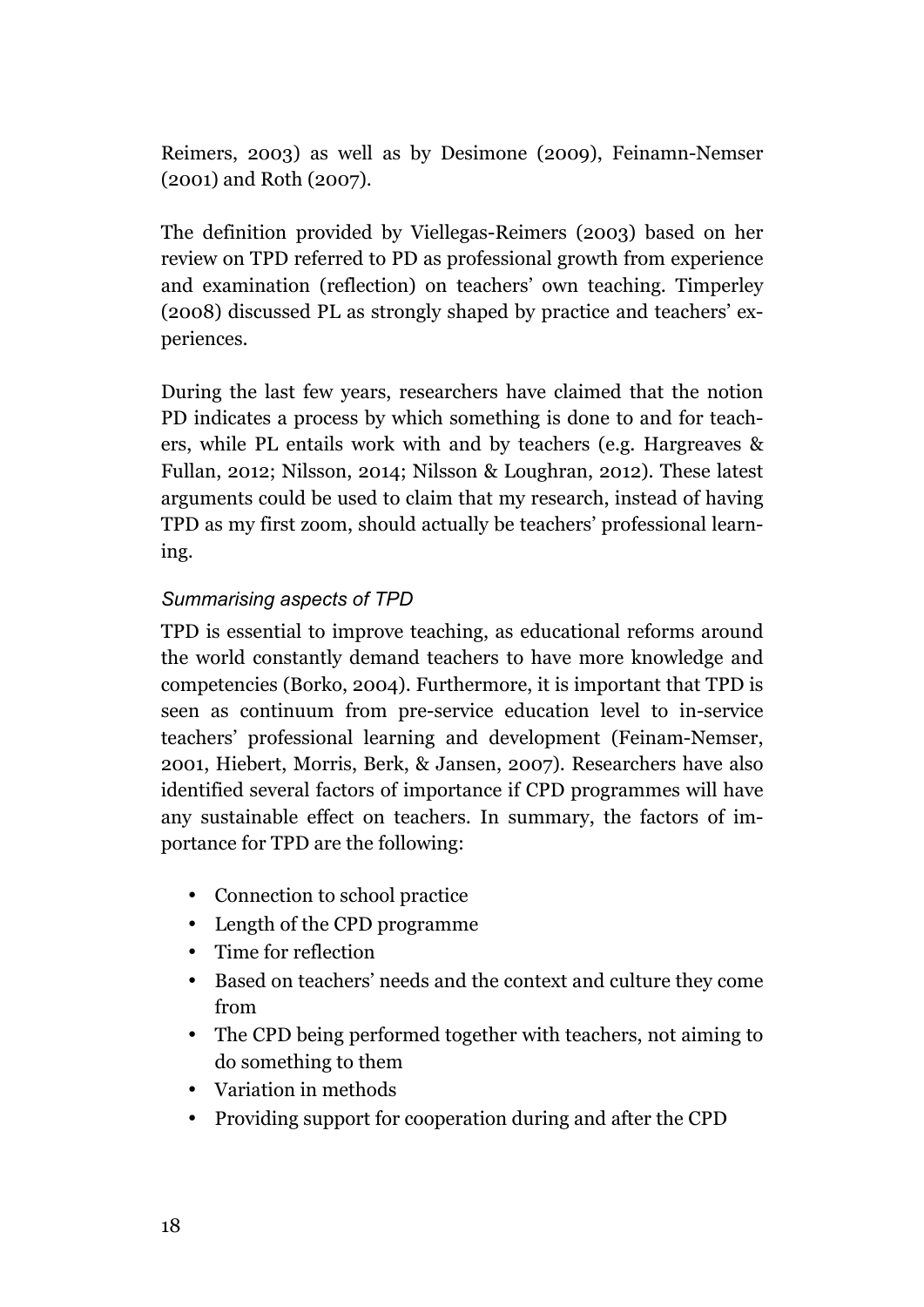# *Second zoom - Teachers' Pedagogical Content Knowledge (PCK)*

So far, I have presented the first zooming in on my studies, TPD. The second zoom, Pedagogical Content Knowledge (PCK) is a dimension of PCK that teachers need to develop. Studies in which science teachers have expressed their needs (e.g. Alake-Tuenter et al., 2012; Appleton, 2006; Käpylä, Heikkinen and Asunta, 2009; Nilsson, 2008a, 2009) have revealed that teachers feel a lack of Subject Matter Knowledge (SMK), and therefore lack confidence in teaching. Another need, mentioned by both pre-service and in-service teachers, is to develop their knowledge about different instructional strategies to support students' learning (e.g. Alake-Tuenter et al., 2012; Käpylä et al., 2009; Nilsson, 2009, 2014). Nilsson (2009) found in her study that teachers expressed a need to know how to be more self-reflective and also how to be able to relate scientific concepts to everyday situations to stimulate students' understanding. Appleton (2007) argued that there is a need for both SMK and PCK among primary school teachers. However, PCK was of major interest in my studies. This section includes short presentation of some aspects of teachers' knowledge, with the main focus on PCK.

# *Basic forms of professional knowledge*

Some forms of professional knowledge have already been mentioned. There seems to be three kinds of basic knowledge: general pedagogical knowledge, or simply Pedagogical Knowledge (PK), SMK, sometimes also called content knowledge (CK) and PCK. These types were introduced by Shulman (1986, 1987).

PK includes knowledge of learning environments, classroom management and learning processes, in general, but not in relation to a specific subject. SMK involves knowledge of a discipline, and when discussed in relation to primary school teachers and science, it is often presented as a problem because primary school teachers lack this kind of knowledge, as mentioned above. When Shulman (1986, 1987) presented his categories of teachers' knowledge, he divided SMK into substantive and syntactic. The first relates to the organisation of concepts, facts, theories, etc., of the subject. The second is the evidence and proofs used to generate the knowledge.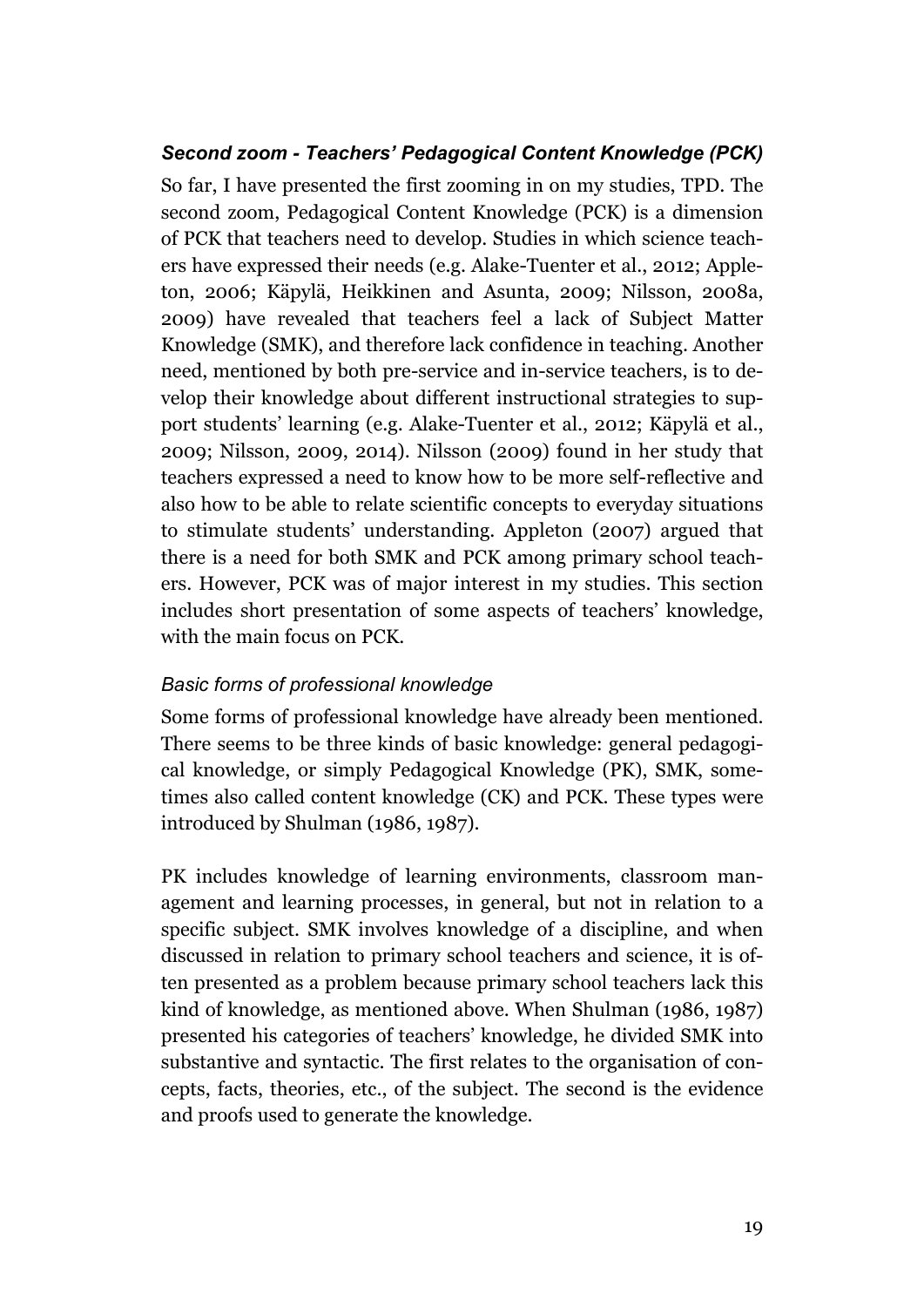PCK covers aspects of how to teach a subject, knowledge of strategies and representations, of curriculum, materials, students' understanding and misconceptions. Viellegas-Reimers (2003) also listed other kinds of aspects important for teachers to know, such as student contexts, having a repertoire of metaphors to be able to bridge theory and practice, knowing how to use technology in teaching and how to support students from different cultural and social backgrounds.

Recently, a new model of teachers' knowledge and skills was presented (Gess-Newsome, 2015). The model includes PCK, but also several other aspects such as teachers' and students' beliefs, classroom context, student outcomes, etcetera. Hence, future research relating to PCK will probably be discussed in terms of this model. For my studies the model of Magnusson, Krajcik and Borko (1999) served as a foundation for discussing PCK.

## *The concept PCK*

Magnusson et al. (1999) have argued that PCK is determined by the content to be taught, thus, SMK influences PCK. This has also been supported by other researchers (e.g. Appleton, 2006; Halim & Meerah, 2002; Hasweh, 1987; Käpylä et al., 2009; Nilsson, 2008a, 2009; Van Driel, Verloop, & de Vos, 1998). Baxter and Lederman (1999) argued that PCK is constituted by what a teacher knows, what a teacher does and the reasons for a teacher's actions. The reasons for teachers' actions were of particular interest in Paper III.

Research on PCK has grown since Shulman first presented the notion in the 1980s, and it has been discussed, developed and used by several researchers (e.g. Gess-Newsome, 1999; Grossman, 1990; Kind, 2009; Nilsson, 2014). However, the model of Magnusson et al. (1999) has been frequently used by, for example Park and Chen (2012) and Nilsson (2014). Moreover, the model was used in my first paper to elucidate teachers' reflections on inquiry- and context-based teaching. Magnusson et al. (1999) defined PCK as:

Pedagogical content knowledge is a teachers' understanding of how to help students understand specific subject matter. It includes knowledge of how particular subject matter topics, problems, and issues can be organized, represented and adapted to the diverse interests and abilities of learners, and then presented for instruction (p. 96).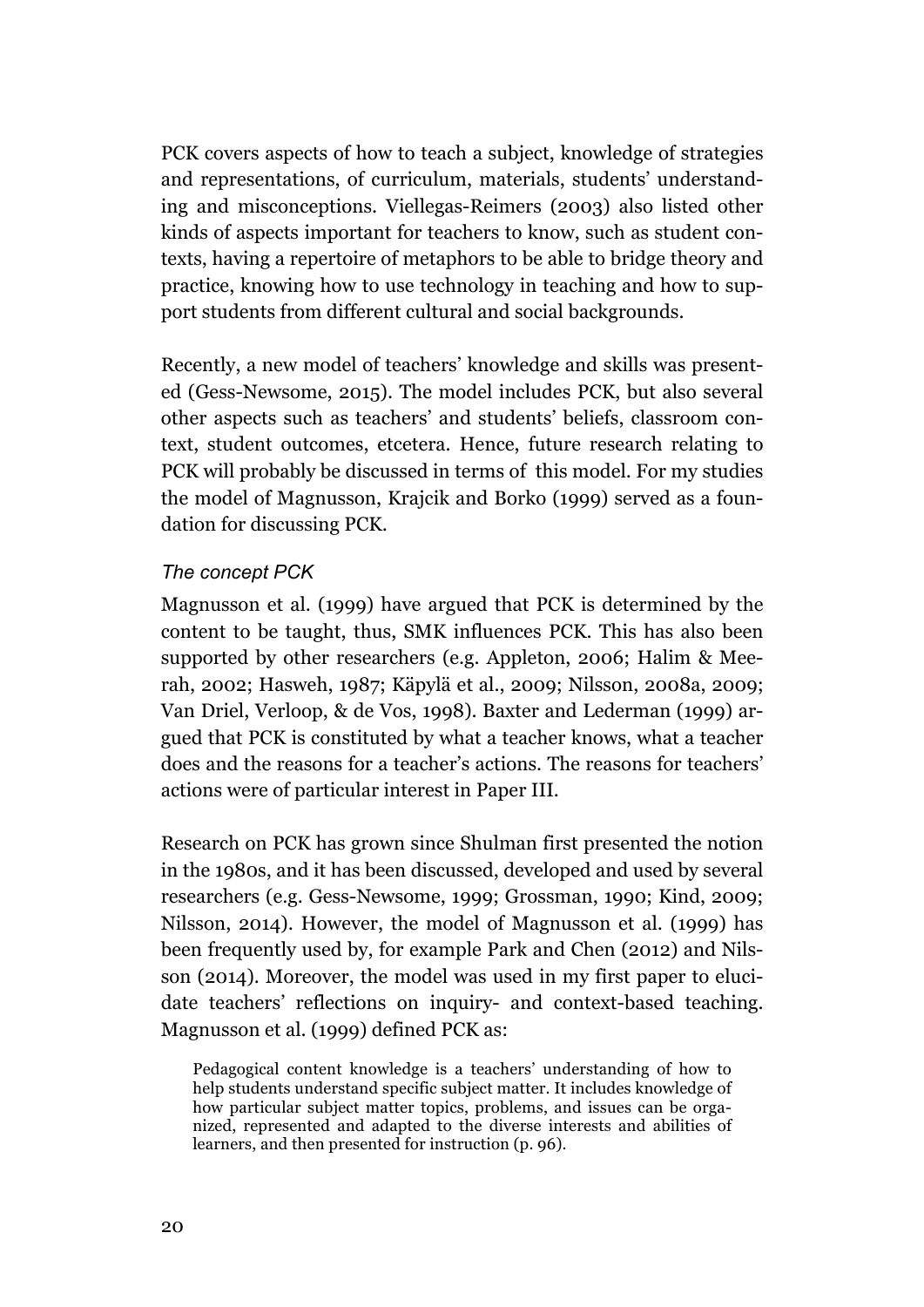Furthermore, Magnusson and colleagues (1999) divided PCK into the following components:

- Teachers' orientations towards science teaching (knowledge and beliefs about the purposes and goals of science teaching)
- Teachers' knowledge of instructional strategies
- Knowledge about science curriculum (goals and objectives relevant to the specific subject)
- Teachers' knowledge of students' understanding or any learning difficulties of specific science concepts
- Teachers' knowledge of assessment

Magnusson et al. (1999) argued that the above-mentioned components interact in complex ways and that teachers need to develop all five components of PCK. Even though the components interact, one of them was of particular interest in my studies, namely teachers' knowledge of instructional strategies, and even more specifically, inquiry- and context-based strategies.

PCK is included in the new model of teacher professional knowledge, as already mentioned (Gess-Newsome, 2015). However, in this model the view of PCK is much more complex compared to the model presented by Magnusson et al. (1999). Knowledge of instructional strategies is still included, but now classified as topic-specific professional knowledge.

# *How to capture PCK*

In discussing how PCK has been investigated, Abell (2007) presented examples of studies, using classroom observations, interviews and group discussion analysis. She concluded that given the complexity of representing PCK, studies using multiple methods are the richest. In her review, Kind (2009) presented how researchers had used different approaches to capture teachers' PCK. She mentioned that this could be investigated through *in situ* studies, studying how teachers teach in the classroom, or performed by using probes like video excerpts or lesson transcripts. She also provided examples of intervention studies investigating changes in the responses from the teachers before and after the intervention. Kind (2009) explained that studies capturing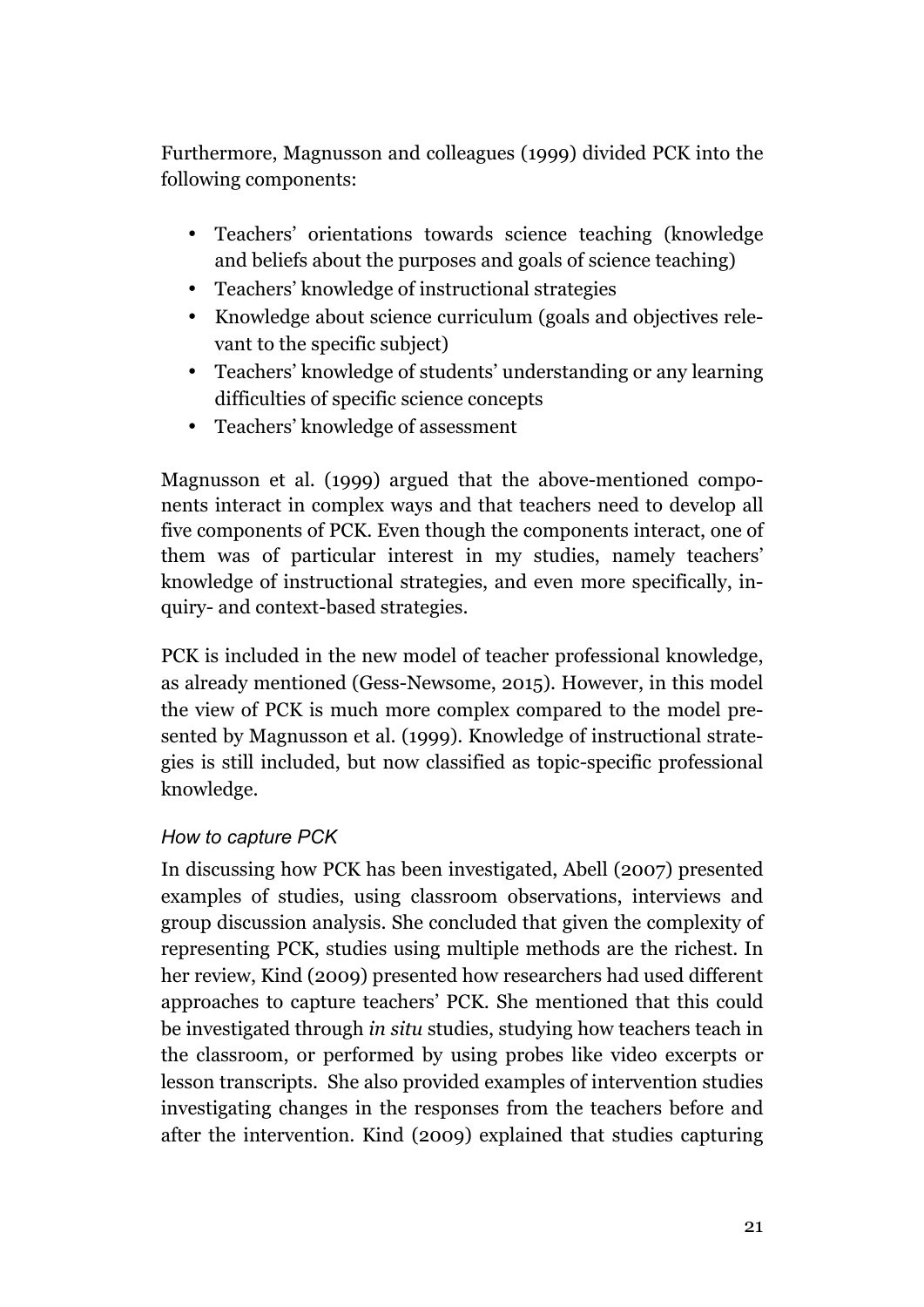PCK could be collected during an extended period of time or captured in an instant. The former strategy of investigating during a longer period was the most commonly used.

Furthermore, Kind (2009) discussed methods for data collection, capturing PCK using rubrics to tabulate teachers' thinking about their work. One example was based on the use with pre-service teachers. The second rubric she presented was the one developed by Loughran, Mulhall and Berry (2004). They believed that it is important that teachers can articulate their practice in relation to knowledge and theories, which is of importance to better understand and evaluate scientific education. To this end, they have developed a tool to capture PCK in a holistic manner. The tool consists of two parts: Content Representation (CoRe), which has the function of representing what, how and why a certain topic is taught and Pedagogical experience repertoire (PaP-eR). These tools have been used to offer insights into the nature of PCK and to present a way in which issues of particular science content as well as strategies of how to teach can be captured (Loughran, Mulhall, & Berry, 2008).

The CoRe has been used in later studies (e.g. Nilsson & Loughran, 2012; Nilsson, 2013). In CoRe, aspects of students' difficulties in learning a particular content are covered, such as why the content is important to teach, ways of engaging students in the content as well as teaching strategies (Loughran, et al., 2008). In CoRe, there is a term called *Big idea,* which is not considered to be a pure fact from a textbook, but a general knowledge of an important phenomenon or concept. The first step of CoRe is to decide which big ideas are in focus when working with a particular topic. Kind (2009) found CoRe to be a useful tool for teachers to problematise their own knowledge about teaching a specific topic and a valid instrument in articulating PCK. This tool was used in Paper III to analyse primary school teachers' reflections when they used an inquiry- and context-based teaching model as part of their instructional strategies. There are even more methods used to capture or measure PCK for example, Science Teachers Learning from Lesson Analysis (STeLLA) using videoanalysis (Roth et al., 2011) or from Borowski et al. (2012). In the latter, statistical analysis of data were used.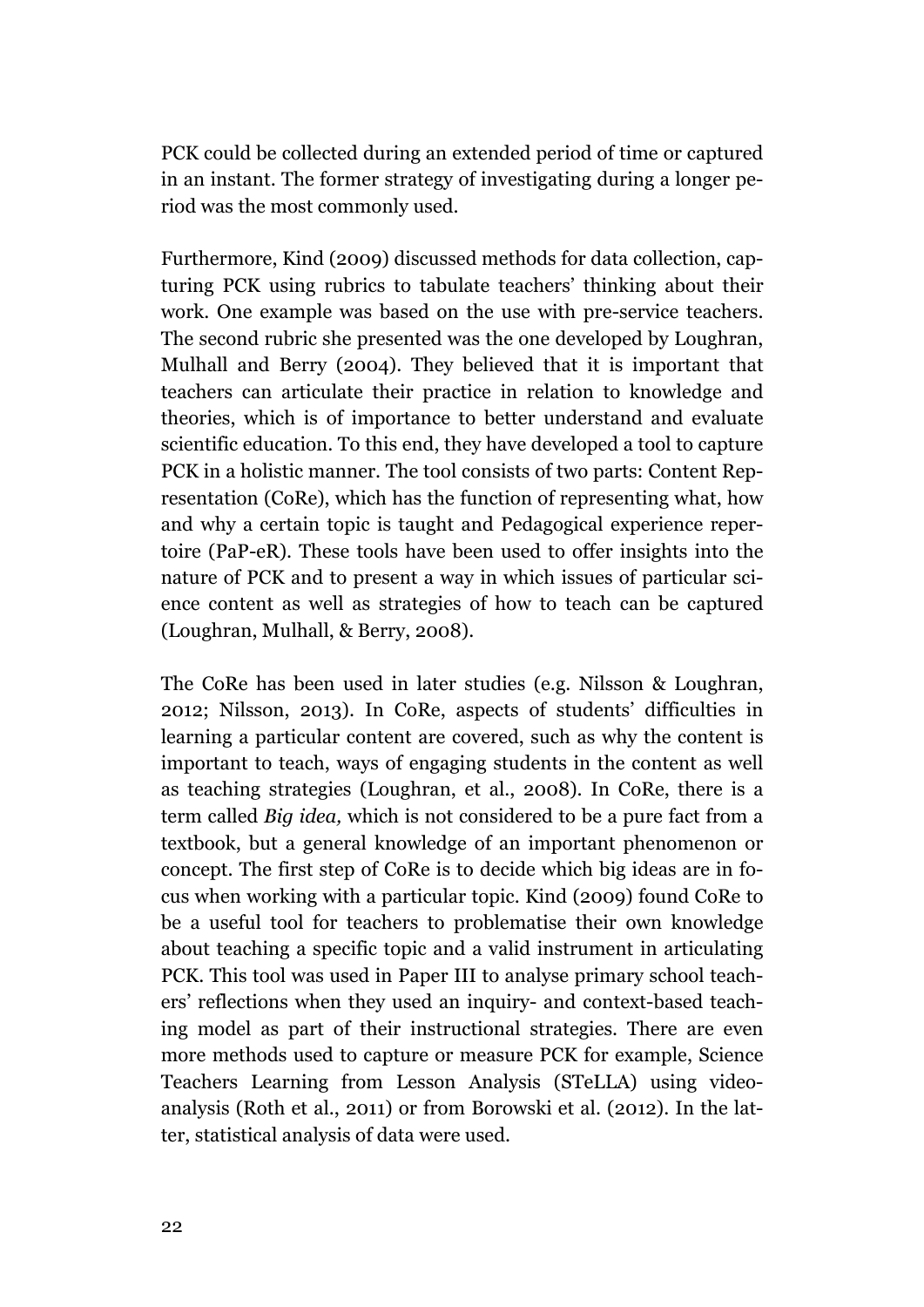# *Teachers' development of PCK*

Definitions of PCK have been presented above. However, when discussing teachers' development of PCK, the definition by Loughran, et al. (2006) is of interest. They argued that PCK is the knowledge teachers develop through experience of how to teach a specific content in such a way that it improves students' learning as well as their long-term knowledge retention. In other words, experience is an important factor and especially teachers' experiences of classrooms are important to describe PCK. Other researchers (e.g. Marks, 1991) have claimed that years of experience do not automatically lead to teachers developing PCK. Clermont, Borko and Krajcik (1994) have argued that experience of previous planning and teaching is related to development of PCK, but they also mentioned teachers' reflection as having an impact on PCK.

Researchers (e.g. Jones, Carter & Rua, 1999; Nilsson, 2008b) have described how PCK develops among pre-service teachers in primary school. In my studies, I was interested in in-service primary school teachers and their PCK. As Kind (2009) pointed out, a novice teacher is not "born" with PCK, and it takes time to acquire a bank of knowledge and skills to develop PCK. She stated that time is not enough; rather good SMK, good classroom experiences and a supporting atmosphere in the school context are also necessary. She emphasised the relation between PCK and SMK and argued that if good SMK is absent, it will affect teachers' choice of instructional strategies, moving from active to more passive strategies. With bad SMK, the teacher also shows less understanding of students' learning difficulties related to science.

Abell (2007) noting the descriptive nature of research on teacher knowledge, has called for research on teacher practice:

The research in both SMK and PCK has predominantly been at the level of description. The ultimate goal of science teacher knowledge research must be not only to understand teachers' knowledge, but also to improve practice, thereby improving student learning (p. 1134).

Van Driel, Berry and Meirink (2014) have also argued that PCK studies so far have mainly documented the status quo. In the future, they call for studies that focus on the development of science teachers' PCK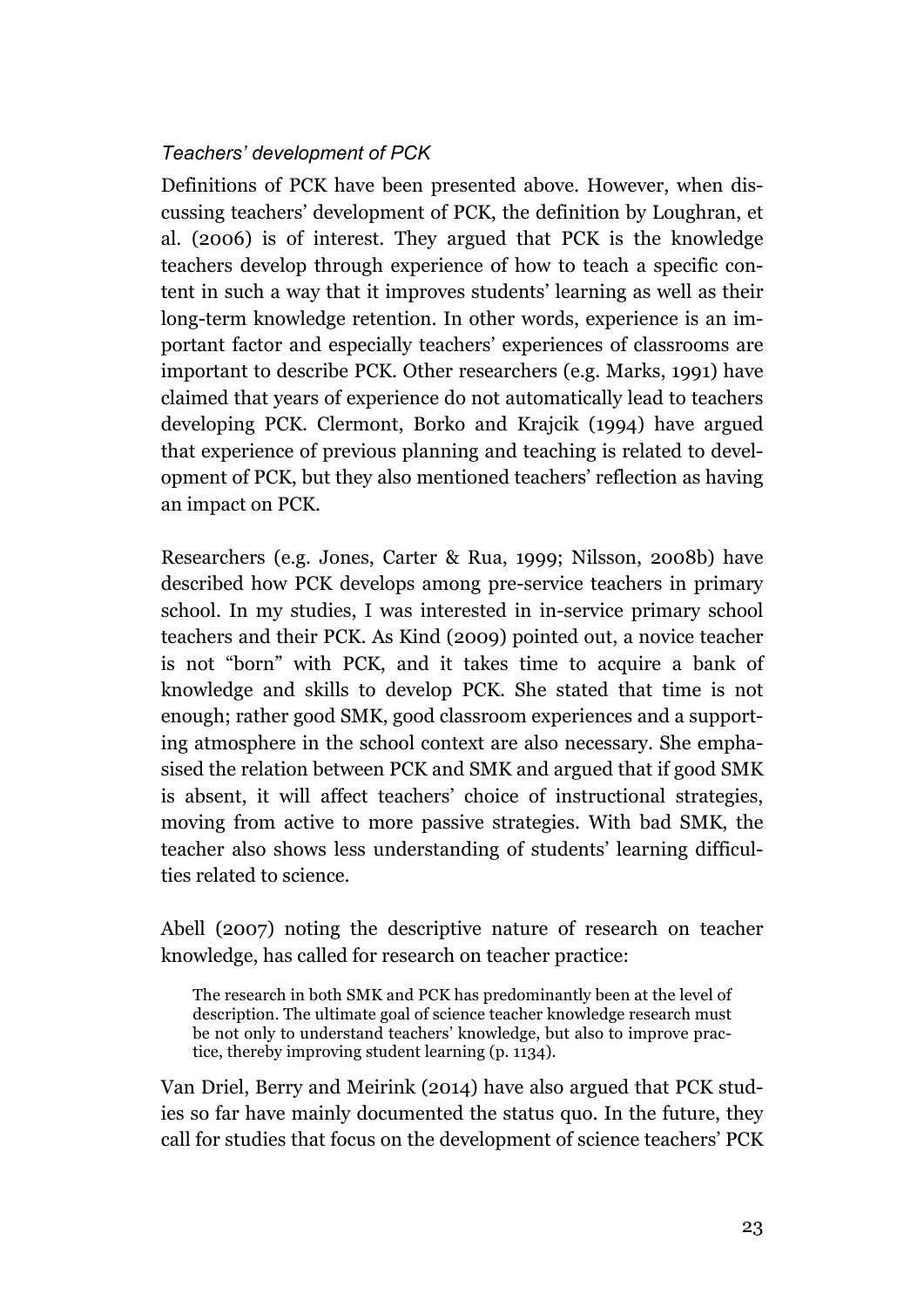through the use of interventions, which is my intention in Papers I, II and III.

The study by Park and Oliver (2008) presented an overview of PCK and how this could serve as a conceptual tool to understand teachers as professionals. They argued that PCK covers both teachers' understanding and their actions. They added the importance of reflection to their model of PCK, both in-action and on-action, based on the studies by Schön (1983, 1987). Nilsson (2009) also claimed that reflection is important for teachers' development of PCK. When Magnusson and colleagues (1999) discussed teachers' development of PCK, they maintained that PCK is determined by the content to be taught, the context in which the teaching occurs, but also the way teachers reflect on their teaching experience. The importance of teachers' reflection has earlier been discussed in the section about TPD.

In their study, Park and Oliver (2008) found that students had important impact on the development of teachers' PCK from several aspects. The students had an influence on teachers' development of PCK through the questions they asked, their misconceptions and their engagement during lessons. This finding is considered in paper III. Nilsson (2009) found in her research that student teachers thought that lesson evaluations made by their students served as important tool in helping them to identify aspects of their own teaching. One of the aspects noted by the trainees was the importance of making science relevant to students. Furthermore, the students' experiences of the lessons made trainees aware of the parts of the lessons that were or were not in line with the purpose of their teaching.

In the new model of teachers' knowledge (Gess-Newsome, 2015), the role of students has been included. This was presented as a box of its own, titled *Student amplifiers and filters* (representing students' beliefs, prior knowledge and behaviours). There was also a box for *Student outcomes*. Both of these boxes are connected to PCK as they influence what occurs in the classroom (Gess-Newsome, 2015). She claimed that students' responses could have an effect on, for instance, the choice of instructional strategies. If a teacher meets resistance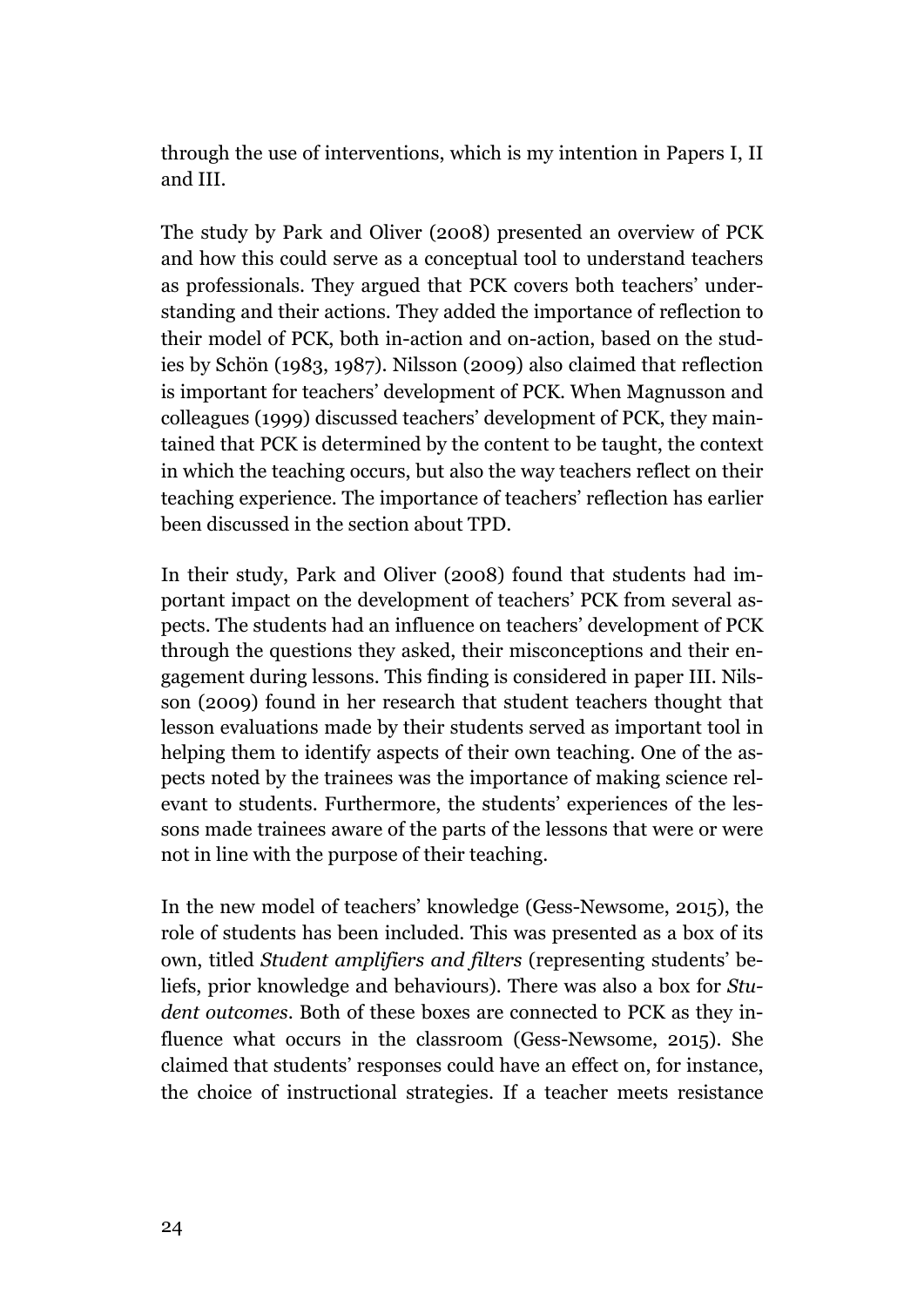from the students, it may result in a decreased willingness to implement new instructional strategies.

#### *The PCK component instructional strategies*

Since this thesis focuses on aspects of inquiry- and context-based instructional strategies, this PCK component was of particular interest. Magnusson and colleagues (1999) divided instructional strategies into two groups: subject-specific and topic-specific strategies. The subjectspecific strategies are those typical of teaching science, and the topicspecific ones apply to strategies being used to teach particular topics within a domain of science. When discussing subject-specific strategies, they mentioned teaching models using learning cycles in different phases or steps, such as *exploration, term introduction and concept application* as well as specific teaching models. In topic-specific strategies, certain representations or particular activities are used, according to Magnusson and colleagues (1999). The representations can, for example, be different models, illustrations or analogies. Activities can be problems, demonstrations and experiments. However, it is of interest to note that in the new model of teacher professional knowledge and skill, instructional strategies are considered to be topic-specific (Gess-Newsome, 2015). Without arguing about the division of instructional strategies into topic- or subject-specific, I will continue the discussion of instructional strategies from a general perspective.

Abell (2007) claimed that more research should examine what teachers understand about inquiry strategies and science teaching models, which was the focus of Papers I, II and III. Magnusson and colleagues (1999) also maintained that teachers' knowledge of strategies for teaching science is limited and that there is a need to develop this knowledge among primary school teachers (Roth, 2014). Teaching is, however, much more than having a range of good activities; there is a need for teachers to be familiar with, and capable of using different strategies, and not only from the perspective of the strategies as a goal in themselves (Loughran, Berry & Mulhall, 2012).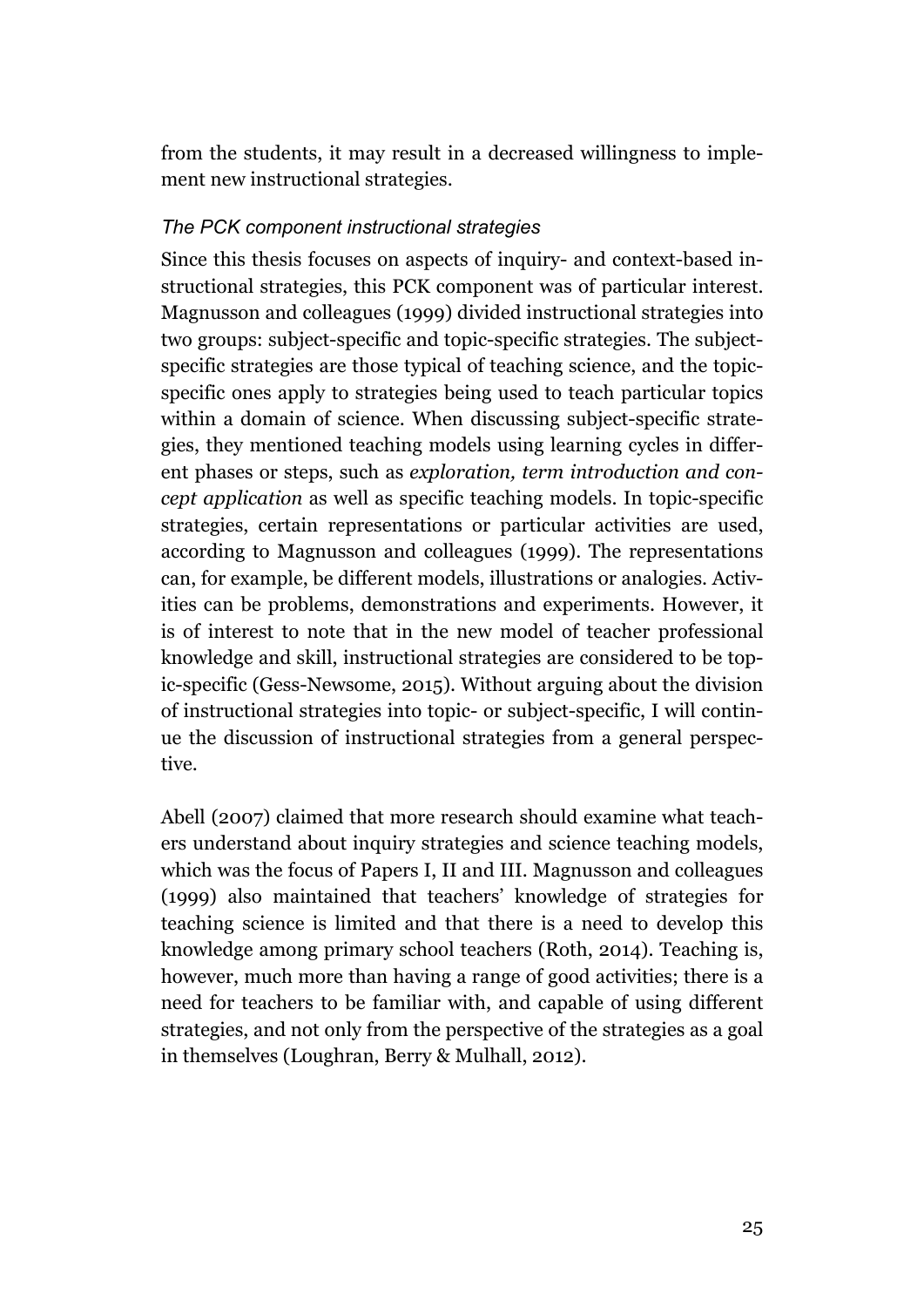#### *Summarising aspects of PCK*

PCK is a complex construct, which was initially introduced by Shulman (1986, 1987). The model of PCK developed by Magnusson et al. (1999) served as a major foundation during my studies. This model included knowledge about instructional strategies, which was of particular interest to me. I have presented different researchers opinions on factors affecting teachers' development of PCK, such as experience, good SMK, support in the school context, teachers' reflection, etcetera. I have also mentioned how researchers have tried to cover just a single, or some part of PCK as well as integrate all components. Furthermore, I have discussed different methods of how to capture PCK, which have ended up in the model developed by Loughran, et al. (2004) using CoRe, which was a tool I used in Paper III. The section about PCK also included some discussion on students affecting teachers' PCK as presented by Park and Oliver (2008), and Gess-Newsome (2015). Finally, I concluded the section about PCK on the component instructional strategies. The focus was on the explanation of the component as provided by Magnusson et al. (1999), and I also mentioned how earlier research (e.g. Abell, 2007, Roth, 2014) have argued for the need of more knowledge of instructional strategies among primary school teachers.

# *Third zoom - Inquiry- and Context-Based Science Education (IC-BaSE) as instructional strategies*

The third zooming in is on the particular PCK component, instructional strategies. The main reason for this zoom is the problem of students' low interest in science education and how earlier research has promoted IC-BaSE as part of the solution. In this section, I discuss some of this research as well as explain the concepts of inquiry- and context-based strategies.

# *Students' low interest in science education and IC-BaSE as part of the solution*

In many developed countries, there is a problem with young people's low interest in science education (e.g. Fitzgerald, Dawson & Hackling, 2013; Hofstein, Eilks & Bybee, 2011; Holbrook, 2003; Osborne & Dillon, 2008). This has also been reported in international studies (i.e.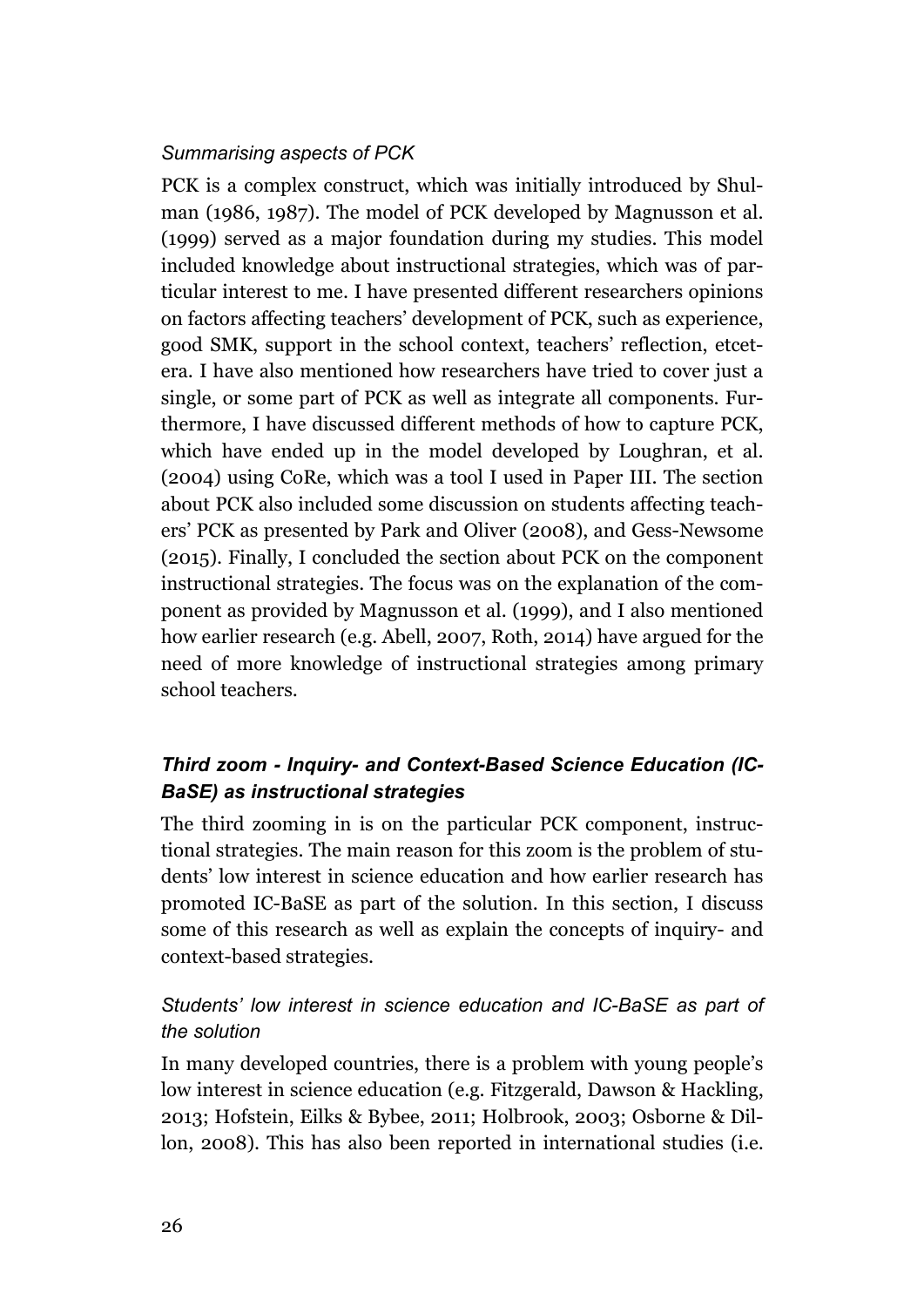the ROSE project, Schreiner & Sjøberg, 2004). One reason mentioned quite frequently is that learners perceive science and science education as irrelevant both to themselves and to the society in which they live. As a result, science teachers are required to better motivate their students and interest them in science subjects (Holbrook, 2008; Newton 1988). Lyons (2006) found in his study (including students from Australia, Sweden and United Kingdom) that students encountered transmissive pedagogies in science teaching, and that the content was decontexualised. Lyons suggested that this could be a factor influencing students to perceive school science as a field difficult to understand.

Most of the studies of students' low interest in science education have focused on secondary students (Hargreaves & Galton, 2002). In her longitudinal study, Lindahl (2003) found that interest in science is mainly formed during the primary school period and the teachers' role is of great importance. Maltese and Tai (2010) came to the conclusion that additional efforts are needed in early grades to attract students to science and technology educations. Researchers, such as Osborne, Simon and Collins (2003) as well as Riegle-Crumb, Moore and Ramos-Wada (2010), have found that most young children have positive attitudes towards and are interested in learning science. Unfortunately, studies have also shown a great drop in students' attitudes towards science between the ages of 8–11 (Murphy & Beggs, 2003; Sokolowska et al., 2014.)

Maltese, Melki and Wiebke (2014) found that the most critical factors in generating interest in science and technology are lessons in school and that the teacher is the most important person in sparking initial interest. From these findings, it is easy to see the need for and importance of TPD (e.g. Nilsson, 2008a, 2014; Shulman, 1986, 1987). However, this is not the only solution presented. In addition, research has indicated that IC-BaSE could increase students' interests in learning sciences.

During the past few years, the European Commission has pointed out that there is a need for change in the teaching of science subjects and the focus must move towards IC-BaSE (EC, 2007). This was also not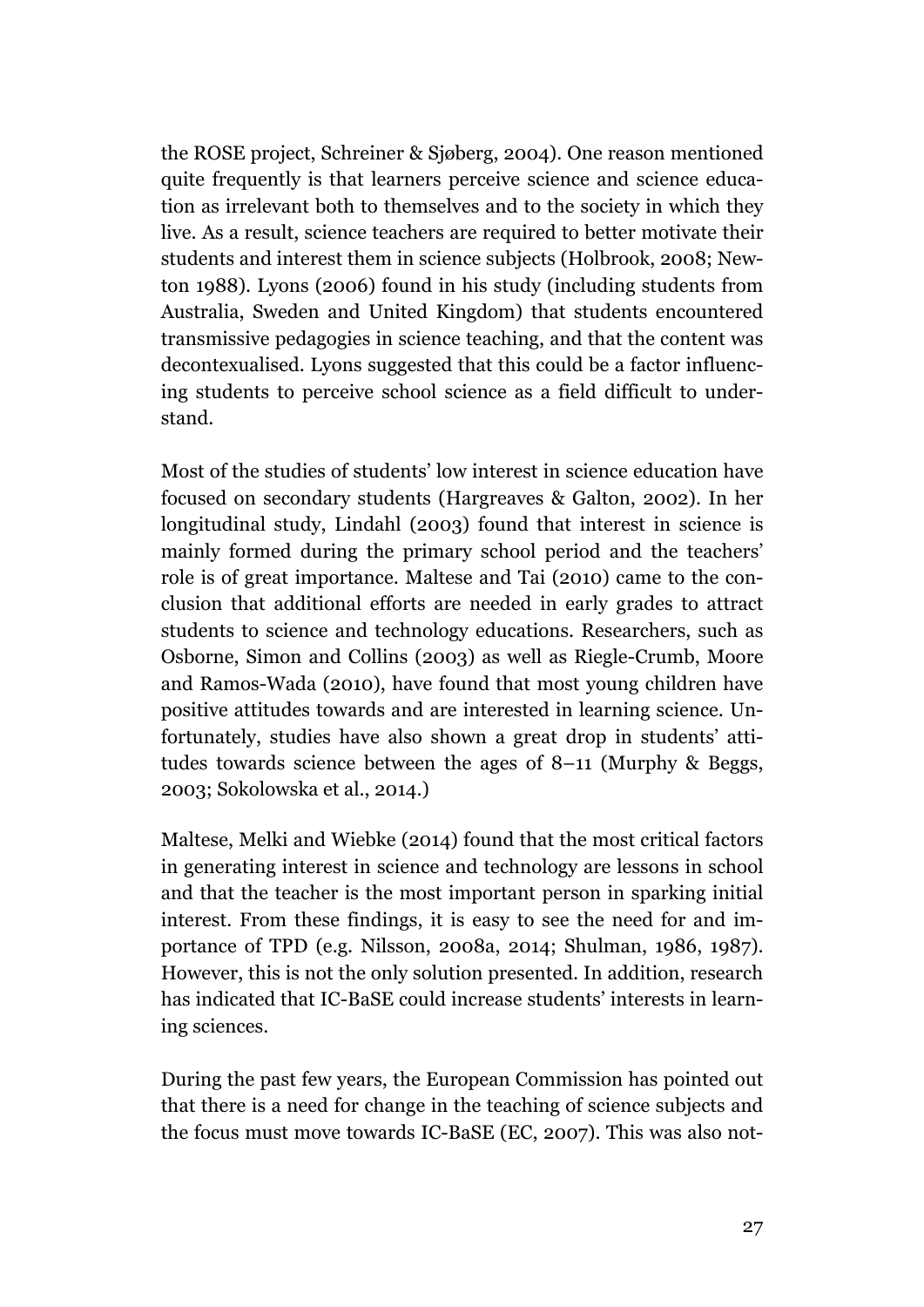ed by Osborne and Dillon (2008), and IC-BaSE has proved to be successful in stimulating students' interest in science learning (Bennett & Holman, 2002; Bulte et al., 2006; Chen & Cowie, 2013, Gutwil-Wise, 2001; Kennedy, 2013; Parchmann et al., 2006). Osborne, Simons and Collins (2003) observed that it was surprising that so little work has been done to identify the style of teaching and activities that engage students in the science classroom.

Fitzgerald et al. (2013), Krapp and Prenzel (2011), Potvin and Hasni (2014) as well as The Royal Society (2008) have pointed to the need for research that shows when teaching engages students in science and to highlight the "good news" stories. Tytler, Waldrip and Griffiths (2004) and Xu, Coats and Davidsson (2012) have shown that in science teaching teachers stress the need to link the content to students' lives. Fitzgerald and colleagues (2013) explored how primary schoolteachers create learning environments that stimulate interest, and in what way their teaching approach is a key factor contributing to student interest.

## *The concept of inquiry-based science education*

What is meant with inquiry-based science education? Several studies discussing inquiry-based science education refer to the National Science Education Standards (NRC, 1996) or the Next Generation Science Standards (NGSS, 2013). In the latter, inquiry-based teaching is defined as a teaching strategy that involves engaging students in using critical thinking skills. The skills include asking questions, designing and carrying out investigations, interpreting data as evidence, creating arguments, building models and communicating findings. Using inquiry in this way should deepen students' understanding of using logic and evidence about the natural world.

As discussed by Crawford (2014), there are variations of inquiry, based on different notions such as project-based science, problembased learning, authentic science, citizen science or model-based inquiry. In other words, there still seems to be some confusion about what inquiry really is (Wallace & Kang, 2004; Windschitl, 2004). Other researchers have explained that inquiry can be performed at different levels of openness. Types of inquiry-based teaching may vary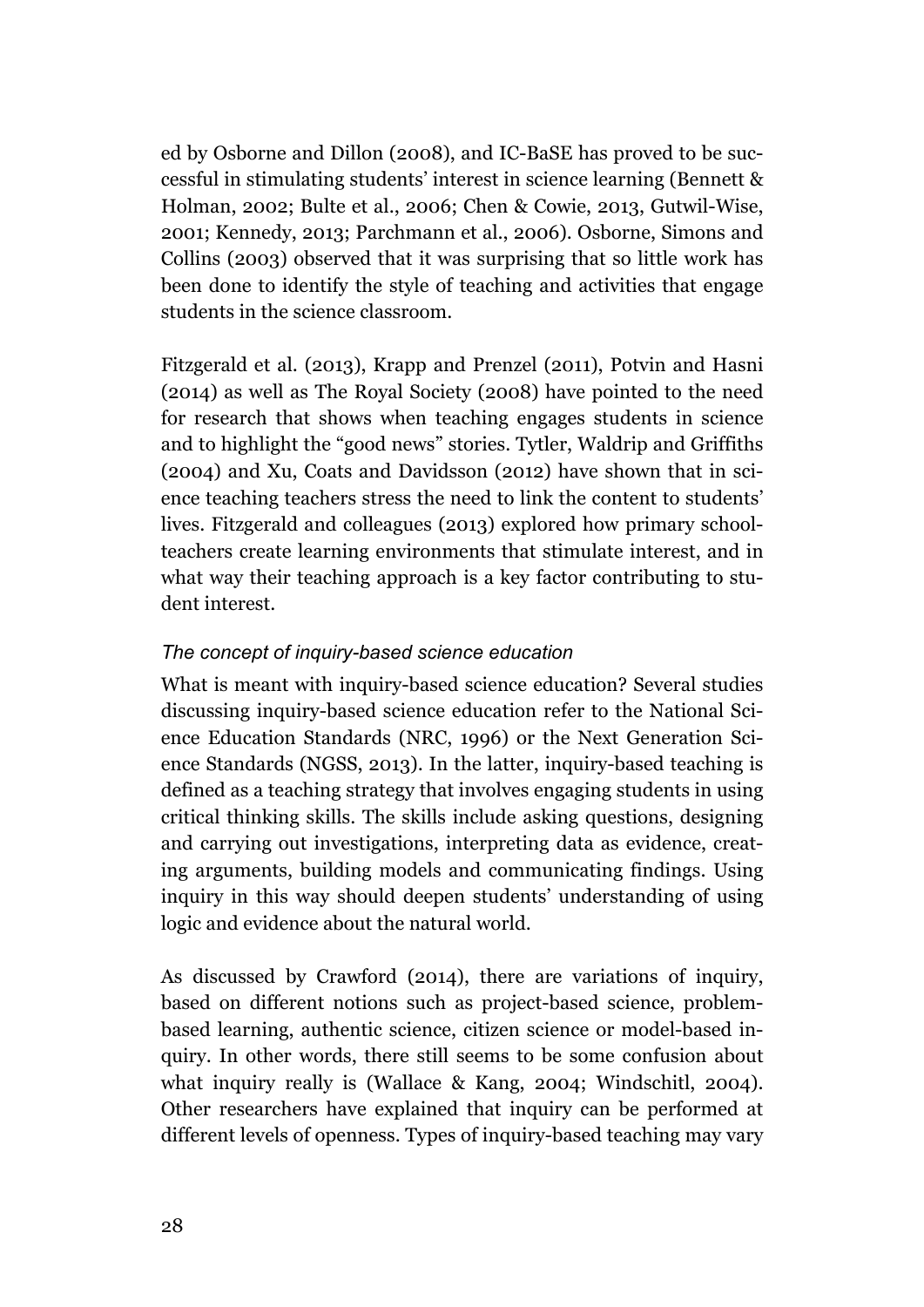from being confirming, structured or guided, to having an open approach (Banchi & Bell, 2008; Domin, 1999; Schwab, 1960; Windschitl, 2003). The confirmation level is when inquiry is performed to confirm a law or concept. Structured inquiry is when the teacher gives the question to be investigated and also the investigation technique. Furthermore, in guided inquiry, the teacher gives the question, but not the procedure of how to investigate. Finally, in open inquiry, the students both ask the question and plan how to investigate. In other words, levels of inquiry depend on the amount of student and teacher involvement in each of the parts of inquiry. There are also researchers (e.g. Magee & Flessner, 2012) who have claimed that closed inquiry is not really inquiry.

#### *Inquiry-based instructional strategies in primary school*

From my perspective, primary school teachers' use of inquiry in their teaching was of major interest. In Australia, a study investigated inquiry-based teaching approaches in primary school (Ireland, Watters, Lunn Brownlee, & Lupton, 2014). Different purposes of inquiry-based teaching were found, such as improving competences in students' problem-solving, focusing on the practice of scientific process skills, observing student-driven engagement, getting experiences by using students' senses, and noticing students having fun.

In another study by Lee, Hart, Cuevas and Enders (2004), it was investigated how primary school teachers developed their teaching in science using inquiry-based instructional strategies. One of the interesting findings was the teachers' reflections on the goals of science instruction. It was shown that they had three broad goal categories for their students in science: cognitive, affective and pragmatic. The cognitive goals included scientific method, critical thinking, problem solving, science understanding and applications of science in realworld situations. The affective goals were to stimulate the students in enjoying science. The pragmatic goals were to meet benchmarks, prepare students for assessments and integrate science across the curricular areas. One of the cognitive goals, of interest in the studies was the goal relating to the question *why*, that is, making students critical thinkers who ask questions and do not simply accept things stated in a book. However, they did not mention explicitly the question of ask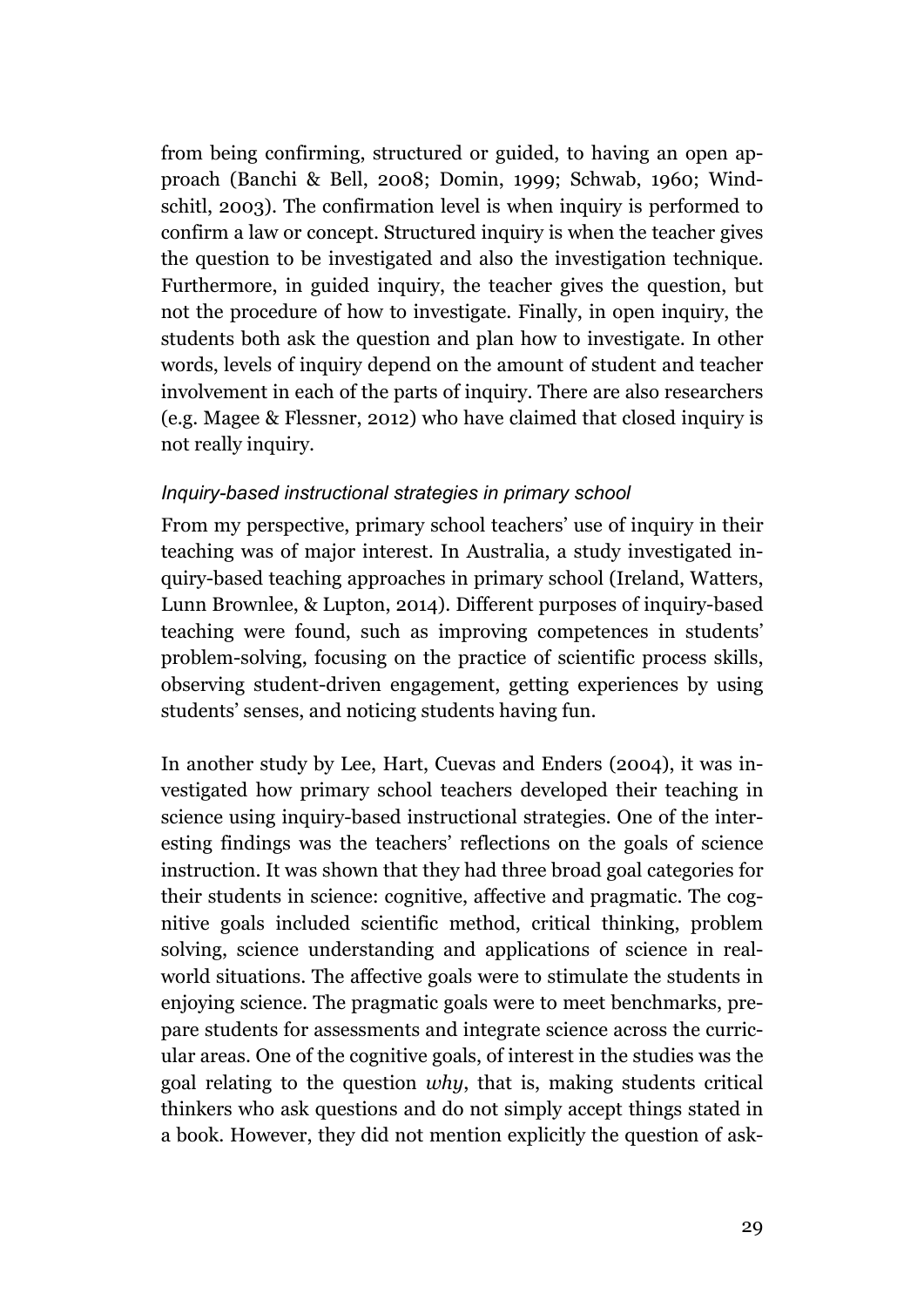ing *why* inquiries were made, which was of particular relevance in my third paper. I will discuss the purposes of teaching later on.

The study by Lee and colleagues (2004) unfortunately showed that despite participation in a development programme using inquiry, teachers did not improve their practice in instruction when content became more challenging. Another study investigating teachers' understanding of inquiry was performed by Wee, Shepardson, Fast and Harbor (2007). They showed that classroom implementation of inquiry did little to improve teachers' individual understanding of inquiry, even though they had attended a course about inquiry-based teaching. The conclusion drawn was that CPD programmes need to give more support to teachers during implementation (Wee et al., 2007).

In their review, Capps, Crawford and Constas (2012) referred to researchers who found that primary school teachers often have little, or no formal science training, and lack familiarity with the fundamentals of scientific inquiry. In another review by Roth (2014), the same conclusions were drawn. She mentioned that primary school teachers engage in hands-on activities without linking them to scientific ideas and practices. On the whole, few studies have examined inquiry-based science teaching in primary school classrooms (Harnik & Ross, 2004; Riggs & Kimbrough, 2002), and in general many primary school teachers have limited experience of inquiry-based science teaching (Leonard, Boakes, & Moore, 2009). Lee and colleagues (2004) suggested that primary school teachers lack knowledge of how science inquiry works and also how to implement inquiry-based teaching in the classrooms. Discussing a teacher competence profile for primary level inquiry-based teaching, Alake-Alake-Tuenter et al. (2014) observed that to teach in an inquiry-based way teachers need SMK and PCK, but found that their attitudes towards science and themselves as science teachers also influenced their competence. In their study, the different aspects of PCK are emphasised.

In yet another study (Abell & McDonald, 2006), it is described how primary school teachers have strong beliefs in activity-driven science and the use of hands-on inquires without focusing on what students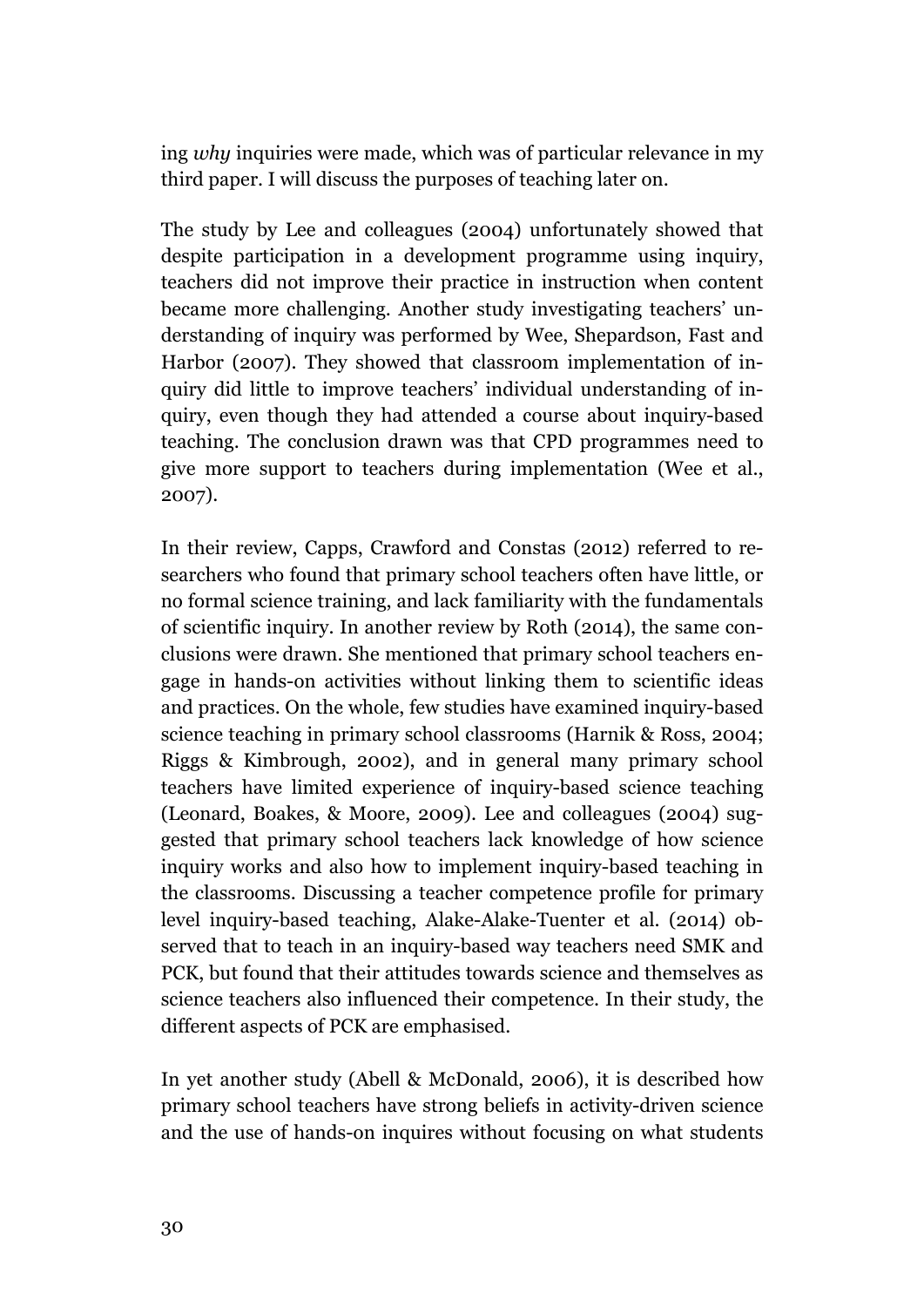are supposed to learn from the activities. They referred to this as "activitymania". Regarding hands-on experiments, Crawford (2014) pointed out that these do not in themselves guarantee meaningfulness and when used for their own sake, they are poor teaching. Other researchers (e.g. Appleton & Kindt, 2002; Furtak & Alonzo, 2010) have claimed that it is necessary to go beyond ''activities that work'' because having fun is not enough, and students' understanding must also be considered (Furtak & Alonzo, 2010). Furthermore, researchers have claimed that inquiry is seldom found in classrooms (Capps & Crawford, 2012; Kim & Tan, 2011). Loughran, et al. (2004), for example, have pointed out that teaching science in general entails challenges that force the teacher to focus more on doing teaching than explicating the pedagogical reasoning. As mentioned before, teachers reflecting on their practice is an important aspect, and this is emphasised in my study of teachers working with IC-BaSE, presented in Paper III.

# *Challenges for teachers when using inquiry-based instructional strategies*

Earlier studies (e.g. Yoon, Joung & Kim, 2011; Lee, 2011; Brand & Moore, 2011; Kim & Tan, 2011; Jones & Eick, 2007) among preservice and in-service teachers have shown some problems and important factors to be considered. Some problems identified are that primary school teachers lack SMK in science and usually follow the book chapter by chapter and when using the inquiry method, this is usually done with the help of kits. In doing so, teachers keep a structured management style, according to Jones and Eick (2007).

Gillies and Nichols (2015) studied how primary school teachers' reflected when using inquiry-based teaching and how the implementation of inquiry could be supported. They found that the teachers were positive since they could see how the method had a positive effect on their students. Still, the teachers encountered several challenges. They were concerned about their lack of SMK, as well as the pedagogical skills required in using inquiry. They also found challenges due to the limited amount time for performing inquiry.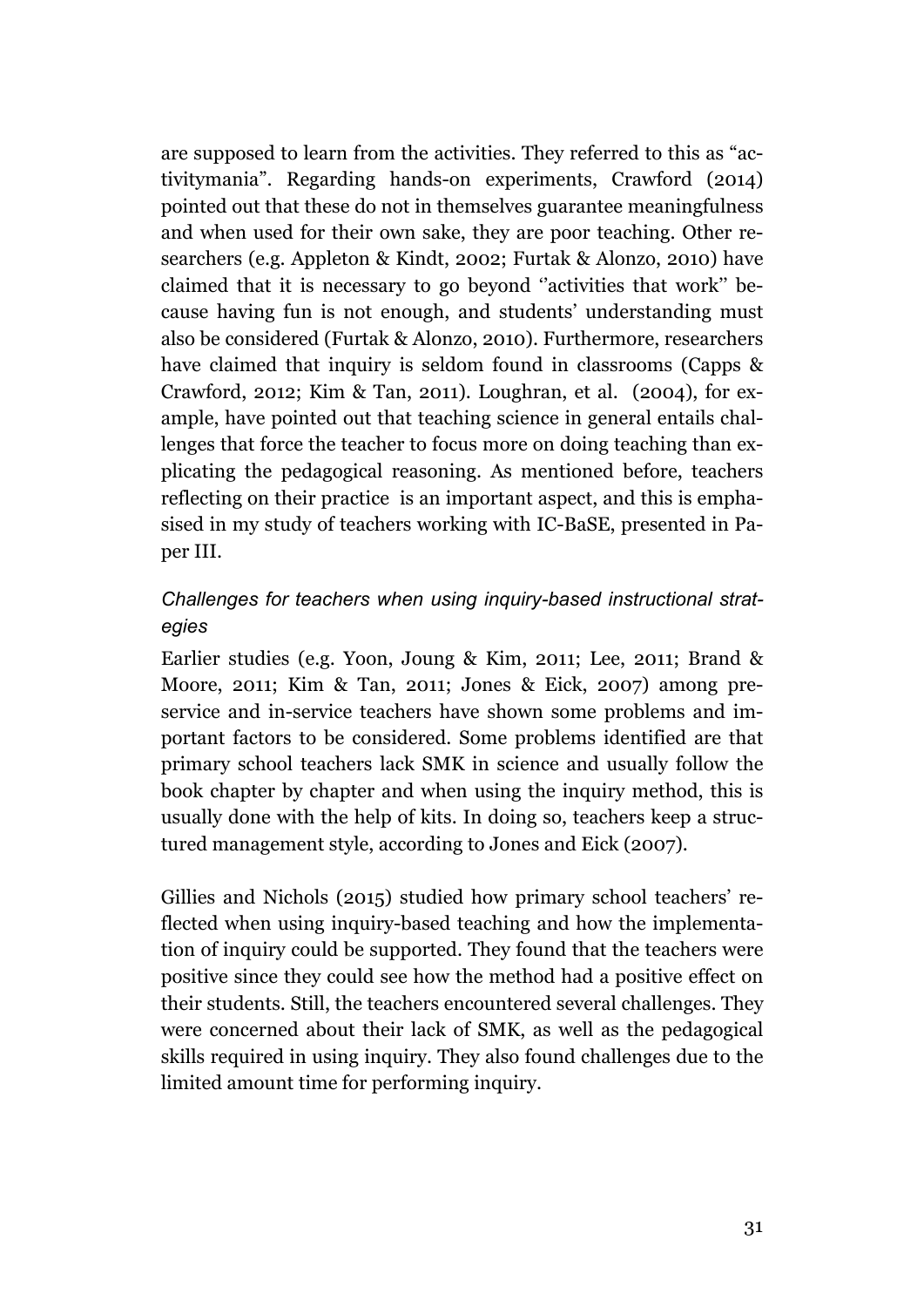Appleton and Kindt (2002) presented challenges that primary school teachers find in science teaching. They mentioned that teachers often lack SMK, but the practical and time-consuming challenges of finding and gathering material impacted on the teaching. The teachers' solutions to the problems were to use activities they felt "safe" to undertake in terms of not losing control of the situation in the classroom. To stick to activities they were sure "worked", activities in which they knew the outcome, where nothing unexpected could happen. The teachers had experienced these kinds of activities during their own schooling, or during their teacher education. The teachers also mentioned the importance of collegial support, and Appleton and Kindt (2002) referred to studies suggesting a system of mentors scaffolding the beginner teachers. Despite the suggestion of providing support to beginner teachers, the problem of gathering equipment was still a problem for experienced teachers.

Kim and Tan (2011) discussed several challenges that primary school teachers face in their practical work. Teachers lack strategies to cope with unexpected results and follow the cookbook style to feel safe. They find the amount of time for inquiry during lessons to be too short, and they are afraid of having situations without control with messiness and chaos in the classroom doing inquiry. To be able to go through the curriculum is of major concern according to the teachers, and they do not think they have enough time to use inquiry-based strategies for that reason.

Many teachers also fear they will lose control using inquiry-based teaching, which has been shown in earlier studies (e.g. Crawford, 2007; Hohenstein & Mannning, 2010; Hutchins & Friedrichsen, 2012). Anderson (2002) discussed the barriers connected with inquiry teaching in terms of three dimensions: technical, political and cultural. The technical dimension includes the ability to teach with this approach, prior commitments (focus on textbook), challenges in assessment, the new roles for both teachers and students and inadequate education. The political dimension includes issues such as parental resistance, lack of resources, not enough in-service experiences, etc. The cultural dimension includes teachers' beliefs and values and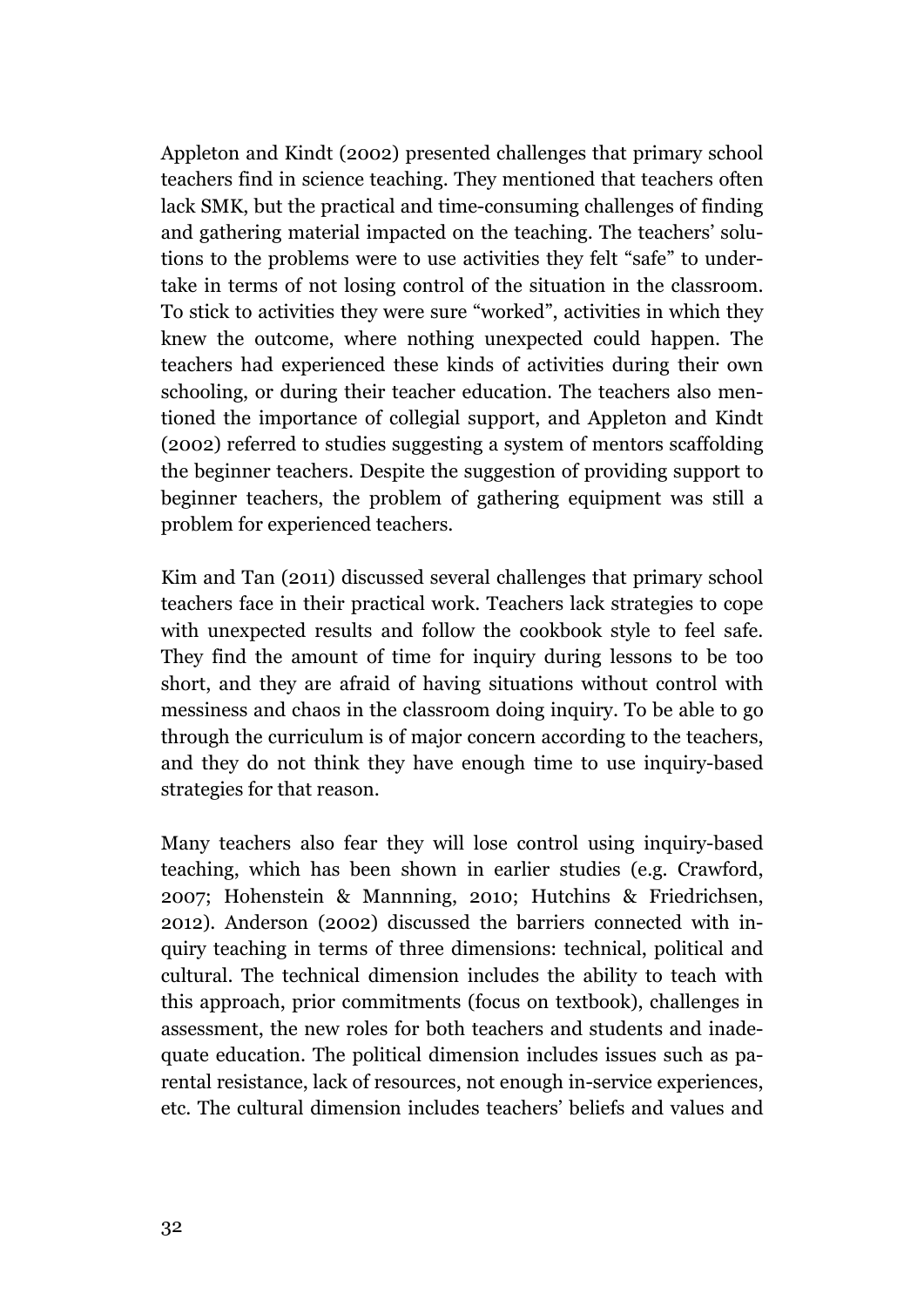issues such as being afraid of not covering the curriculum. Finally, Anderson (2002) stated:

The task of preparing teachers for inquiry teaching is much bigger than the technical matters. Even though teachers need to learn how to teach constructively, acquire new assessment competencies, learn new teaching roles, learn how to put students in new roles and foster new forms of student work, the task of preparing teachers for inquiry teaching includes much more. The political and cultural dimensions are important as well. The task must be addressed in the political and cultural context of the schools in which teachers work (p. 8).

The practical constraints mentioned in research can be summed up as follows: *lack of time, how to handle big groups, finding materials* and *teachers being afraid of losing control* over the situation in the classroom (Jones & Eick, 2007; Anderson, 2002; Luft, 2001; Kim & Tan, 2011; Sormunen, Keinonen & Holbrook, 2014). In Paper II, the challenges among primary school teachers in using inquiry- and context-based teaching were investigated from a practical perspective.

An example of how inquiry-based teaching affects students (at middle and high school level) was presented by Duncan Seraphin, Philippoff, Parisky, Degnan and Papini Warren (2013). The teachers in the study used inquiry-based teaching with "real world" applications relating to issues of energy; they reported how their students showed interest and were very highly motivated. Many of the reports on the students' responses included the amount of time the students had spent on the project. Some enthusiastic remarks from the teachers are worth quoting:

That day (of pinwheels) I could have walked out for 90 minutes, come back and they would have still been on task" or "I've never seen them (my students) work so long and hard and be bummed that class was over (p. 244).

The teachers explained that the energy science content was related to the real world and thereby made science relevant to the students. The findings presented by the teachers in the study by Duncan Seraphin and her colleagues (2013) are very similar to those presented in Paper IV. In other words, inquiry with contexts relating to real life can indeed stimulate students' interest in learning science.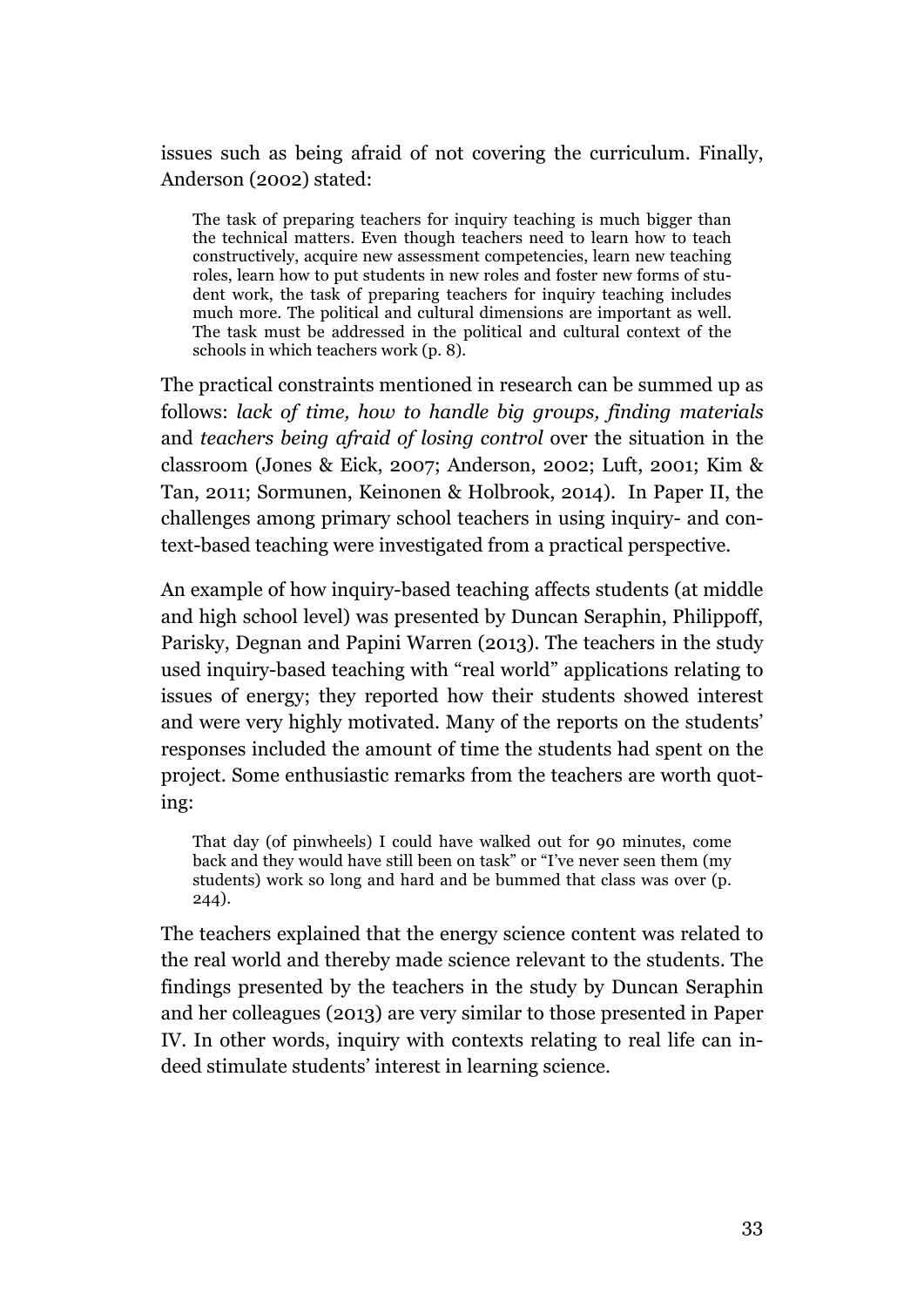During the studies presented in Papers I–III, the teachers participating used inquiry-based instructional strategies. However, their teaching included contexts from real life and has been referred to as IC-BaSE. In paper IV an IC-BaSE teaching model was used. Thus, an explanation of the notion context-based is also necessary.

### *The concept context-based education*

What is meant by context-based teaching? The word context derives from Latin and the verb 'contextere' meaning 'weave together', and related nouns are coherence, connection and relationship. Bennett, Lubben and Hogarth (2007) defined the concept context-based in their review article as follows:

Context-based approaches are approaches adopted in science teaching where contexts and applications of science are used as the starting point for the development of scientific ideas (pp. 348).

Bennett and colleagues (2007) came to the conclusion that contextbased approaches seem to be those that are relevant to:

- students' lives and interest at present
- situations students may encounter at some point in their lives
- technological developments and artefacts likely to be of interests to students
- students' possible future careers

Context-based teaching in chemistry education has also been defined through the different models discussed by Gilbert (2006). King (2012) defined context-based approach with a focus on chemistry education as:

… a context-based approach is when the ''context'' or ''application of the chemistry to a real-world situation'' is central to the teaching of chemistry. In such a way, the chemical concepts are taught on a ''need-to-know'' basis, that is, when the students require the concepts to understand further the real-world application (p. 53).

The definition of a context-based approach by King (2012) is in line with the explanation provided by Bulte et al. (2006). They explained context as a starting point from where the teaching proceeds. Thereafter, the students will be aware of the knowledge they need in order to solve a given problem in the context.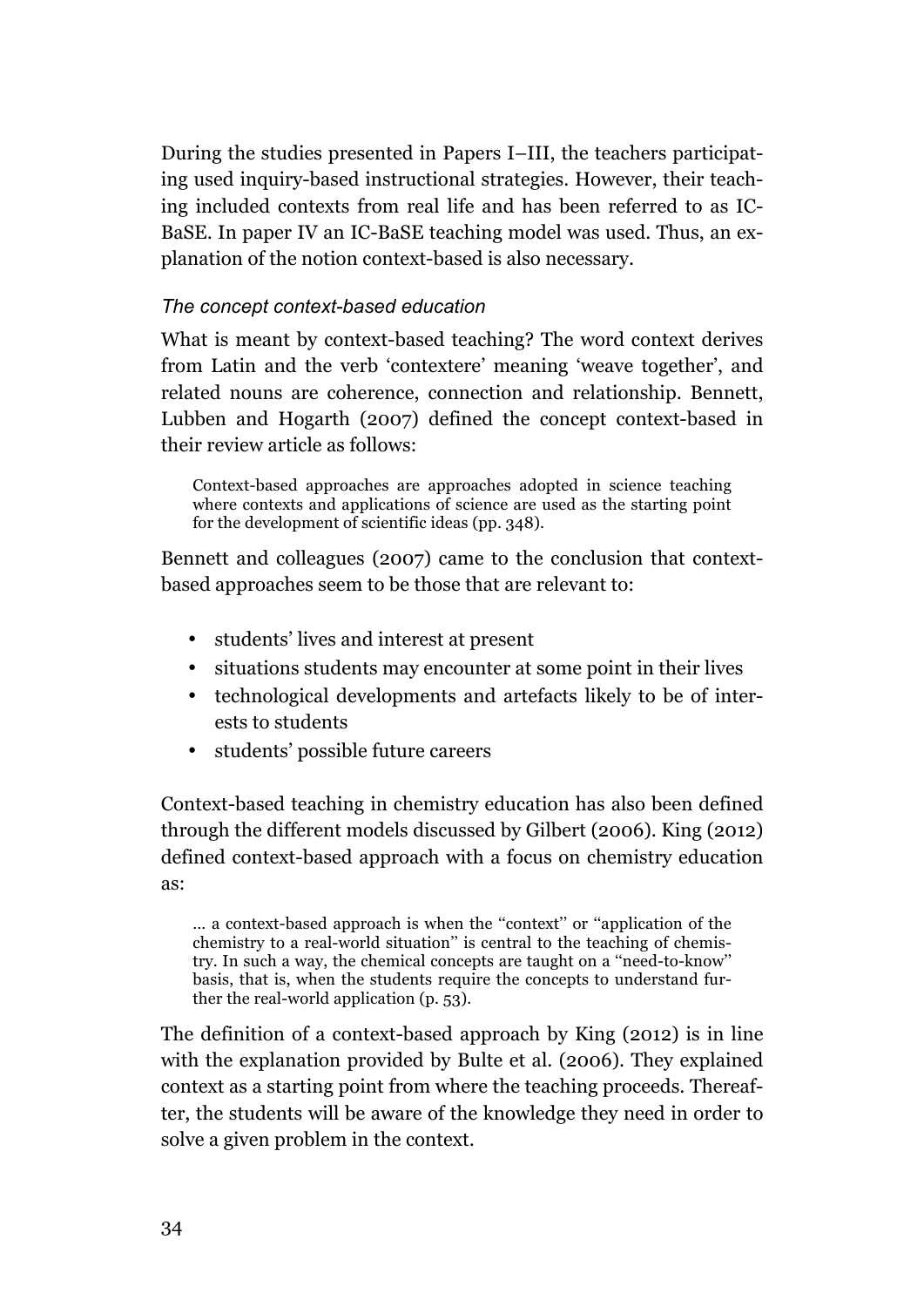The use of context in my studies is grounded in the definition by Bennett and colleagues (2007) who use context as a starting point in a three-step teaching model from the European PROFILES project to be presented later.

#### *Context-based instructional strategies in primary school*

In a recent study in New Zealand (Chen & Cowie, 2013), 11-year-old students learnt about birds in the context 'social circumstances', one of the context-based strategies presented by Gilbert (2006). This strategy has the potential to make science education relevant to students (Gilbert, Bulte, & Pilot, 2011). In the New Zealand study, the students grew more interested and reached a better understanding and ability to transfer knowledge from the context-based teaching to new situations with related contexts (Chen & Cowie, 2013). Gilbert (2006) emphasised that the context really needs to be meaningful for the students. Newton (1988) claimed that the individual perspective might be more important for younger children, but societal dimensions get more interesting and relevant as the child grows and matures.

#### *Challenges with context-based instructional strategies*

As already mentioned, the choice of context is important, which could be considered as a challenge (Gilbert, 2006). Another aspect that has also been raised is the risk that context-based approaches only have affective responses on students (Marks & Eilks, 2010). This risk was highlighted by Sevian and Talavanquer (2014) who claimed that the risk in using context-based instructional strategies is that the content to be taught might become buried under the context used to stimulate learning. Additionally there is research (e.g. Pilot & Bulte, 2006) in which it has been argued that the distinction between context, content, topic, modules or themes is sometimes confusing.

### *Summarising IC-BaSE as instructional strategies*

In this section I have presented arguments for using IC-BaSE as instructional strategies, the main reason being to stimulate students' interests in learning science. I have also featured definitions of the concepts inquiry- and context-based. Examples of how these instructional strategies have been used and challenges in using them have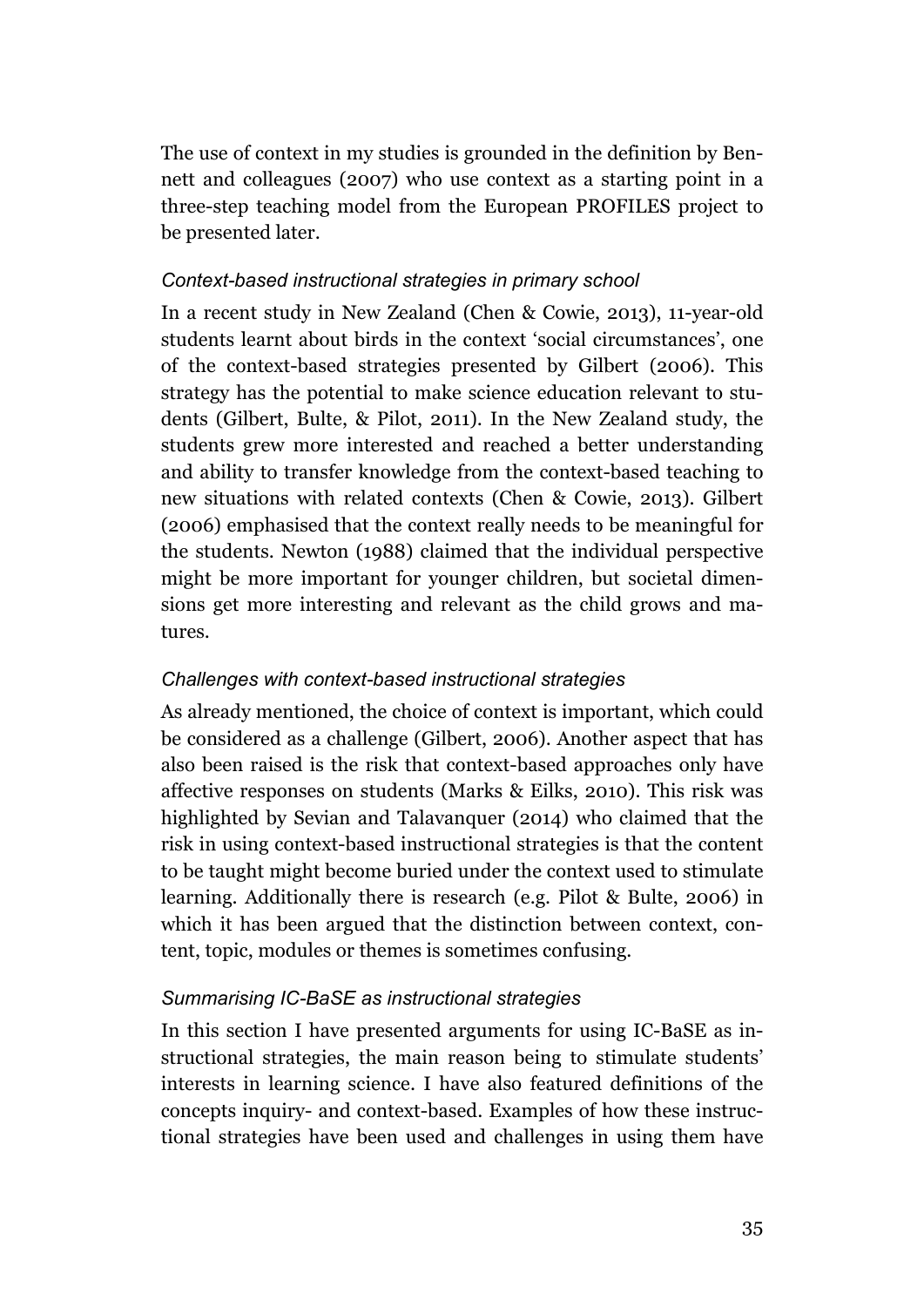been provided. The uses of both strategies have mostly occurred at secondary school level, but some examples from primary school have also been given. Finally, the challenges, especially for primary school teachers, of using the strategies have been discussed.

# *Fourth zoom - Purposes of choosing certain instructional strategies*

The fourth and final level of zooming in on my research question in perspectives of earlier research is related to purposes in science teaching. The zoom has specifically been on purposes of choosing certain instructional strategies. Schneider & Plasman (2011) found that when teachers described the purposes of science teaching in general, it was to prepare students for future studies, to gain students' attention, to develop their skills (in inquiry) and to support students' understanding. However, the purposes differed between primary and secondary school teachers. The former emphasised the development of students' curiosity and that they should enjoy teaching, while the latter maintained that students should develop appreciation for the usefulness of science (Schneider & Plasman, 2011).

#### *Purposes of using inquiry-based instructional strategies*

Crawford (2014) mentioned that inquiry-based teaching has two purposes: the pedagogy of inquiry and the learning outcome. The pedagogy is about using inquiry as a method to engage students in designing and carrying out investigations, and the learning outcome refers to inquiry as part of understanding the nature of scientific inquiry. In other words, inquiry is either used as practice, learning the skills, the practical part of inquiry, or as learning about the content of inquiry, or as she puts it:

An important idea is that inquiry should be thought of not only as a teaching approach but also as content to be learned (Crawford, 2014, p. 522).

Bhattacharayya, Volk and Lumpe (2009) claimed that inquiry is more than a procedure or a method, but rather a process of investigating how, why or what, and making sense of the findings. In the multiauthored paper by Adb-El-Kahlik et al. (2004), views on inquiry from different countries are presented. Lederman contributed in the paper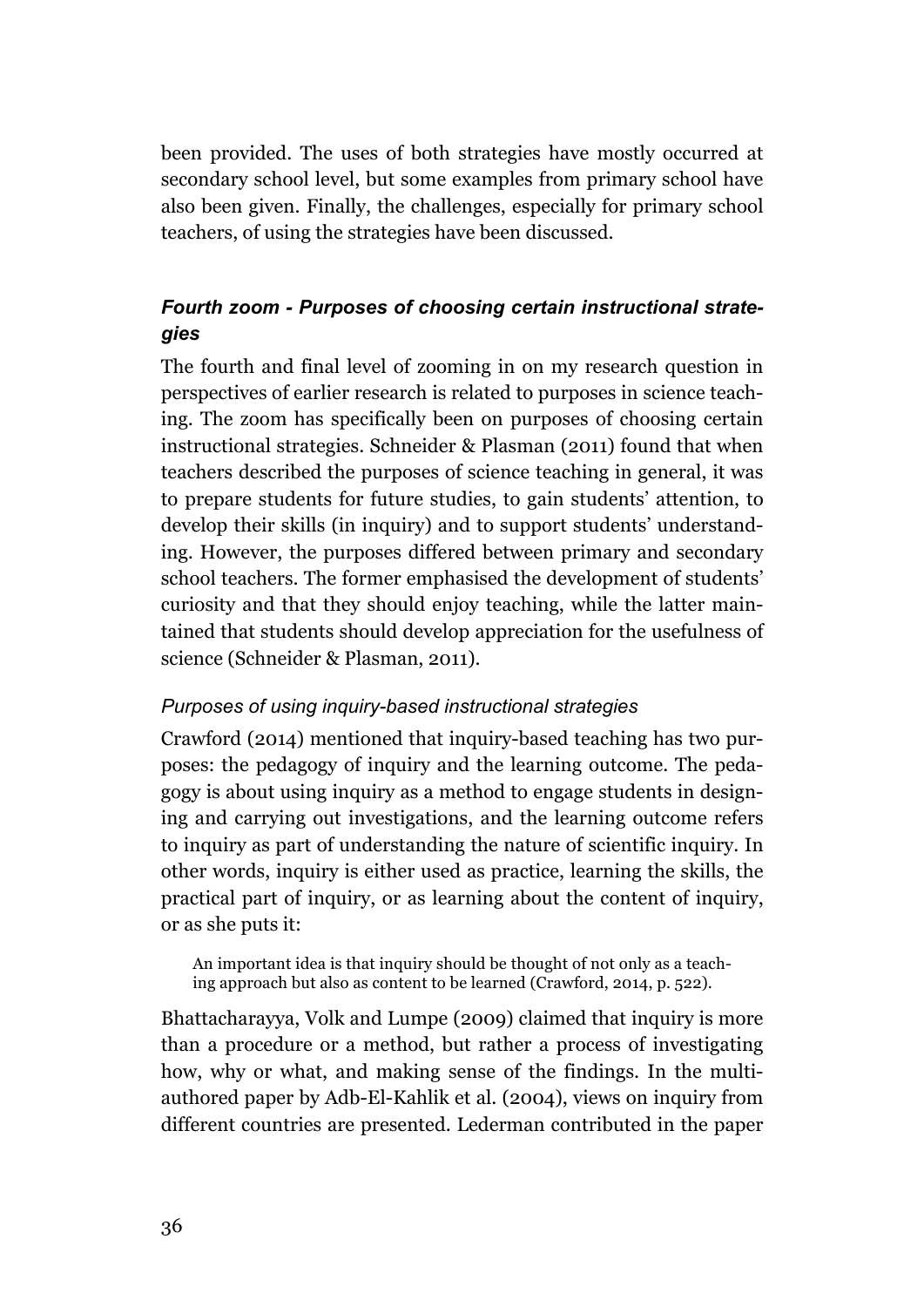with the view of the US and emphasised that teachers should not only use inquiry as a method, but also to help students understand inquiry as content. He claimed that students might not learn about inquiry simply by doing, rather it needs to be made explicit.

Reasons to use inquiry in teaching have also been presented in reports such as one from the EC (2007), as well as suggested by several researchers (Bennett & Holman, 2002; Bulte et al., 2006; Chen & Cowie, 2013; Gutwil-Wise, 2001; Kennedy, 2013; Osborne & Dillon, 2008; Parchmann et al., 2006). The idea that scientific inquiry is essential because of the need for future scientists and the development of scientifically literate citizens has been put forward by several researchers (e.g. Lederman, Antink & Bartos, 2014; Millar, 2006; Millar & Osborne, 1998).

Lin, Hong and Cheng (2009) have argued that in teaching science, using inquiry is a starting point for increasing student motivation to learn, claiming that if students are involved in the planning process, they are more likely to get involved in the task. Cuevas, Lee, Hart and Deaktor (2005) have suggested that a reason for using inquiry is to apply research skills, whilst Luera and Otto (2005) emphasised that inquiry can increase the learning of content. Researchers present different arguments. However, the justifications listed by Crawford (2014) are a summary of the arguments mentioned above.

- Inquiry aligns with how people learn science
- There is a need for inquirers
- Inquiry is a means to understand how science is done
- Inquiry is a means to develop young peoples' interest in science
- Inquiry is an important means to understand that science itself is changing
- Inquiry addresses the need for citizens to be able to make decisions related to controversial societal problems

The importance of students knowing the purpose of inquiries has been advocated by Wickman (2006, 2014a), who suggested that if students do not know the purpose of what they are doing, they will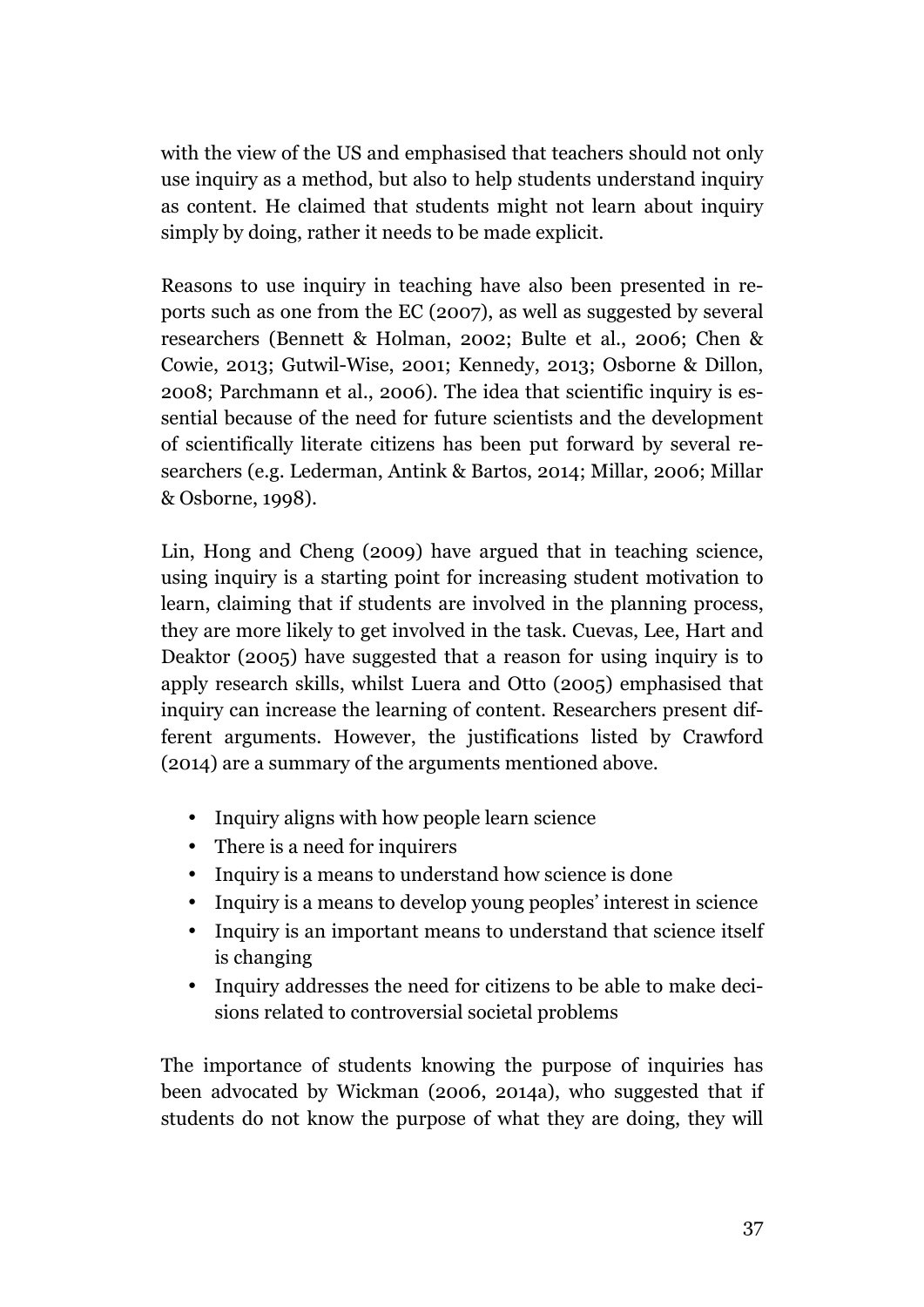probably not experience science as something meaningful. Högström, Ottander and Benckert (2012) also claimed that if students are supposed to understand what they are going to learn from an inquiry, the teacher must make the goals clear to them. However, Keys and Bryan (2001) have pointed out that there is little knowledge about teachers' views on goals and purposes of inquiry. Lederman and colleagues (2014) also argued that there is a difference between doing inquiry and understanding about specific characteristics of inquiry. They claimed that students are often asked to control variables when conducting inquiry. However, many of the students do not necessarily know the purpose of doing so. Referring to the National standards (NSES and NGSS), they pointed out that:

… doing something alone does not engender an understanding of what is being done (Lederman et al., 2014, p. 72.).

To summarise the science teaching purposes and inquiry-based approaches, I return to Crawford (2007), who specified three purposes of inquiry-based teaching. It is important that students can:

- Develop their abilities to *do* inquiry
- Gain understanding *about* inquiry
- Develop understanding of concepts *through* inquiry

When Wickman (2014) discussed the importance of students knowing the purpose of the activities, he also related this to their interest in learning and need to enjoy what they are doing during the lessons. I interpret his argument to mean that if students know the purpose of the activities, it is easier for them to enjoy doing them. Student's wishes to know the purpose of activities in school are not restricted to inquiry activities but apply generally. Johansson (2014) discussed this in terms of two levels of purpose: one, close to the students (adjacent), and the other, the teacher's purpose (overall) based on the goals of the curriculum. She presented an example: If the overall purpose is that students are supposed to learn about properties of solid and liquid substances, the students' close purpose can be to find out what will happen during a specific investigation of how a substance reacts. Furthermore, Johansson (2014) argued that when working with inquirybased teaching, it is also necessary to make connections to contexts.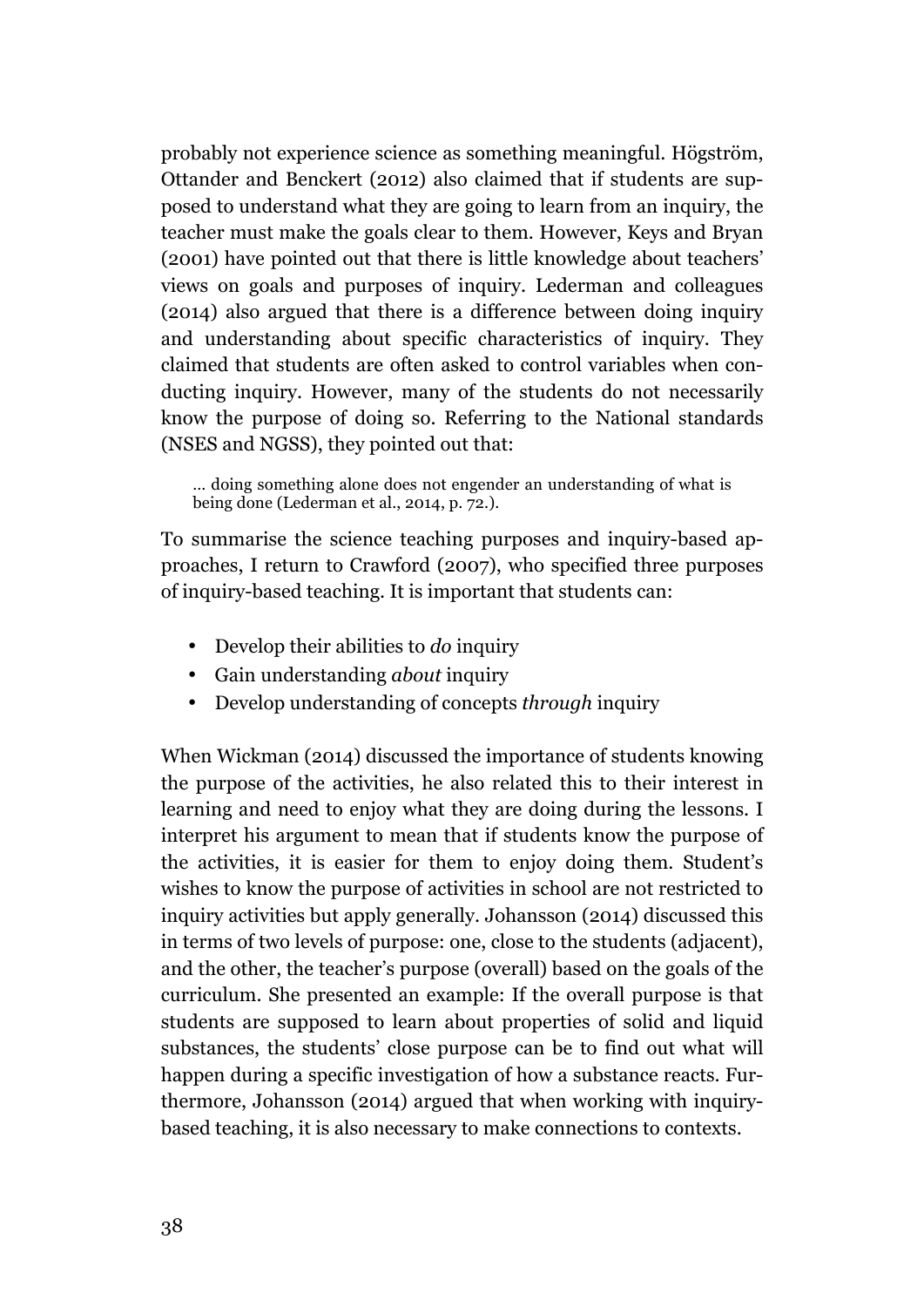### *Purposes of using context-based instructional strategies*

Context-based courses have been developed since 1980s (Bennett et al., 2007). The purpose of a context-based approach in science education is to bridge the gap between learning in school and everyday life (Gilbert, 2006; Stuckey, Hofstein, Mamlok-Naaman, & Eilks, 2013) and to make science education relevant to the students. Hofstein et al. (2011) argued that besides making problems authentic and relevant, the problems provided in context-based approaches require more complex thinking. Nentwig et al. (2007) argued that context is not merely a decoration used to motivate students, but rather a red thread along with the investigation of the issue studied. Marks and Eilks (2010) claimed that too much emphasis has been on the affective aspects of context-based teaching.

Bennett et al. (2007) also mentioned the aim of using context-based education. According to them, the main idea is that the method will motivate students and make them feel more positive about science by helping them see the importance of what they are studying. Another aim is to improve students' learning of science. According to Bennett and colleagues (2007), their review findings indicated more positive attitudes towards science, among students using the method contextbased teaching. When it comes to learning improvement, the results were, however, comparable to traditional approaches. All the studies were on students aged 11–18, and indicated that some caution is needed in interpreting the findings in their review, since all contexts may not have the same effect on all students. Their recommendations for further areas of research were to explore the effects of particular types of contexts.

Context-based education has mainly been used with secondary school students and in chemistry and physics courses. Some known projects using a context-based approach are the *Salters* in UK, *Chemie im context* in Germany, *Chemistry in practice* and the *Physics Curriculum development project (PLON)* in the Netherlands. As already mentioned, the reason for developing this teaching approach was to improve students' engagement in learning (chemistry) and to make the teaching relevant to the students. Discussing the notion of relevance from the students' point of view, Gilbert (2006) argued that it is im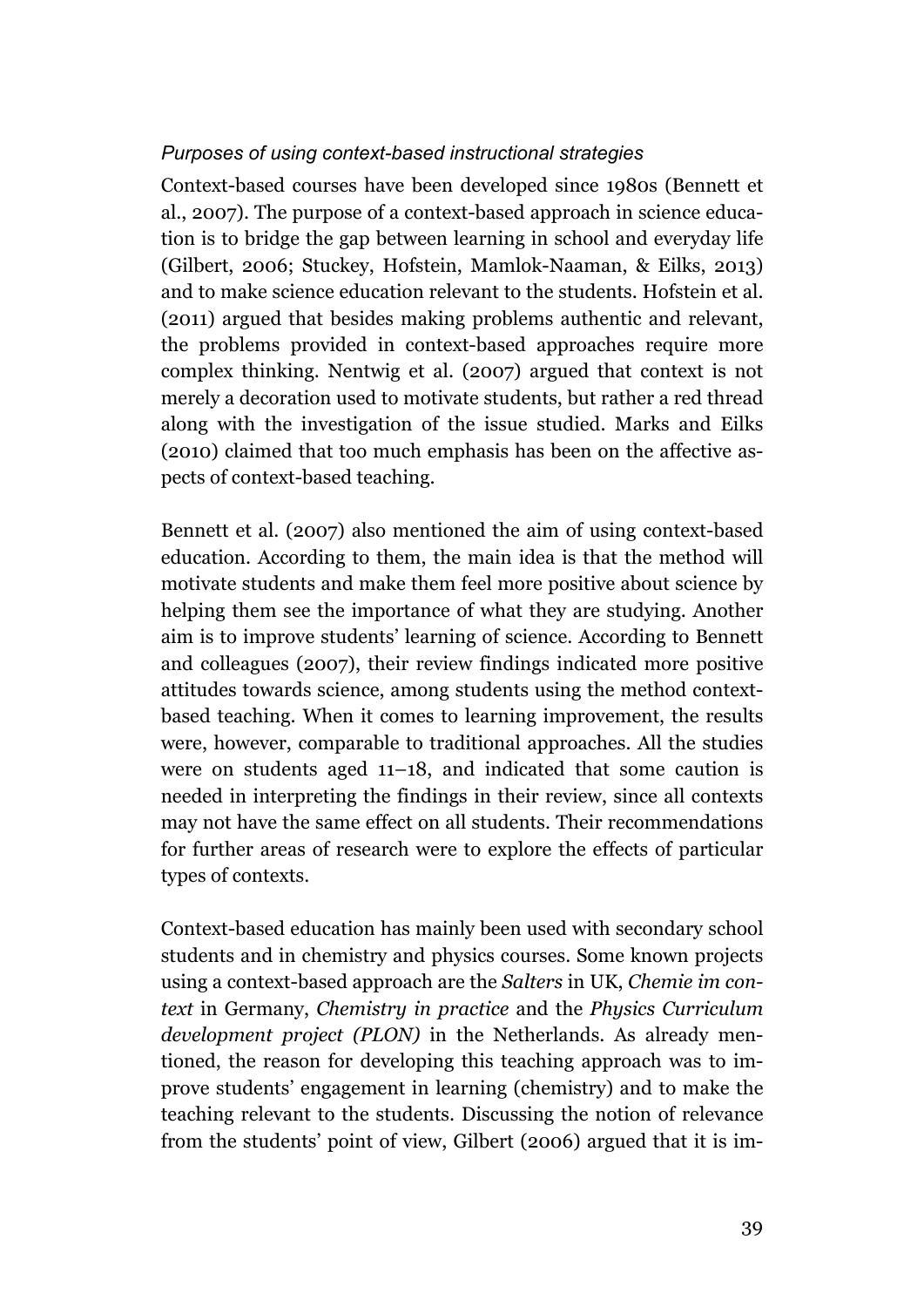portant not to choose *any* context when teaching, but also to make sure that the context chosen responds to the learner's needs, and emphasised that it is necessary to keep in mind that not every context is interesting to students, and that different groups of students might have different interests.

As argued above, the choice of context is important because contexts make science relevant to students and give them a sense of why they should learn the required material. Furthermore, students have shown to be motivated when science teaching is related to aspects of real life (Bybee & McCrae, 2011).

### *Intended purposes versus experienced purposes*

The relation between teachers' *intended purposes* of teaching, or of choosing certain instructional strategies (inquiry- and context-based) and students' *experienced purposes* (based on ideas of Marton & Pang, 2006 and Marton & Ling, 2007) is part of the study presented in Paper III.

To know the purpose of choosing a certain instructional strategy is a central part of a teachers' competence (Lidar & Lundqvist, 2014). A teacher must be aware of what he or she is doing and why. Additionally, it is essential that teachers' intended purposes are the same, or at least close to the students' experienced purposes if learning is to occur according to the goals (Wickman & Östman, 2014).

As the concepts *intended* and *experienced* purposes were used in Paper III, I need to explain where these notions come from. The analysis of data in the paper was performed on the basis of the theoretical framework presented by Marton and Pang (2006) and Marton and Ling, (2007) in terms of *intended, enacted* and *experienced* purposes of the teaching. In the research approach called "Learning study", the notions *intended, enacted* and *lived object of learning* have been used (Marton & Pang, 2006; Marton & Ling, 2007). The *intended* object of learning is what the teachers intend their students to learn. The *enacted* object of learning is what is actually happening during teaching, and finally, *the lived* object of learning is what the students experience from the teaching. In my third study, these notions are used alt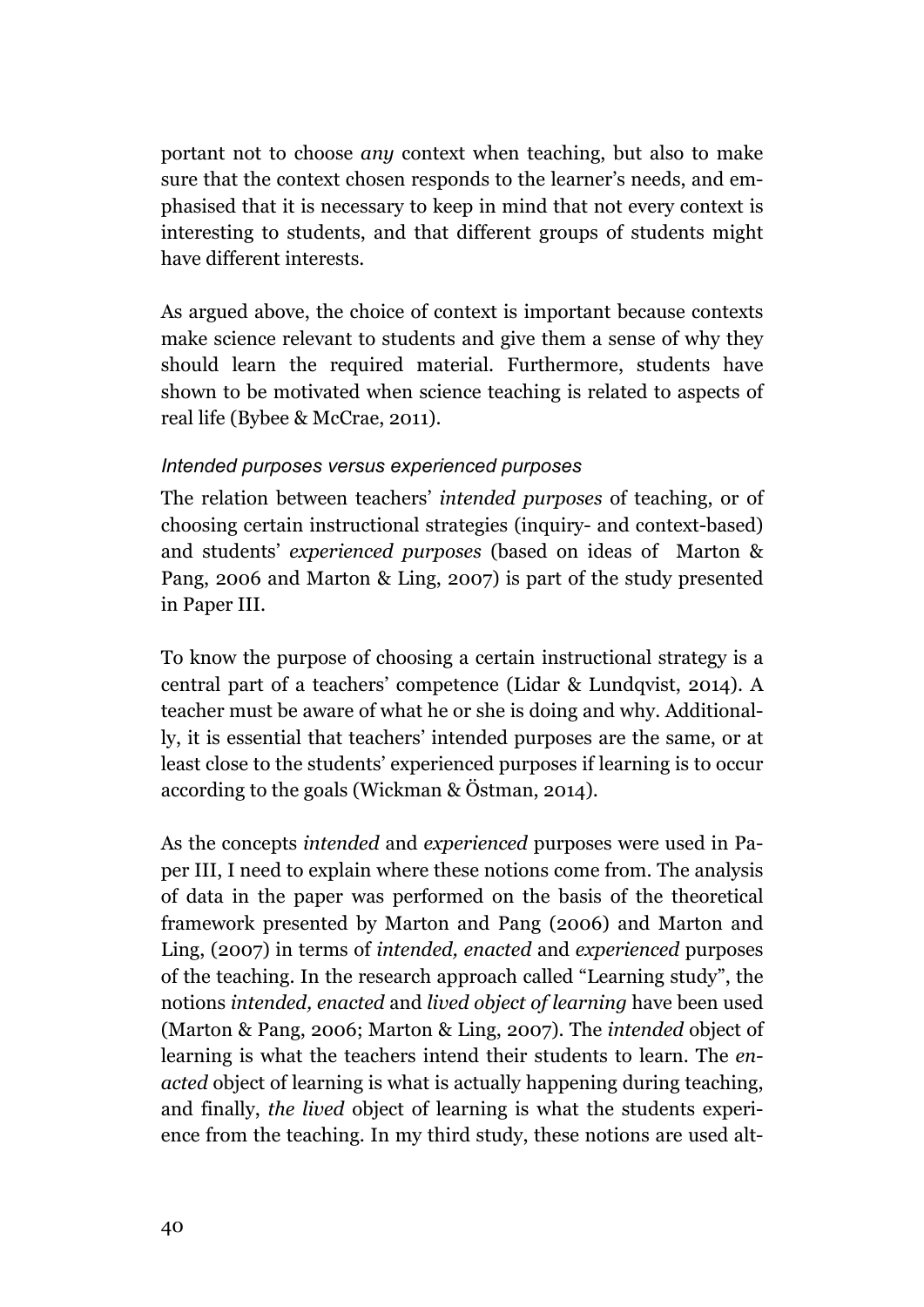hough in a modified version. Since the study did not investigate students' learning, the *purposes* of teaching were discussed instead. Also, instead of using the notion *lived object of learning*, students' responses as *experienced* purposes of teaching are discussed in my third paper.

# *Summarising the purposes of choosing certain instructional strategies*

In this section, the fourth and final zooming in on aspects of earlier research related my studies have been discussed. I have presented arguments from previous research about the importance of knowing the purpose of why students are supposed to do certain activities, in this case, inquiries. The concepts *intended, enacted*, and *experienced* purposes, which I use in Paper III, were explained.

### *Summarising the theoretical framework*

The focus of my studies is on primary school teachers' reflections on science teaching and the use of inquiry- and context-based teaching approaches. Several researchers have investigated and theorized on teachers' needs and development of PCK (e.g. Shulman, 1986, 1987; Nilsson, 2014), but research at the primary school level is still a necessary gap to fill (e.g. Appelton, 2006). Previous research has also pointed to the need for primary school teachers to develop instructional strategies (e.g. Roth, 2014), which is one of the components of PCK. Arguments for using inquiry and contexts in science education were formulated already in the 1800s by pragmatists. However, pragmatic ideas are still of interest and form a basis for justifying inquiry- and context-based teaching. Even within the field of research on inquiry- and context-based education there is a need for more research at the primary school level. Therefore, I hope that this thesis will serve as a contribution to filling this gap. The theoretical background described four different zooming in on my overall research question. After presenting the context of my studies, the methods used, and the results of each of the papers, I relate different theoretical perspectives to the research question in my discussion.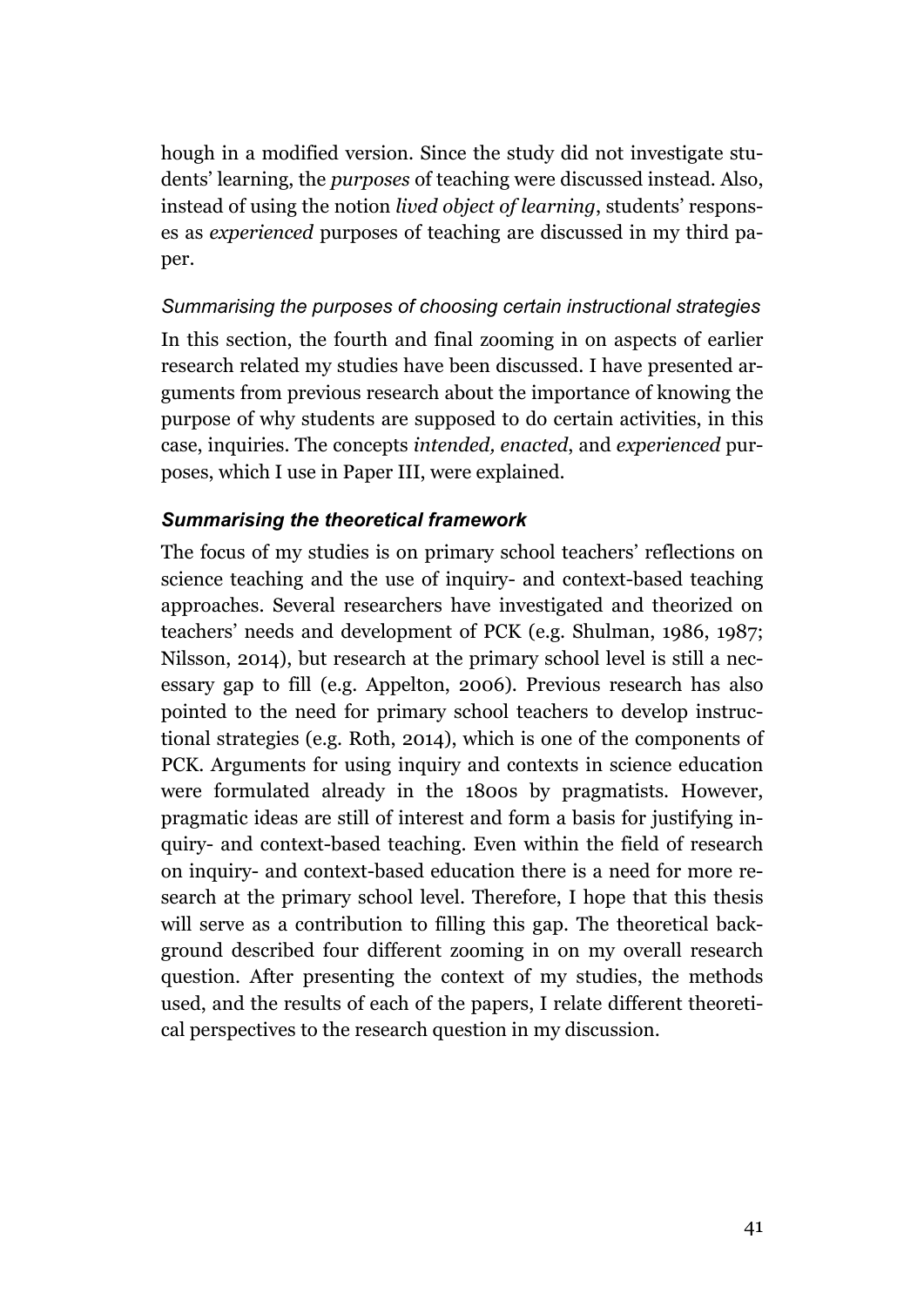# **The research context**

The studies presented in this thesis were all performed in a Swedish context. Therefore a brief presentation of the Swedish school system is provided. The use of IC-BaSE in Sweden, as presented in earlier research also needs to be described. In all four papers presented in this thesis, a teaching model from a European founded project named PROFILES\* was used. (The acronym stands for Professional Reflection-Oriented Focus on Inquiry-Based Learning and Education through Science). Hence, the PROFILES teaching model is also presented.

#### **The Swedish school system**

Education in Sweden is mandatory from the ages 7 through 15, and divided into primary school (grades 1-6) and lower secondary school (grades 7-9). All schools, whether private or run by the local authorities, are under an obligation to adhere to the national curriculum (Swedish National Agency for Education, Lgr 11). Upper secondary education is voluntary. However, most students continue studies at this level.

#### **IC-BaSE in Sweden**

In a Swedish context, the national curriculum for the science subjects, has similar formulations as those in NGSS (2013). The description of biology, for example, includes the following aims:

Through teaching, students are given the opportunity to ask questions about nature and humans based on their own experiences and current events. Furthermore, education should provide students with opportunities to seek answers to questions using both systematic surveys and various types of sources. In this way, the teaching should help students develop a critical thinking about their own results, the arguments of others and different sources of information. Through teaching students should also develop an understanding of the claims can be tested and evaluated using scientific methods (Swedish National Agency for Education, 2011).

\*Information about PROFILES can be found at http://www.profiles-project.eu/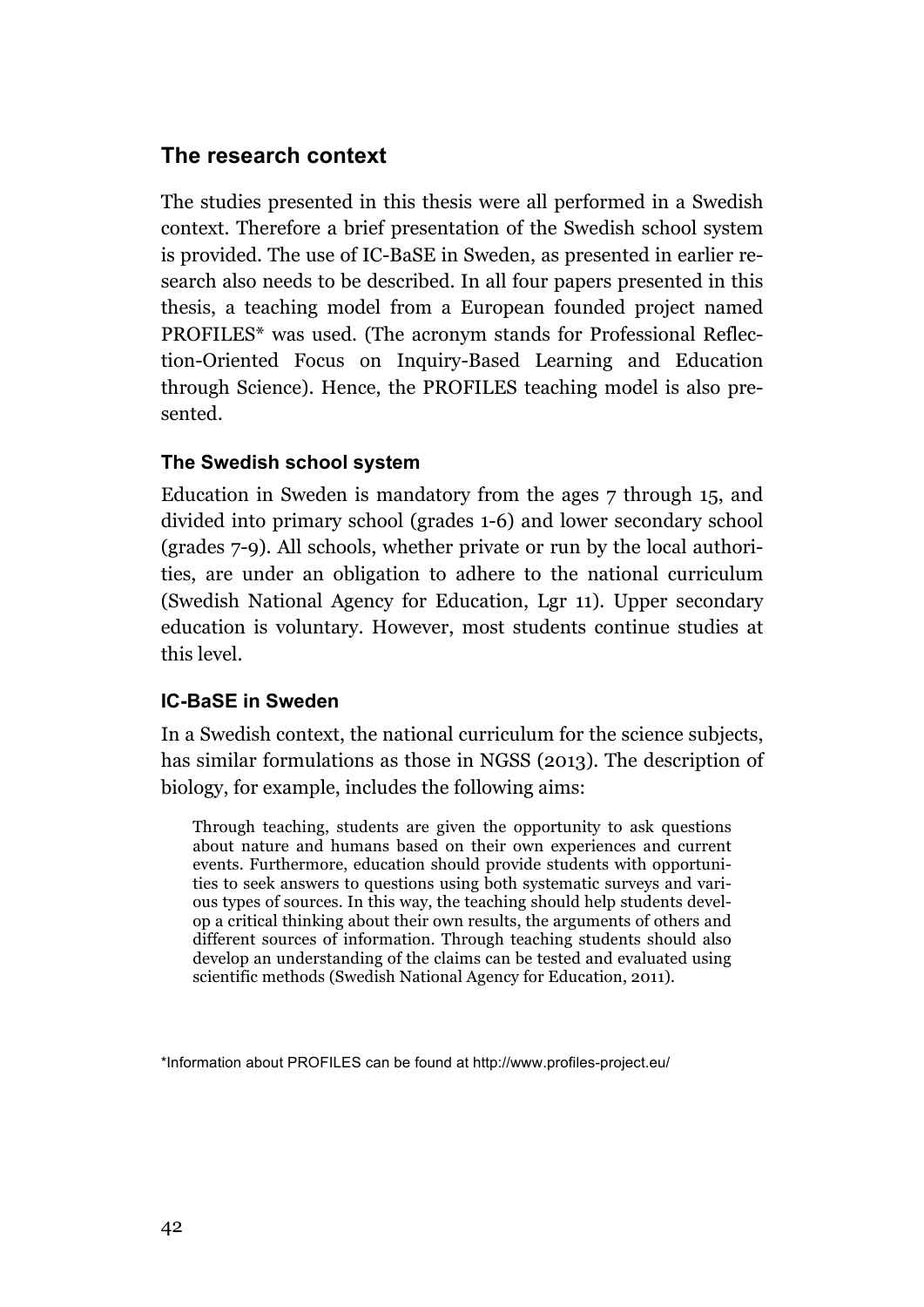When inquiry-based science education is practised in primary school in Sweden, it is common to use the teaching programme *Science and Technology for All (Naturvetenskap och Teknik för Alla – NTA\*\*).* The programme has its origins in the US and was implemented in Sweden in 1997. In this material, context is not used, but rather longer and broader themes, e.g. ''float and sink''. The themes are developed through student assignments involving investigations based on a given question. In Sweden, researchers (e.g. Anderhag & Wickman, 2007; Andrée & Lager-Nyqvist, 2012; Johansson, 2012) have studied the use of the *NTA* model as an instructional strategy. In Paper I, the *NTA* model was discussed since it was the only instructional strategy used by the primary school teachers in the study before the CPD programme.

*NTA* has been received in a positive way, and teachers feel strong support in their teaching using the material (Johansson, 2012), especially since all the material and equipment are delivered with instructions in boxes. However, Johansson (2012) found that primary school students had problems in understanding the aims and purposes of the inquiries. She also came to the conclusion that more research on inquiry-based teaching in primary schools is needed. Studies on the purposes of inquiry in Sweden, have shown that most teachers are not aware of inquiry as a learning outcome. Lunde (2014) found that for most teachers this was a novelty, as they had mostly thought of inquiry as a method used to confirm scientific laws or concepts.

The same conclusions were drawn by Högström et al. (2012), who found that inquiry-based activities have mostly been regarded as a teaching method to strengthen the learning of content and to stimulate interest in learning science. In addition, they found that teachers were not aware of scientific methods being part of the learning outcomes.

<sup>\*\*</sup>Information about NTA can be found at http://www.ntaskolutveckling.se/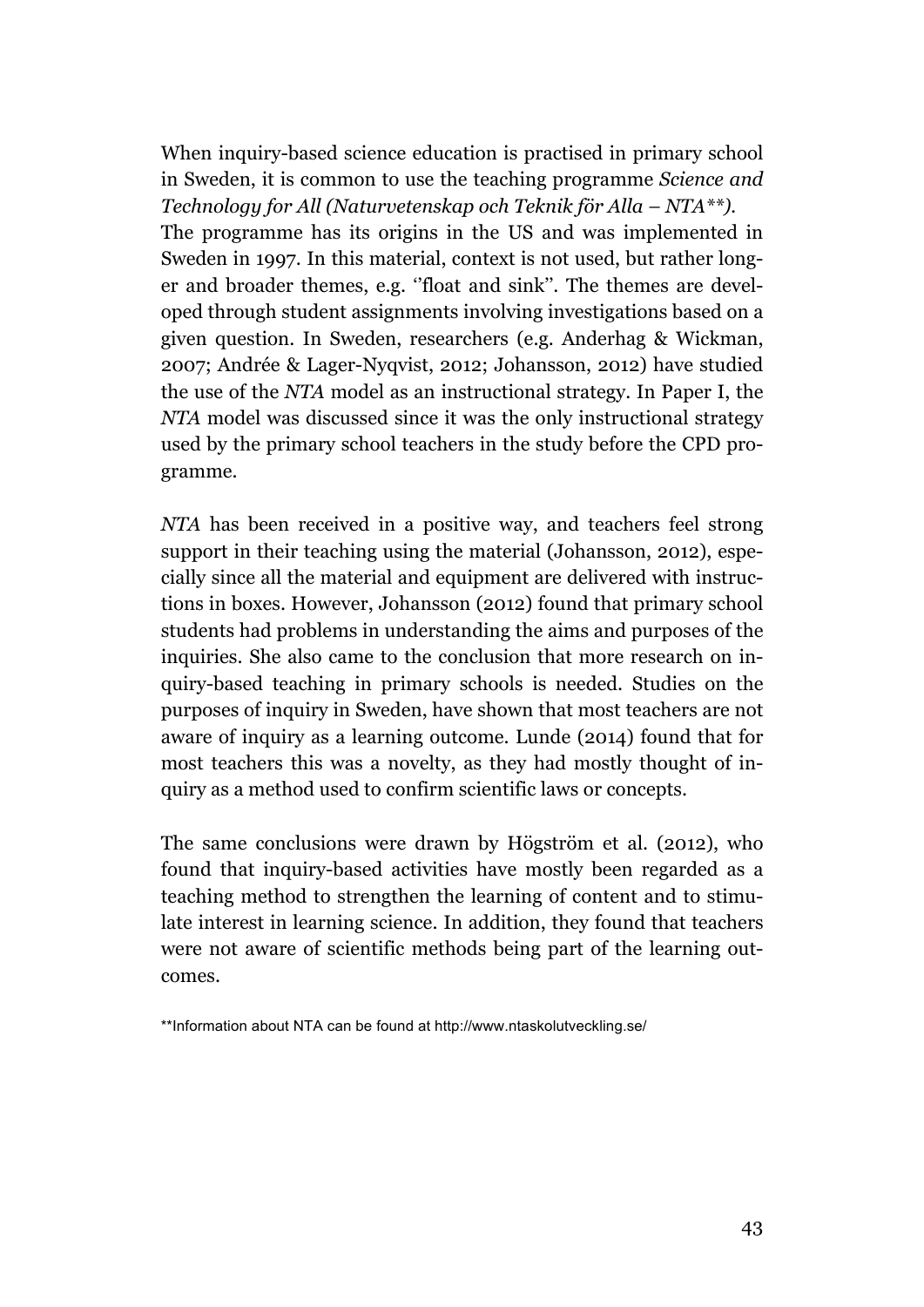The use of the context-based teaching approach is not explicitly emphasised in the current Swedish curriculum. The approach has potential in making science education relevant to students. This seems important, as a recent survey (Sokolowska, Meyere, Folmer, Rovsek, & Peeters, 2014) has shown a great drop in students' positive attitudes towards science education between the ages of 8 – 11. Sokolowska and colleagues (2014) focused particularly on aspects of learners' attitudes towards science and technology subjects. The study included ten countries in Europe, among them Sweden.

#### **The three-step teaching model from PROFILES**

Based on the important roles of IC-BaSE in promoting student interest in learning science and making students understand scientific processes, the PROFILES project aimed at combining these approaches into a three-step science teaching model (Holbrook & Rannikmäe, 2010; Vaino, Holbrook, & Rannikmäe, 2012). The model consists of:

- 1. Contextualisation a context with a problem from real life with familiar scenarios is given to the students
- 2. De-contextualisation the inquiry step with scientific investigations used to solve the given problem
- 3. Re-contextualisation initial issue is revisited, conclusions drawn and students show how they can incorporate their acquired knowledge from the second step to make decisions and arguments

To my knowledge, the model has mainly been used in secondary schools, and I was interested in testing the model at the primary school level, which was done in the studies presented in Papers I–III. The teachers were free to choose the context. The reason for this was not to interfere too much with their planning. The teachers taught in different grades (4–6) and at different stages of the curriculum. Their choices of contexts were covering CK about space (goals in the curriculum for physics), soap (goals in the curriculum for chemistry), and food (goals in the curriculum for biology). Finally, a context about a school yard covered with ice and the problems it caused (goals in the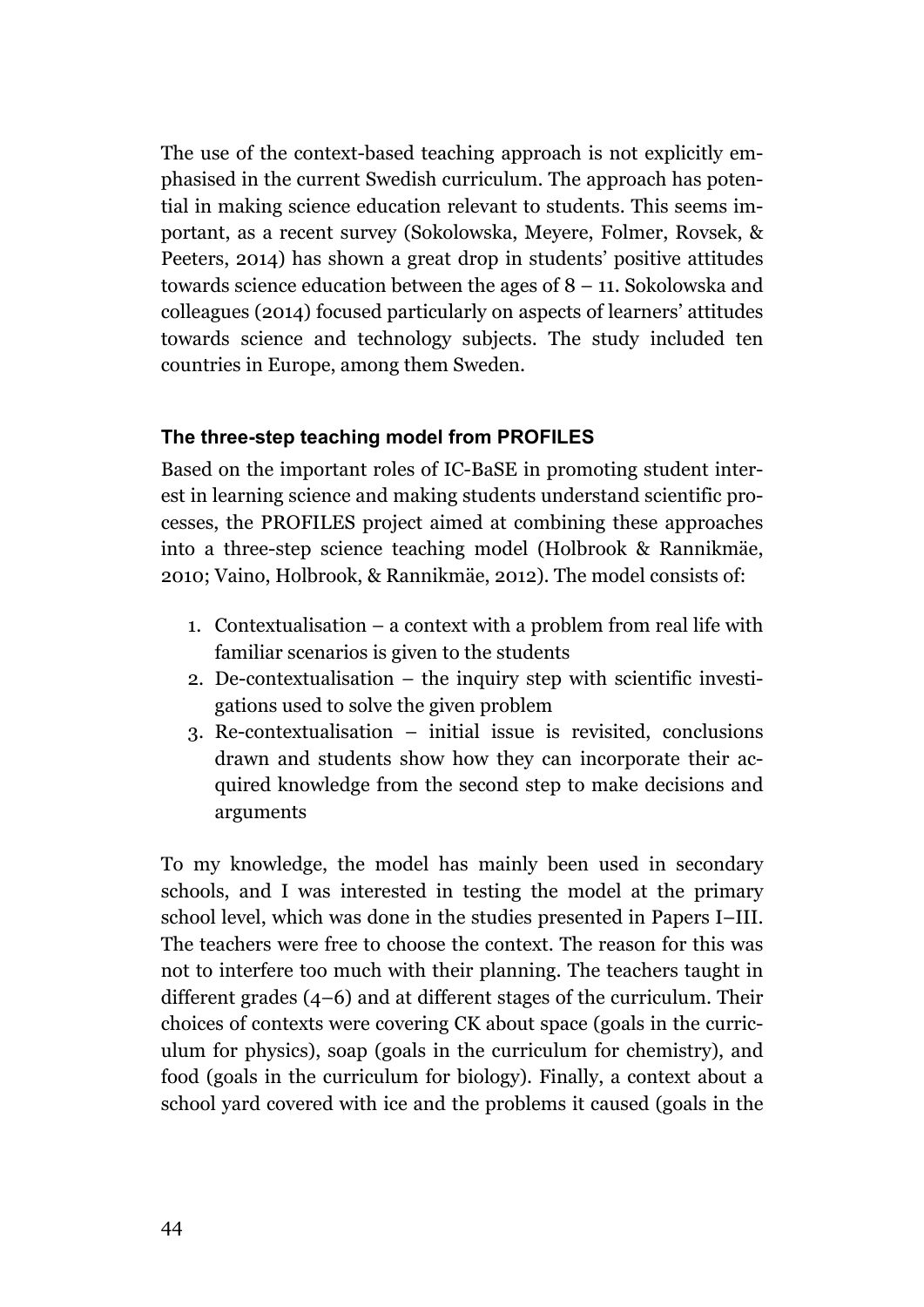curriculum related to knowledge about the water cycle) was used in paper III.

In Paper IV, the model was used to investigate how students responded when the context was a crime technology case.

### **CPD programme**

Based on the knowledge from earlier research (Viellegas-Reimers, 2003), a CPD programme was organised and served as a foundation for the studies presented in Papers I and II. It was important to connect with school practice, thus, the programme lasted for five months, had time for reflections including both individual and group discussions. The teachers chose their own content which they wanted to focus on, thus not interfering too much with the work they had already planned for their students. During the programme, the teachers had support from each other, as well as from the CPD provider. The teachers had volunteered to participate and were willing and curious to learn more about how to teach science. The design of the programme is further described in Paper I.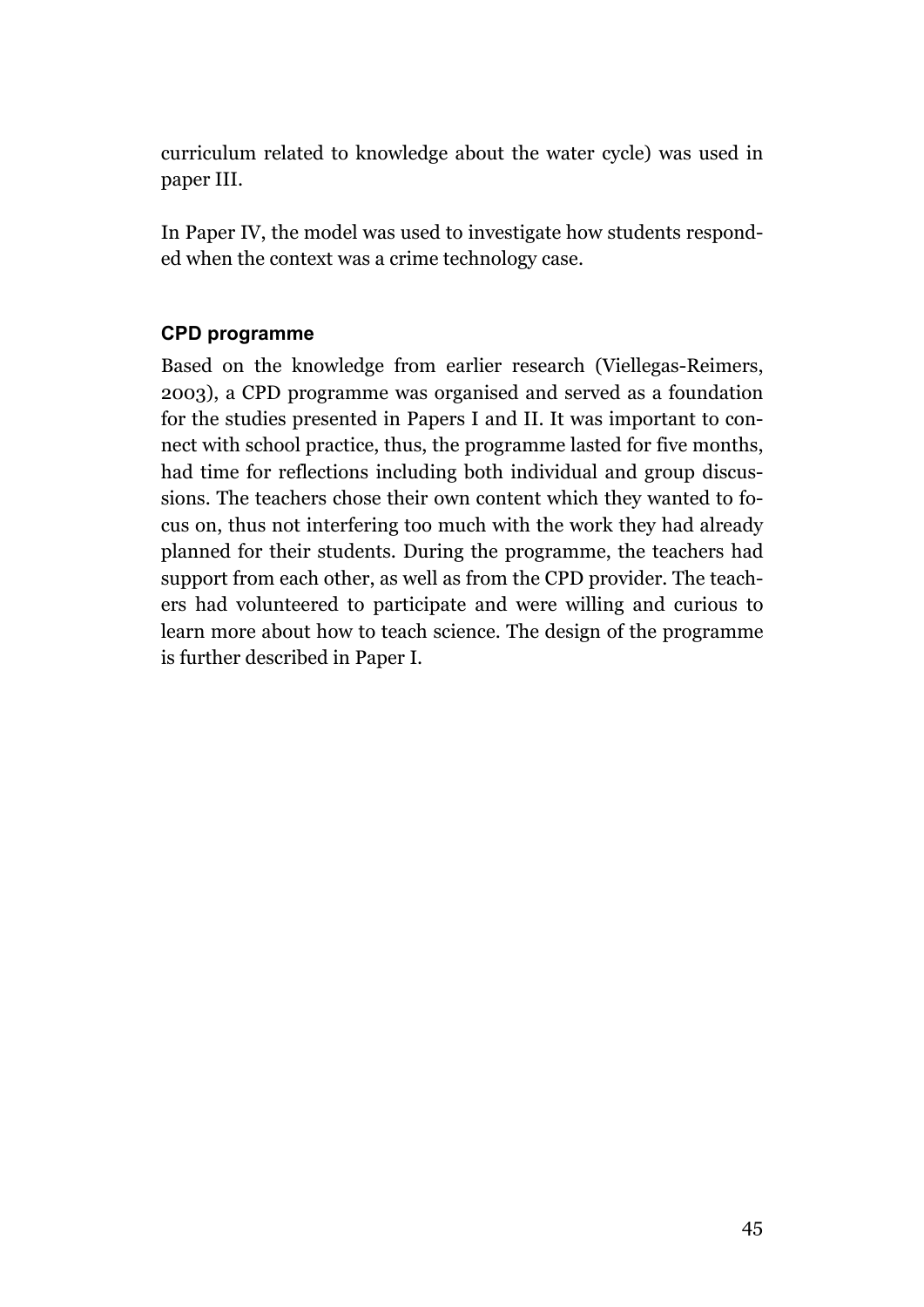# **Aim and research questions**

Based on earlier research arguing for teachers' need for PCK, especially at the primary school level, the aim of this thesis was to develop an understanding about primary school teachers´ knowledge about IC-BaSE from different perspectives: what it is, how to use it and why these strategies should be used. The main research question is:

*How do primary school teachers reflect on Inquiry- and Context-Based Science Education as a framework for teaching and learning in the primary school classroom?*

The separate research questions in each of the papers are presented below.

Paper I:

• How was the component of PCK concerning *instructional strategies* developed and captured from primary school teachers' experiences and reflections when using the IC-BaSE teaching model from PROFILES in their classrooms?

Paper II:

- What are the challenges of working with IC-BaSE at primary school level?
- How can these challenges be solved, according to the teachers?

Paper III:

- What are primary teachers' objectives for choosing inquiry and context-based instructional strategies?
- What is the relation between the instructional strategy choices and the teachers' knowledge of students' understanding and intended learning outcome?

Paper IV:

• How do secondary school students respond to an IC-BaSE three-step teaching model?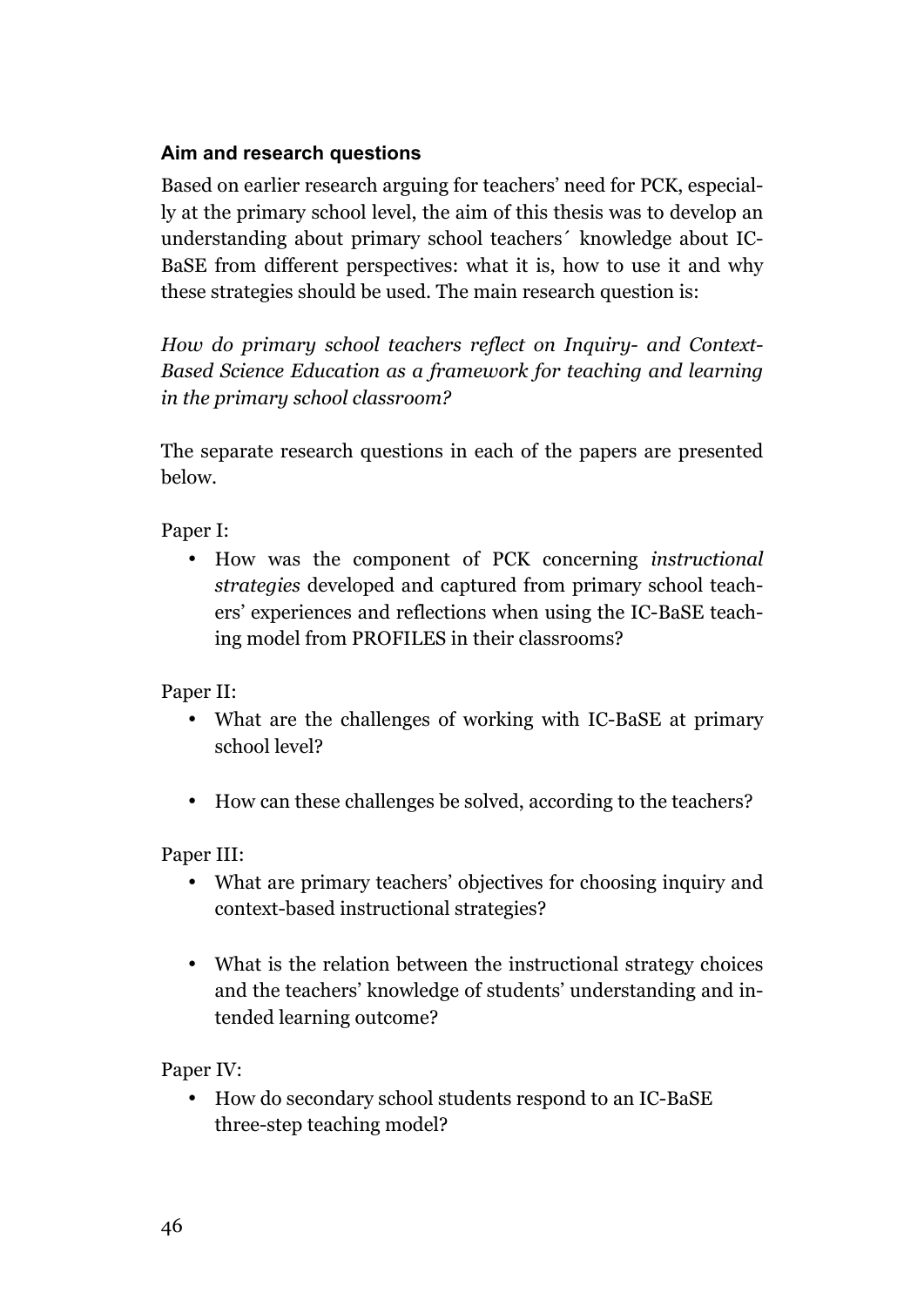# **METHODS**

The four studies presented in this thesis were performed with different approaches. The studies in Papers I, II and III were qualitative and IV was quantitative. Thus, the thesis includes both quantitative and qualitative studies and discussions of these methods. The methods applied in each of the studies were guided by, and dependent on the research questions. Each of the methods used for data collection and analysis are presented in the following sections.

#### **Data collection methods**

### *Group discussions*

In Papers I and II, group discussions were used in four out of five workshops during a CPD programme. The discussions aimed to catch participants' reflections on different issues relating to inquiry- and context-based teaching, as well as science teaching in general. The discussions were audio recorded and transcribed. To maintain anonymity, teachers were de-identified in the transcript process. Each group discussion lasted between 15 to 45 minutes depending on the number of issues discussed. Altogether, seven recordings were made in each group, which consisted of four members per group. The members in the groups were randomly chosen. The groups were retained throughout the whole study. The questions guiding the teachers through the discussions are found as an appendix in Paper I.

#### *Interviews*

In Paper III, semi-structured interviews, according to Kvale (1997), were conducted with two teachers participating in the study. The interviews were performed in an attempt to catch teachers' reasons for choosing IC-BaSE as an instructional strategy in relation to their knowledge about students' understanding. The interviews were audiorecorded and transcribed. Content Representation (CoRe) developed by Loughran et al. (2004) served as a base, framing the questions in the interviews together with students' reports on how they experienced the teaching. Table 1 presents the CoRe used during the interview. The model is modified due to translation into Swedish, but the meaning of each item is the same as the original.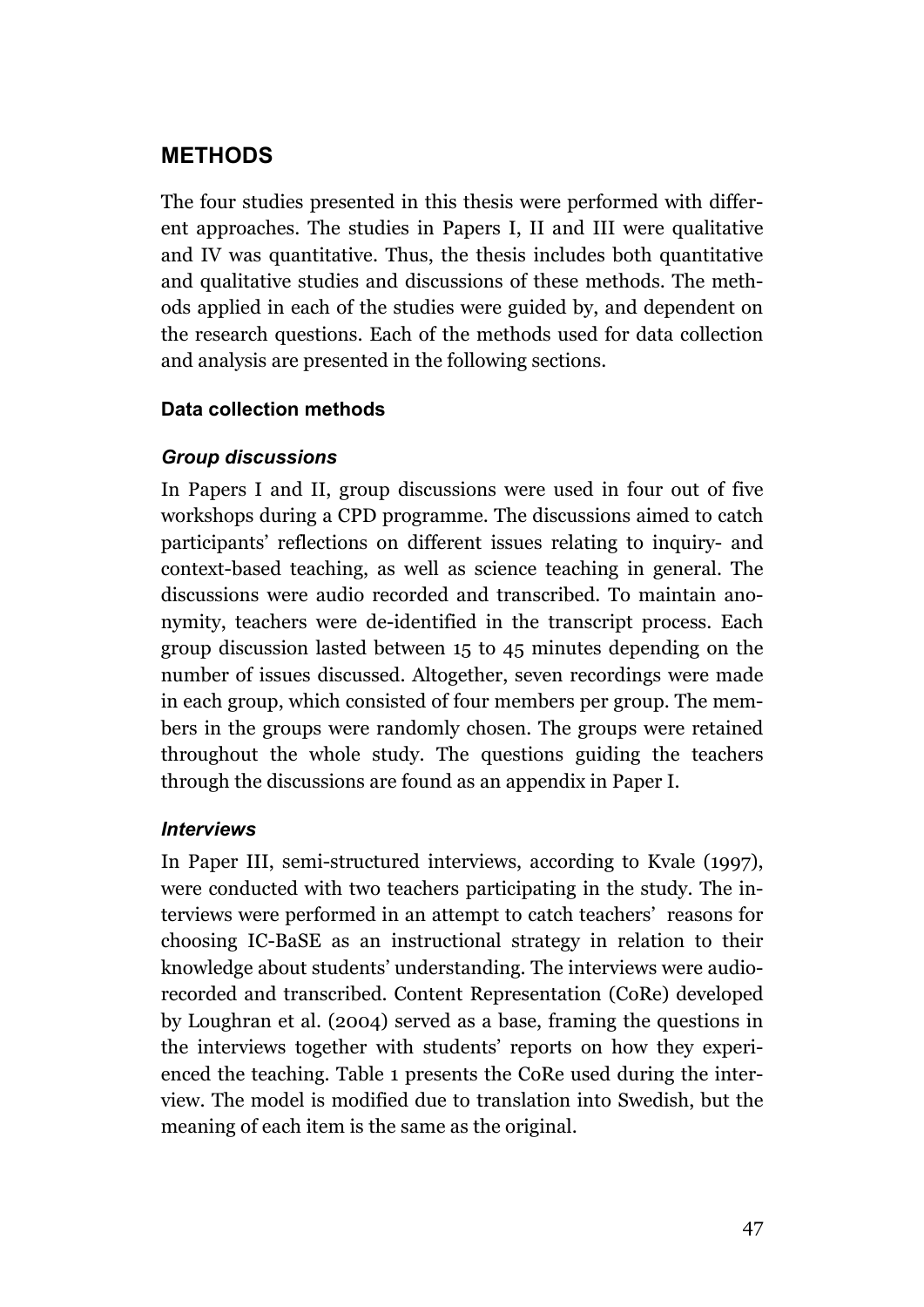## *Portfolios*

Based on earlier studies on how portfolios can be used as tools for reflection (e.g. Harrison et al., 2008; Viellegas-Reimers, 2003), this was used as part of data collection. In Papers I and II, teachers participating in the study were told to write their individual portfolio during the CPD programme. They were asked to reflect on what was presented during the workshops on IC-BaSE and the work with the PROFILES modules, both in the planning and performance phases. The portfolios were handed in after the last workshop and were used to catch the individual reflections as well as for the triangulation of data collected from group discussions.

# *Field notes*

In Paper I, field notes were taken by both authors during the teachers' presentations at the fifth workshop on how teaching modules had been performed in the classrooms. Data were collected based on two aspects, namely experiences expressed by the teachers themselves and the teachers' interpretations of students' experiences. The field notes were used as triangulation of data and were taken based on instructions identified by Cohen, Manion and Morrison (2011). Notes were also taken by the first author during activities in Paper IV.

### *Content-Representation (CoRe)*

In Paper III, Content Representation (CoRe) was used. This tool has been described in the theoretical background aiming to identify teachers' PCK. The CoRe filled in by the participant teachers contained the items presented in Table 1. Each of the items is connected to a *Big idea* of what is going to be taught. A teacher can have several *Big ideas* in a specific field. The items used in the CoRe where slightly modified from the original due to interpretations from English to Swedish, although still with the same meaning.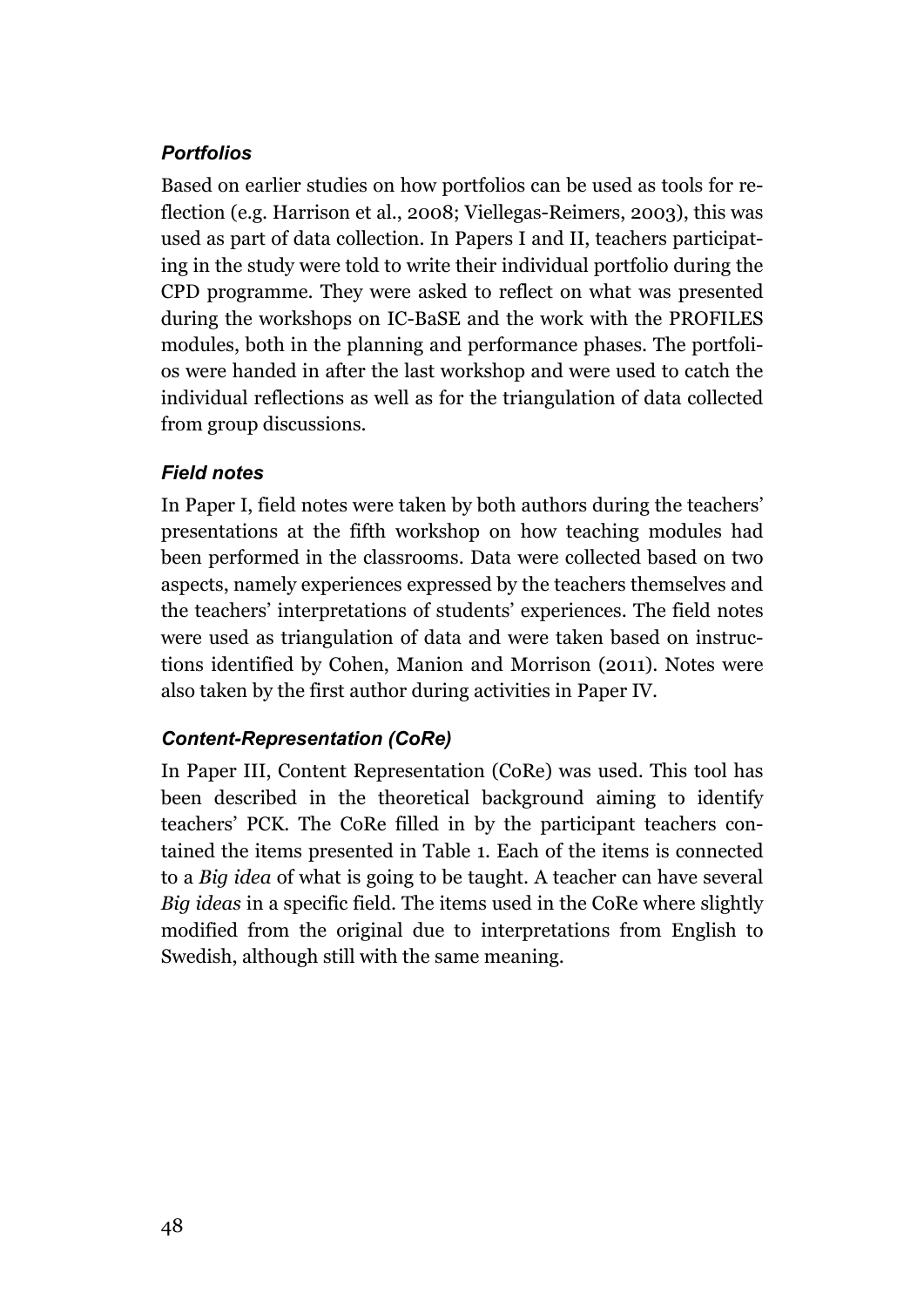*Table 1. The items used in a modified CoRe.* 

|    | 1. What do you expect students to learn about this specific knowledge?                          |
|----|-------------------------------------------------------------------------------------------------|
|    | 2. Why is this important for students to learn?                                                 |
|    | 3. What more do you know about this idea (knowledge you don't consider<br>needed for students)? |
|    | 4. What difficulties could occur in connection with the teaching of this content,               |
|    | i.e. what problems could arise in the educational situation?                                    |
|    | 5. What is your knowledge of students' conceptions/misconceptions of the sub-                   |
|    | ject and how do these influence your teaching?                                                  |
|    | 6. What other factors could influence your teaching in this field?                              |
|    | 7. Which teaching strategies will you use and why have you chosen them?                         |
|    | 8. In what ways do you think you could facilitate students' comprehension?                      |
| 9. | What ways will you use to assess if students have learnt what you expect                        |
|    | them to have learnt?                                                                            |
|    |                                                                                                 |

### *Questionnaire instruments*

In Paper III, a questionnaire with six open-ended questions was distributed to students to investigate how they had experienced the purposes of some science lessons. The results of the questionnaire were used to stimulate teachers' reflections on their teaching and served as a foundation in an interview with the teachers. The questions were pre-tested with four students from other classes before being used for data collection. The pre-test was performed to check students' understanding of the questions. The questions are found as appendix in Paper III.

In Paper IV, a Likert scale questionnaire from the PROFILES project was used for data collection. This questionnaire investigated how students responded to the three-step teaching model from PROFILES. The questions compared students' responses to the model versus their experiences of ordinary lessons in science and their ideas of ideal science lessons. The original questionnaire from PROFILES, developed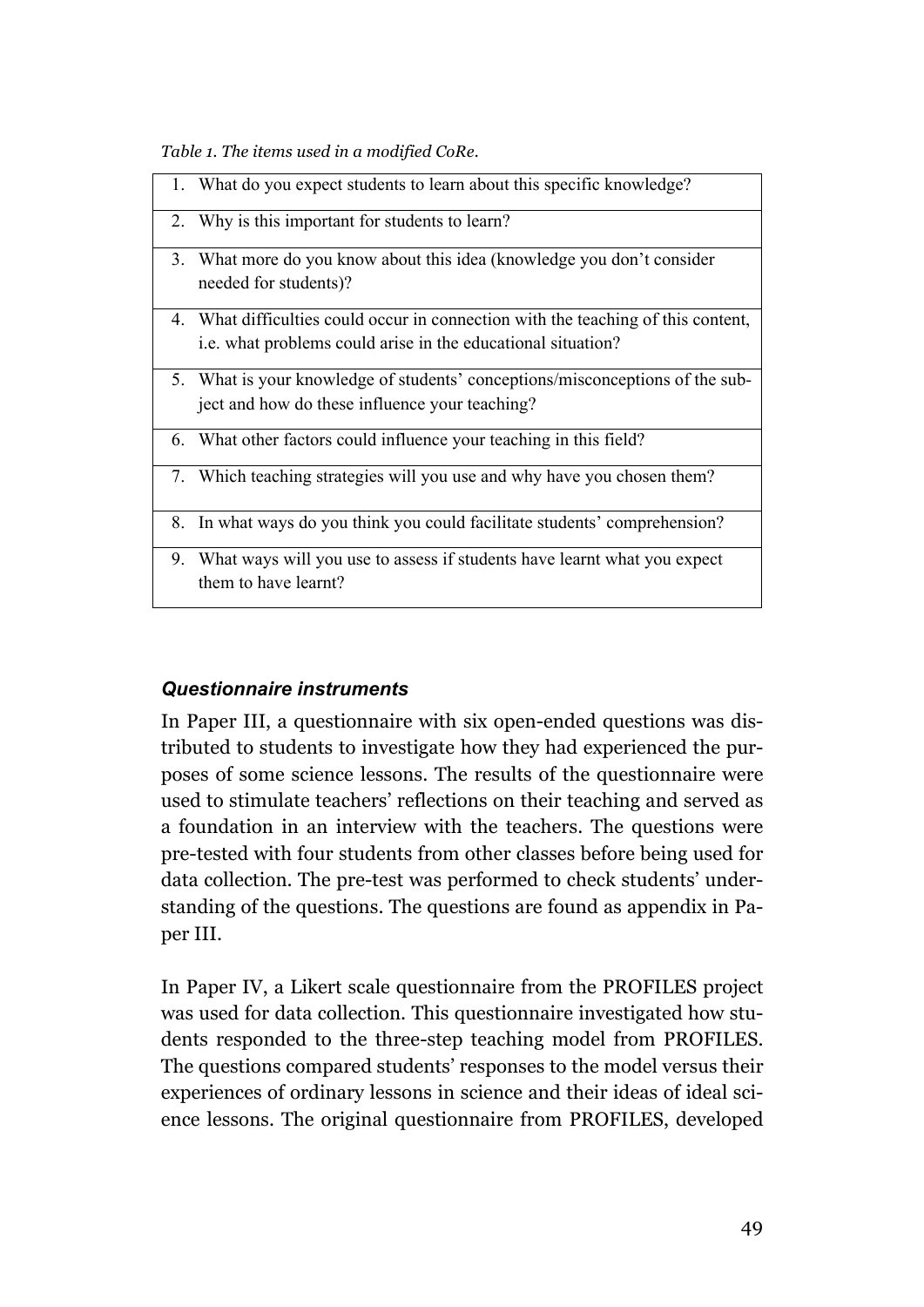by Bolte and Streller (2012), was adapted to the Swedish context. The term *ideal lesson* in the original form was changed to *perfect lesson* to make Swedish students understand this notion better. The items of the three different sections were the same; thereby, it was possible to make comparisons between the different kinds of lessons. The scale had a ranking from one to seven, from *not important at all to me* to *very important to me*. The questionnaire is found in Paper IV.

#### **Data analysis**

The analysis of the group discussions in Papers I and II were performed with the same approach as the analysis of the open-ended questionnaire, using content analysis to find categories in the data processing. The content analysis was performed inductively. In paper I the analysis was performed euqually by the two authors. In paper II the first and third author conducted the analysis. In both papers, the authors performing the analysis agreed from the start to search for teachers' comments that included a comparison of before and after the workshops in the CPD programme. The research questions in each of the studies presented in Papers I and II were the guiding principle during content analysis. Therefore, audio-recordings were performed both before and after workshops in the CPD programme and after the teachers had used the IC-BaSE three-step teaching model with their students. The same procedures were used in analysing the teachers' individual portfolios in Paper I and II as well as the field notes used in paper I.

In Paper III, the transcripts from the audio-recorded interviews were analysed based on content analysis. First and third author performed the analysis and used the same procedures as already described. In this study, the analysis was not only inductive, but also combined with predetermined concepts based on earlier research by Marton and Pang (2006) and Marton and Ling (2007), thus also deductive. Marton and colleagues (2006, 2007) used the concepts *intended, enacted*  and *experienced* objects of learning. However, these concepts were modified in Paper III to focus on *objectives of* teaching rather than students' learning. Instead of using the notion 'lived', students' responses were discussed as *experienced* objectives of teaching. Hence,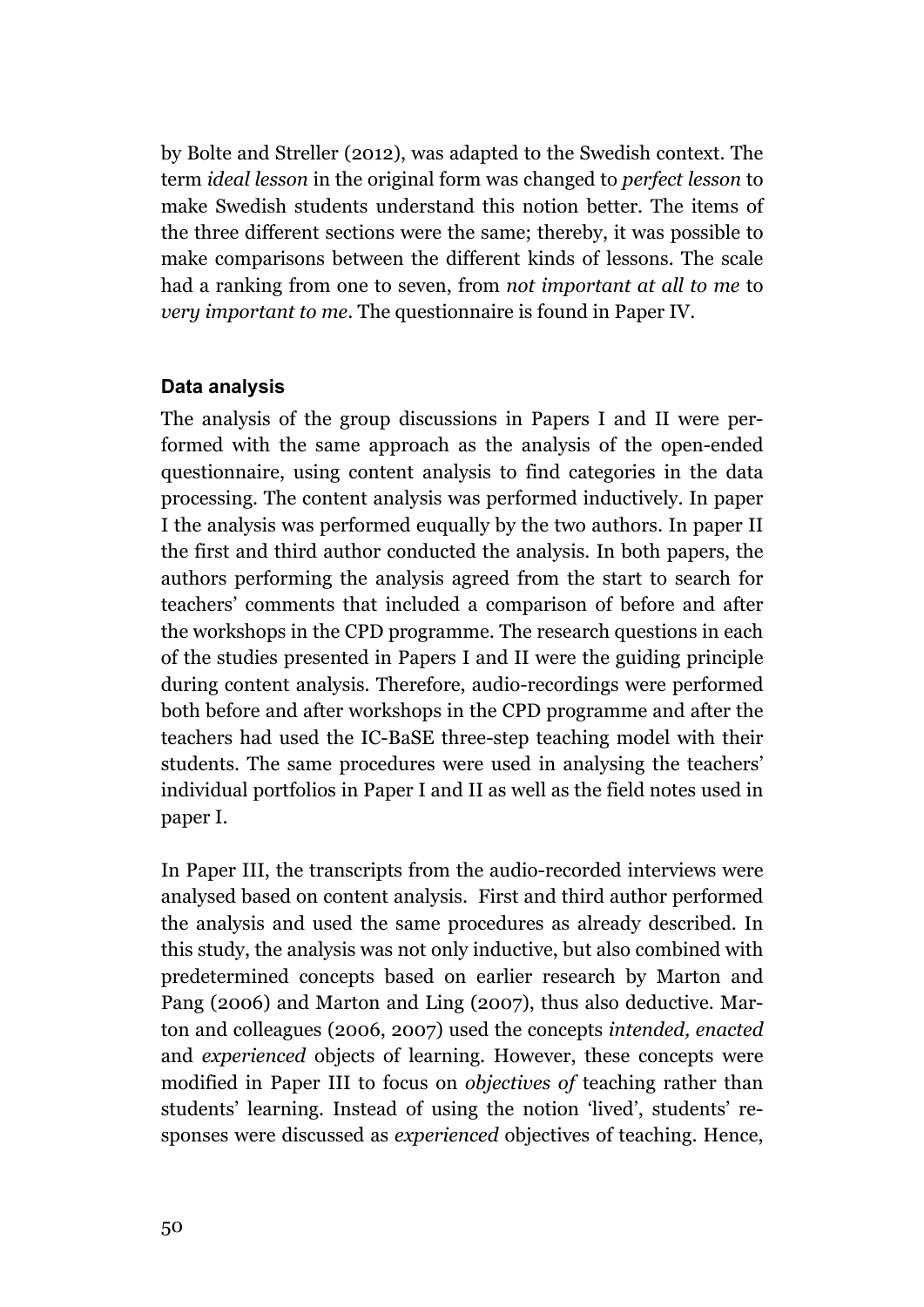data analysis was based on teachers' *intended objectives of teaching*, the *enacted teaching* and *students' experience of objectives of teaching*. Finally, a last category was made based on the research question and the relation between the three concepts described above. This category was classified as *the relation between intended, enacted and experienced objectives of teaching*.

In the questionnaire conducted with students in Paper III, consisting of six open-ended questions, content analysis as described by Miles and Huberman (1994) was used. This analysis was performed by the first and third authors independently. Results were then discussed between all three authors until consensus was reached.

The analysis of the questionnaire used in Paper IV was performed using the statistical programme SPSS software (version 12). One-way ANOVA was conducted to compare the different forms of science lessons compared in Paper IV.

# **The participants in each of the studies**

In Papers I and II, an invitation was sent to primary school teachers who had previous experiences of using the *NTA* materials, thus having some experience of science teaching and especially of inquirybased instructional strategies. The reason for this was the aim to explore how primary school teachers could develop their knowledge about inquiry-based science education, and also to teach science using contexts from real life. A total of 29 teachers were invited and 12 of them accepted to take part in a CPD programme and my research project. The teachers were informed about the ethical guidelines, which are described separately.

Two of the teachers who participated in the CPD programme were interested in the future development of their practice and cooperation in my research project. They participated in the study presented in Paper III together with their students (two school classes, one from grade 5, the other one from grade 6).

Finally, in Paper IV, 105 grade 9 students (15 years old) responded to the questionnaire used as data collection. They were all volunteers,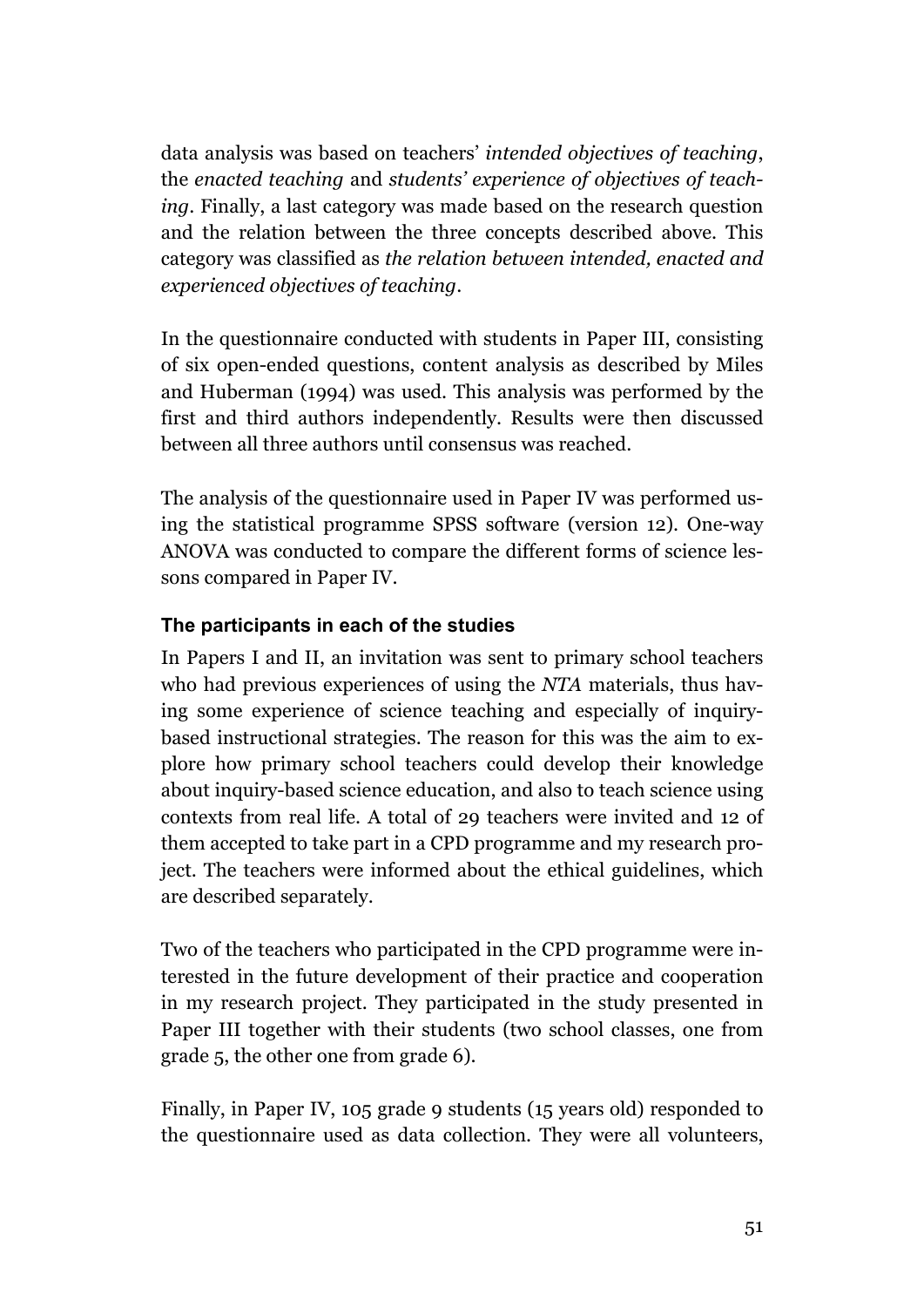informed about the ethical rules and guaranteed anonymity. They were invited with their school classes to test the IC-BaSE three-step teaching model. Thus, invitation was originally sent to their teachers. Specifically, the invitation was sent to all schools in the region with secondary school students. Hence, the first classes that accepted the invitation became part of the study. All students in the classes also agreed to answer the questionnaire. No relation existed between the students and the researchers. Teachers from a university guided the students through the work with the model and no relation existed between them and the students participating in the study.

#### **Validity and reliability of the studies**

The discussion of the *validity* and *reliability* of my studies will be done separately for the quantitative and the qualitative studies, respectively. It has been argued that the concepts *validity* and *reliability* cannot be used when discussing qualitative studies (Lincoln & Guba, 1985) and that there are other concepts more suitable such as trustworthiness and authenticity. Larsson (2005) has presented yet another approach in discussing the quality of qualitative studies. He maintains that criteria for quality in qualitative research should be divided into three aspects: qualities in the work as a whole, qualities of results and validity criteria. Robson (2011) argued that:

The attempt to rename and disclaim the traditional terms continues to provide support for the view that qualitative studies are unreliable and invalid (p. 155).

Since the studies are both quantitative and qualitative, I prefer to discuss them using the same concepts, even though I am aware that quality cannot be measured in exactly the same way in the two approaches. Both Robson (2011) and Cohen et al. (2011) preferred to use the traditional concepts (validity and reliability), irrespective of the method used.

According to Cohen et al. (2011) and Robson (2011), the basic definition of the concept validity would be answering the question: 'Have we measured what we intended to measure?' The concept reliability represents 'whether the study is trustworthy,' or, put in other words: 'Would the results be the same if we repeated the study?' These ques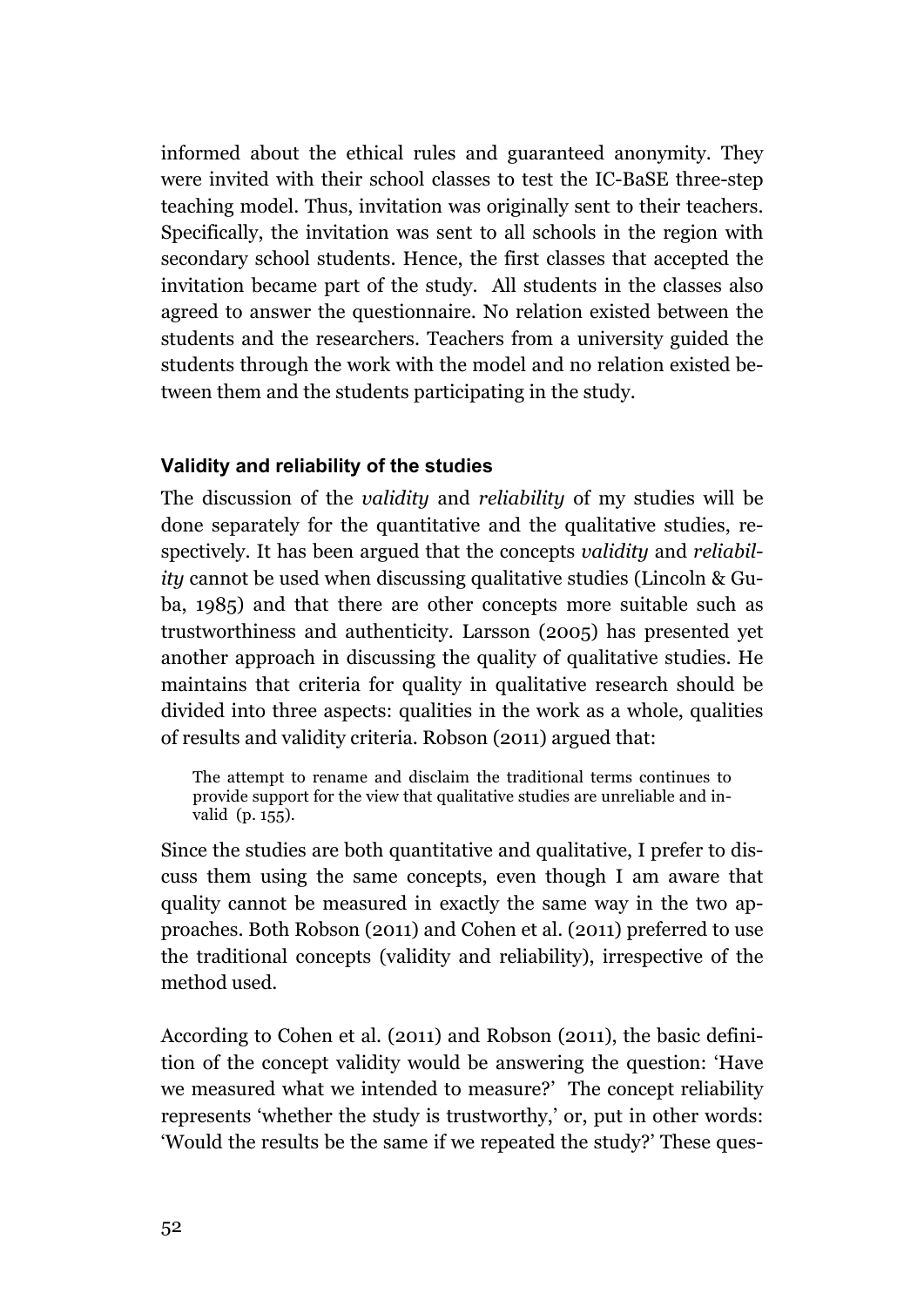tions constitute the basic foundation of the concepts. However, each of the concepts has many forms. Cohen et al. (2011), for instance, listed 20 forms of validity. When I have discussed the concepts with colleagues, it seems as if the use of them is complicated, and there are also complex interactions between the concepts. However, I will present a picture of my reflections on how I have tried to design and perform the studies with the aim to obtain good quality.

In the quantitative study of my research (Paper IV), the data collection was conducted through a questionnaire. The development of the questionnaire had already been done by other researchers (Bolte & Streller, 2012). The questionnaire had been validated in ealier studies. Since the original questionnaire was developed in a non-Swedish context, some adjustments were made before distribution. In the study, the respondents were students who had participated in an activity designed to test an IC-BaSE teaching model. The Likert scale questionnaire used had a scale ranked from one to seven, from *not important at all to me* to *very important to me*. The invitation to attend the activity had been sent to all lower secondary schools in the region. However, only the first five classes which accepted the invitation to participate were part of the study because of time restrictions. The teachers made the decision to participate in the activity, but the students were informed that they were free to fill in the questionnaire or not. They were also informed that the questionnaire was part of a research project and that their responses would be anonymous. All students filled in the questionnaire. Since I was present during the data collection, the students had the opportunity to ask me if there were any questions they did not understand. I had never met the students before the activity and there was no particular relation between us. The questionnaire was coded manually before analysed. Because the questionnaire was coded manually, random samples were taken on every fifth respondent to double check that the coding had been correct. A traditional tool used in statistical analysis measuring reliability is Cronbach alpha, which is a measure of the internal consistency among the items. Based on earlier research, Cohen et al. (2011) claimed that a value of Cronbach alpha is reliable between  $0.67 - 0.8$ . When testing reliability using Cronbach alpha, the value was 0.77, thus considered as reliable results.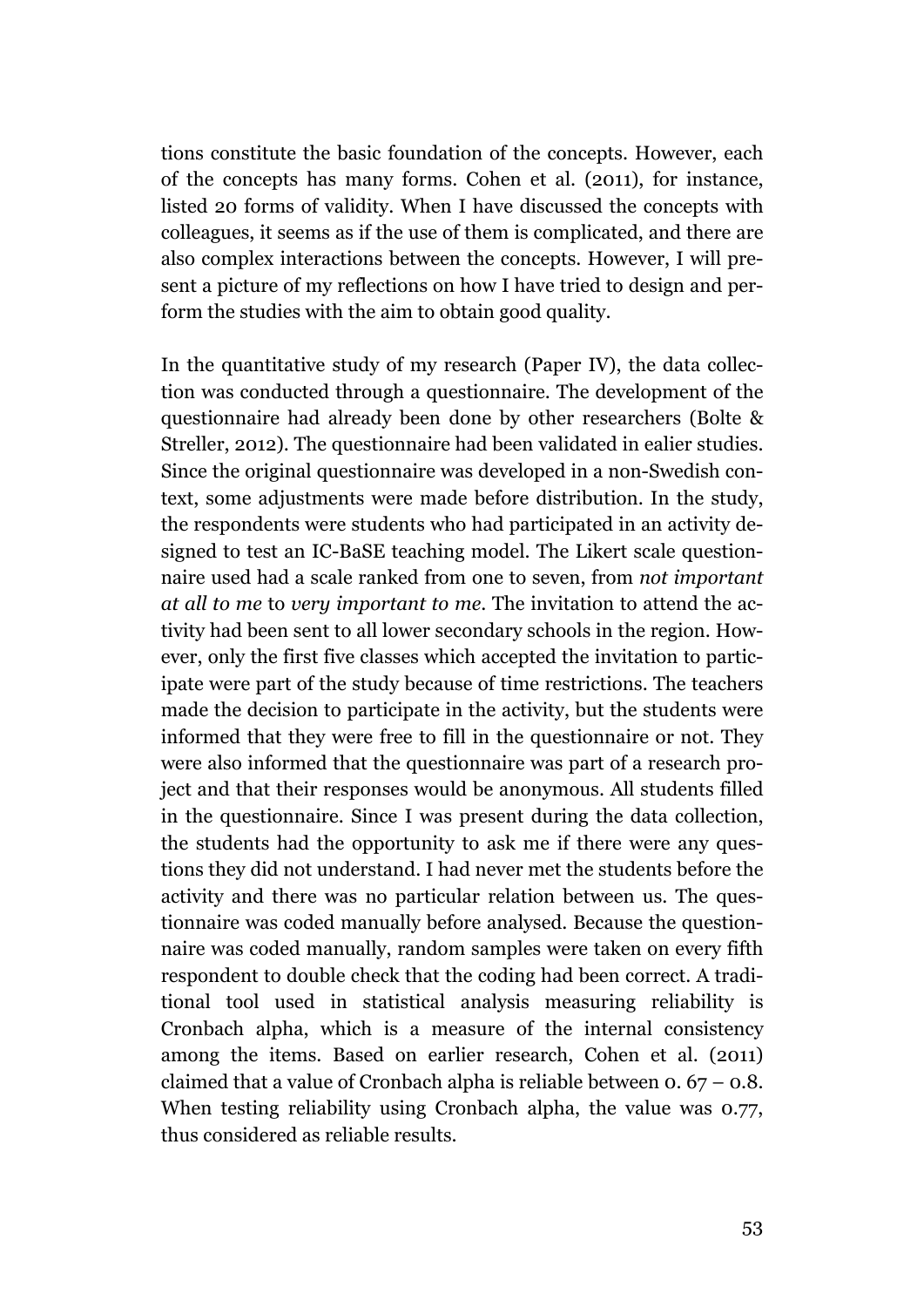The studies in Papers I, II and III were qualitative. They all had the character of a case study. Although the participants were volunteers, they were invited through a special network of teachers having earlier experiences of inquiry-based teaching. Cohen et al. (2011) have defined case studies as striving to portray what a particular situation is like and by capturing thoughts of the participants through their experiences. They argued that case studies often employ many types of data, which I also used in these studies by collecting different forms of data.

However, as I was interested in investigating how primary school teachers responded to the use of IC-BaSE, it seemed natural to invite teachers with at least some experience of inquiry-based work. Since the participating teachers in my studies were part of a network for teachers interested in science and technology, it is necessary to recognise that this may affect the results. The results from the studies cannot be generalised for this reason, and also because of the low number of teachers who participated. Still, I believe there are many primary school teachers in Sweden with a similar background; therefore, the results should be of interest.

The data collected in Papers I and II were mainly based on audiorecordings of group discussions. Participants had no relation to the researchers before the study. However, in order not to influence the participants during the discussions, none of the researchers were present during the group discussions. A disadvantage of not being part of the group discussions was not having the opportunity to ask if there was anything the teachers discussed that was difficult to understand. Still, the audio-recordings captured interesting data.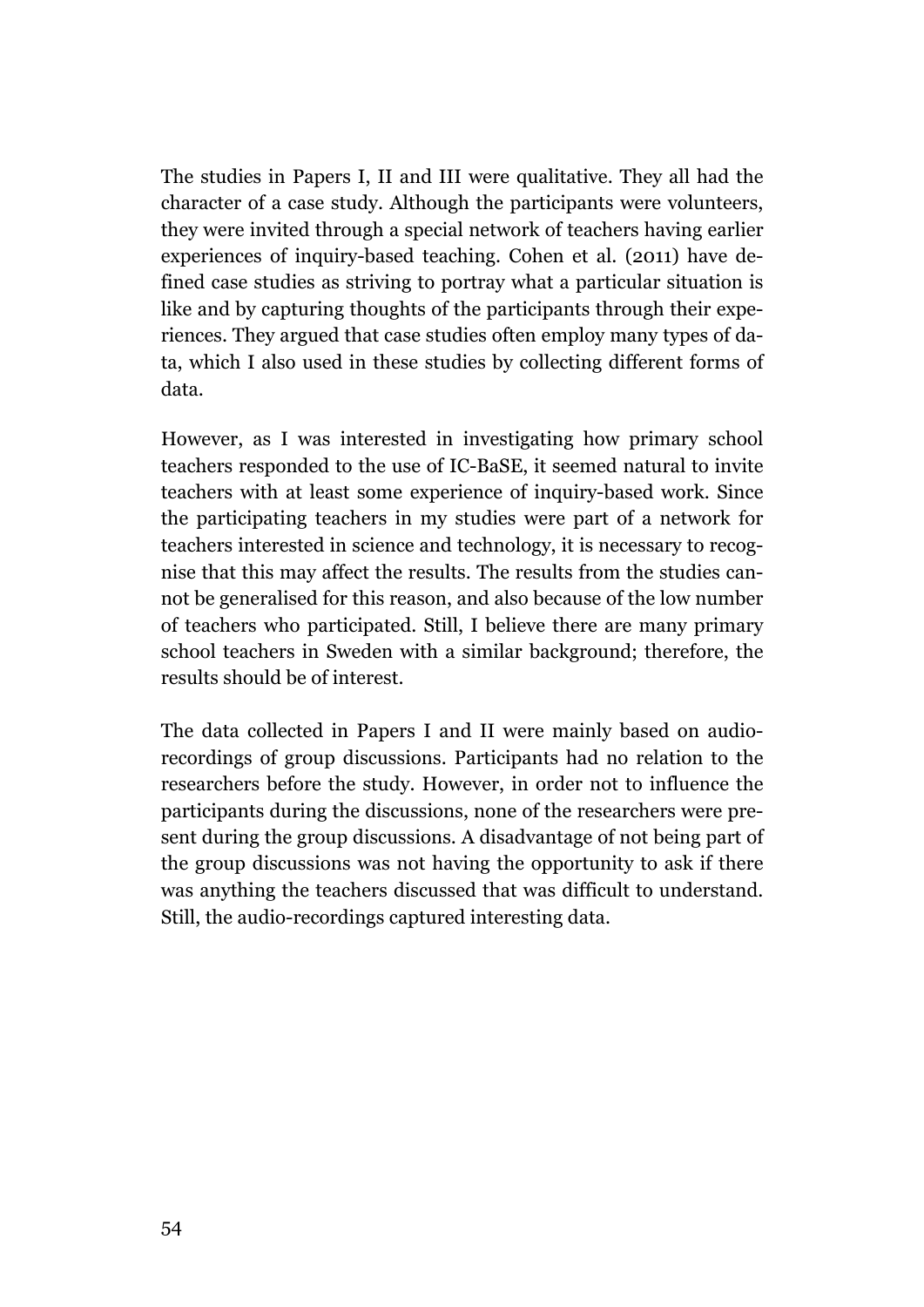#### *My role as a researcher*

Discussing the validity of my qualitative studies, I have tried to use *thick descriptions* (Cohen et al., 2011) of the whole research process in each of the studies. The sampling was purposive (Cohen et al., 2011; Robson, 2011), and to be able to argue for internal validity, i.e. credibility, I have tried to show how the results presented are supported by data by presenting evidence from the participants' contributions in the form of quotations. When reliability is discussed in qualitative research, the concept interrator reliability is often applied (Cohen et al., 2011). In all of my qualitative studies, this method was used. Data were analysed separately by co-researchers and me, and discussions were conducted until we had reached agreement (Cohen et al., 2011). In Papers I and II, triangulation of data (Cohen et al., 2011; robson, 2011) was also performed using group discussions, the participants' individual portfolios and field notes (only in Paper I) from a workshop to compare and strengthen data collections and analysis.

During the CPD programme (presented in Papers I and II), there was no particular relationship between me as a researcher and the participants from the start of the programme. Other teachers were invited to teach in the programme, and I tried to stay in the background only being responsible for the design of the programme and the data collection. As mentioned before, I also did not attend the group discussions in order not to affect the outcome. However, it can never be argued that my role as a researcher was not affected by the fact that I was responsible for the programme. Besides collecting data, an implicit aim was to stimulate the TPD in teaching science, and motivating the teachers to try the IC-BaSE teaching model. In other words, my role as a researcher was probably affected by my role as a teacher educator.

At the same time, I was afraid of interfering and affecting the teachers too much in the role as educator; therefore, I did not challenge the teachers during their discussions or the interviews by asking them provocative questions. Looking back, I could have done this more, but on the other hand, the results could then have turned out somehow differently. If the teachers discussed problems, I was afraid of providing the solutions, and this is not recommended in the processes of re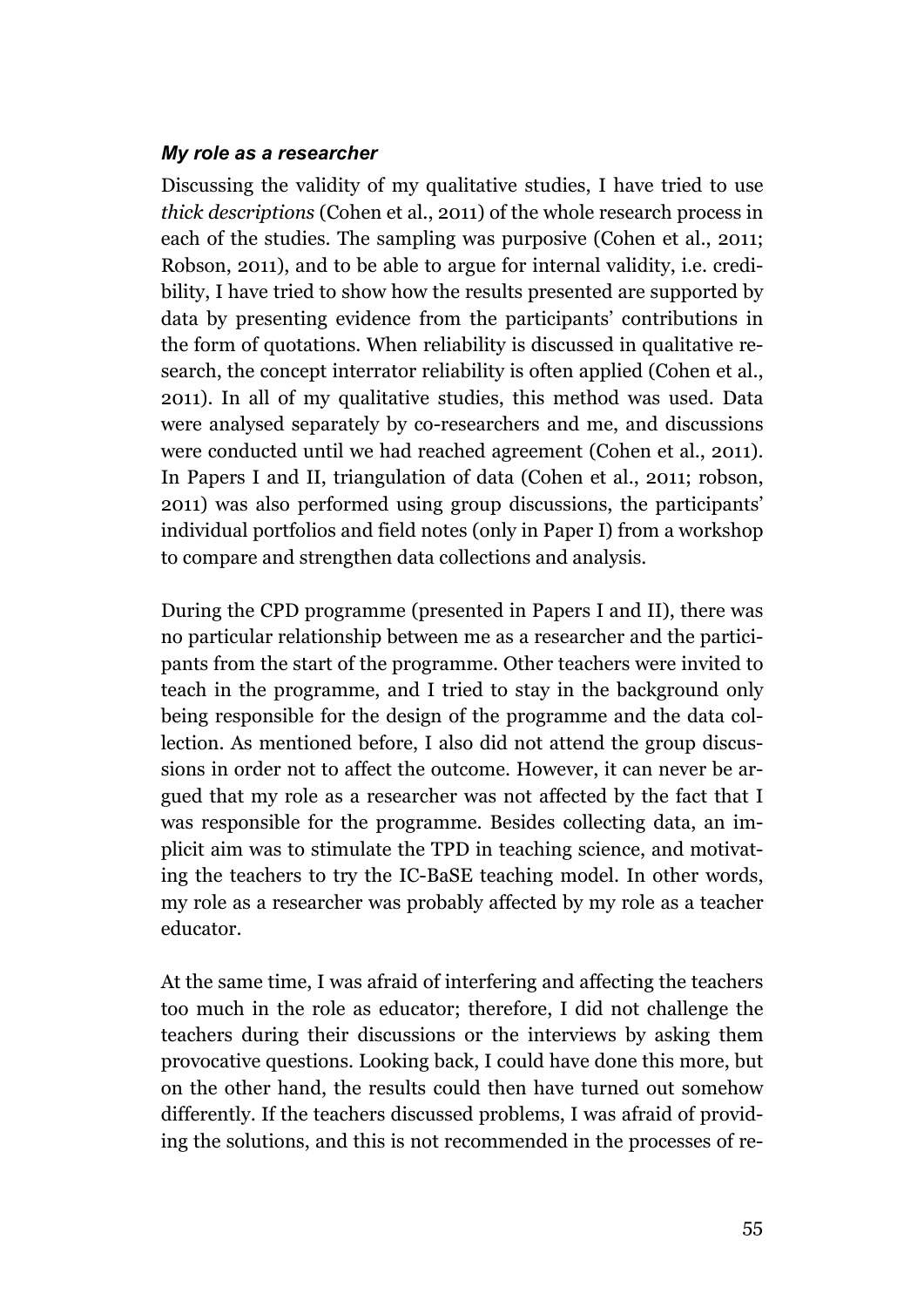flection (Rodgers, 2002). As a matter of fact, Rodgers stipulated that a norm for reflection processes was that giving advice was prohibited, especially after a problem has been presented. In this respect, I would argue that it was a good choice to remain as an observer and researcher, avoiding the risk of acting as an educator.

Kvale (1997) discussed the problem of objectivity in qualitative research related to the use of interrator reliability as a tool, which I have discussed earlier as a way to ensure good quality. We are all humans, researchers and participants, and our interactions and values, as well as the social and cultural context we are part of, influence what we communicate and how we interpret each other.

#### **Ethical considerations**

In part, many aspects of ethical considerations have, to some extent, already been mentioned in the methods section above. Summing up, the ethical guidelines of the Swedish Research Council have served as a basis for the ethical aspects in all of the studies. The four rules of research regarding information, consent, confidentiality and use of data were followed. All of the participants were informed that their participation was voluntary, and it was emphasised that the participants' identities would be protected throughout and after the completion of the projects. All collected data were handled in such a way that the participants' identity would not be traceable and the data kept safe. Participants were also informed that the data would be used in my research.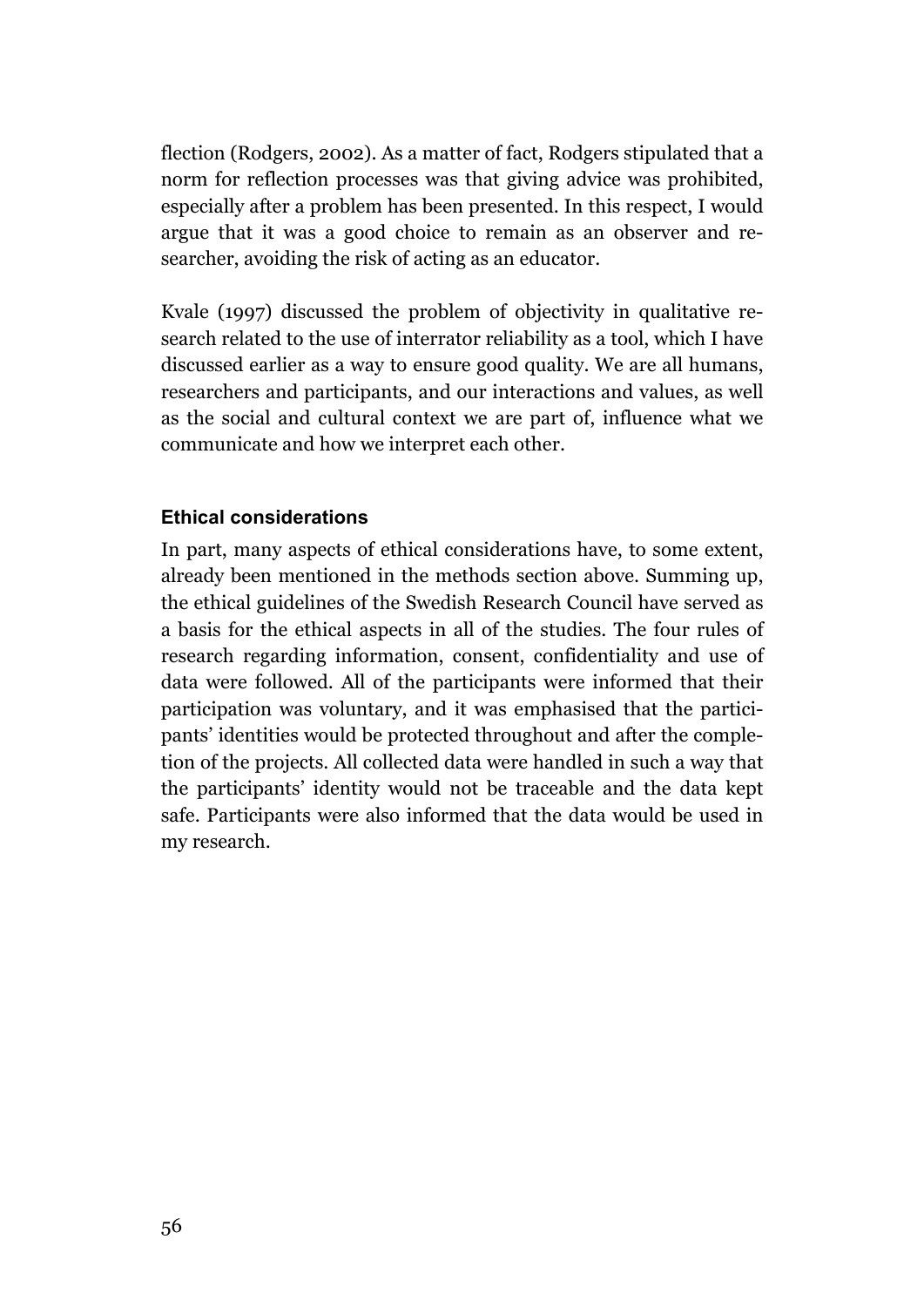# **RESULTS**

The results of each of my papers are only briefly presented, as the complete versions are available in the papers, included at the end of this thesis.

# **Paper I. Primary science teachers' reflections on inquiry- and context-based science teaching**

In this study, twelve teachers reflected on the inquiry- and contextbased strategies used in primary schools. The teachers participated in a CPD programme. During the programme, they were introduced to a teaching model from a European project, in which IC-BaSE strategies were combined. The research questions related to teachers' reflections on these teaching strategies, and whether they found the model to be useful in primary schools after testing it with their students.

Results showed that teachers found the new teaching model to be a useful complement to their teaching. Before the CPD programme, they were only aware of one instructional strategy, the use of *NTA*. After the programme, they found that the IC-BaSE model engaged their students and improved their skills in planning inquiries. However, their discussions also showed that they did not reflect on the choice of strategies, purposes and aims relating to students' understanding, or on the content to be taught.

Before the CPD programme, teachers discussed the use of inquiry mainly from the perspective that students enjoy practical work and inquiries as a way of students to have fun. After the programme, they found more reasons for using IC-BaSE, and discussed the importance of also knowing *why* inquiry is performed from a learning perspective. Futhermore, the teachers discussed practical aspects of science teaching. Before the programme, their focus was on all the practical challenges, and after the programme they had developed their own solutions. Since the discussions about the practical aspects of IC-BaSE were extensive, a separate paper (II) was written, focusing only on these.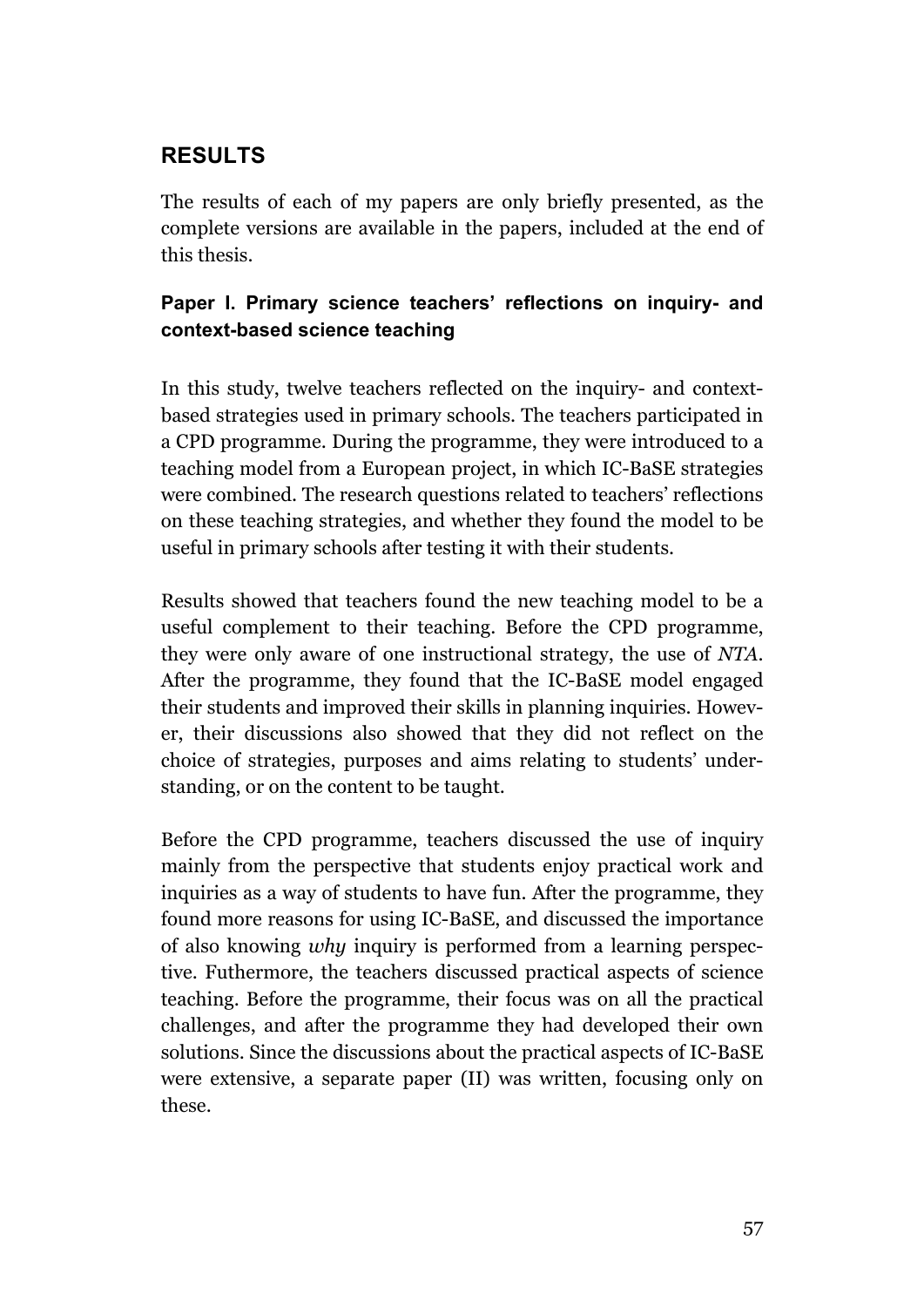# **Paper II. Enhancing primary science: An exploration of teachers' own ideas of solutions to challenges in inquiry- and contextbased teaching**

The data for this paper were collected in the same CPD programme as in Paper I. The participants were thus the same, twelve primary school teachers. As part of the CPD programme, the teachers discussed challenges in IC-BaSE. Content analysis showed that the challenges teachers experienced were mainly practical problems relating to*: how to find contexts, lack of time, handling big classes, students working at different paces, handling materials* and *the teachers' need for control.* 

The teachers also presented their own ideas of solutions to the challenges. They believed that finding appropriate contexts should be done together with their students. However, they emphasised the need to always connect to the curriculum. At the end of the CPD programme, when the teachers had tried an IC-BaSE model with their students, they hardly discussed the issue of lack of time. Rather, they agreed that always when starting something new more time is required, but they also had ideas on how they could cooperate and help each other. One of their ideas was to share modules they created, based on the particular IC-BaSE model, on a website.

Furthermore, the teachers had some solutions for how to handle big classes when working with inquiry-based learning. They discussed how the challenge of students working at different paces could be solved by using a range of stations with different tasks, which not all students were required to do. Another solution was to have a repetitive system throughout the lesson, in which the students worked for some minutes and then discussed jointly for a few minutes with the whole class. This was also a way to maintain control of the class and avoid having students losing focus and interest. However, the teachers preferred to have smaller groups for inquiry-based activities. Finally, the teachers presented ideas to the challenge of gathering and collecting materials for inquiry-based lessons. Their main idea was to use a system that they already had of the pre-packed *NTA* boxes. They also discussed how they could convert some of the *NTA* themes and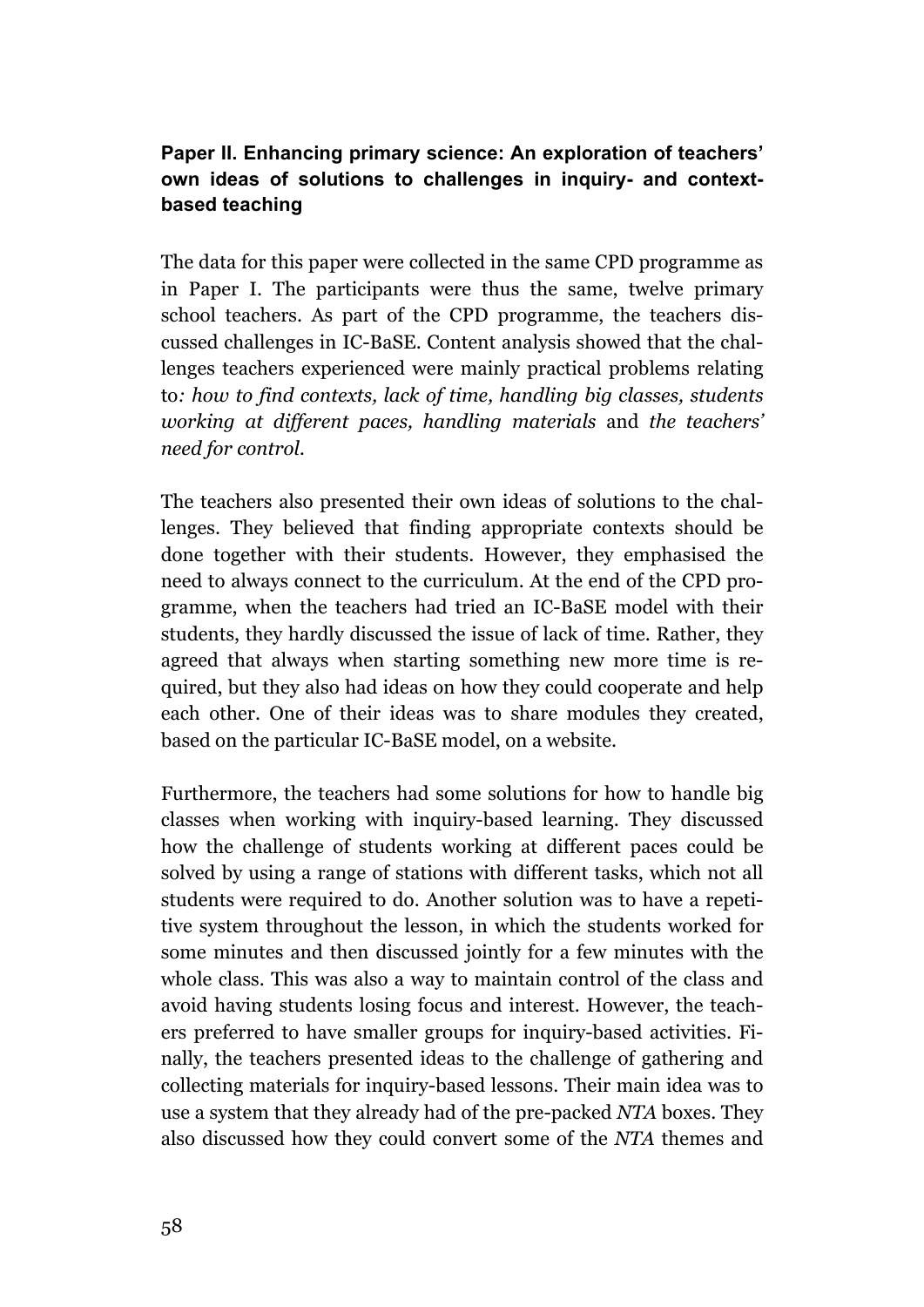work with them according to the IC-BaSE model presented during the CPD programme.

# **Paper III. Why inquiry? – Primary teachers´ objectives in choosing inquiry- and context-based instructional strategies to stimulate students´science learning**

This study investigated two primary teachers and their objectives in choosing inquiry and context-based instructional strategies as well as the relation between the choice of instructional strategies and the teachers' knowledge of students' understanding and intended learning outcomes. Content representations designed by the teachers and students' experiences of the enacted teaching served as foundations for the teachers' reflections during interviews.

The results showed that the teachers' intended teaching objectives were that students would learn about the water cycle and the states of water. They did not have any particular arguments as to why they wanted to use IC-BasE beyound referring to how this instructional strategy had engaged their students earlier. During the enacted teaching it seemed as if the inquiry process was in focus and this was also how many of the students experienced the objectives of the activities. The students thought that the learning objective was to develop knowledge about how to plan and develop inquiries. This objective was written on the instructional sheet given to the students. In other words, there was a gap between the intended and experienced objectives.

Still, investigating the teachers' objectives of choosing certain instructional strategies, they were satisfied with the choice of using the IC-BaSE model since this engaged their students. However, this intention was not explicit from the start. Furthermore, the teachers claimed that the strategy was good because the inquiries also included discussions among the students and did not focus on the doing. Yet, at the same time the teacher in grade five argued that her students had been focused on *doing.* The teacher in grade six claimed that her students had been interested in *understanding* the content. Both teach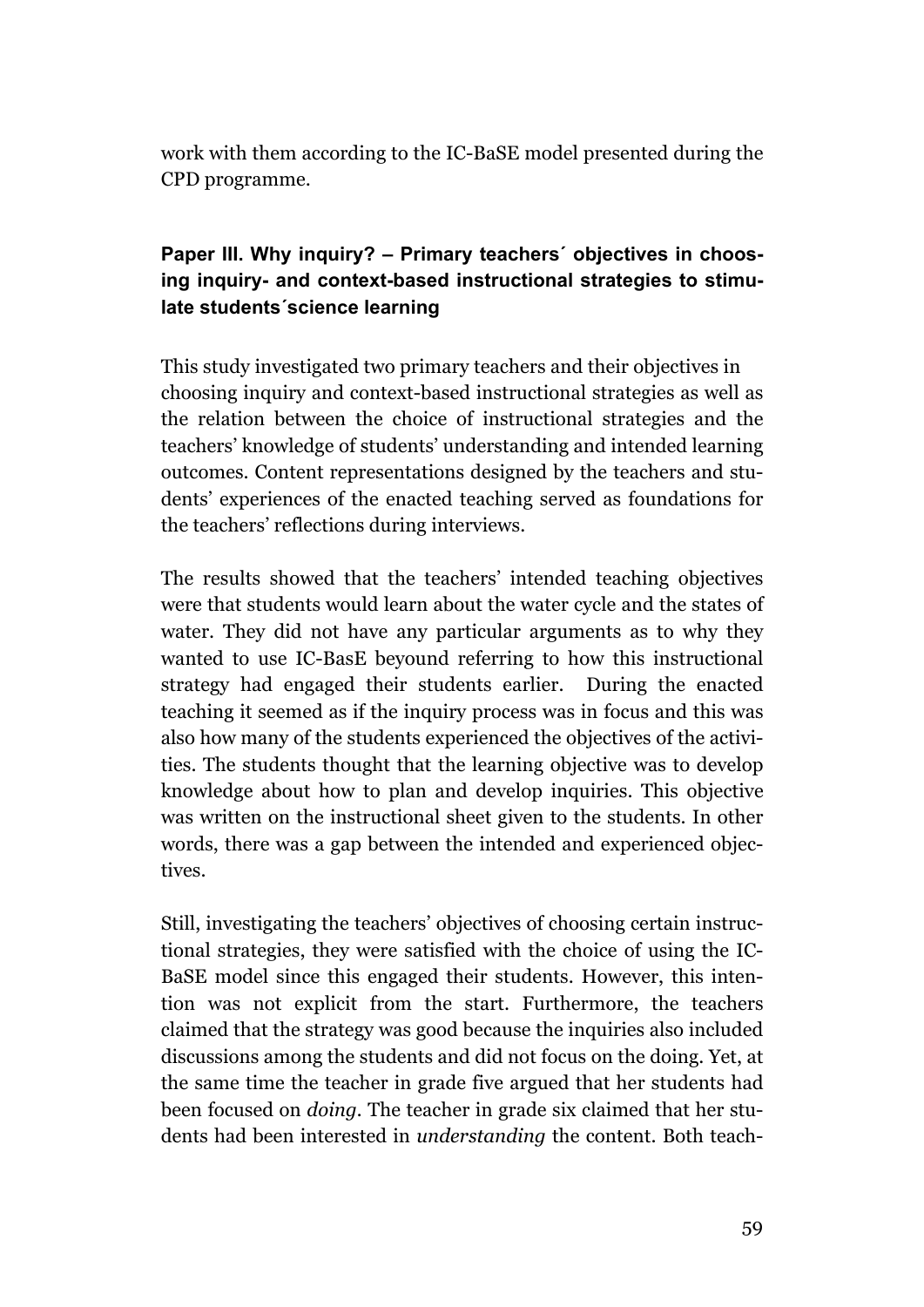ers argued that the students' experiences were a result of a natural process. They claimed that in grade four students are focused on the doing and gradually students develop a desire to understand. The teachers argued that this is a matter of students becoming more mature. In other word, the teachers thought it was natural that students in grade six were more interested in understanding.

When the teachers were confronted with the students' experiences, they had several explanations to why the students did not report the same objectives of the teaching as intended. The teachers claimed that the students had understood a great deal more than what they had written, and that this was shown during the discussions in the lessons. However, hardly any relation was found between the teachers' choice of instructional strategies and their knowledge about students' understanding, with the exception that the teacher who also added drama wanted to support her students' understanding of the states of water.

One of the teachers agreed that her students had been focused on the inquiry, possibly because of the text on the instructional sheets about the learning objectives, which focused on the inquiry process. In the third and final interview there were a few comments indicating this aspect. The teachers also mentioned how the students could develop their knowledge in planning inquiries, thus adding to the purposes of using IC-BaSE after they had used it.

The teacher who added drama also argued that the choice was successful in supporting students' understanding, as intended. However, the teachers realized that if they wanted to teach about the chosen "big ideas", additional inquiries were needed to give the students the opportunity to experience the state of water in the form of gas, for example.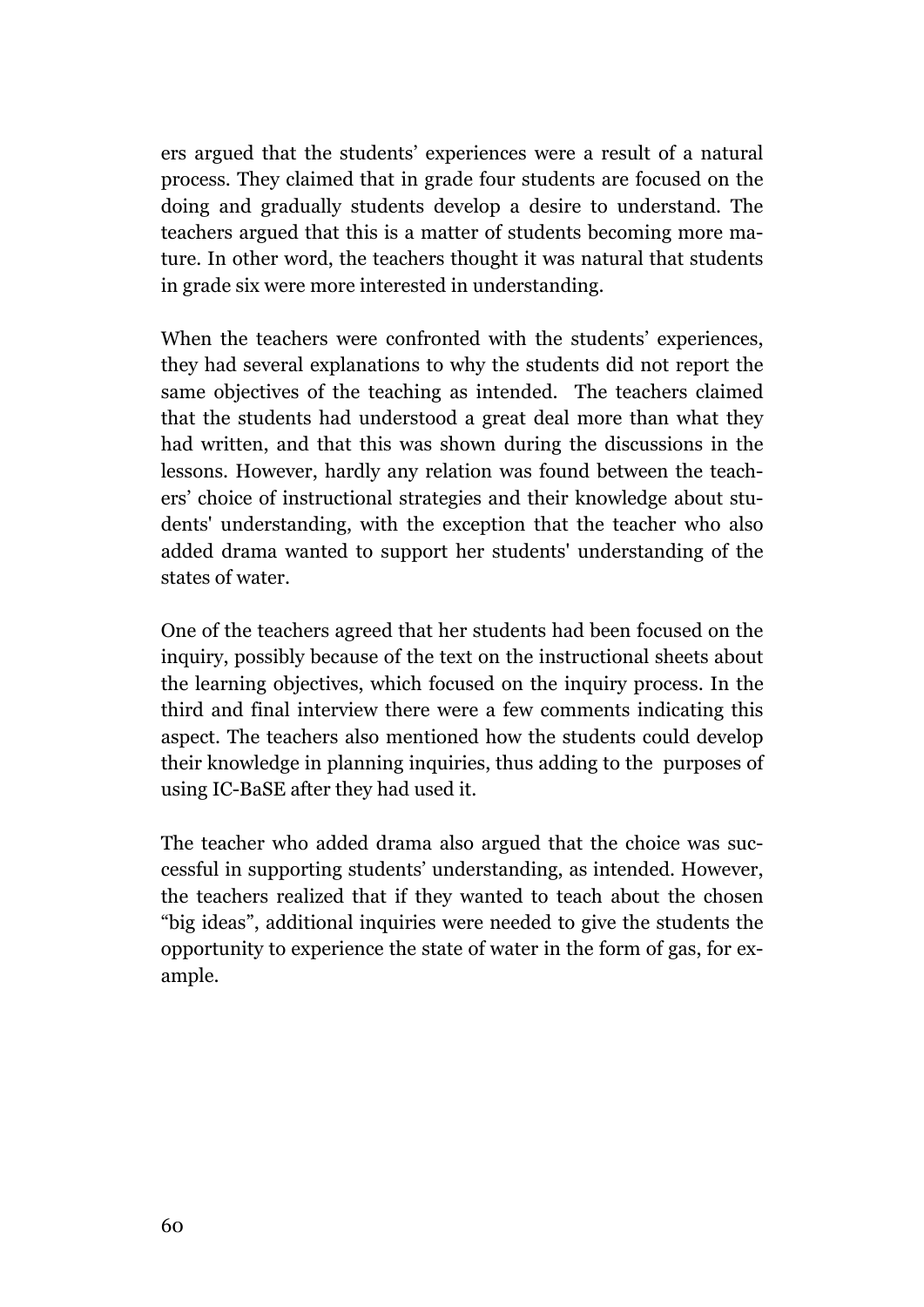# **Paper IV. Students' responses to a context- and inquiry-based three-step teaching model**

This case study aimed to present a combined context- and inquirybased teaching approach, using the PROFILES three-step teaching model, and investigated Swedish students' responses to the activity. The 105 students participating in the study were aged 15. The results showed that students were more positive to this model of science teaching than to their previous science lessons in school in relation to their idea of a perfect lesson in most of the questionnaire items. The students did not consider the context used, a CSI case, relevant to their everyday life, but to society.

The results of the field notes also showed that students were engaged during the activity using the three-step model, asking questions about related jobs and education. The three-step model proved to be a suitable teaching model to enhance students' affective response in this case study.

In Figure 1, the results of a Likert scale questionnaire, shows the comparison of students' reflections on their school lessons in science, their ideas of a perfect science lesson and how they experienced the activity with the inquiry- and contex-based three-step teaching model. The students responded to how (1) enjoyable they found the lesson, how they could (2) understand the content taught, and if they had (3) time to reflect on the content. Furthermore, they responded to whether they found the lesson (4) useful to themselves in their everyday lives, (5) useful to society and if they considered themselves as being (6) active during the lessons.

The students' responses to the three-step model referred to as Inquiry- and context-based science lesson, (Firgure 1) was statistically significantly higher than the students' science lessons in school ( $p <$ 0.05), except for item four. This item concerned the link of science to their everyday life. The students' responses in comparing their idea of perfect science lessons and the three-step model only showed a statistical significant difference in item five. This item concerned the use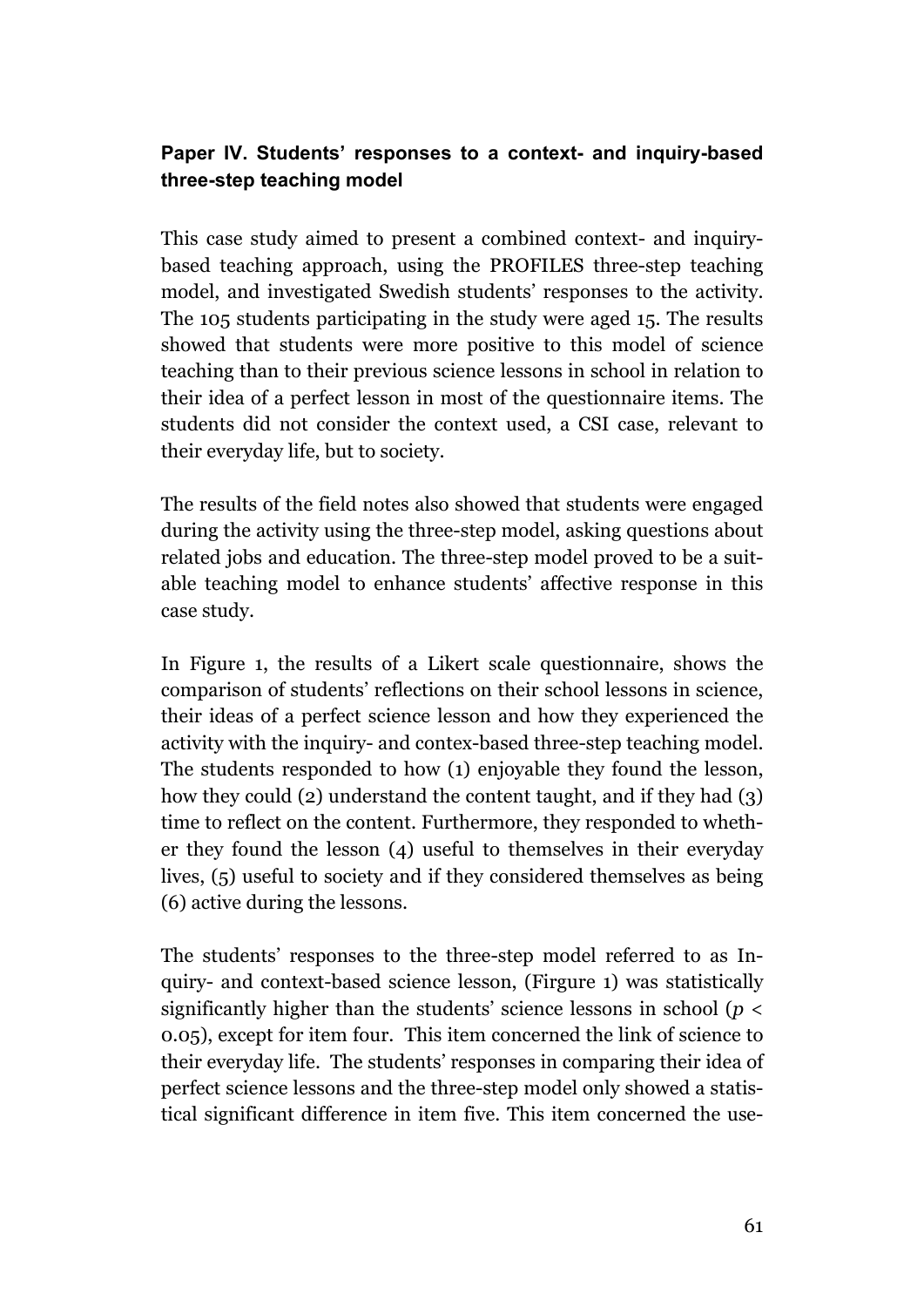fulness in society. For this item, the model was found useful in society to a higher degree than for their idea of a perfect lesson  $(p < 0.05)$ .

The conclusion was that the students found the lesson with the threestep teaching model more positive than their school science lessons. In other words, close to a perfect science lesson.



*Figure 1. The comparison of student responses to science lessons in general, an imagined perfect lesson and the inquiry- and context-based science lesson. \*Marks statistical significant differences (p< 0.05).*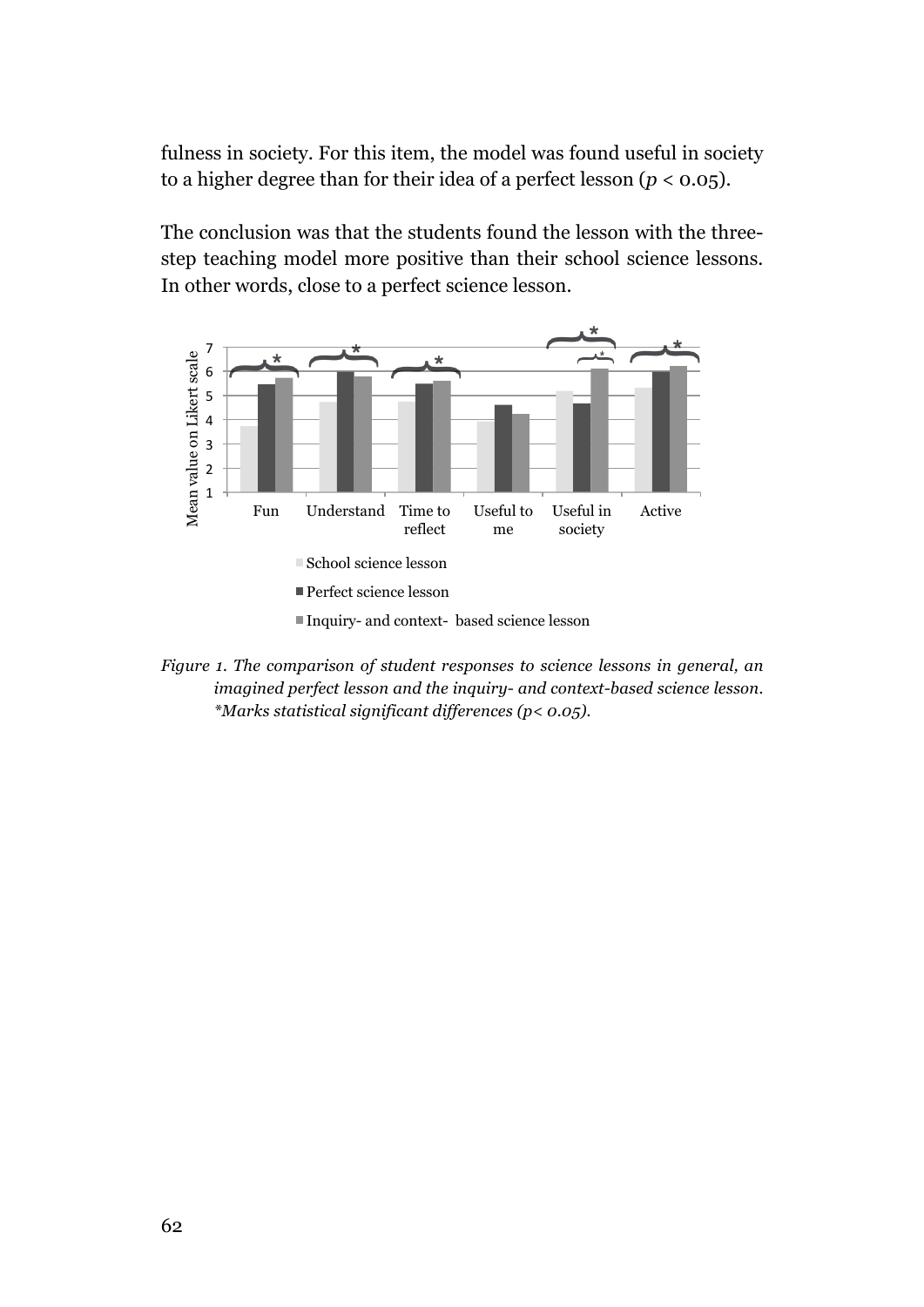# **Summarising main findings from the four papers**

The main findings from the five papers can be summarised as follows:

- Primary school teachers found IC-BaSE to be a useful instructional strategy engaging their students and developing their skills in planning inquiries.
- Primary school teachers had not used open inquiries in their teaching before attending a CPD programme; hence, this was new to them.
- Primary school teachers had not used contexts in science teaching before attending a CPD programme.
- Primary school teachers found practical challenges in using IC-BaSE, but presented their own ideas on how to solve these challenges.
- Primary school teachers mainly used IC-BaSE to stimulate their students' interest in science.
- Primary school teachers hardly made any connections between their choice of instructional strategy and knowledge about students' understanding.
- IC-BaSE as instructional strategy to stimulate students' interest in learning science was confirmed to be positive when tried out with secondary school students.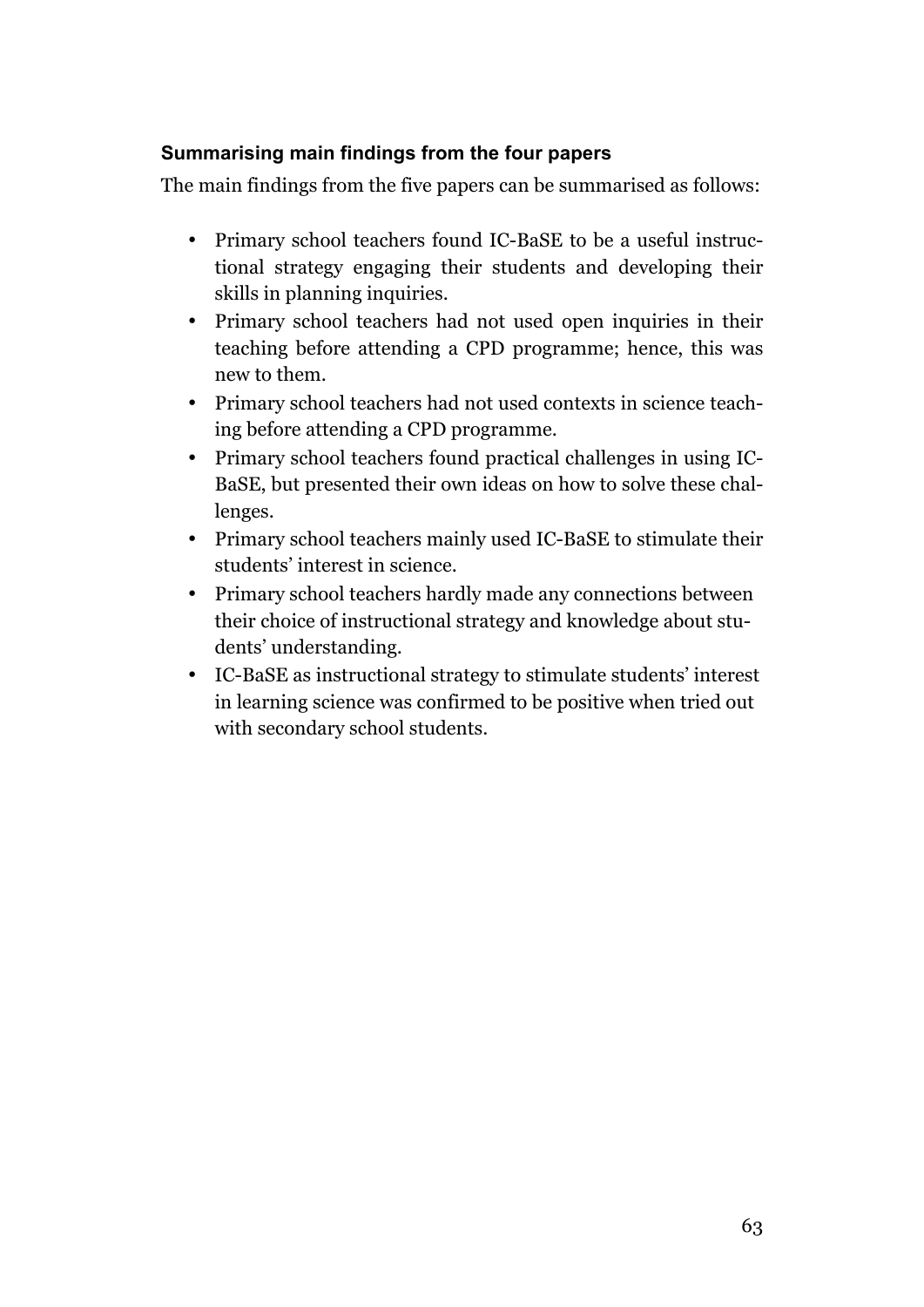# **DISCUSSION**

In this section, I will discuss the results of the four papers. I will synthesise the discussion both from the perspective of the data (mainly the teachers' voices) and the philosophical and theoretical perspectives (TPD, PCK, instructional strategies and purposes) of earlier research. Finally, conclusions are drawn and suggestions of implications and ideas for future research are given. The discussion starts with a brief reminder of the purpose of my studies.

### **The purpose of my studies – the gap to fill**

The aim of the thesis is to develop an understanding of primary school teachers' knowledge about IC-BaSE from the different perspectives of: what it is, how to use it and why these strategies are needed. The overall research question is:

*How do primary school teachers reflect on inquiry- and Context-Based Science Education as a framework for teaching and learning in the primary school classroom?*

There were several reasons for choosing this topic. International research has shown that there is a need for PD professional development among primary school teachers (e.g. Anderson et al., 2009; Hackling et al., 2007). Furthermore, Roth (2014) has specifically argued that research on how primary school teachers can develop their knowledge about instructional strategies is needed.

Concurrent with the situation for primary school teachers and the changes in the curriculum, reports on how science education can support and stimulate students' interest in learning science have been discussed and IC-BaSE suggested as part of the solution (e.g. EC, 2007). Hence, a gap to fill was to develop more knowledge about how primary school teachers reflect on the use of IC-BaSE.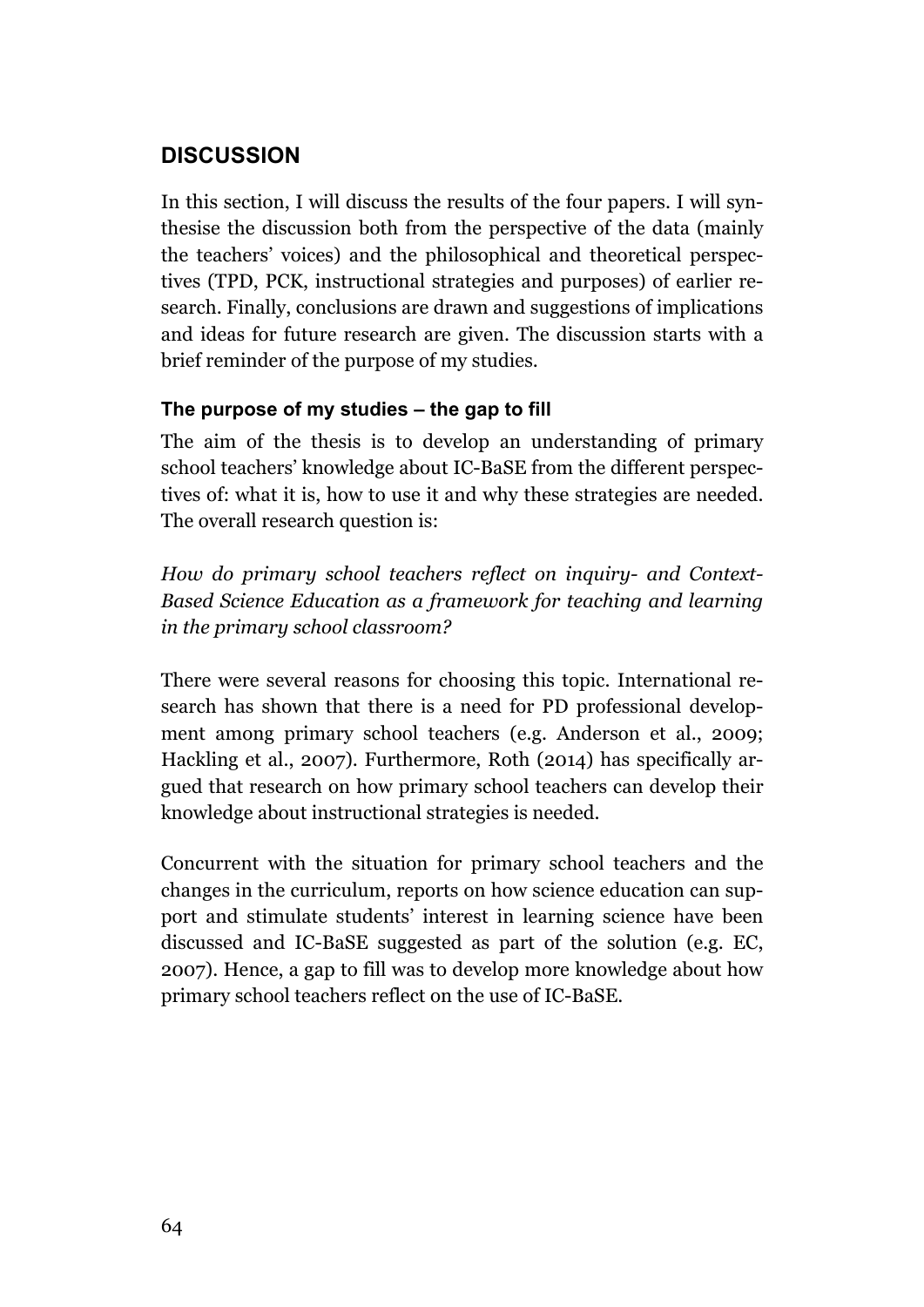### **Instructional strategies**

As I have argued in the introduction, ideas from pragmatism and sociocultural perspectives support the use of IC-BaSE (Dewey, 1038/1998, Peirce, 1878/1992, Vygotskij, 1999). Education based on experience, the use of scientific methods and the need to relate to students' interests were arguments used. These ideas have also been emphasised in recent documents such as the report from the European Commission (2007). In this section, IC-BaSE is one solution to the question how to teach. Primary school teachers' knowledge about what IC-BaSE is and how to use it are the main focus areas.

When the primary school teachers who participated in the CPD programme were introduced to the IC-BaSE model, some parts were new to them. The research question centered on how teachers would respond to the model and if they would find it suitable to use at primary school level. The model had been tried out at secondary school level within the PROFILES project, but I was interested in knowing if it could be useful at primary school level too.

Before attending the CPD programme, the teachers in my study thought that they only used one instructional strategy, inquiry-based, in the form of *NTA*. However, in discussions after the workshops in the programme, it was revealed that several of the teachers also worked ''*stick to the book''*, as they put it. They were not aware of context-based education at all, and different forms of inquiry were not discussed before the programme. In this study, the teachers gained new insights into inquiry-based teaching and saw opportunities to use open inquiry. The teachers reflected on the IC-BaSE model as a way to involve students in the planning process, which was new to them. When Dewey discussed the scientific method (1938/1998), it included the planning of investigations and raising questions. However, the teachers in my studies still wanted to be in charge of the questions asked.

During discussions about the context-based approach, teachers reflected on how science could be taught in a context, rather than as isolated facts, and thereby motivate students' learning. The teachers expressed that all this was possible with the IC-BaSE model, but they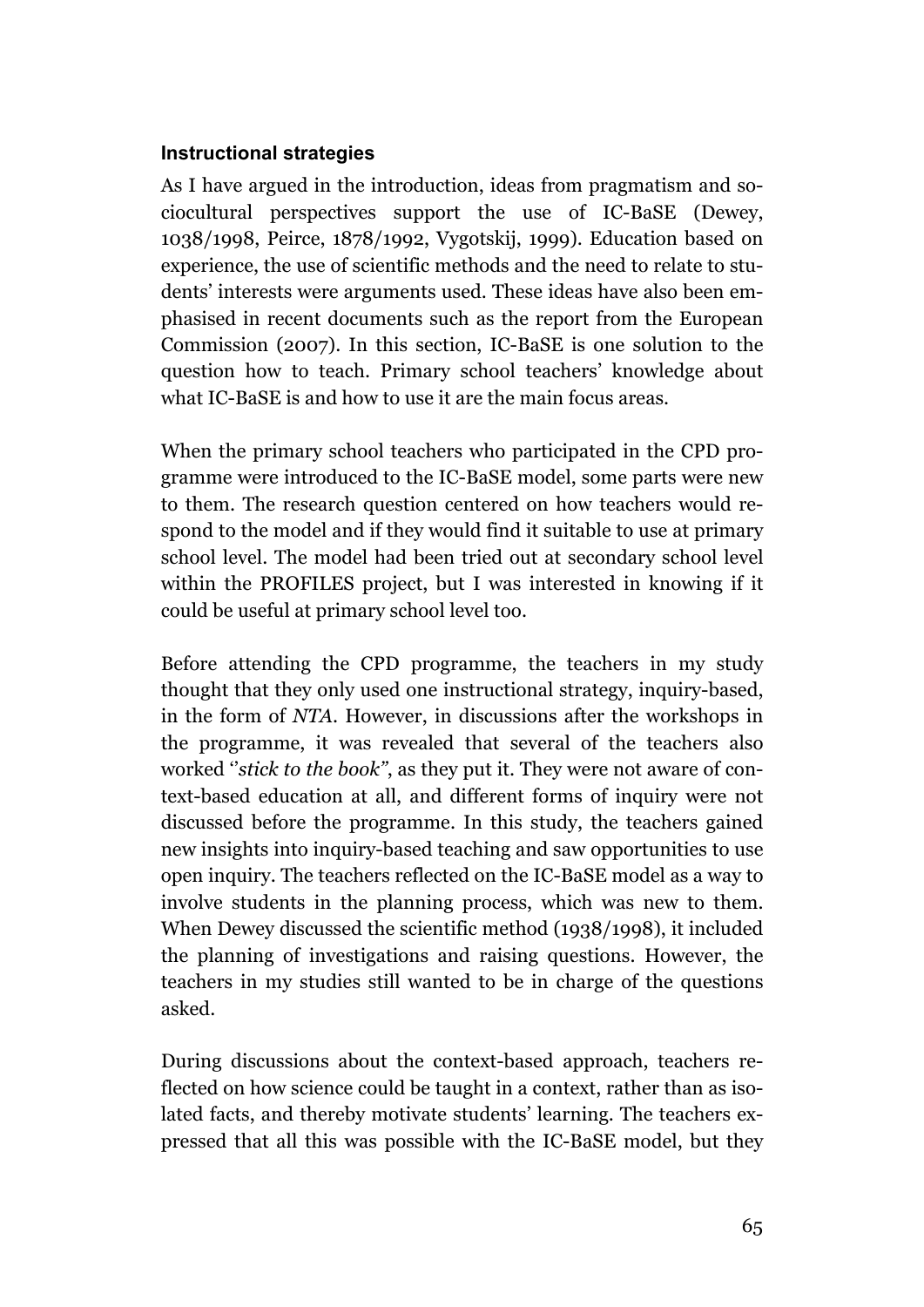still thought that finding contexts adapted to the curriculum and students' interests or everyday life was a challenge. When teachers discussed how to find contexts and questions for inquiries, they agreed that the main responsibility rests with the teacher in order to meet the requirements of the curriculum. However, they also discussed the need to be informed about their students' interests and to include contexts relating to the students' worlds. In other words, the teachers thought that decisions on contextual content should be made by them, but with the help of students. Gilbert (2006) pointed out that the choice of context is crucial and that not every context works. Teachers' ideas of being responsible for the choice of contexts are in line with the arguments made by Veermans, Lallimo and Hakkaraienen (2005). A question to be raised concerning the use of contexts is whether this is possible for everything to be covered in the curriculum. This question was never discussed by the teachers.

When asked how the IC-BaSE model worked in their classes, the teachers were positive. Some of the teachers mentioned how the model particularly engaged low achieving students. This was an interesting reflection since it has been shown by Capps et al. (2012) that inquiry-based science teaching has the potential to engage *all* students. If students are encouraged to plan their own learning activities, they are more likely to get involved in a task (Lin et al., 2009).

The teachers reported that they were faced with some practical challenges when using the IC-BaSE model. However, they also discussed how challenges could be solved. The challenges they discussed were similar to those presented in earlier studies (Anderson, 2002; Jones and Eick, 2007; Kim and Tan, 2011; Luft, 2001; Sormunen et al., 2014). Since solutions to practical problems in IC-BaSE, to my knowledge, have not been discussed to a great extent earlier, it was of interest to explore teachers' own ideas on solutions to practical problems. Their solutions included cooperation between teachers, sharing planned teaching modules, and also using materials and methods they had used before.

The teachers in my studies had their own ideas on how to solve problems of lack of time, which was associated with the handling of mate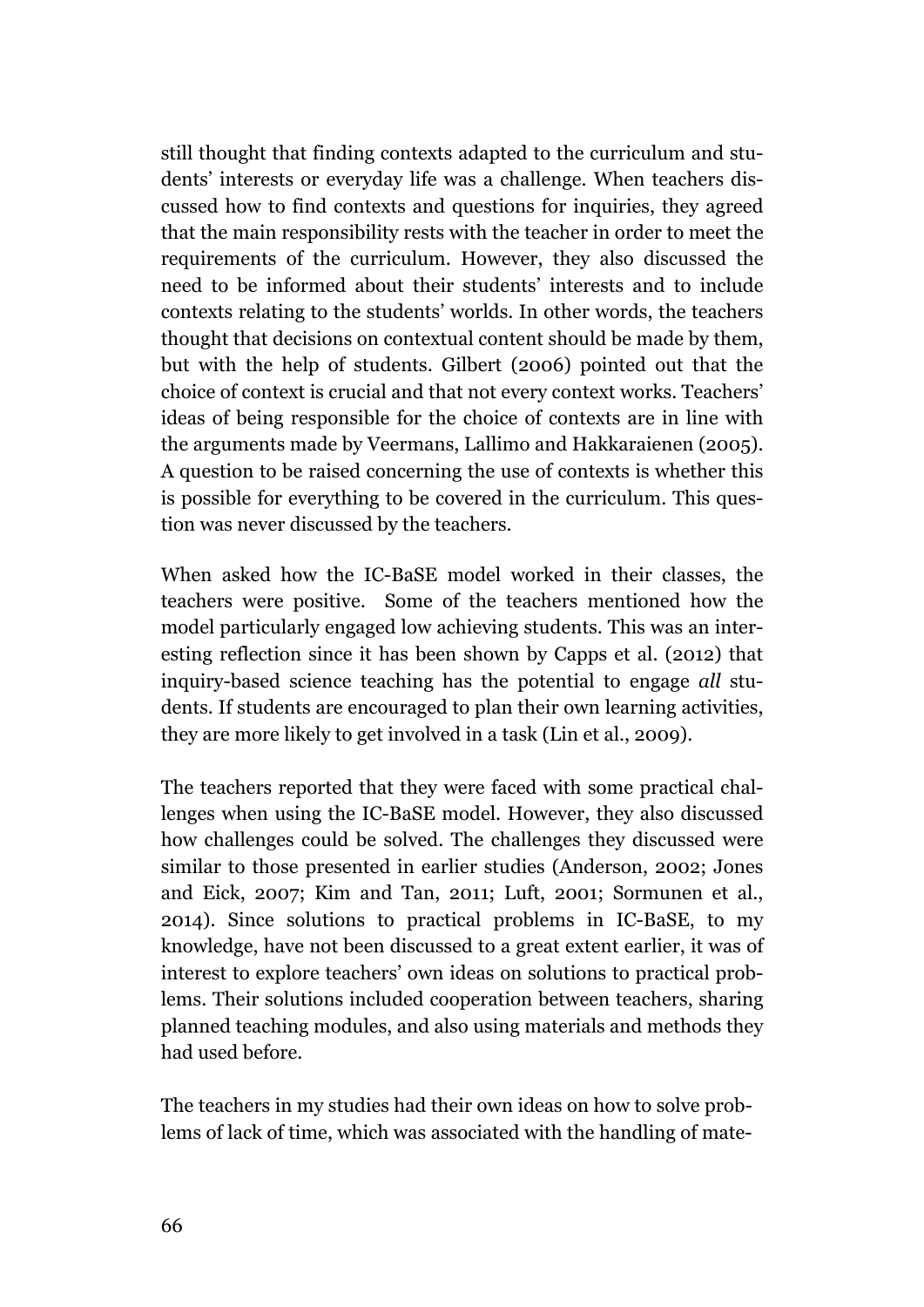rials. The advantage of *NTA* in the teachers' experience was that everything was prepared and available and there was no need to plan and look for material. Thus, the teachers discussed if they could use *NTA* and modify it into IC-BaSE modules. As one of the solutions to the challenge of handling materials, the teachers suggested using boxes from *NTA*.

The teachers' solutions to use the *NTA* boxes could raise some questions. What if they do not have *NTA* boxes for all the units that need to be covered in the curriculum? Could the solution to use *NTA* boxes have the results that teachers were restriced to creating contexts that only would fit the boxes, and perhaps not being able to cover the curriculum? The answers to those questions are: First, *NTA* boxes do not cover all fields in the science curriculum. Second, my experience from work with teachers in the CPD programme, as well from earlier CPD courses, is that this is not a risk. During the CPD programme, the teachers often mentioned the importance of covering the curriculum. If they did not have *NTA* boxes, or other instructional strategies, they would at least *''stick to the book''* to cover the curriculum.

Cooperating and sharing teaching modules were other ideas presented. Challenges discussed regarding the time factor was that when starting something new, it takes time to find new ways of proceeding, both for the teachers and the students. Valdmann et al. (2012) also reported that it takes a long time to prepare teaching modules similar to the three-step model from PROFILES for the first time.

Teachers' discussions did not centre so much on the challenges and solutions for handling materials and big classes, or students working at different paces. Being afraid of losing control in the classroom and how to solve this problem was of greater concern to the teachers. As shown in earlier studies, many teachers fear that they will lose control if using inquiry-based teaching (e.g. Hohenstein and Mannning, 2010; Hutchins and Friedrichsen, 2012). However, after the CPD programme, the teachers seemed to have found strategies to handle this, mainly because of one workshop, in which ways to work with open inquiry without losing control were presented. Some of the teachers were surprised to find how much responsibility their students took,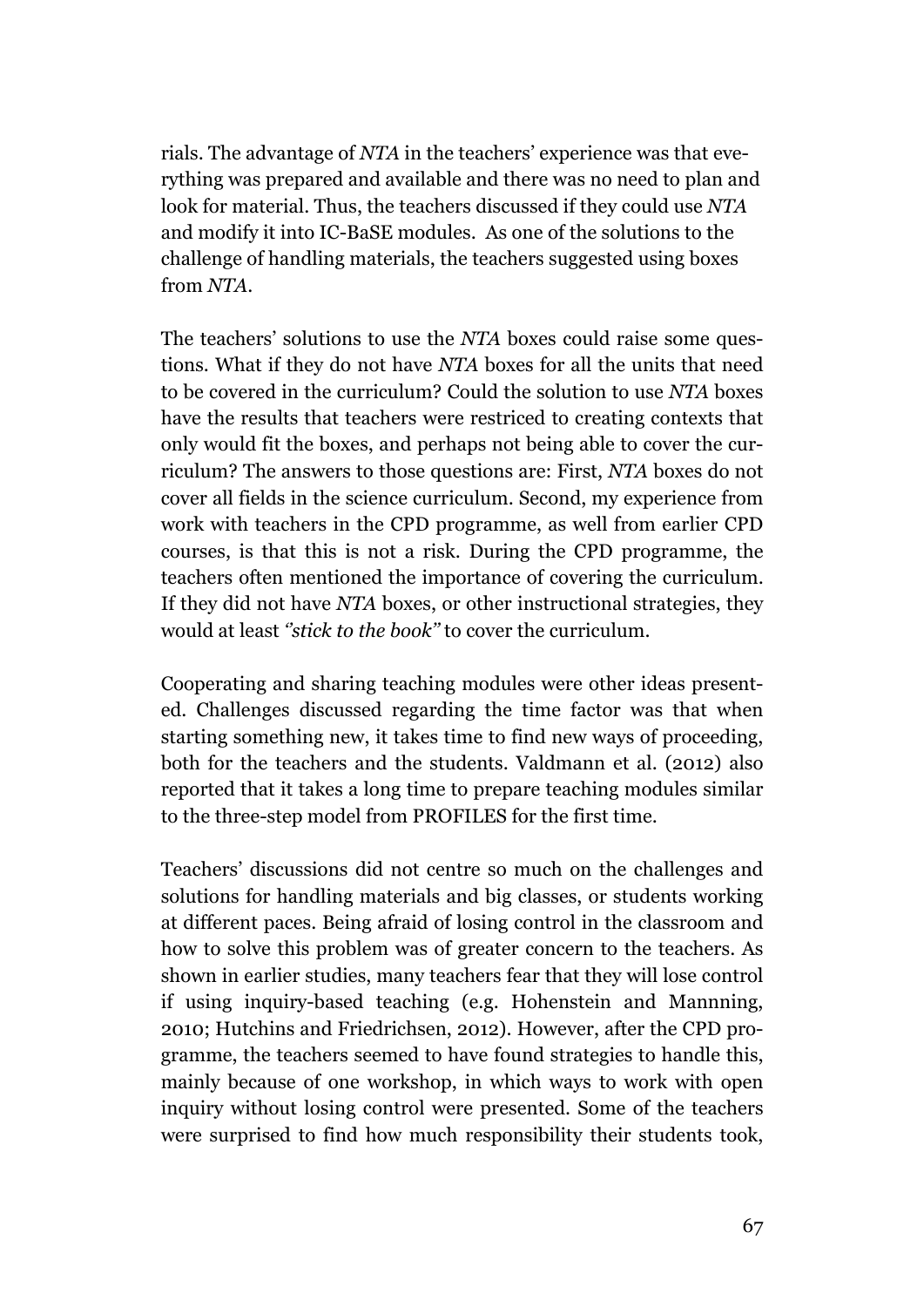and that they could be trusted to cope with open inquiry. The students were engaged in the tasks and even low achievers showed commitment as mentioned. Valdmann and colleagues (2012) found that teachers generally have relatively little faith in students. To put trust in students, using more student-centred rather than teacher-centred methods, seems to be a challenge for many teachers. However, in this study the teachers experienced positive effects when they trusted the students and used student-centred activities. It was shown that when teachers dared to put trust in their students, it did not necessarily end in chaos. This was also found in a recent study by Svendsen (2015).

#### *Summarising discussion about instructional strategies*

The primary school teachers developed their knowledge of inquiry to include open inquiry and having students plan inquires. This is in line with the intentions of inquiry (e.g. Dewey 1938/1998; Lin et al., 2009; NGSS, 2013). The teachers in my studies also developed their knowledge about the use of contexts, which was a novelty to them. The use of contexts is an idea supported by earlier research from philosophical and theoretical perspectives (e.g. Bennet et al., 2007; Dewey, 1938/1998; Gilbert, 2006; Vygostkij, 1999). However, the practical challenges when using IC-BaSE were of great concern to the teachers. The challenges they found were not new, but the teachers presented their own ideas to solve the challenges, which I have not seen in earlier research.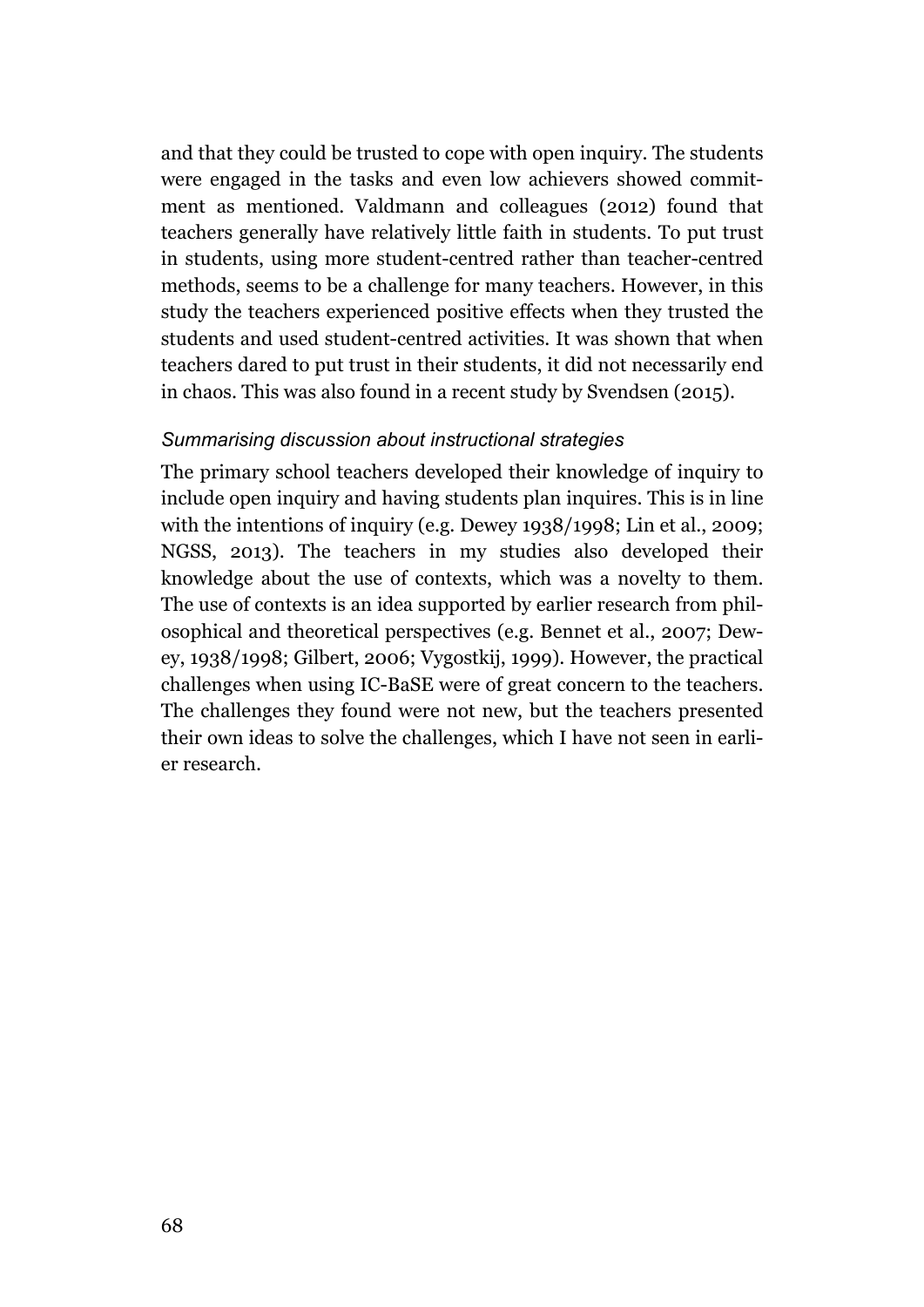#### **Purposes of using IC-BaSE as instructional strategy**

Previous studies have shown a need for teachers to develop their PCK (e.g. Shulman, 1986, 1987; Nilsson, 2008a, 2008b, 2014). Even though I expected that the CPD programme, introducing teachers to a new teaching model, would lead to many discussions related to PCK, and especially instructional strategies, it also inspired discussions of other components of PCK. Still, neither before, nor after the CPD programme did the teachers discuss when or why to choose a certain instructional strategy. There may be several reasons for this. The teachers only talked about *NTA* as an instructional strategy before the workshops, probably because they did not know of other strategies, and therefore could not reflect on the purposes of choosing one way or another. After the workshops, they discussed how they could use the new strategies as a complement, but once again without giving arguments for when or why. Another reason could be that the CPD programme focused on introducing the IC-BaSE model from PROFILES as an instructional strategy, and the practical aspects of using the model were of major interest to the teachers. It could also be argued that the instructions were not clear enough to involve the teachers in reflections on the purposes of using the IC-BaSE model.

Since the teachers had discussions in groups without researchers participating, the discussions did not always cover what was aimed for. Interviews or researchers participating in the group discussions could have solved this problem. As mentioned earlier, teachers discussed different issues of PCK but did not explain further because the focus was on instructional strategies. Although they did address other PCK issues (mainly assessment) during the discussions, the connection between choice of strategies and students' understanding were never mentioned. All PCK aspects are important, and as emphasised by Park and Chen (2012) the connections between the different aspects of PCK need to be strengthened among teachers if the quality of PCK is to improve. Thus, teachers also need to relate to the purposes of choosing certain instructional strategies, on the basis of their knowledge about students' learning and the content to be learnt. The results of my studies were similar to studies made in Denmark (Nielsen, 2012). Nielsen found that teachers in her studies mainly focused on hands-on activities without awareness of what the students were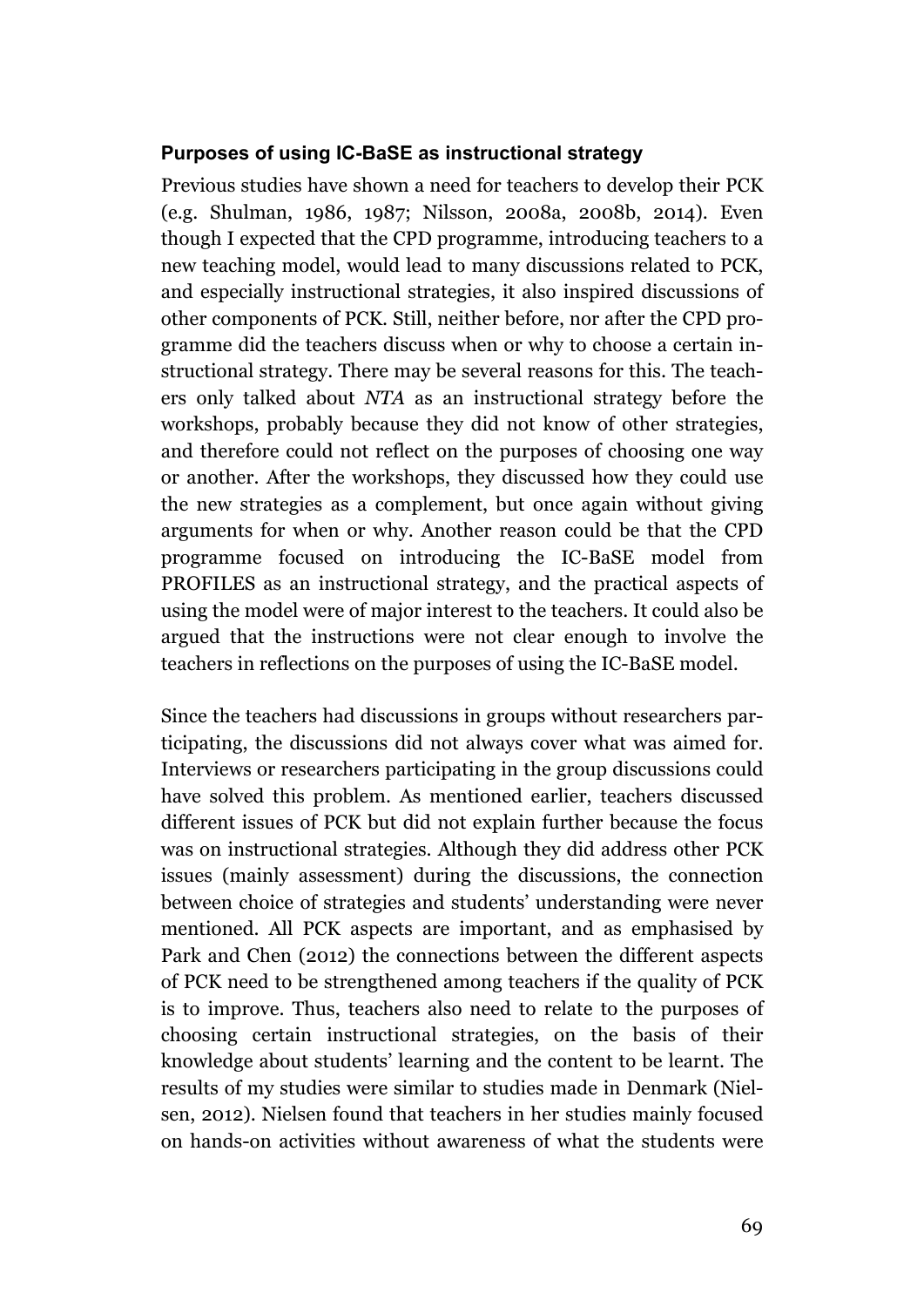supposed to learn. The teachers' reflections focused on the students' engagement and motivation rather than on the students' learning.

The primary school teachers in my studies reported that the use of IC-BaSE engaged their students and the teachers' reasons for using it mostly seemed to be that students should have fun. They argued that students enjoyed the practical work, but one teacher also mentioned that some of her students in grade six seemed to be fed up with the *NTA* boxes. However, after using the IC-BaSE model, this was not the case. She did not have any explicit explanations as to why. Could it be that the students were planned inquires on their own, or that they knew the purposes of the activities?

During the CPD programme provided for primary school teachers, they thought that their students often did not know why they are doing inquiries. This suggestion generated a new research question. What about the teachers then? Are they always aware of why they are using inquiry or contexts in their teaching? Abell and McDonald (2006) described how primary school teachers have strong beliefs in activity driven science and the use of hands-on inquires without focusing on what students are supposed to learn from the activities. They referred to this as "activitymania." Similarly, Magnusson et al. (1999) observed that teachers might have an activity-driven orientation where the goal is to have active students involved in hands-on experience, where activities are used for verification or discovery. Magnusson and colleagues (1999) further pointed to the importance of teachers understanding what they do:

The chosen activities may not be conceptually coherent if teachers do not understand the purpose of particular activities and as a consequence omit or inappropriately modify critical aspects of them (p. 101).

I do not claim that the teachers in my studies had this orientation, but the purposes of choosing inquiry or IC-BaSE as instructional strategies turned out to be of a special interest of mine and particularly investigated in Paper III.

Lindahl (2003) argued that students lose interest in science if they do not know the purpose of performing an inquiry, or if they cannot re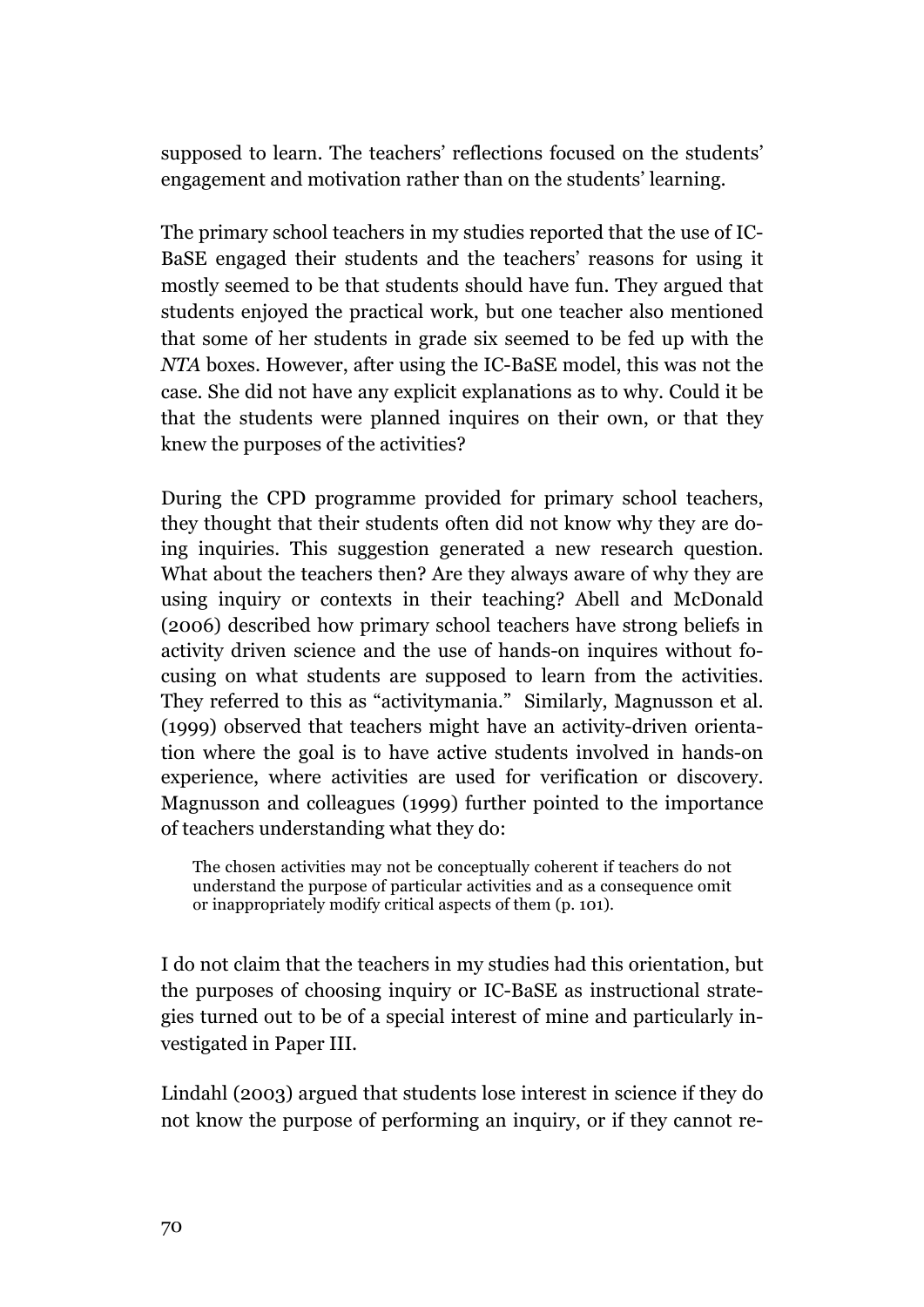late to a context. Dewey has often been cited in the context of *learning by doing*. Indeed, he coined the expression in one of his books (Dewey & Dewey, 1915/1962), but learning by doing, or using inquiry is much more than just doing. It is also important to know the purposes of the doing. When discussing the importance of teachers' knowing the purposes of activities, Wickman (2014) argued that they needed to be clear with their students about the purposes. His arguments are based on Dewey (1938/1998) and his idea of aims as *ends-in-view*. Wickman argued that the majority of students believe that the purpose of the teaching they encounter is mostly to learn how to perform inquiries, the practical aspects, the doing. However, the question is whether the teachers in my studies also are somehow stuck in the "doing", even though they expressed that they had other intentions with the teaching. When the teachers discussed their purpose of choosing IC-BaSE, the argument was that this engaged their students. They did not argue that their choice was made to stimulate and facilitate the students' understanding. This argument was only used by one of the teachers, who used drama as a complement to her teaching.

As mentioned before, previous studies have shown how teachers using inquiry have focused on their students having fun and not on the learning of content (Berg, Löfgren, & Eriksson, 2012; Hart, Mulhall, Berry, Loughran, & Gunstone, 2000). However, I believe that the teachers participating in the study presented in Paper III, even though they did not reach a complete match between the purpose of the teaching and their choice of instructional strategies, have started to reflect on their purposes and how they communicate with their students. I agree with other researchers (e.g. Harrison et al., 2008; Nilsson, 2009; Schön, 1983; Simoncini et al., 2014; Prestridge, 2014; Rauch, 2010) that for a teacher to develop PCK, it is necessary to reflect upon the teaching practice.

In the study presented in Paper III, a modified model was used, which was originally developed by Marton and Pang (2006) and Marton and Ling (2007). The results were analysed as the teachers *intended* objectives of teaching, the *enacted* teaching, how the students *experienced* the objectives of the teaching and finally, the relation between intended, enacted and experienced objectives of teaching. Not until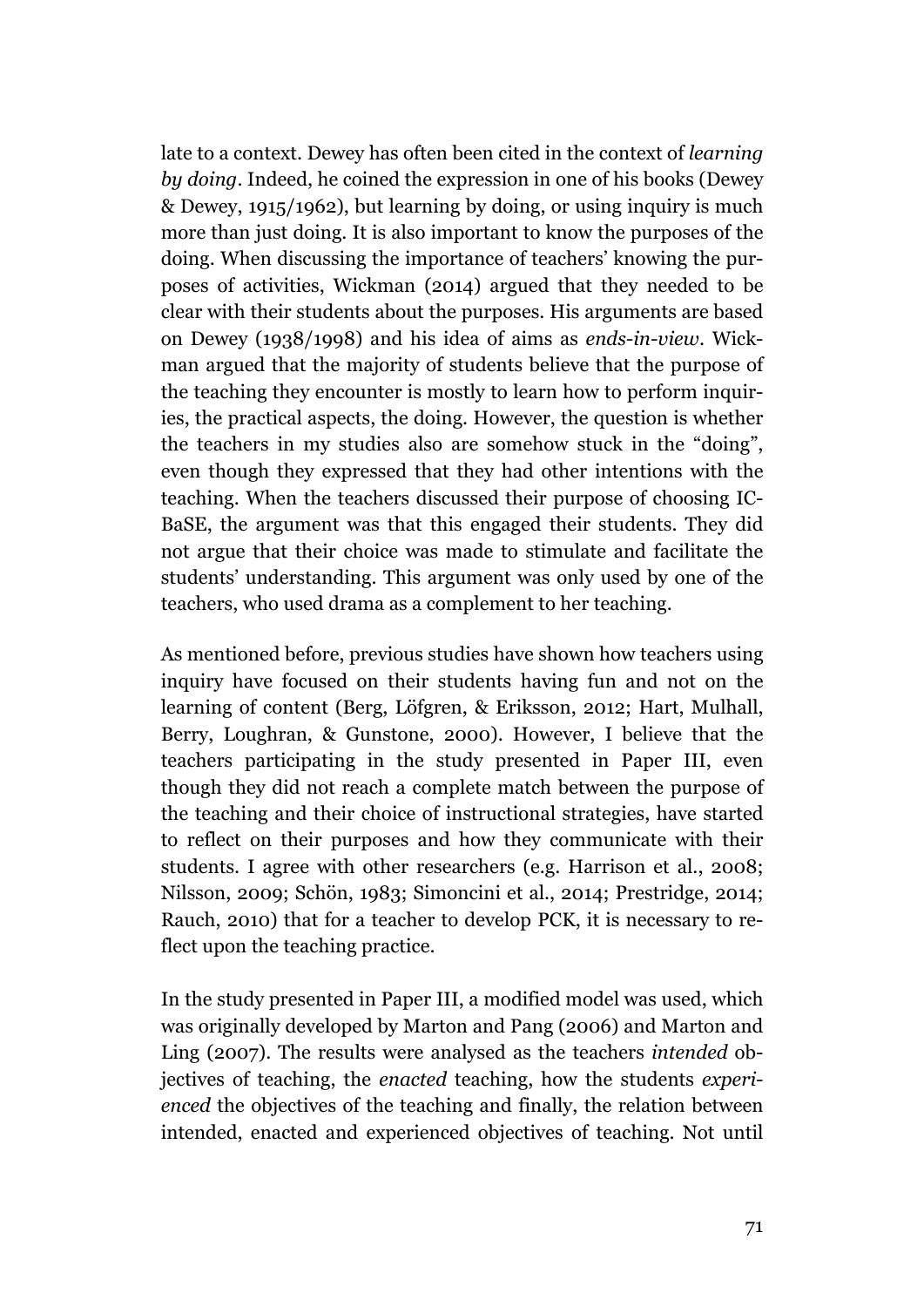the teachers encountered the students' experiences did they realise that there was a gap between their objectives and the students' experienced objectives of the teaching. Both the students and the teachers had *ends-in-view* (Dewey, 1938/2004). However, if the teachers in this case want their students to experience what they intend, they probably need to make some changes in order to achieve all of their objectives. This was also a reflection the teachers made in the final interview during the study.

In Paper III, the teachers' purpose of choosing IC-BaSE as instructional strategy was to engage their students, and involve them in the planning process. This purpose was successful. However, the purpose, or intended learning objective, was also that the students should learn some content about water during the activity using IC-BaSE. The students never realised that this was a purpose, but thought that they were supposed to develop their skills in inquiry. To develop skills in doing inquiry is not wrong and it is also part of the goals in the curriculum.

The students' experiences were not really a surprise to me, as bystander, observing the instructions given. In the hand-out to the students, it was stated that they were supposed to develop their skills in doing inquiry. When the teachers finally realised that their intended purposes related to the content to be learnt did not match the students' experience, they discussed how they needed to change their practice if they wanted to fulfil that particular purpose. Hence, students' responses may have an impact on teachers as argued by Park and Oliver (2008).

Students' perspectives are investigated in Paper IV to find out how they would respond to the IC-BaSE three-step model from PROFILES. The context was a crime technology case. The results showed that the students were motivated by a context, which was not part of their everyday life, but they found it useful in society and this was obviously enough to stimulate their interest. Again, the choice of context is important, and the purpose for the students was clear, they had an *end-in-view*, to solve a crime case. The purpose of using the model with the students was to stimulate their interest in learning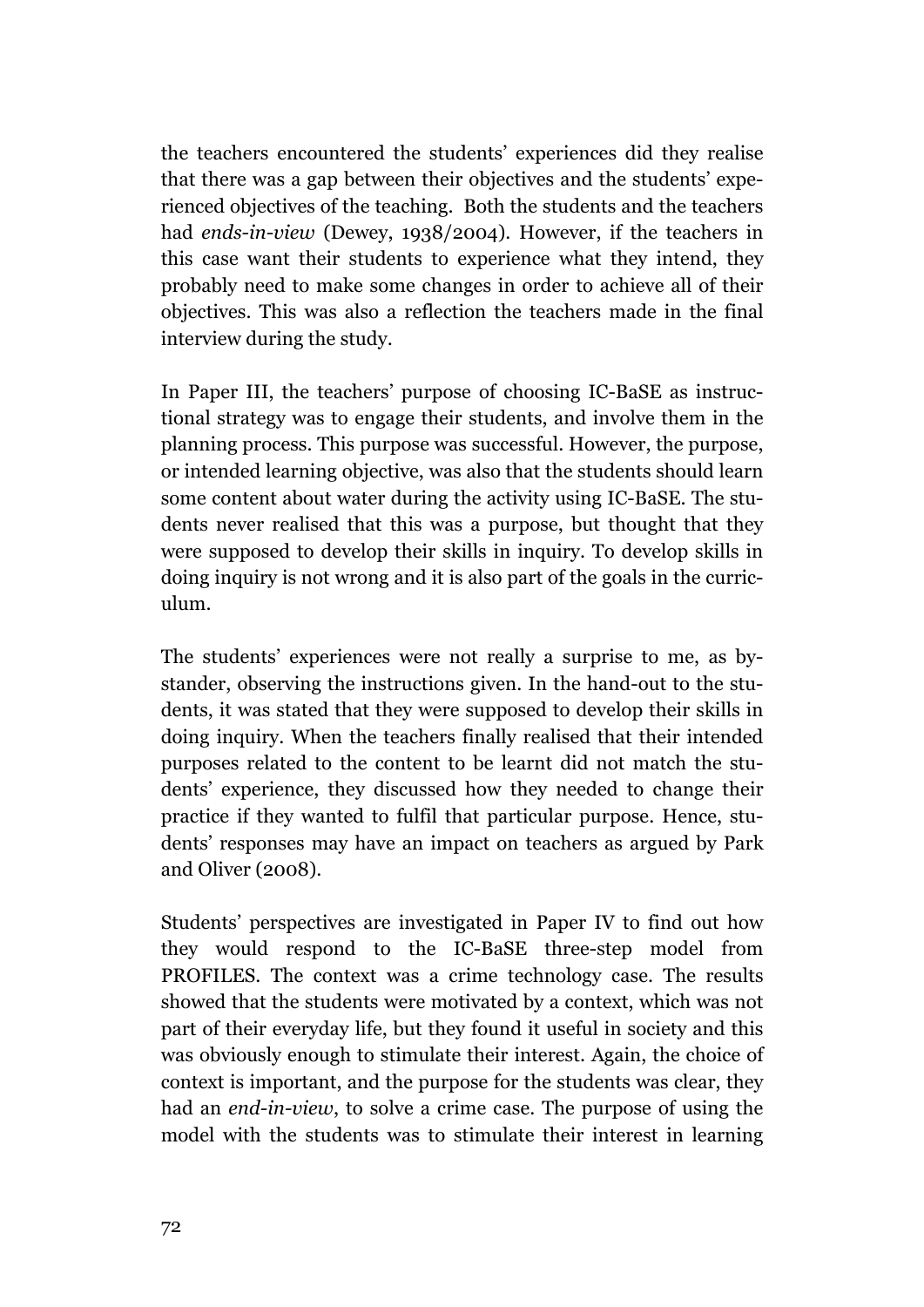science, which it did. This was in line with earlier studies that students' interest in science learning can be increased through IC-BaSE (e.g. Gutwil-Wise, 2001; Kennedy, 2013; Parchmann et al., 2006).

From the perspective of inquiry, Crawford (2007) argued that the purposes of using this instructional strategy are to learn how to do inquiry, to understand about inquiry and to learn concepts through inquiry. The first reason was perhaps in focus for the teachers in my studies, even though they discussed the importance of conforming to the curriculum and reaching goals of learning about specific content (e.g. the water cycle).

Maybe the arguments for using IC-BaSE to stimulate students' interest in learning science have superseded the other purposes. Sevian and Talanquer (2014) expressed this danger related to the use of context-based approaches. Based on my studies, I believe that there is a need also to emphasise the use of these instructional strategies in terms of other purposes than just stimulating students' interest in learning science. In my opinion there is a need to investigate and emphasise how the strategies are useful in the perspective of learning as well. The teachers participating in the study mentioned that their students had learnt how to plan investigations when they were using an IC-BaSE model. This is a learning objective and can be one of the reasons for using this strategy. However, one of the teachers also combined her instructional strategies and added drama to the IC-BaSE model. In my opinion, this was a good choice since IC-BaSE is not the one and only way. It is necessary to use a range of strategies since students learn in different ways. The most important issue of my concern is that the use of inquiry activities must move from "activitymania" (Abell & McDonald, 2006) and "activities that work" (Appleton & Kindt, 2002; Furtak & Alonzo, 2010) to being a purposive strategic choice: from only "doing" to also "knowing", including why and how to use it. To have a purpose in which students are supposed to enjoy science education is far from wrong, but the learning objectives need to be emphasised even more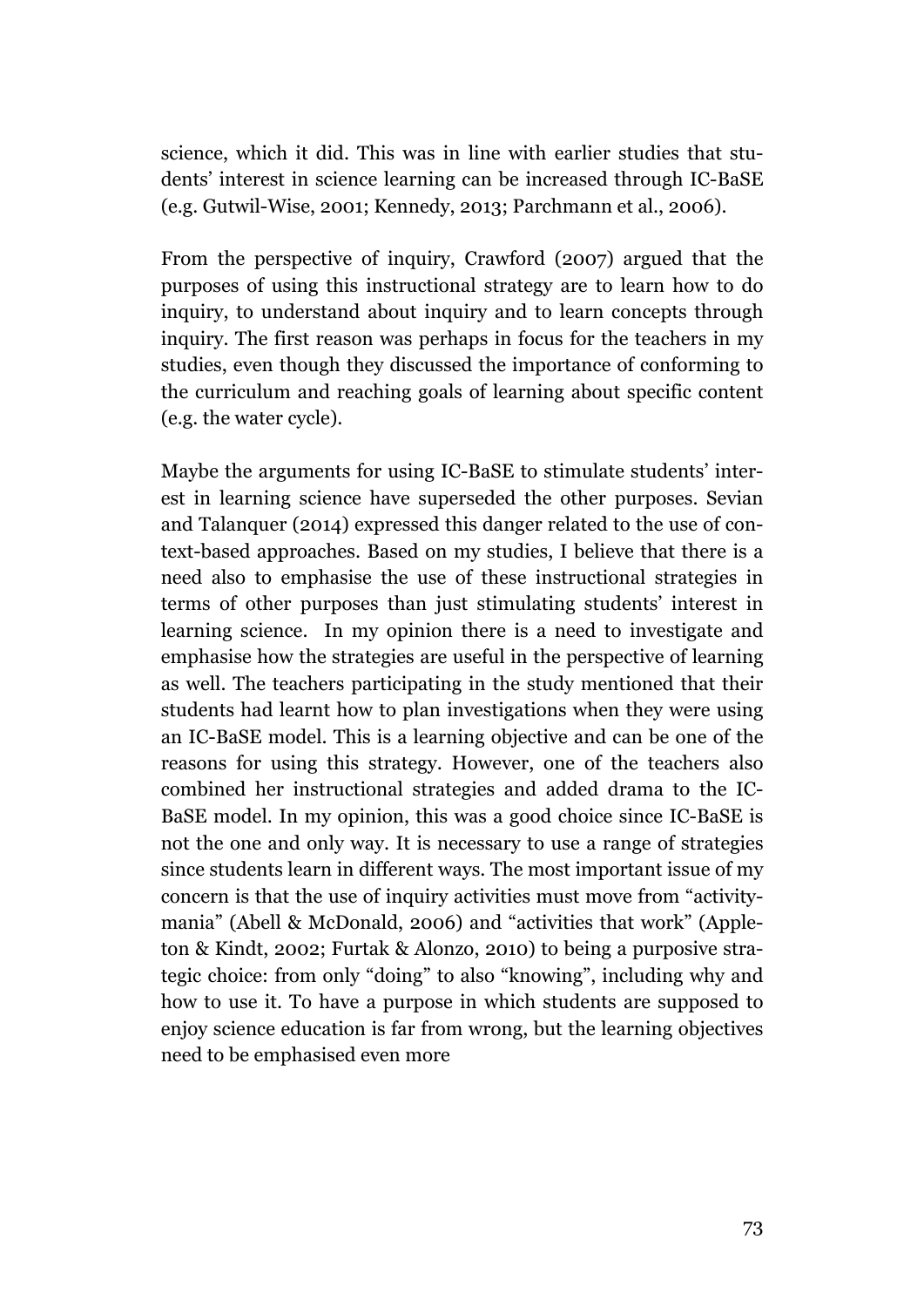## *Summarising purposes of using IC-BaSE*

Even though the purpose of using IC-BaSE was not specifically investigated in Paper I, it seemed as the twelve teachers in this study had an overall purpose of using IC-BaSE to stimulate students' interest.

Two teachers participated in the study about purposes of using IC-BaSE presented in Paper III. These teachers also mainly discussed the use of IC-BaSE in terms of students having fun, with less awareness of what students were supposed to learn from the activities. However, when exposed to how students experienced purposes in some science lessons with IC-BaSE, the teachers became more aware of their purposes and how they communicated them to the students. One teacher had already added another instructional strategy in her teaching to support her students' understanding of the water cycle. So, at least one teacher was thinking of the aspects of supporting learning and adapting choice of instructional strategy accordingly.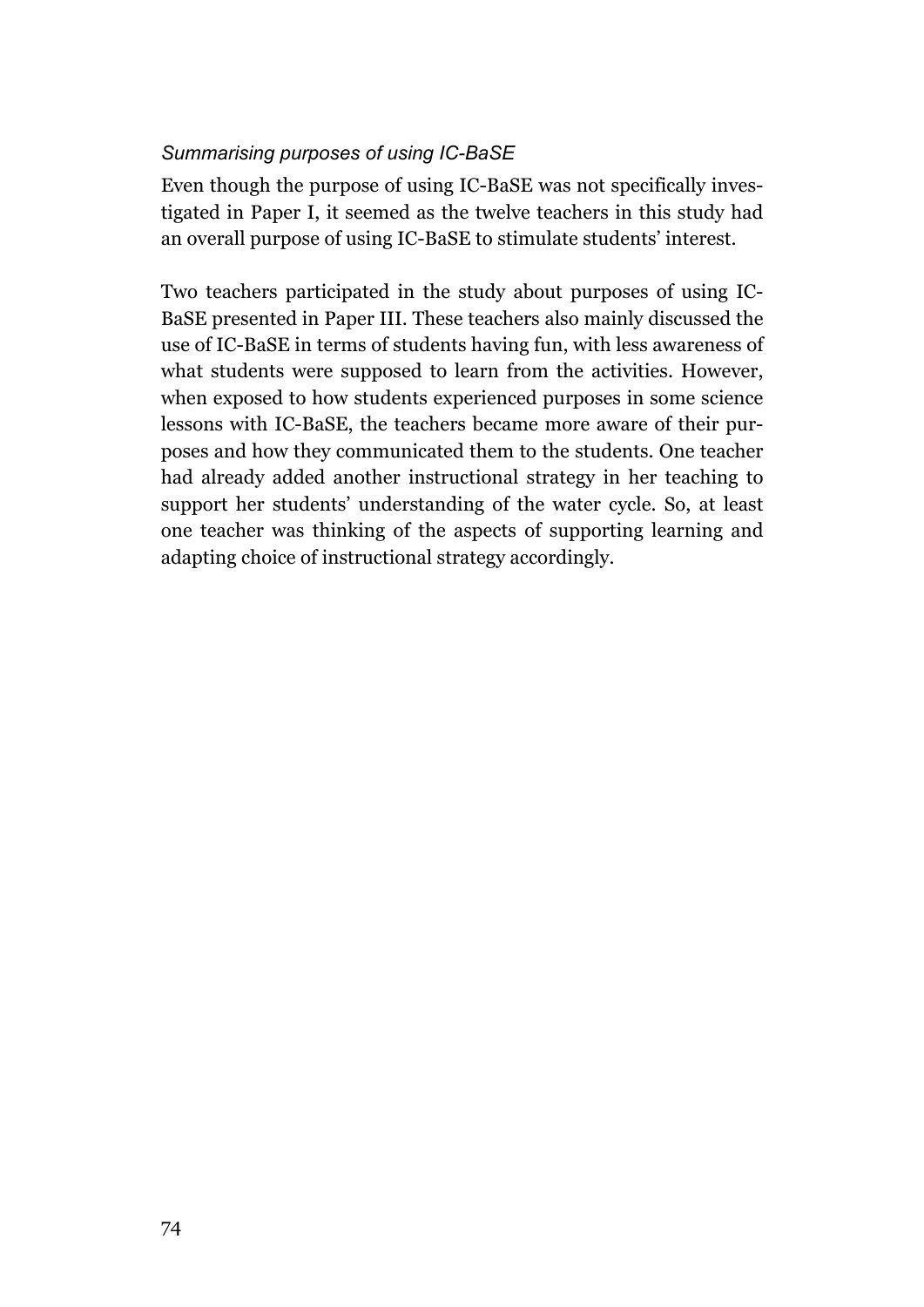### **Reflection and experiences**

The overall research question in this thesis is how primary school teachers *reflect* on Inquiry- and Context-Based Science Education as a framework for teaching and learning in the primary school classroom? The word *reflect* is italicised here to emphasise this part of the studies. However, the reflections were probably affected by several factors, such as the teachers' experiences.

Dewey (1938/1998) argued that reflection demands community and the diverse perspectives on practice that community brings. Vygotskij (1999) and Rodgers (2002) believed that gathering different perspectives is a necessary step and that diverse points of views are important to broaden instead of narrow the conversation. I found that teachers participating in my studies were not of different views. Even though they came from separate schools, and the schools were situated in areas with different socioeconomic backgrounds, the teachers reflected in similar ways. Their experiences of science teaching were the same in the sense of their use of instructional strategies (working with *NTA* boxes). On the other hand, the fact that the teachers were united in their discussions and reflections does not necessarily need to be a disadvantage from my point of view. Sharing similar experiences could also strengthen the teachers.

Knowing that the teachers participating in my studies had experiences of *NTA*, I also knew they had at least some education in teaching science and some SMK. However, Kind (2009) claimed that it is not enough to have SMK even though there are organisations that expect those who have more SMK to be better teachers. She referred to the following statement of the Royal Society of Chemistry in the UK:

The best teachers are those who have a specialists' subject knowledge and a real passion and enthusiasm for the subject they teach (RSC, 2004, quoted in Kind, 2009).

In contrast, Kind (2009) argued that even if a teacher has an academic degree in a subject, it is not a guarantee that the teacher will teach effectively. Good teaching skills are also necessary and according to her, this is what PCK is all about. PCK is developed over time and through experience, but experience is not enough. Teachers' reflection on their teaching is also important in developing PCK (Nilsson,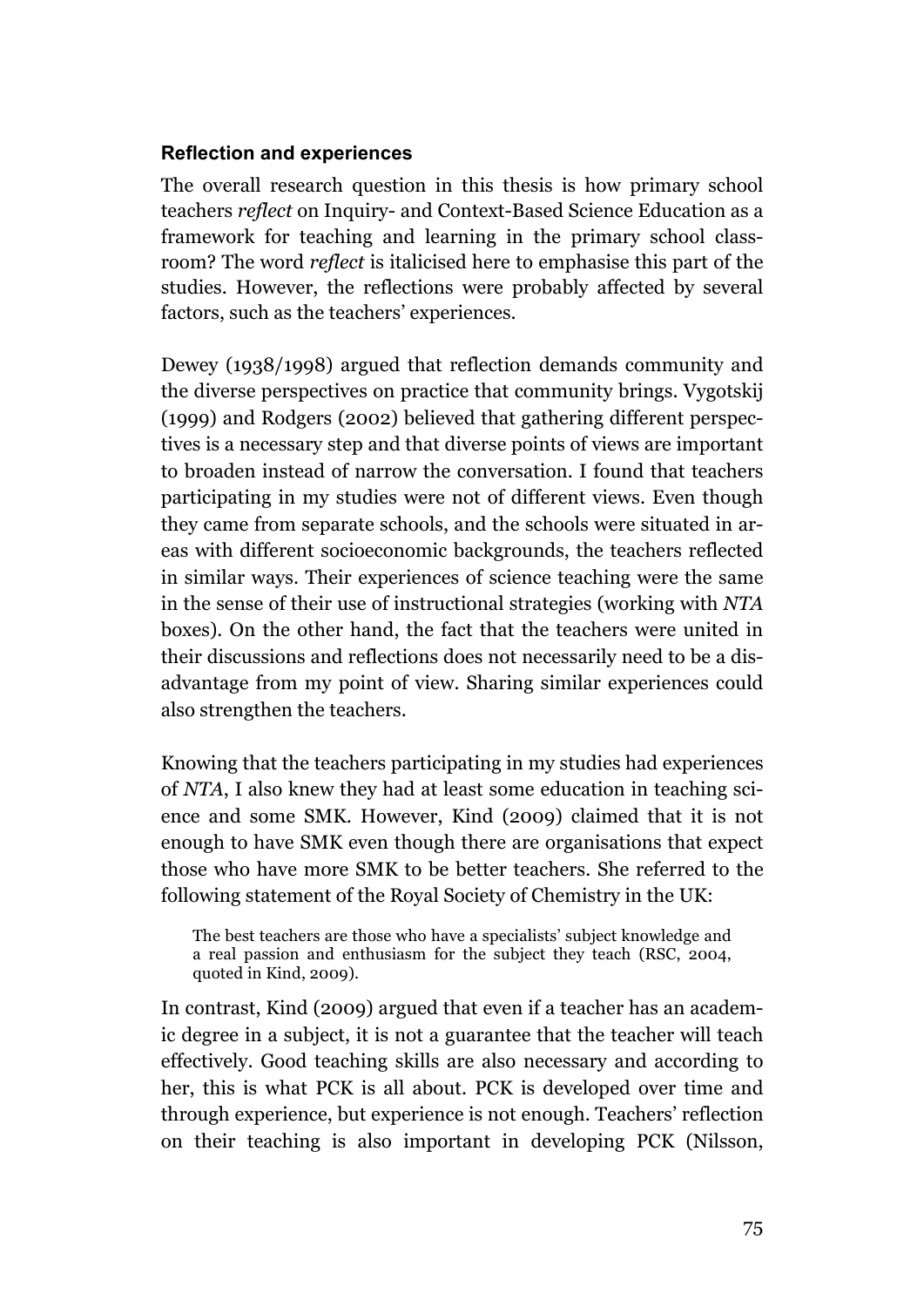2009). The teachers participating in my studies had several years of experience, but they gained new understanding when discussing and reflecting on their practice. Thus, to provide teachers with the opportunities for reflection is important in TPD (e.g. Harrison et al., 2008; Nilsson, 2009; Schneider & Plasman, 2011; Schön, 1983). Both in their group discussions, and individual portfolios, which were used as data collection in Papers I and II, the teachers emphasised how fruitful the reflections had been to them. The teachers argued how they had appreciated listening to each other, and also to reflecting on their own practice. Presented below are two examples from the portfolios:

When we were sitting in the groups discussing, I developed a wider and deeper understanding of how I think about science teaching. To listen to the thoughts from others on science teaching made it possible for me to reflect on my own practice. I think this will affect my teaching in a positive way (Teacher 4).

I cannot really put it into words, but it feels as if I am developing, I start to reflect on the teaching with new eyes. … And I think it is interesting to meet others and discuss how they work, exchange experiences. This we seldom do. It also feels good that others may feel uncertainty and that it is possible to learn and develop the whole time (Teacher 3).

The teachers claimed that reflections with colleagues led to development. Yet, they found it difficult to explain how they had developed. Maybe it is hard to explain your own development when you still are in the middle of a process. Additionally, perhaps the teachers needed more time and distance to the CPD programme to be able to explain how the reflections actually had contributed to their development.

The primary school teachers who participated in the studies presented in Papers I–III had both years of experience teaching in science, but also at least one year of science education. However, despite education and years of experience, they argued that without *NTA* boxes they did not know how to teach science and thus, found the CPD programme useful in meeting their needs of more instructional strategies. The teachers' need for more PCK, at least in terms of more knowledge about instructional strategies was clear. Still, knowledge about instructional strategies is only one part of PCK. Since the discussions about choices of strategies were hardly ever connected to issues about students' understanding, this part of PCK could also be a need among primary school teachers. To a small extent, the teachers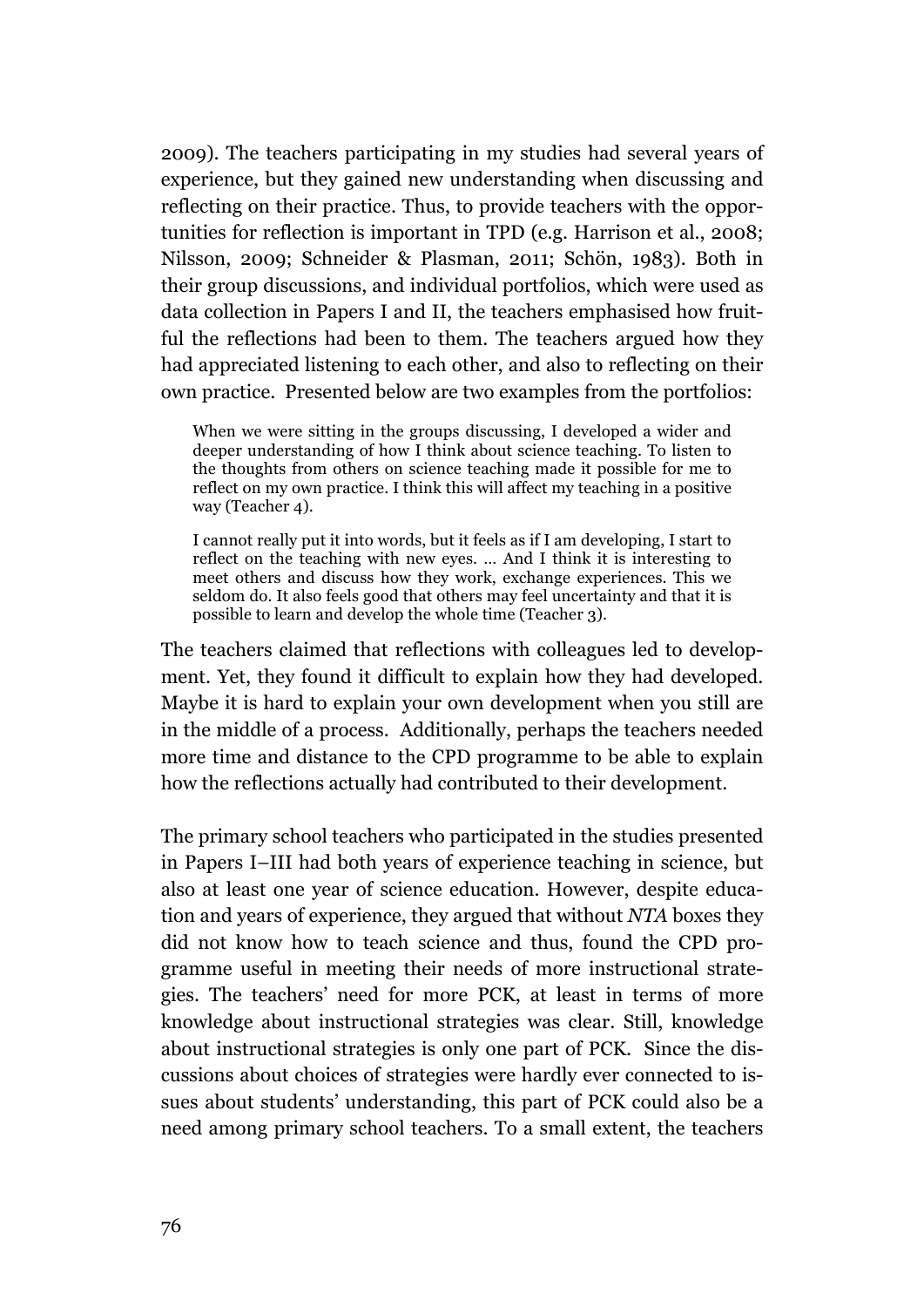mentioned lack of SMK, and as earlier argued there is a relation between SMK and PCK.

Issues of teachers' lack of SMK and how this also affects their PCK have been addressed in earlier research (Appleton, 2006; Halim & Meerah, 2002; Hasweh, 1987; Käpylä et al., 2009; Nilsson, 2008a, 2009; Van Driel et al., 1998). The teachers participating in my studies, even though they were primary school teachers, had adequate education in teaching science. As already mentioned, some of the teachers had at least one year of education in science subjects. This can be considered satisfactory for a teacher in primary school. Therefore, the issue of SMK was not considered to be the most important factor in my research, even though it is considered as connected to PCK (e.g. Grossman, 1990; Marks, 1990; Shulman, 1986, 1987.) Still, occasionally some of them mentioned the lack of SMK and how this also affected the way they taught. In my opinion, a teacher can never have too much SMK, but at the same time, it should not be expected that a primary school teacher is an expert in science the same way as a secondary school teacher is.

### *Summarising the role of reflection and experiences,*

The teachers in my studies did not show conflicting opinions during their discussions; on the contrary, they were quite united in their opinions and experiences. From pragmatic and sociocultural perspectives, diverse views could broaden the perspective. Sharing similar experiences, the discussions between the teachers maybe did not broaden the teachers' perspectives. Still, confirmation from colleagues may have strengthened them. Even though the teachers had education in teaching science and years of experiences, their need for more PCK and maybe also SMK can still be argued to exist. I would express it such as TPD is a life-long journey.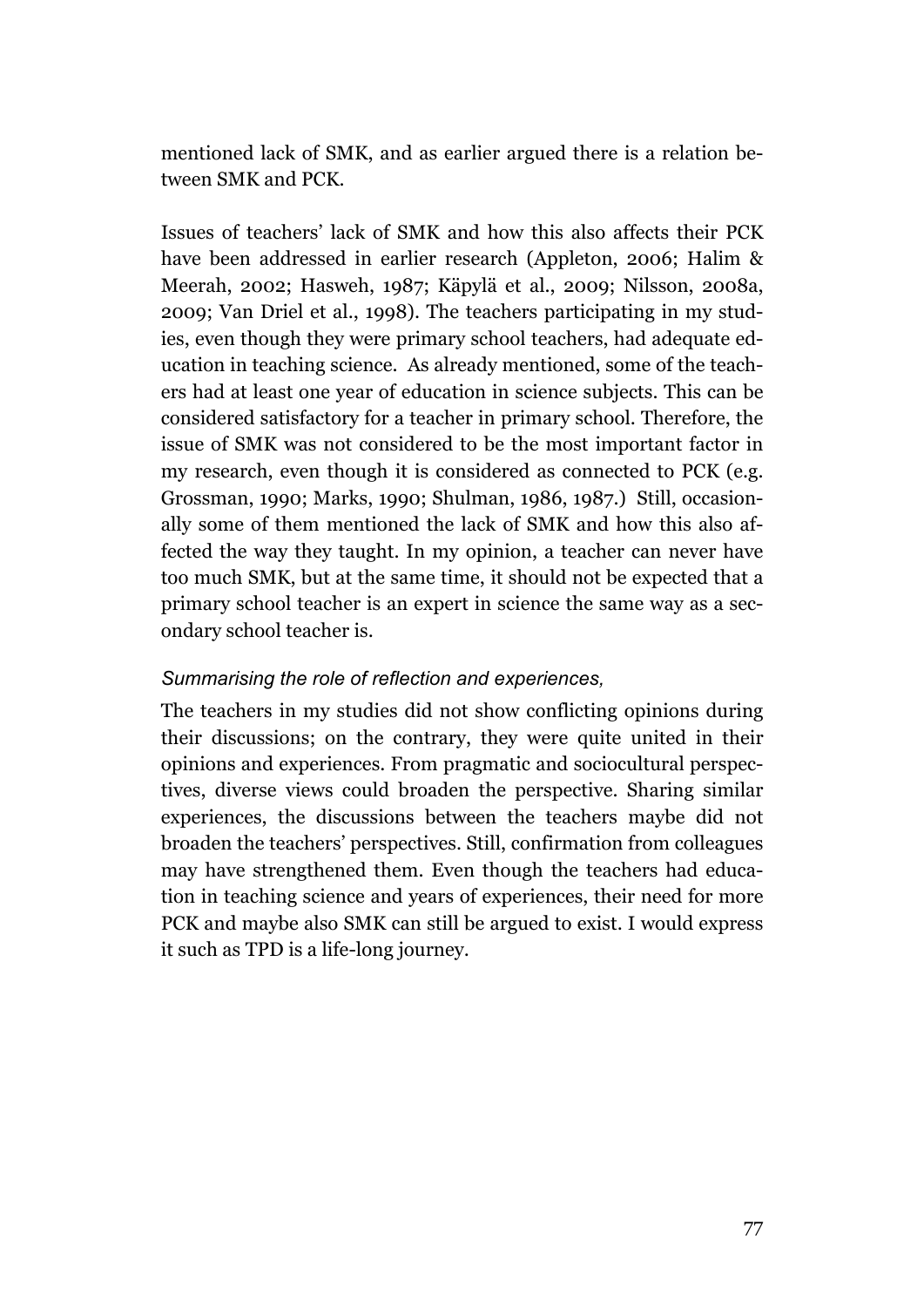### **The participating teachers´ professional development**

In this section I reflect on the PD of the teachers who participated in my studies. In my view they have taken some steps on their professional journey as teachers in science. First, they worked for some years using the teaching material *NTA*. During this time, they developed their practical skills in using the prepared boxes with all the equipment necessary to perform inquiries with their students. By using this material, the teachers gained confidence in teaching science. However, without this material the teachers felt insecure and were not sure of how to teach science. When they worked with *NTA,* there was no need to plan investigations either for them or their students. The students were not stimulated to ask their own questions, as these were already posed in the material. The "doing" of inquiries was the important thing. Still, skills were developed both among teachers and students. This is not to say that the *NTA* model is deficient; on the contrary, it has been very popular among the teachers, and they reported that many of their students have enjoyed working with the *NTA* material.

When the IC-BaSE three-step teaching model of the PROFILES project was introduced to the teachers, some parts were new to the teachers and their students, and new steps were taken. For the first time, students now planned their own inquires, based on their earlier knowledge of working with *NTA*, checking variables and making hypothesis. Nonetheless, the teachers wanted to have some control of the questions to be investigated in order to be able to conform to the curriculum. Another novelty was the use of contexts and relating to students' interests or everyday lives. Both the planning of investigations and the use of contexts were considered to be positive experiences by the teachers, and they also reported that their students were really engaged, even students who often were low achievers in science. The teachers also realised that inquiries could have different forms, such as being structured, guided or open.

Another step taken by the teachers during the project was that they developed their own ideas on how to deal with the challenges of IC-BaSE. This is interesting because teachers themselves presented the ideas and because they tried to figure out how they could overcome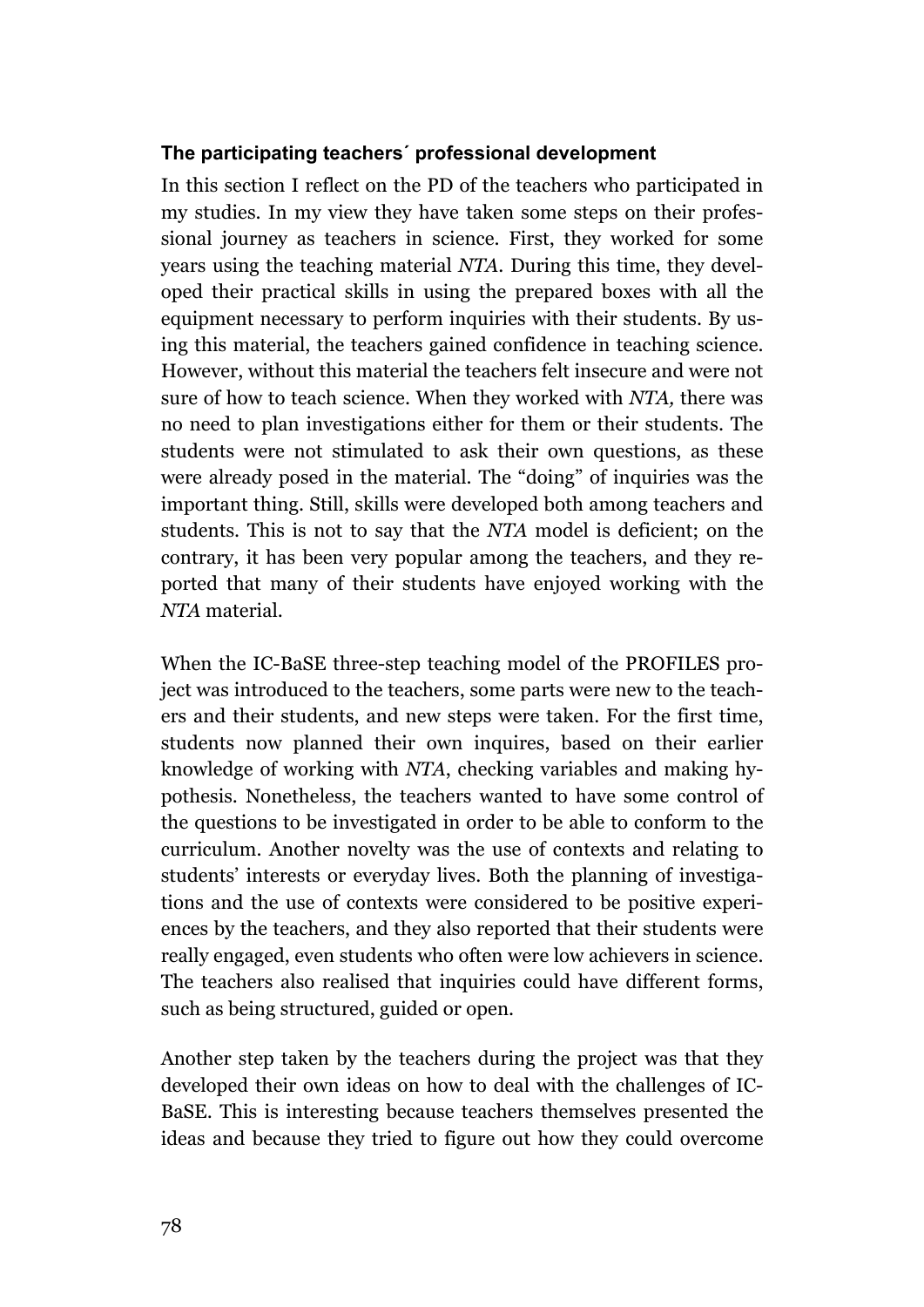the challenges instead of being hindered from using these instructional strategies. I believe that the students' responses had an impact and stimulated the teachers to continue using these strategies.

In one of my studies, the teachers showed how they started to develop an understanding of the importance of knowing and communicating the purposes of the teaching activities, although this insight was seldom related to students' understanding. The purpose of stimulating students' interest and developing their skills in "doing" inquiry was the primary focus. This is a useful and commendable purpose. However, there is reason to believe that even primary school teachers need to make their choices of instructional strategies clear in relation to the students' understanding.

### **Reflections on the research process**

The research presented in this thesis is mainly based on primary teachers and their experiences. The research was performed together with the teachers and part of their teaching practice. In this section I discuss issues of the research process, problematising whether the research could have taken other directions if I had made other choices.

Perhaps too much focus was on the IC-BaSE model and the practical aspects of using it in some of my studies. I did not have a great deal of experience in supporting and challenging the teachers in their reflections and maybe a more experienced researcher could have affected the teachers in another way. Thus, their reflections could have been different. Yet, the teachers participating in my studies developed when they were discussing and reflecting upon their practice. Dewey, Vygostskij and others have emphasised the importance of reflection and, as I have argued, teaching, or learning, is not only a matter of "doing". I think the primary school teachers in my studies have progressed further. They are not merely stuck in "activitymania" (Abell & McDonald, 2006) or "activities that work" (Appleton & Kindt, 2002; Furtak & Alonzo, 2010).

If my studies had involved primary school teachers with no experience of using inquiry-based teaching, or with less, or no education in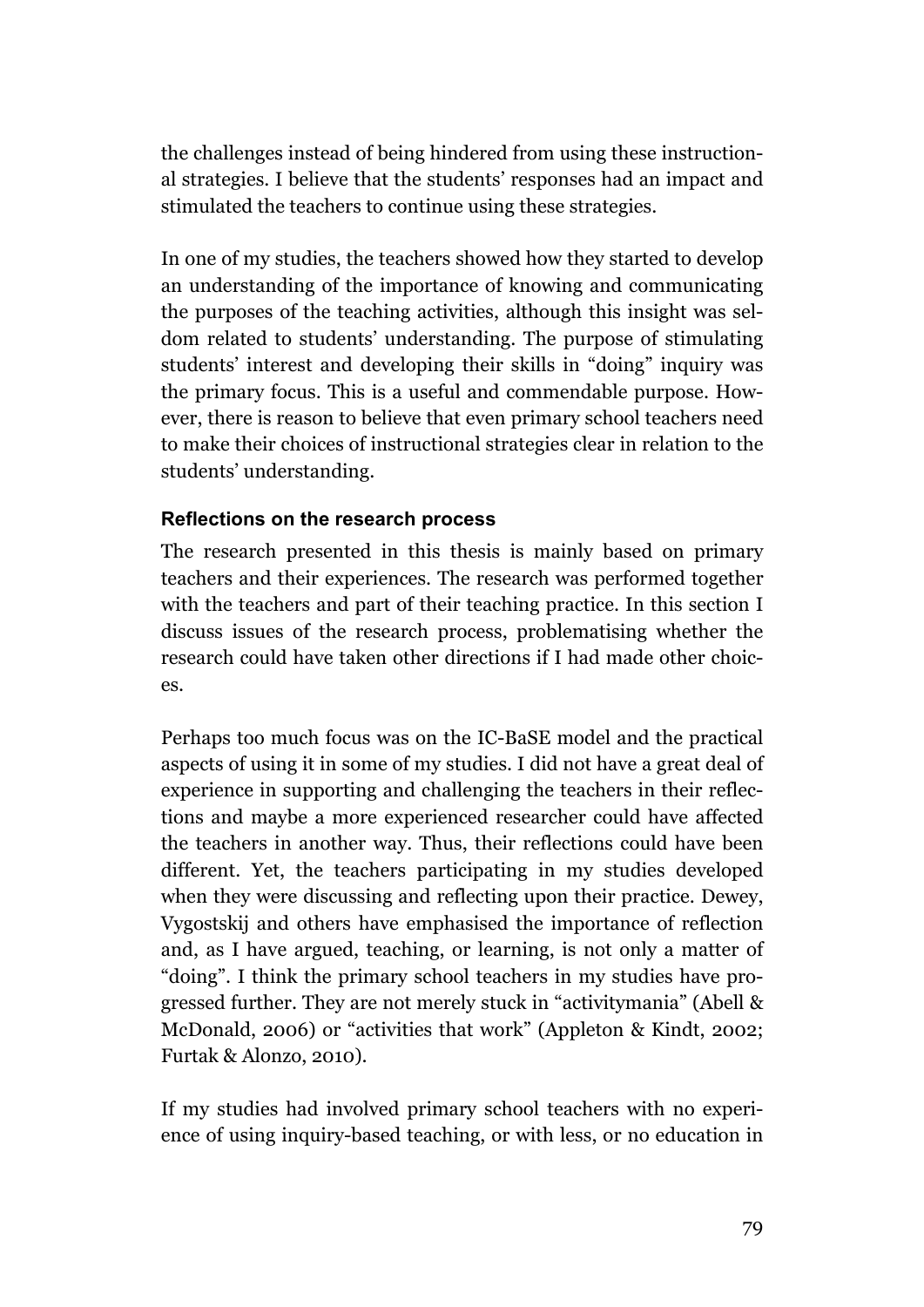science, the results would probably have been different. The teachers in my studies were also experienced, which probably influenced the results. However, as I have argued before, I wanted to investigate primary school teachers' reflections when they have taken some steps in their path as science teachers with less risk of ending up with results only being focussing on lack of SMK.

Finally, sociocultural aspects have probably affected the results in the resepect to the teachers' experiences and the context they come from. If the studies had been performed in another country and culture, the results could have been different. The analysis of data and my voice as a researcher are also affected by the sociocultural background I have. The traditions of research in science education in Sweden and discussions I have with researchers in my environment influence the way I think. Thus, as Wertsch (1991) argued:

… it is both difficult and meaningless to isolate various aspects of mental processes for separate analysis…The milieu in which the actions are taken place is interacting with the mental processes (p.14)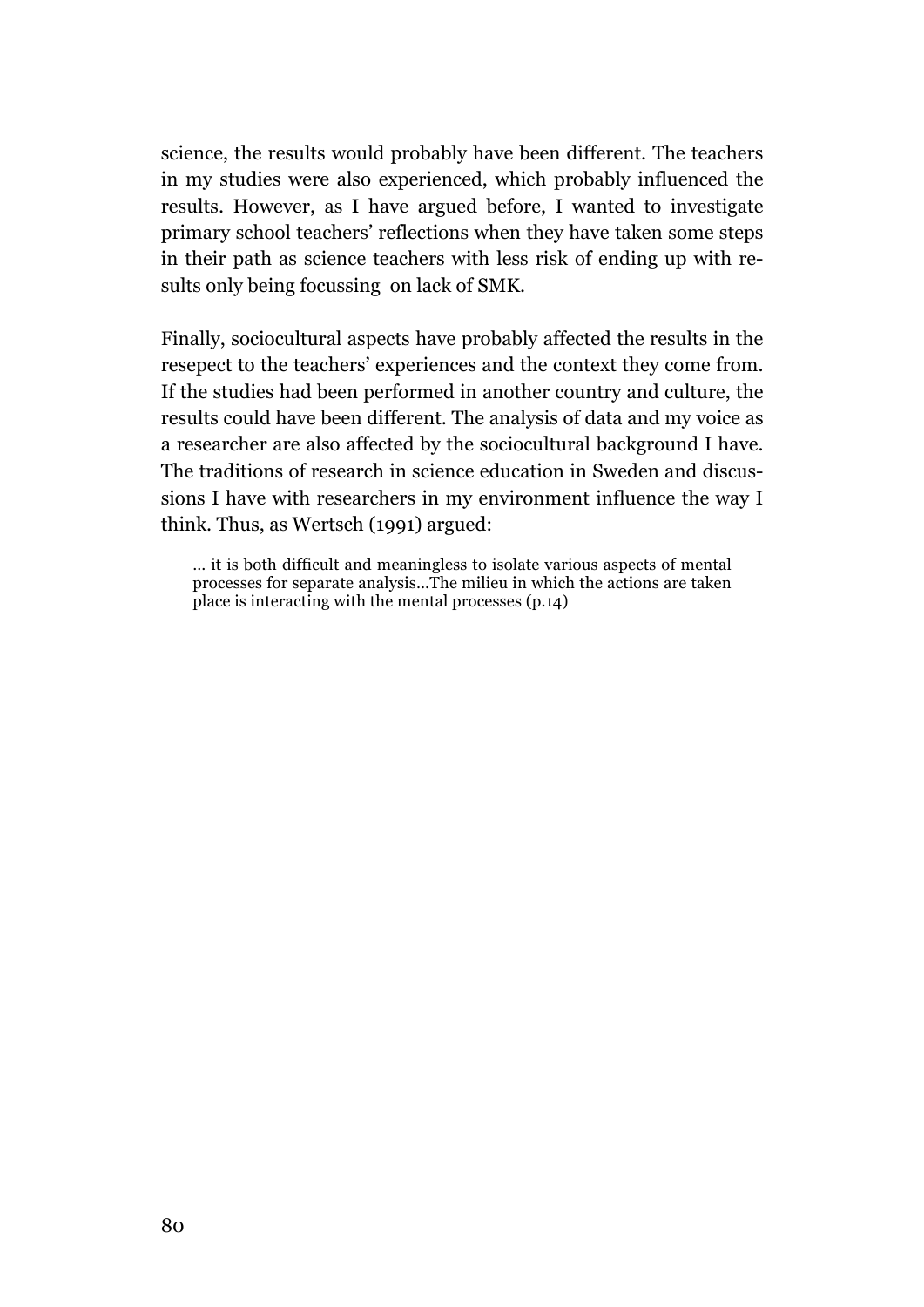# **Conclusion**

The developed picture of the answer to the overall research question of how teachers reflect on IC-BaSE as a framework for science teaching and learning in the primary school classroom is as follows:

The teachers found that IC-BaSE is a good complement to their instructional strategies in science teaching. They argued that it engaged their students and stimulated their interest in learning science. It also introduced the teachers to the possibility of performing open inquiry at primary school level, without ending up in chaos. However, the teachers still wanted to be responsible for the questions to be asked even though the curriculum (Lgr 11) mentions that the students are supposed to pose the questions. The reason for the teachers wanting to be in charge of the questions was that they were afraid of not fulfilling the curricular objectives otherwise.

Teachers found that the use of contexts was effective in order to engage their students, but also that it was difficult to find appropriate and good contexts relating both to the curriculum and students' everyday life. According to the teachers, the practical challenges of using IC-BaSE could be solved mainly through cooperation between teachers and the use of materials they already had access to.

The purpose of using IC-BaSE was not fully clear to the teachers. Thus, further development of PCK, with an emphasis on discussing choices of instructional strategies in relation to students' learning and understanding, is still needed among primary school teachers.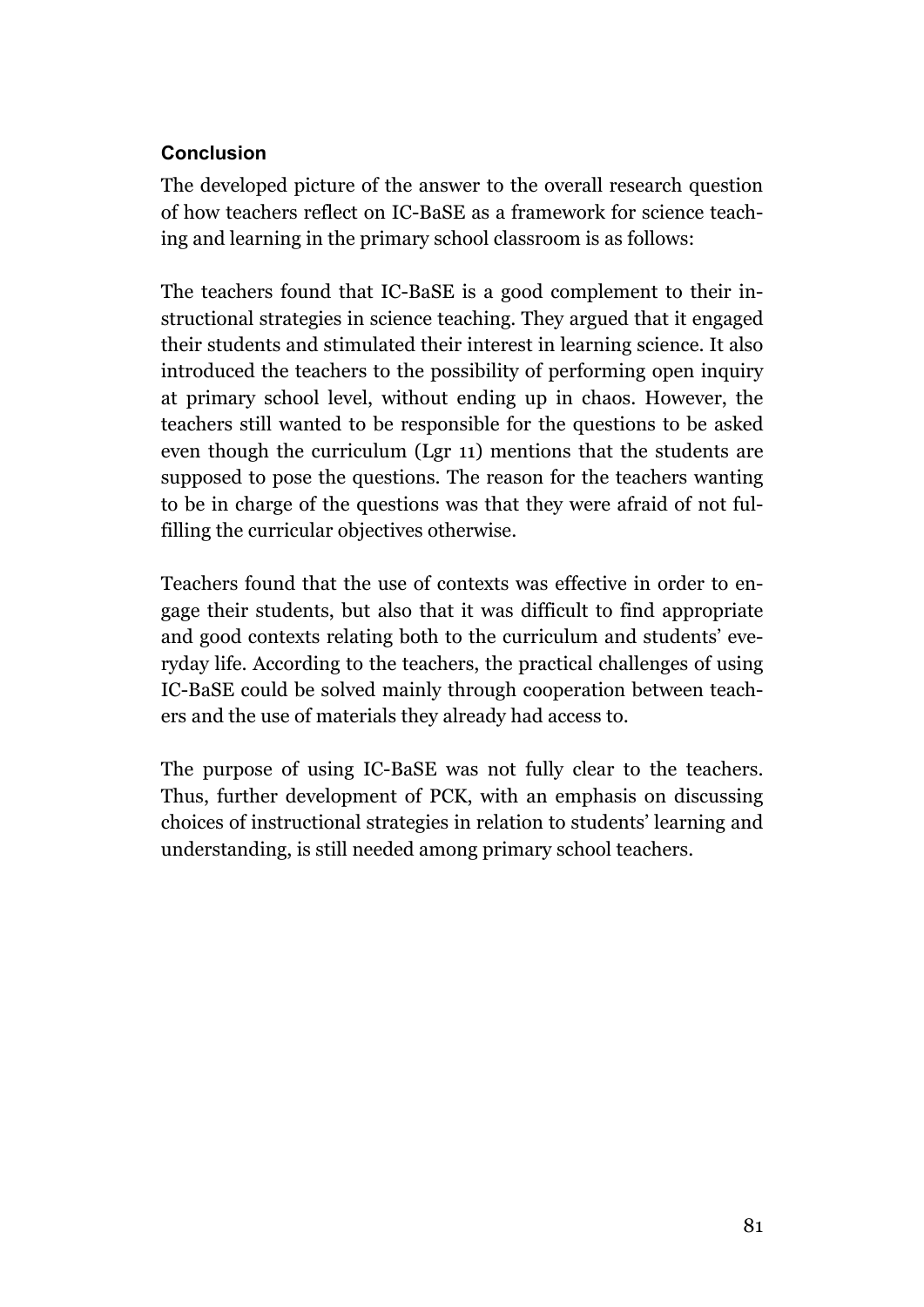### **Implications for teaching**

The main studies in my research are based on the reflections of primary school teachers, who all had some education in teaching science, and some experience of inquiry-based science education. How can my studies have an impact? Since I know that many primary school teachers in Sweden have the same background, I believe that the studies can have an impact. Primary teachers can develop their knowledge about instructional strategies and as a result, their teaching practice.

Van Driel et al. (2014) have claimed that long-term interventions in combination with follow-up support appear to be important ways of gaining sustainable changes. For me, it was important to make the teachers try IC-BaSE during the projects. The reason for this is that I believe that the effect of students' positive responses can affect and motivate teachers to continue using the strategies. Since my results showed that especially the students' experiences of the teaching had an impact on the teachers' reflections on their practice, this is a tool I would especially recommend.

Another important aspect is that if PCK is to be useful in science teacher education we need to know how teachers develop. My studies have shown that both teachers' reflections and their experiences of teaching and relating to the students' responses are important in this process. I also believe it is important to include all aspects of PCK in teacher education, even if all were not included in my studies. Berry, Loughran and Van Driel (2008) have argued that the demands of time, curricula and student achievement tend to create a focus more on "doing teaching" rather than explicating the associated pedagogical reasoning. Appleton (2006) among others, also claimed that primary school teachers have been focused on "activities that work". In my view, primary school teachers have been focused on "doing" experiments, but my studies have aimed to stimulate and investigate how primary school teachers could move away from only be "doing", to also knowing *why* they are doing the activities and *how* to do them.

I also recommend TPD programmes to include discussions of practical issues in teaching, particularly when enhancing inquiry-based teaching to prepare students for the reality of lacking time, handling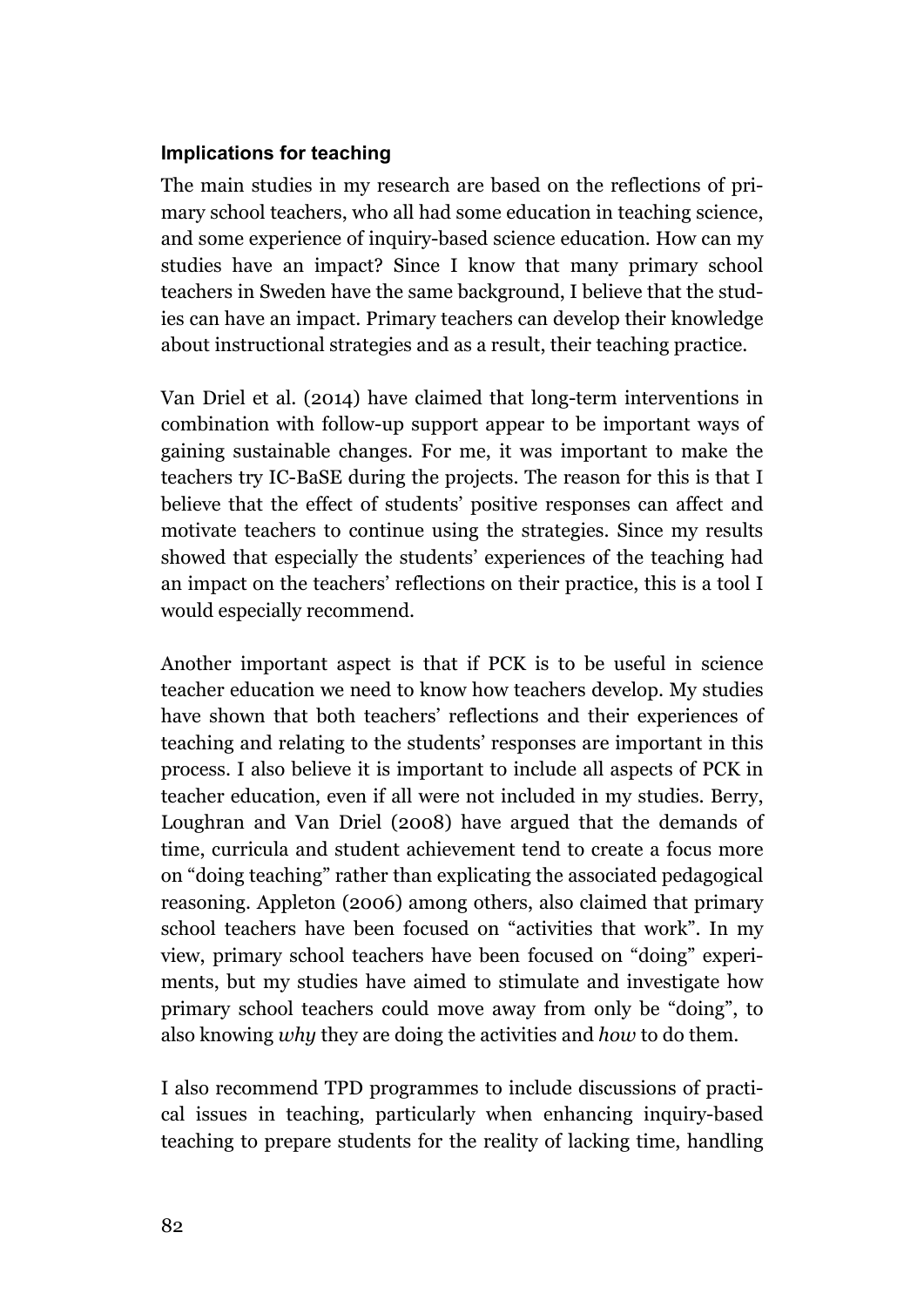big classes and collecting teaching materials. There is clearly a need to include these aspects in teacher education programmes if we want teachers to overcome the challenges, not being afraid of losing control and to use IC-BaSE, even if this requires some efforts.

The teachers in my studies did develop their PCK, but there are still more steps to be taken. It is not only a matter of embracing the instructional strategies "on the agenda", such as inquiry or contextbased approaches, but also to use them for a reason and connect to the students' learning process. Thus, teachers should not be satisfied with only stimulating students' interest when "doing" science. Of course, we still need to stimulate students' interest, but we should not forget the learning part. The purpose of using inquiry-based methods needs to be considered and made explicit.

There are many ways to teach specific science content. Since the results of my studies, as well as those of others have shown that IC-BaSE has positive effects on students, I hope that teachers will include IC-BaSE as one of their instructional strategies. However, while bearing in mind this is not the one and only strategy available.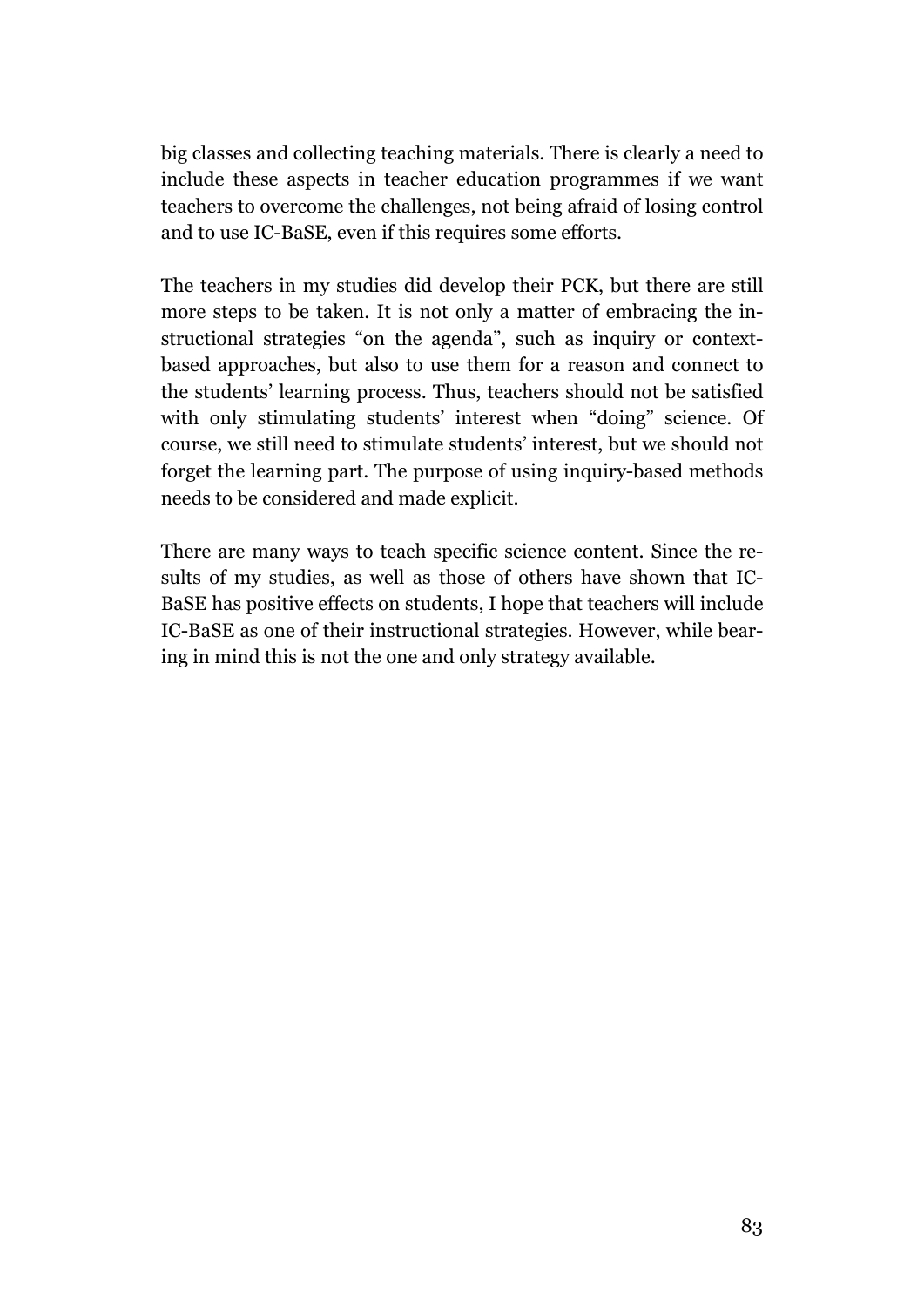### **Future research**

If an innovation such as IC-BaSE is to be implemented successfully as an instructional strategy, it must be a natural part of the teachers' repertoire of teaching, and they must come to use the "new" practice automatically. Therefore, it would be interesting to revisit the teachers in a few years to find out if they are still using IC-BaSE.

The effect of students' responses to teaching in science and the effect on TPD could be of interest to investigate even more, as such studies at primary school level are scarce.

Research investigating primary school teachers' choices of instructional strategies in relation to students understanding can be further explored. It does not necessary need to connect to IC-BaSE specifically, but to other strategies as well. Lemke (2001) claimed that:

A sociocultural perspective tells us that we should be doing research to discover the best ways to integrate science teaching to different needs (p. 306).

My studies were performed in a Swedish context. To explore how teachers reflect on IC-BaSE as a framework for teaching and learning in primary school classrooms it would be of interest to compare with similar studies in other countries. Hence, even more aspects of sociocultural aspects could be included.

Finally, I would like to refer to Dewey (1938/1998) again and his view that the scientific method of raising questions, making hypothesis, testing, observing and reflecting upon what happened is a way of developing the teaching of most subjects. Furthermore, he did not see inquiry only as a way of gaining knowledge, but also as a way of learning how to solve problems. In preparing students for life, we therefore need more knowledge of how IC-BaSE can be developed.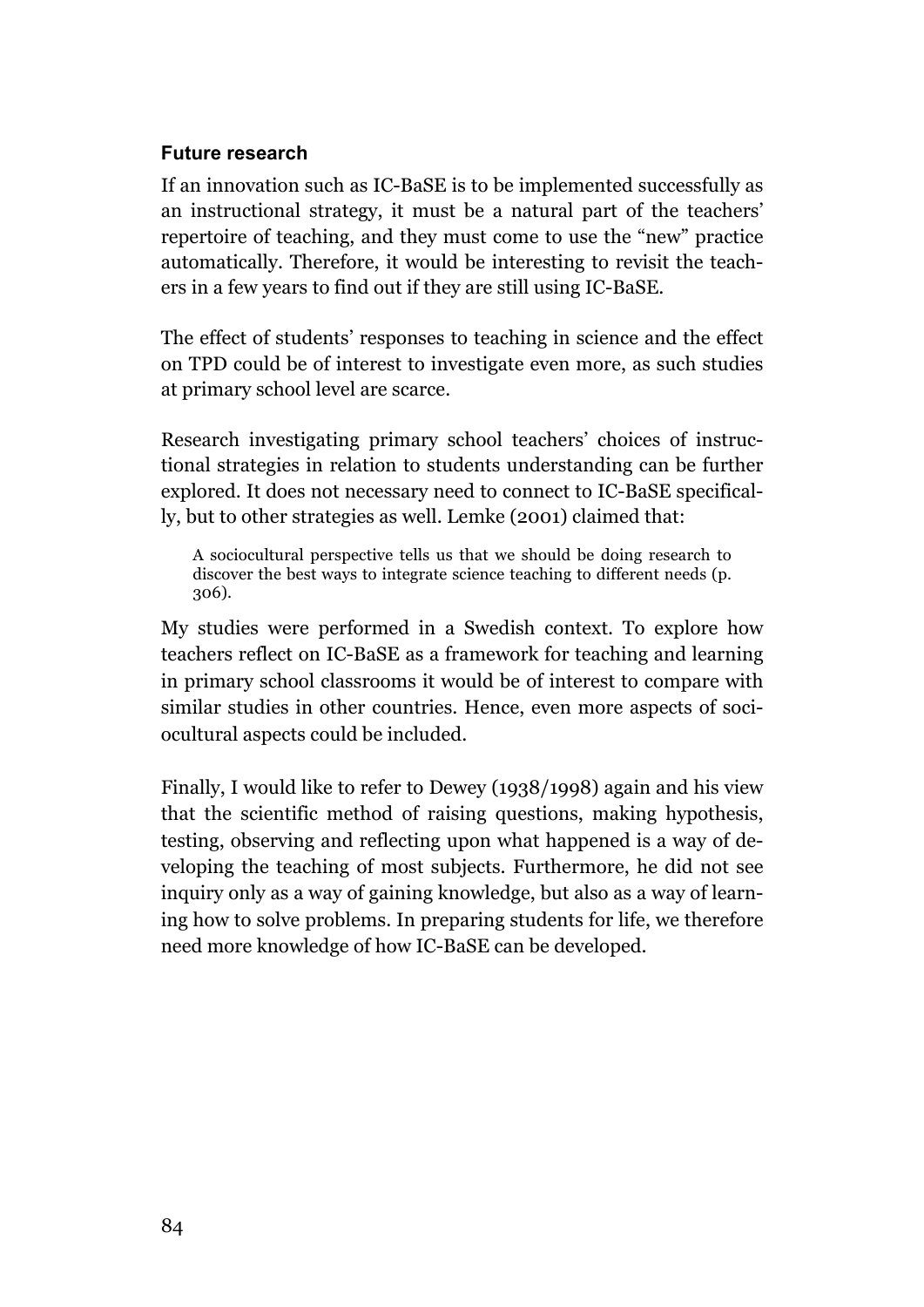### **References**

- Abd-El-Khalick, F., Boujaoude, S., Duschl, R., Lederman, N. G., Mamlok-Naaman, R., Hofstein, A., & Tuan, H. L. (2004). Inquiry in science education: International perspectives. *Science Education*, *88*(3), 397-419.
- Abell, S. (2007). Research on science teachers´ knowledge. In S. K. Abell & N. G. Lederman (Eds.), *Handbook of research on science education* (pp. 1105-1149). Mahwa, NJ: Lawrence Erlbaum Associates.
- Abell, S.K., & McDonald, J. T. (2006). Envisioning a curriculum of inquiry in the primary school. In L. B. Flick & N. G. Lederman (Eds.), *Scientific inquiry and the nature of science* (pp. 249-261)*.* Dordrecht, Netherlands: Kluwer.
- Adamson, B., & Walker, E. (2011). Messy collaboration: Learning from a learning study. *Teaching and Teacher Education, 27*(1), 29-36.
- Alake-Tuenter, E., Biemans, H. J. A., Tobi, H., Wals, A. E. J., Oosterheert, I., & Mulder, M. (2012). Inquiry-based science education competencies of primary school teachers: A literature study and critical review of the American National Education Standards. *International Journal of Science Education, 34*(17), 2609-2640.
- Anderhag, P., & Wickman, P.-O. (2007). *Utvärdering av hur NTA hjälper skolorna att nå kursplanemålen för femte skolåret i naturorienterande ämnen.* Stockholm, Sweden: Lärarhögskolan.
- Anderson, R. D. (2002). Reforming science teaching: What researchers says about inquiry. *Journal of Science Teacher Education, 13*(1), 1-12.
- Anderson, R. D. (2007). Inquiry as an organizing theme for science curricula. In S. K. & N. G. Lederman (Eds), *Handbook of re-*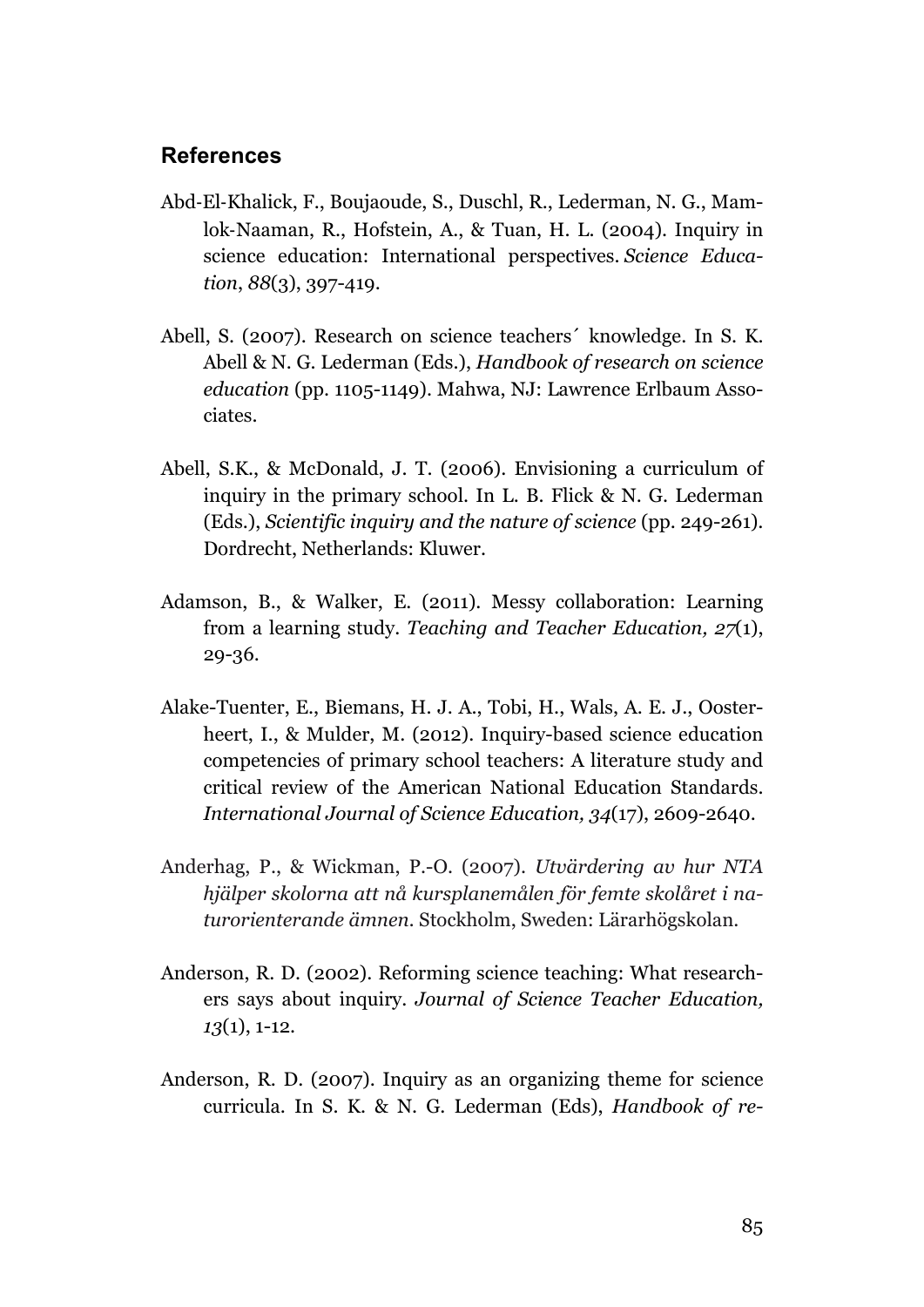*search on science education* (pp. 807-830). Oxford, England: Taylor and Francis.

- Anderson, D., Bartholomew, R., & Moeed, A. (2009, 2-5 September). *Confidence, knowledge and teaching strategies: A study of preservice science teachers in a New Zealand university.* Paper presented at the *British Educational Research Association Annual Conference, University of Manchester, England.*
- Andrée, M., & Lager-Nyqvist, L. (2012). "What do you know about fat?" Drawing on diverse funds of knowledge in inquiry based science education. *Nordic Studies in Science Education*, *8*(2), 178-193.
- Appleton, K. (2006). Science pedagogical content knowledge and elemantary school teachers. In K. Appleton (Ed.), *Elementary science teacher education* (pp. 31-54). New Jersey: Lawrence Erlbaum Associates, Inc., Publishers.
- Appleton, K. (2007). Primary science teaching. In S. K. Abell & N. G. Lederman (Eds.), *Handbook of research on science education* (pp. 493-535). Mahwah, NJ: Lawrence Erlbaum.
- Appleton, K., & Kindt, I. (2002). Beginning primary teachers' development as teachers of science. *Journal of Science Teacher Education*, *13*(1), 43-61.
- Ardalan, K. (2008). The philosophical foundation of the lectureversus-case controversy. Its implications for course goals, objectives and contents. *International Journal of Social Economics, 35*(1/2), 15-34.
- Banchi, H., & Bell, R. (2008). The many levels of inquiry. *Science and children, 46*(2), 26 - 29.
- Baxter, J., A., & Lederman, N. G. (1999). Assessment and measurement of pedagogical content knowledge. In J. Gess-Newsome &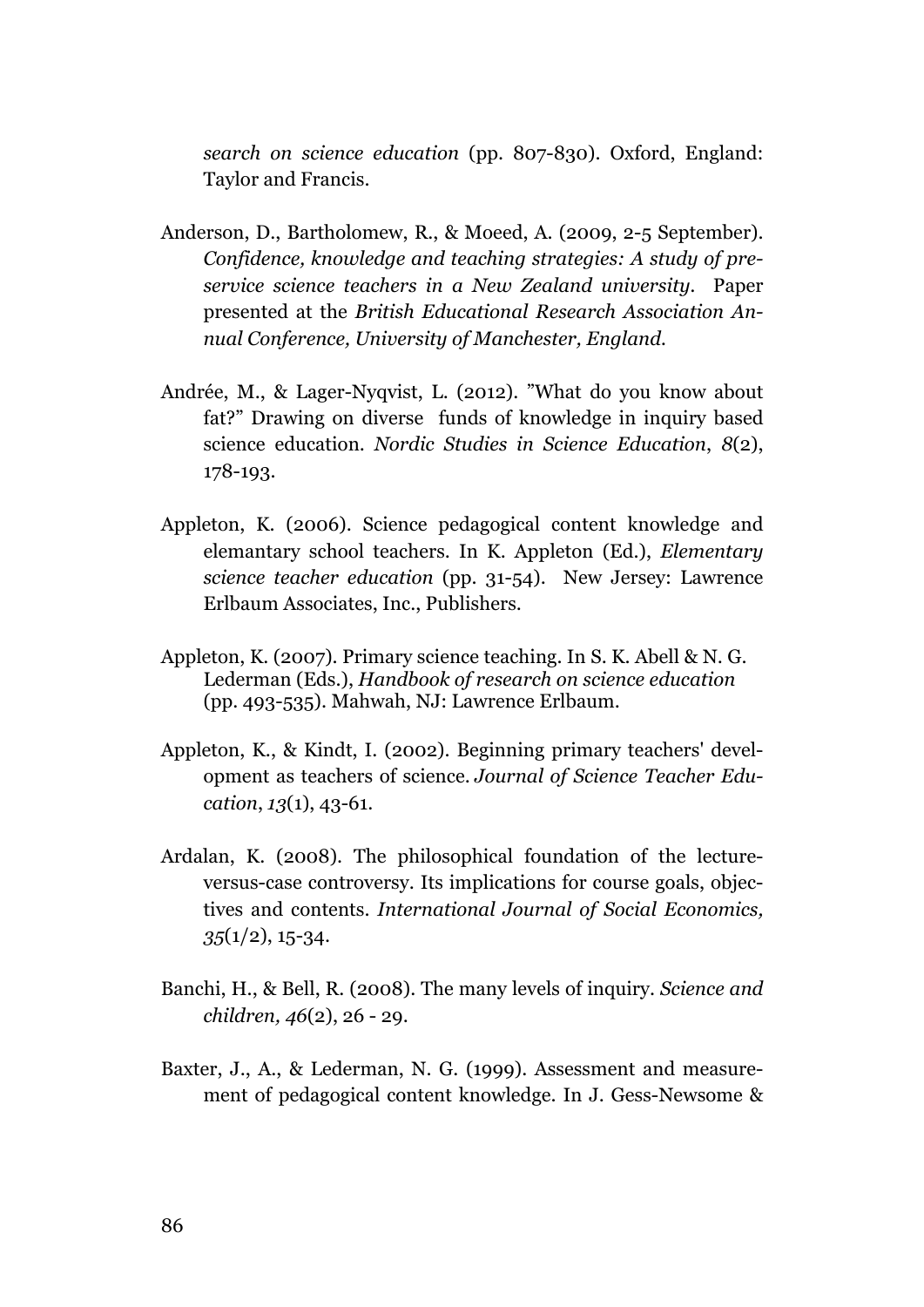N. G. Lederman (Eds.), *Examining pedagogical content knowledge* (pp. 147-161). Dordrecht, Netherlands: Kluwer.

- Beck, C., & Kosnik, C. (2006*). Innovations in teacher education: A social constructivist approach*. New York, NY: State University of New York.
- Bell, B., & Gilbert, J. K. (1996). *Teacher development: A model from science education*. Psychology Press.
- Bennett, J., & Holman, J. (2002). Context-based approaches to the teaching of chemistry: What are they and what are their effects? In J. K. Gilbert, O. de Jong, R. Jusiti, D. F. Treagust & J. H. Van Driel (Eds.), *Chemical education: Towards research-based practice* (pp. 165-184). Dordrecht, Netherlands: Kluwer.
- Bennett, J., Lubben, F., & Hogarth, S. (2007). Bringing science to life: A synthesis of the research evidence on the effects of contextbased and STS approaches to science teaching. *Science Education, 91*(3), 347-370.
- Berg, A., Löfgren, R., & Eriksson, I. (2012). Kemiinnehåll i undervisningen för nybörjare: En studie av hur ämnesinnehållet får konkurrera med målet att få eleverna intresserade av naturvetenskap. *Nordic Studies in Science Education*, *3*(2), 146-162.
- Berry, A., Loughran, J., & van Driel, J. H. (2008). Revisiting the roots of pedagogical content knowledge. *International Journal of Science Education, 30*(10)*,* 1271-1280.
- Bhattacharayya, S., Volk, T., & Lumpe, A. (2009). The influence of an extensive inquiry-based field experience on pre-service primary student teachers´ science teaching beliefs. *Journal of Science Teacher Education, 20*(3)*,* 199-218.
- Bolte, C., & Streller, S. (2012). Evaluating students active learning in science courses. *Chemistry in Action,* (97), 13-17.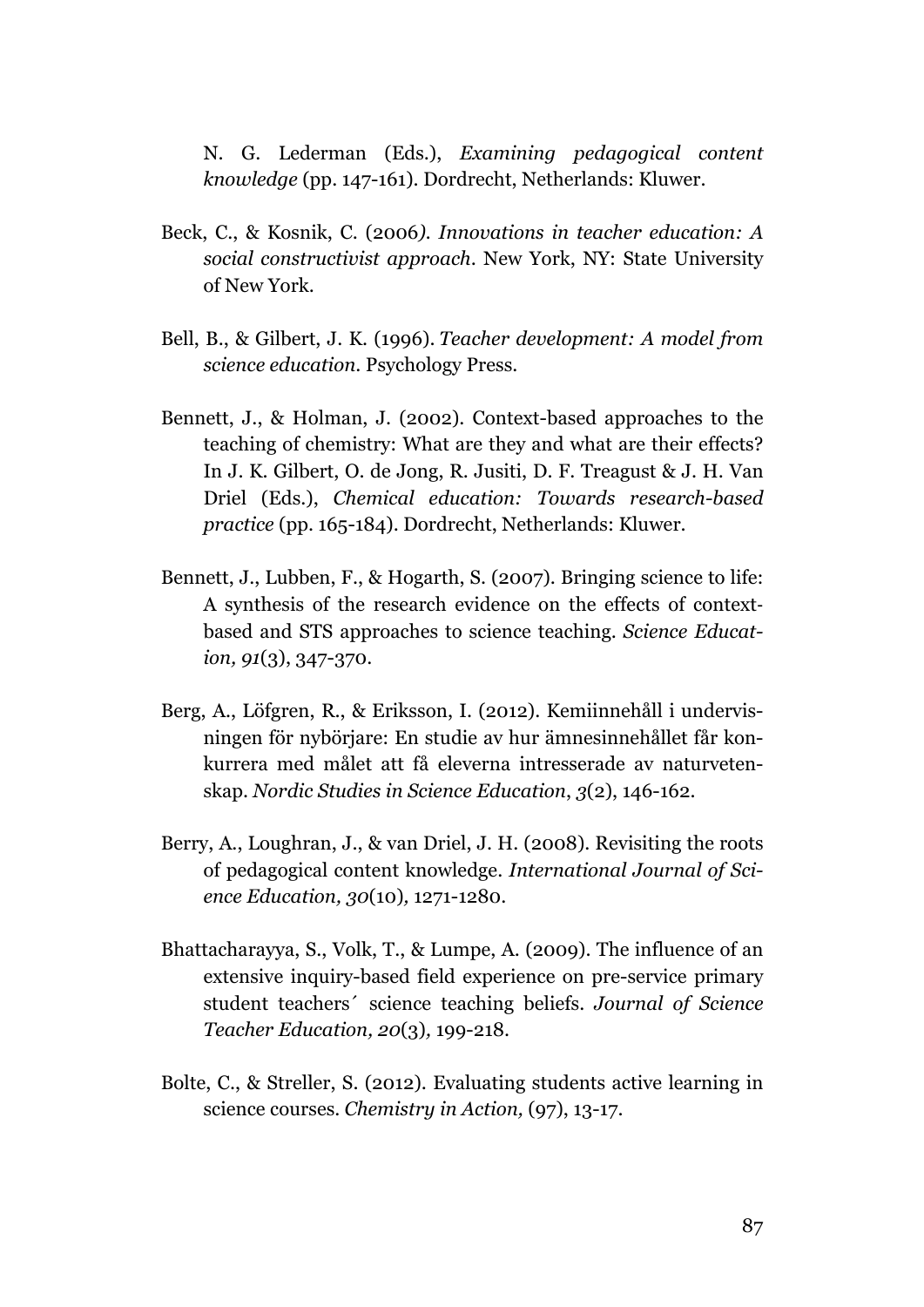- Borko, H. (2004). Professional development and teacher learning: Mapping the terrain. *Educational Researcher*, *33*(8), 3-15.
- Borowski, A., Carlson, J., Fischer, H. E., Henze, I., Gess-Newsome, J., Kirschner, S., & Van Driel, J. H. (2012). Different models and methods to measure teachers pedagogical content knowledge. In *E-Book Proceedings of the ESERA 2011 conference: Science learning and citizenship.* Lyon, France: European Science Education Research Association.
- Brand, B. R., & Moore, S. J. (2011). Enhancing teachers´ application of inquiry-based strategies using a constructivist sociocultural professional development model*. International Journal of Science Education, 33*(7), 889-913.
- Bulte, A. M., Westbroek, H. B., de Jong, O., & Pilot, A. (2006). A research approach to designing chemistry education using authentic practices as contexts. *International Journal of Science Education, 28*(9), 1063-1086.
- Bybee, R., & McCrae, B. (2011). Scientific literacy and students attitudes: perspectives from PISA 2006 science. *International Journal of Science Education, 33*(1), 7-26.
- Capps, D. K., Crawford, B. A., & Constas, M. A. (2012). A review of empirical literature on inquiry professional development: Alignment with best practices and a critique of the findings. *Journal of Science Teacher Education,* 23, 291-318.
- Capps, D. K., & Crawford, B. A. (2012). Inquiry-based instruction and teaching about nature of science: Are they happening? *Journal of Science Teacher Education, 24*(3), 497-526.
- Chen, J., & Cowie, B. (2013). Engaging primary students in learning about New Zealand birds: A socially relevant context. *International Journal of Science Education*, 35(8), 1344-1366.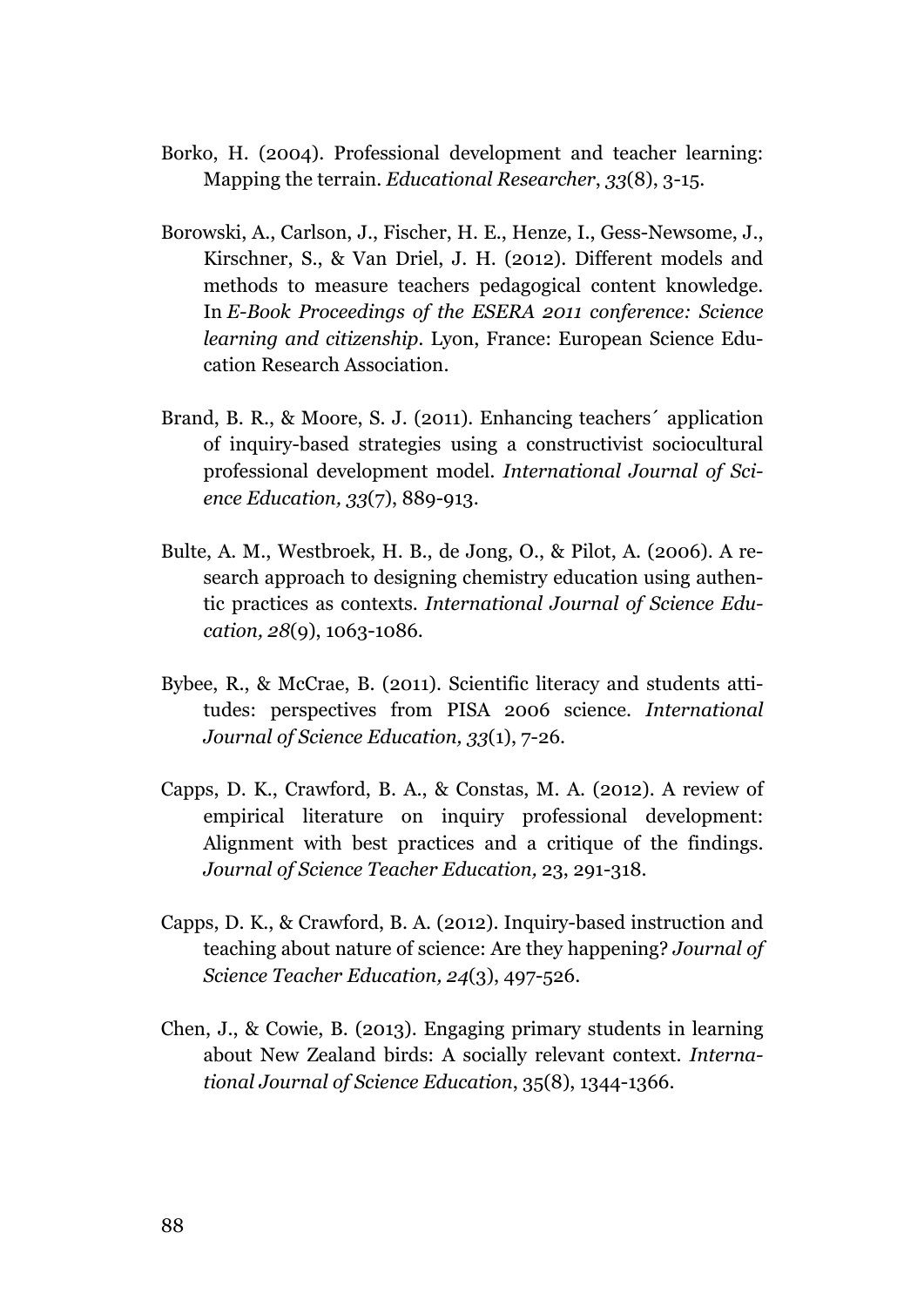- Cherryholmes, C. H. (1992). Notes on pragmatism and scientific realism. *Educational Researcher*, *21*(6), 13-17.
- Clarke, D., & Hollingsworth, H. (2002). Elaborating a model of teacher professional growth. *Teaching and Teacher Education*, *18*(8), 947-967.
- Clermont, C. P., Borko, H., & Krajcik, J. S. (1994). Comparative study of the pedagogical content knowledge of experienced and novice chemical demonstrators. *Journal of Research in Science Teaching, 31*(4), 419-441.
- Cohen, L., Manion, L., & Morrison, K. (2011). *Research methods in education*. London, England: Routledge.
- Crawford, B. A. (2007). Learning to teach science as inquiry in the rough and tumble of practice. *Journal of Research in Science Teaching, 44*(4), 613-642.
- Crawford, B. A. (2014). From inquiry to scientific practices in the science classroom. In S. K. Abell & N. G. Lederman (Eds.), *Handbook of Research on Science Education* (pp. 515-541). Mahwa, NJ: Lawrence Erlbaum.
- Cuevas, P., Lee, O., Hart, J., & Deaktor, R. (2005). Improving science inquiry with elementary students of diverse backgrounds. *Journal of Research in Science Teaching*, *42*(3), 337- 357.
- Desimone, L. M. (2009). Improving impact studies of teachers' professional development: Toward better conceptualizations and measures. *Educational Researcher, 38*(3), 181‑199.
- Dewey, J. (1899/1980). *The school and society* (Vol. 151). Carbondale, IL: Southern Illinois University Press.
- Dewey, J. (1931). *Philosophy and civilisaztion.* New York, NY: Milton, Balch and Company.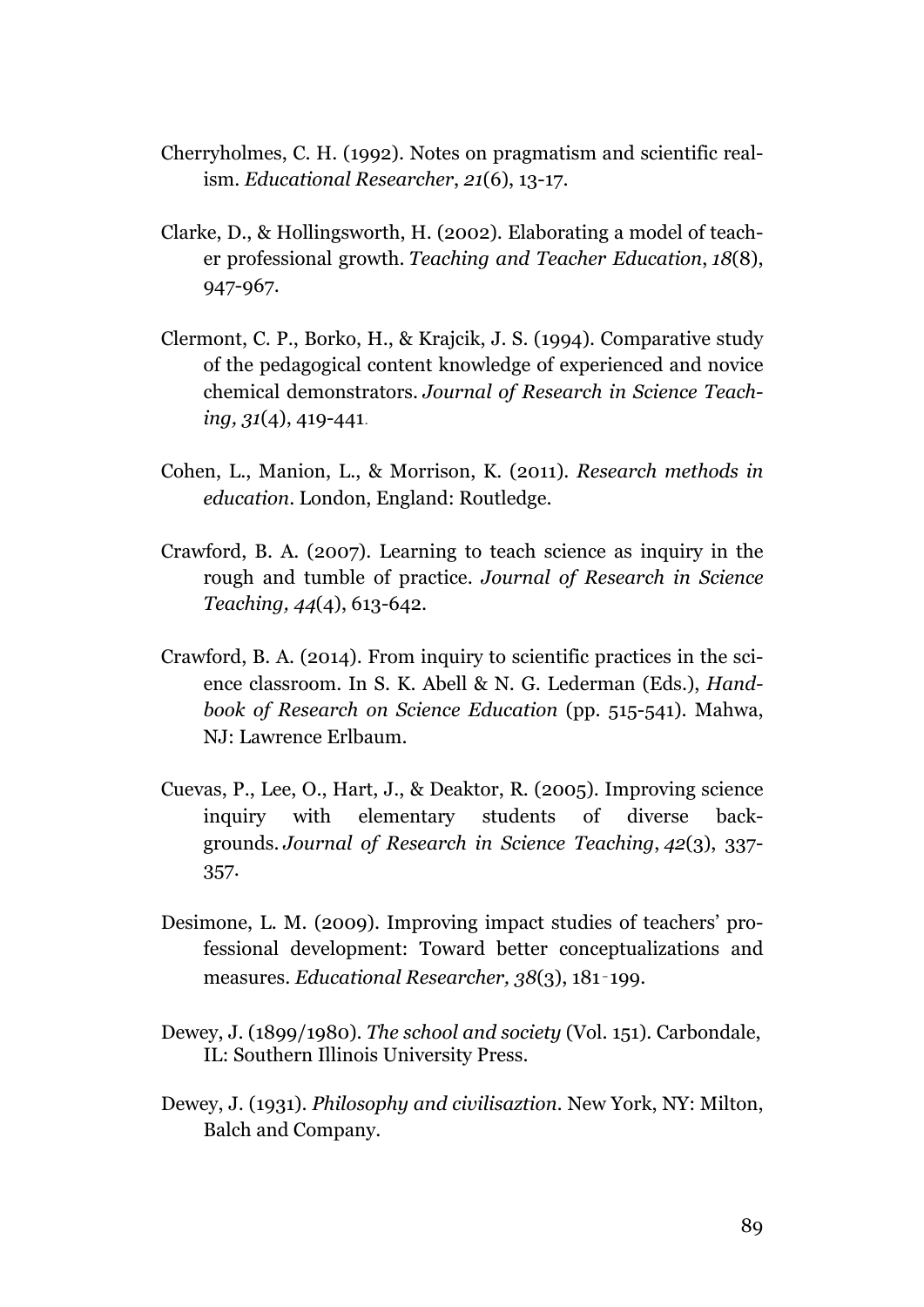- Dewey, J. (1938/1998). *Experience and education* (60th anniversary ed.). West Lafayette, IN: Kappa Delta Pi.
- Dewey, J. (1938/2004). *Democracy and education.* Mineola, NY: Dover Publications.
- Dewey, J. (1980). *Individ, skola och samhälle: Pedagogiska texter.* Stockholm, Sweden: Natur och kultur.
- Dewey, J., & Dewey, E. (1915). *Schools of tomorrow*. New York, NY: **Dutton**
- Dinhman, S., & Scott, C. (2003). Benefits to teachers of the professional learning portfolio: A case study. *Teacher Development, 7(*2), 229-243.
- Domin, D. (1999). A review of laboratory instruction styles. *Journal of Chemical Education, 76*(4), 543-547.
- Duncan Seraphin, K., Philippoff, J., Parisky, A., Degnan, K., & Papinin Warren, D. (2013). Teaching energy science as inquiry: Reflections on professional development as a tool to build inquiry teaching skills for middle and high school teachers. *Journal of Science Education and Technology, 22*(3)*,* 235-251.
- European Commission (EC). (2007). *Science education now: A renewed pedagogy for the future of Europe* (Report by a High Level Group on Science Education). Brussels, Belgium: EC.
- Feinam-Nemser, S. (2001). From preparation to practice: Designing a continuum to strengthen and sustain teaching. *Teachers College Record, 103*(6), 1013‑1055.
- Fitzgerald, A., Dawson, V., & Hackling, M. (2013). Examining the beliefs and practices of four effective Australian primary science teachers. *Research in Science Education, 43*(3), 981-1003.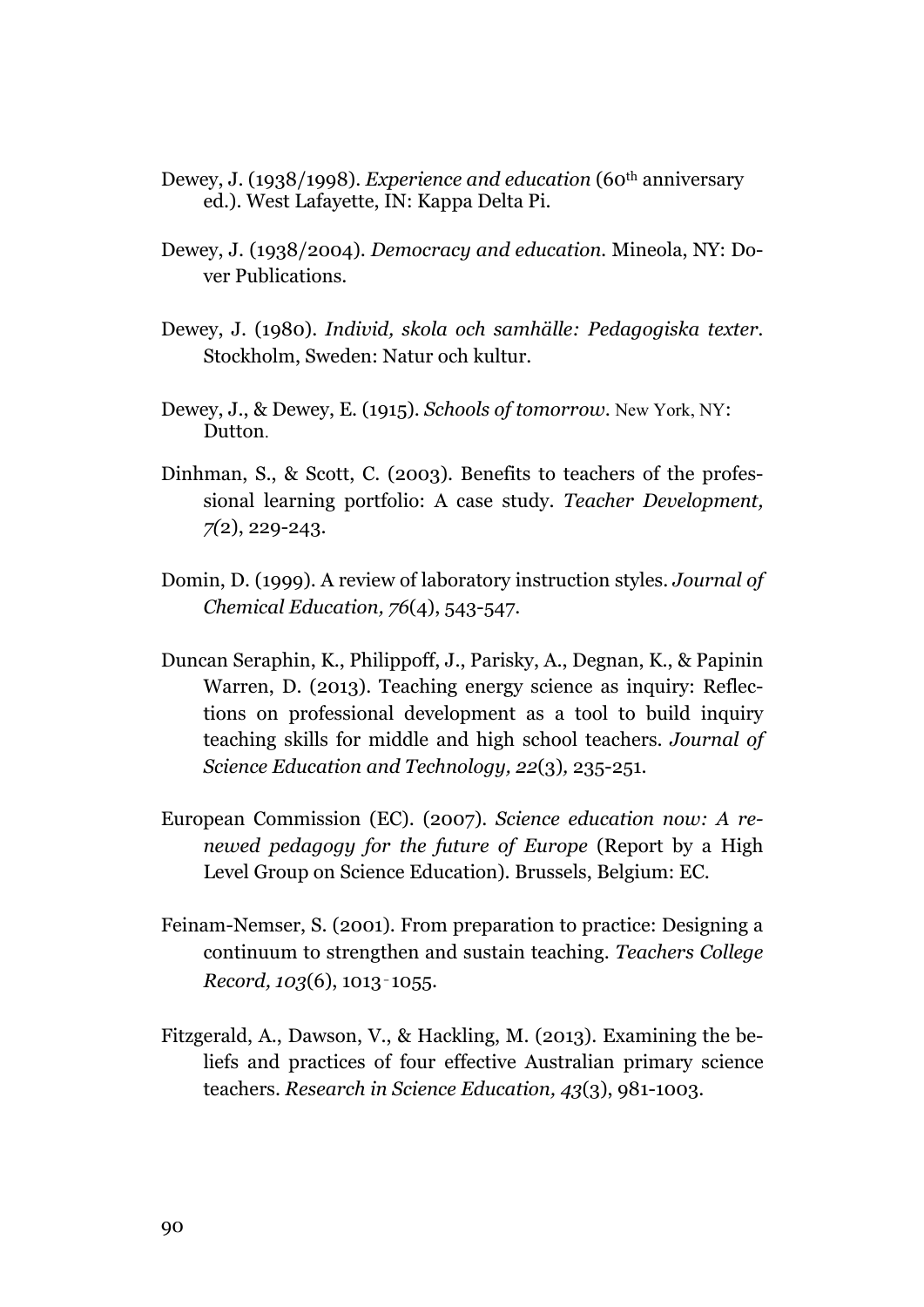- Fullan, M. G., & Miles, M. B. (1992). Getting reform right: What works and what doesn't. *Phi Delta Kappan, 73*(10), 745-752.
- Furtak, E. M., & Alonzo, A.C. (2010). The role of content in in inquirybased primary science lessons: An analysis of teacher beliefs and enactment. *Research in Science Education, 40*(3), 425-449.
- Gess-Newsome, J. (1999). Pedagogical content knowledge: An introduction and orientation. In J. Gess-Newsome, & N. Lederman (Eds.), *Examining pedagogical content knowledge* (pp. 3-17). Dordrecht, Netherlands: Kluwer.
- Gess-Newsome, J. (2015). A model of teacher professional knowledge and skill including PCK. In A. Berry, P. Friedrichsen, & J. Loughran (Eds.), *Re-examining pedagogical content knowledge in science education* (pp. 28-42). New York, NY: Routledge.
- Gilbert, J. K. (2006). On the nature of "context" in chemical education. *International Journal of Science Education, 28*(9), 957- 976.
- Gilbert, J. K., Bulte, A. M., & Pilot, A. (2011). Concept development and transfer in context-based science education. *International Journal of Science Education*, *33*(6), 817 - 837.
- Gillies, R. M., & Nichols, K. (2015). How to support primary teachers' implementation of inquiry: Teachers' reflections on teaching cooperative inquiry-based science. *Research in Science Education, 45*(2), 171-191.
- Greeno, J. G., Collins, A. M., & Resnick, L.B. (1996). Cognition and learning. In D. C. Berliner & R. C. Calfee (Eds.), *Handbook of Educational Psycology* (pp. 15-46). New York, NY: Macmillan.
- Grossman, P. L. (1990). *The making of a teacher: Teacher knowledge and teacher education*. New York, NY: Teachers College Press.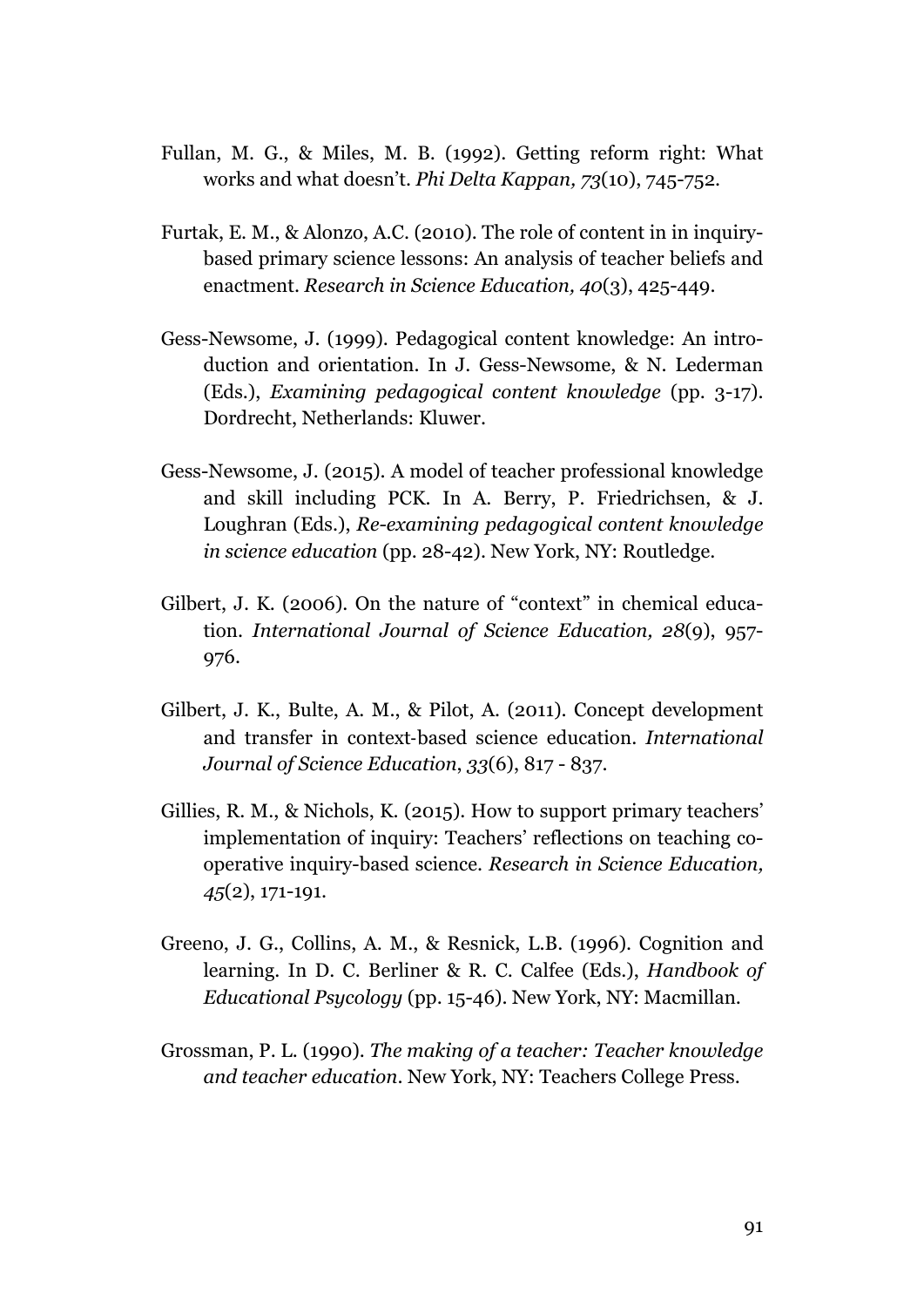- Guskey, T. R. (1988). Teacher efficacy, self-concept, and attitudes toward the implementation of instructional innovation. *Teaching and Teacher Education*, *4*(1), 63-69.
- Guskey, T. R. (2002). Professional development and teacher change. *Teachers and Teaching: Theory and Practice*, *8*(3), 381- 391.
- Gutwil-Wise, J. (2001). The impact of active and context-based learning in introductory chemistry courses: An early evaluation of the modular approach. *Journal of Chemical Education, 77*(5), 684- 690.
- Hackling, M., Peers, S. & Prain, V. (2007). Primary connections: Reforming science teaching science in Australian primary schools. *Teaching Science, 53*(3), 12-16.
- Halim, L., & Meerah, S.M. (2002). Science trainee teachers' pedagogical content knowledge and its influence on physics teaching. *Research in Science & Technological Education, 20*(2), 215-225.
- Hargreaves, L., & Galton, M. J. (2002). *Transfer from the primary classroom: 20 years on*. London, England: RoutledgeFalmer.
- Hargreaves, A., & Fullan, M. (2012). *Professional capital. Transforming teaching in every school.* New York, NY: Routledge.
- Harnik, P.G., & Ross, R. M. (2004). Models of inquiry-based science outreach to urban schools. *Journal of Geoscience Education, 52*(5), 420-428.
- Harrison, C., Hofstein, A., Eylon, B-S., & Simon, S. (2008). Evidencebased professional development of science teachers in two countries*. International Journal of Science Education 30*(5), 577-591.
- Hart, C., Mulhall, P., Berry, A., Loughran, J., & Gunstone, R. (2000). What is the purpose of this experiment? Or can students learn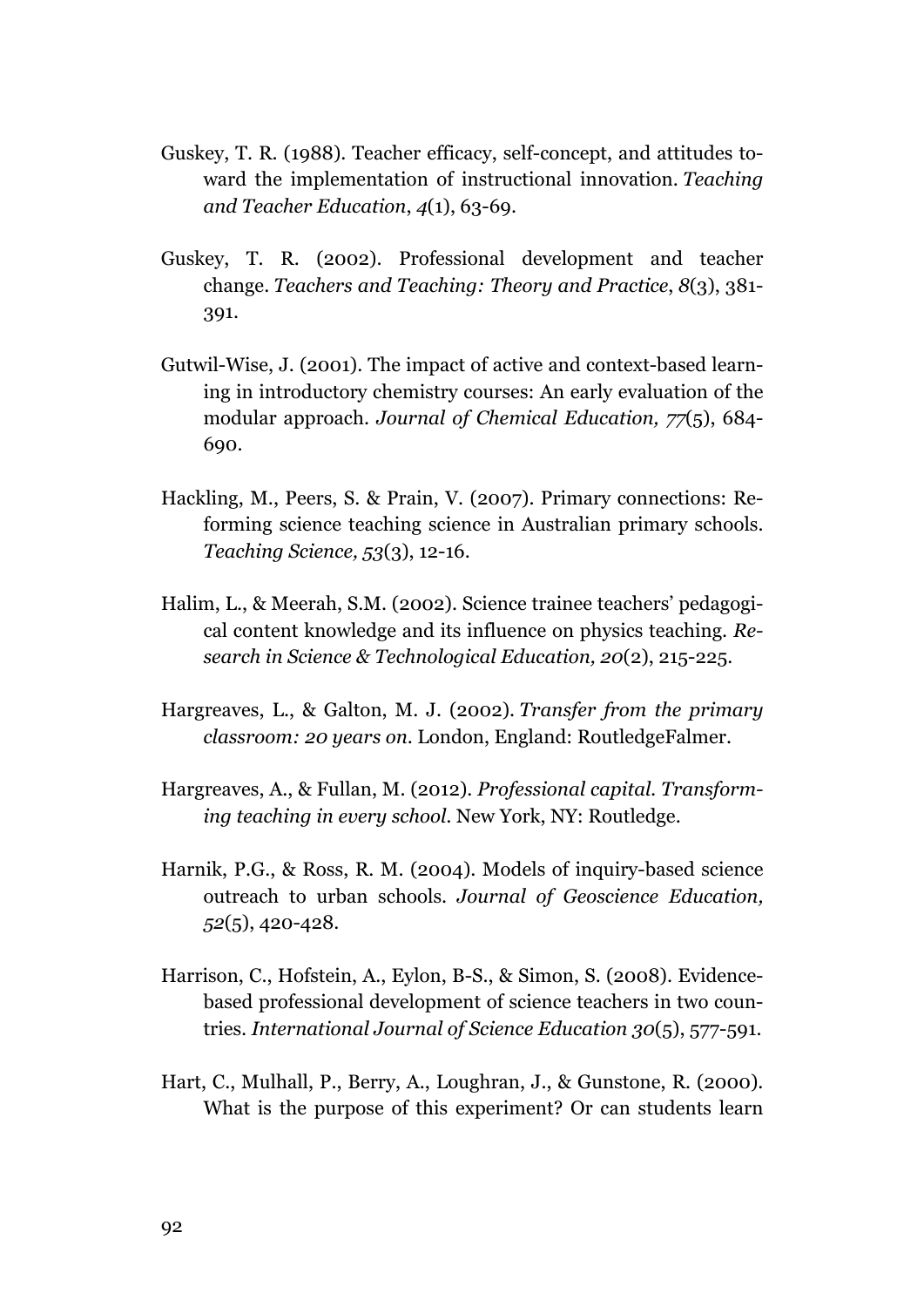something from doing experiments? *Journal of Research in Science Teaching*, *37*(7), 655-675.

- Hashweh, M. Z. (1987). Effects of subject-matter knowledge in the teaching of biology and physics. *Teacher and Teacher Education, 3*(2), 109-120.
- Hodson, D., & Hodson, J. (1998). From constructivism to social constructivism: A Vygotskian perspective on teaching and learning science. *School Science Review, 79(289*), 33-41.
- Hofstein, A., Eilks, I., & Bybee, R. (2011). Societal issues and their importance for contemporary science education: A pedagogical justification and the state of the art in Israel, Germany and the USA. *International Journal of Science and Mathematics Education, 9*, 1459-1483.
- Hohenstein, J., & Manning, A. (2010). Thinking about learning. In J. Osborne, & J. Dillon (Eds.) *Good Practice in Science Education: What research has to say* (2nd ed., pp. 68-81). Maidenhead, England: Open University Press.
- Holbrook, J. (2003). Increasing relevance of science education: The way forward. *Science Education International, 14*(1), 5-13.
- Holbrook, J. (2008). Introduction to the special issue of science education international devoted to PARSEL. *Science Education International, 19*(3), 257-266.
- Holbrook, J., & Rannikmäe, M. (2010). Contextualization, decontextualization, re-contextualization: A science teaching approach to enhance meaningful learning for scientific literacy. In I. Eilks & B. Ralle (Eds.), *Contemporary science education: Implications from science education research about orientations, strategies and assessment* (pp. 69-82). Aachen, Germany: Shaker Verlag.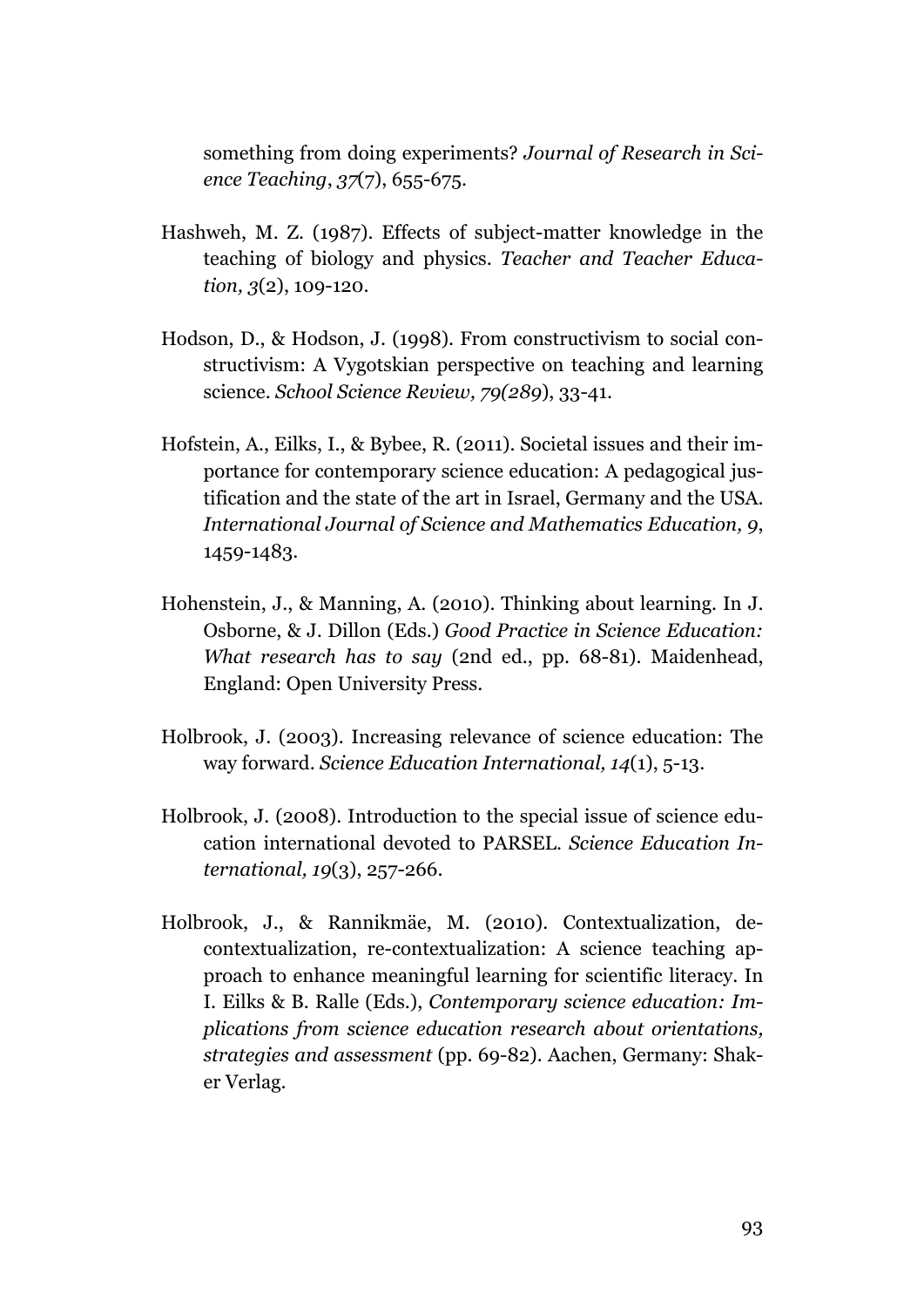- Ireland, J., Watters, J. J., Lunn Brownlee, J., & Lupton, M. (2014). Approaches to Inquiry Teaching: Elementary teacher's perspectives. *International Journal of Science Education*, *36*(10), 1733- 1750.
- Hutchins, K. L., & Friedrichsen, P. J. (2012). Science faculty belief system in a professional development program: Inquiry in college laboratories. *Journal of Science Teacher Education, 23*(8), 867-887.
- Högström, P., Ottander, C., & Benckert, S. (2012). Lärares mål med laborativt arbete: Utveckla förståelse och intresse. *Nordic Studies in Science Education*, *2*(3), 54 - 66.
- Johansson, A.-M. (2012). *Undersökande arbetssätt i NOundervisningen i grundskolans tidigare årskurser*. Dissertation, Stockholm, Sweden: Stockholms universitet.
- Johansson, A.-M. (2014). Hur kan lärandeprogression planeras och utvärderas? In B. Jakobsson, I. Lundegård, & P.-O. Wickman (Eds.), *Lärande i handling: En pragmatisk didaktik* (pp. 69-78)*.* Lund, Sweden: Studentlitteratur.
- Jones, M. G., Carter, G., & Rua, M. J. (1999). Children's concepts: Tools for transforming science teachers' knowledge. *Science Education*, *83*(5), 545-557.
- Jones, M. T., & Eick, C. J. (2007). Implementing inquiry kit curriculum: Obstacles, adaptations, and practical knowledge development in two middle school science teachers. *Science Education*, *91*(3), 492-513.
- Keeley, P. (2009). Elementary science education in the K-12 system. NSTA Reports, Retrieved 2 July, 2015 from http://www.nsta.org/publications/news/story.aspx?id=55954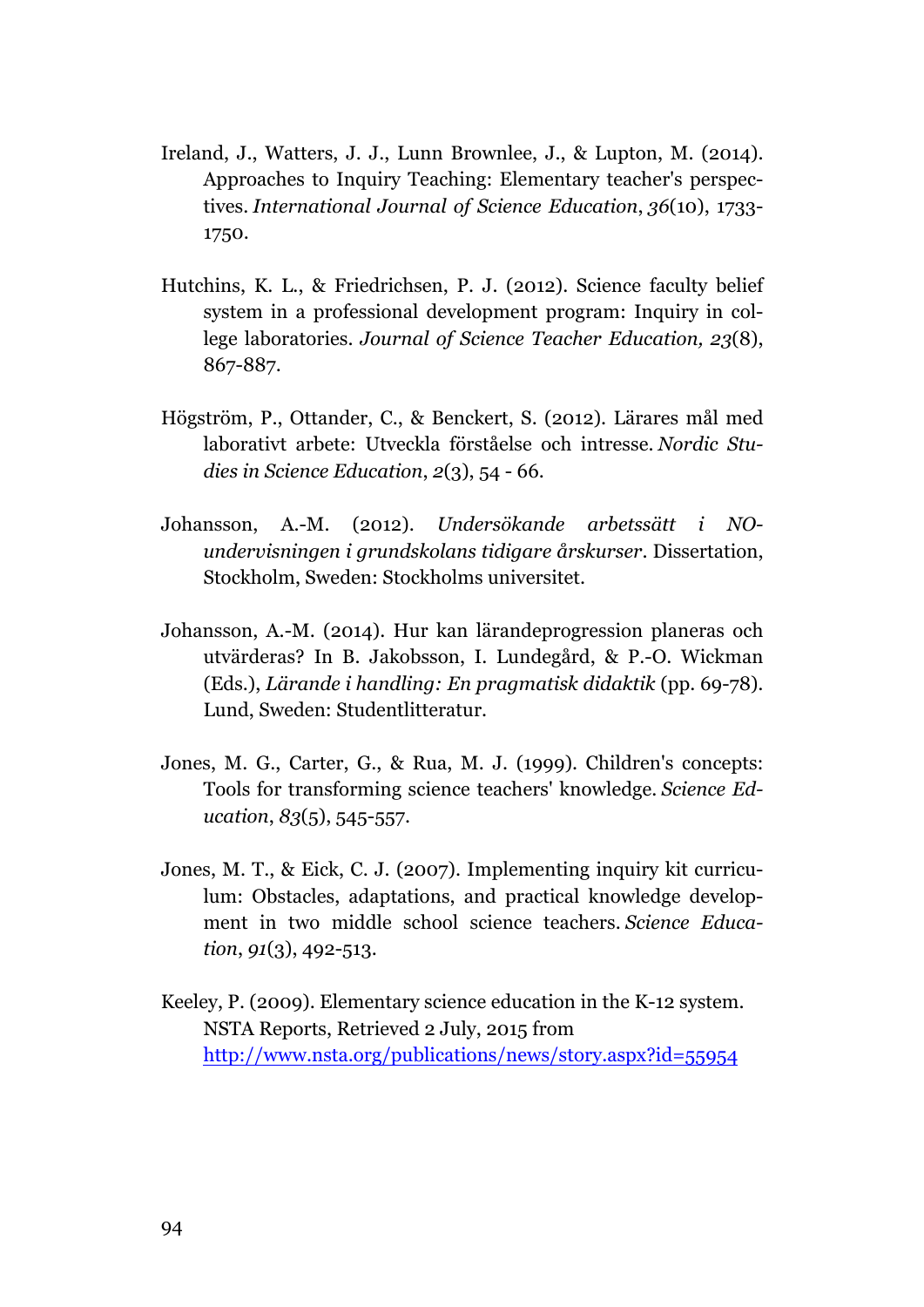- Kennedy, D. (2013). The role of investigations in promoting inquirybased science education in Ireland. *Science Education International, 24*(3), 282-305.
- Keys, C. W., & Bryan, L. (2001). Co-constructing inquiry-based science with teachers: Essential research for lasting reform. *Journal of Research in Science Teaching, 38*(6), 631-646.
- Kim, M., & Tan, A. L. (2011). Rethinking difficulties of teaching inquiry-based practical work: Stories from primary pre-service teachers. *International Journal of Science Education*, *33*(4), 465-486.
- Kind, V. (2009). Pedagogical content knowledge in science education: Perspectives and potential for progress. *Studies in Science Education, 45*(2), 169 - 204.
- King, D. (2012). New perspectives on context-based chemistry education: Using a dialectical sociocultural approach to view teaching and learning. *Studies in Science Education, 48*(1), 51-87.
- Krapp, A., & Prenzel, M. (2011). Research on interest in science: Theories, methods, and findings. *International Journal of Science Education, 33*(1), 27-50.
- Kavle, S. (1997). *Den kvalitativa forskningsintervjun.* Lund, Sweden: Studentlitteratur.
- Käpylä, M., Heikkinen, J.-P., & Asunta, T. (2009). Influence of content knowledge on pedagogical content knowledge: The case of teaching photosynthesis and plant growth. *International Journal of Science Education, 31*(10), 1395-1415.
- Larsson, S. (2005). Om kvalitet i kvalitativa studier. *Nordisk pedagogik*, *25*(1), 16-35.
- Lederman, N. G., Antink, A., & Bartos, S. (2014). Nature of science, scientific inquiry, and socio-scientific issues arising from genet-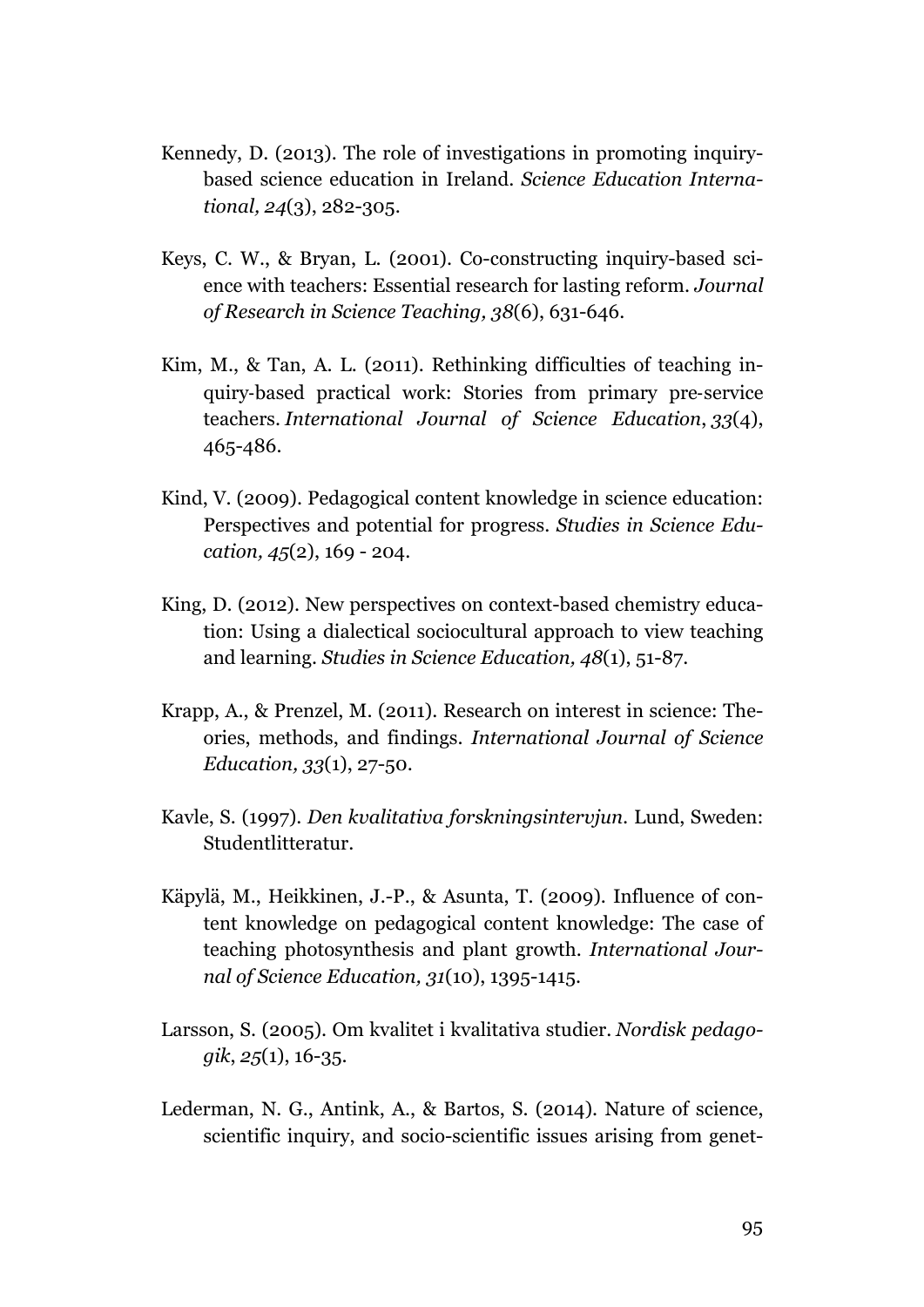ics: A pathway to developing a scientifically literate citizenry. *Science & Education*, *23*(2), 285-302.

- Lee, Y.-C. (2011). Enhancing pedagogical content knowledge in a collaborative school-based professional development programme for inquiry-based science teaching. *Asia-Pacific Forum on Science Learning and Teaching, 12(2),* 1-29.
- Lee, O., Hart, J. E., Cuevas, P., & Enders, C. (2004). Professional development in inquiry-based science for primary teachers of diverse student groups. *Journal of Research in Science Teaching, 41*(10), 1021-1043.
- Lemke, J. L. (2001). Articulating communities: Sociocultural perspectives on science education. *Journal of research in science teaching*, *38*(3), 296-316.
- Leonard, J., Boakes, N., & Moore, C. M. (2009). Conducting science inquiry in primary classrooms: Case studies of two preservice teachers' inquiry-based practice. *Journal of Primary Science Education, 21*(1), 27-50.
- Lidar, M., & Lundqvist, E. (2014). Lärarens roll för att rikta uppmärksamheten. In B. Jakobsson, I. Lundegård, & P.-O. Wickman (Eds.), *Lärande i handling: En pragmatisk didaktik* (pp. 59-68). Lund, Sweden: Studentlitteratur.
- Lin, H., Hong, Z., & Cheng, Y. Y. (2009). The interplay of the classroom learning environment and inquiry-based activities. *International Journal of Science Education, 31*(8) 1013-1024.
- Lin, H., Hong, Z., Yang, K., & Lee, S. The impact of collaborative reflections on teachers´ inquiry teaching. *International Journal of Science Education, 35*(18), 3095-3116.
- Lincoln, Y. S., & Guba, E. (1985). *Naturalistic inquiry*. Beverly Hills, CA: Sage.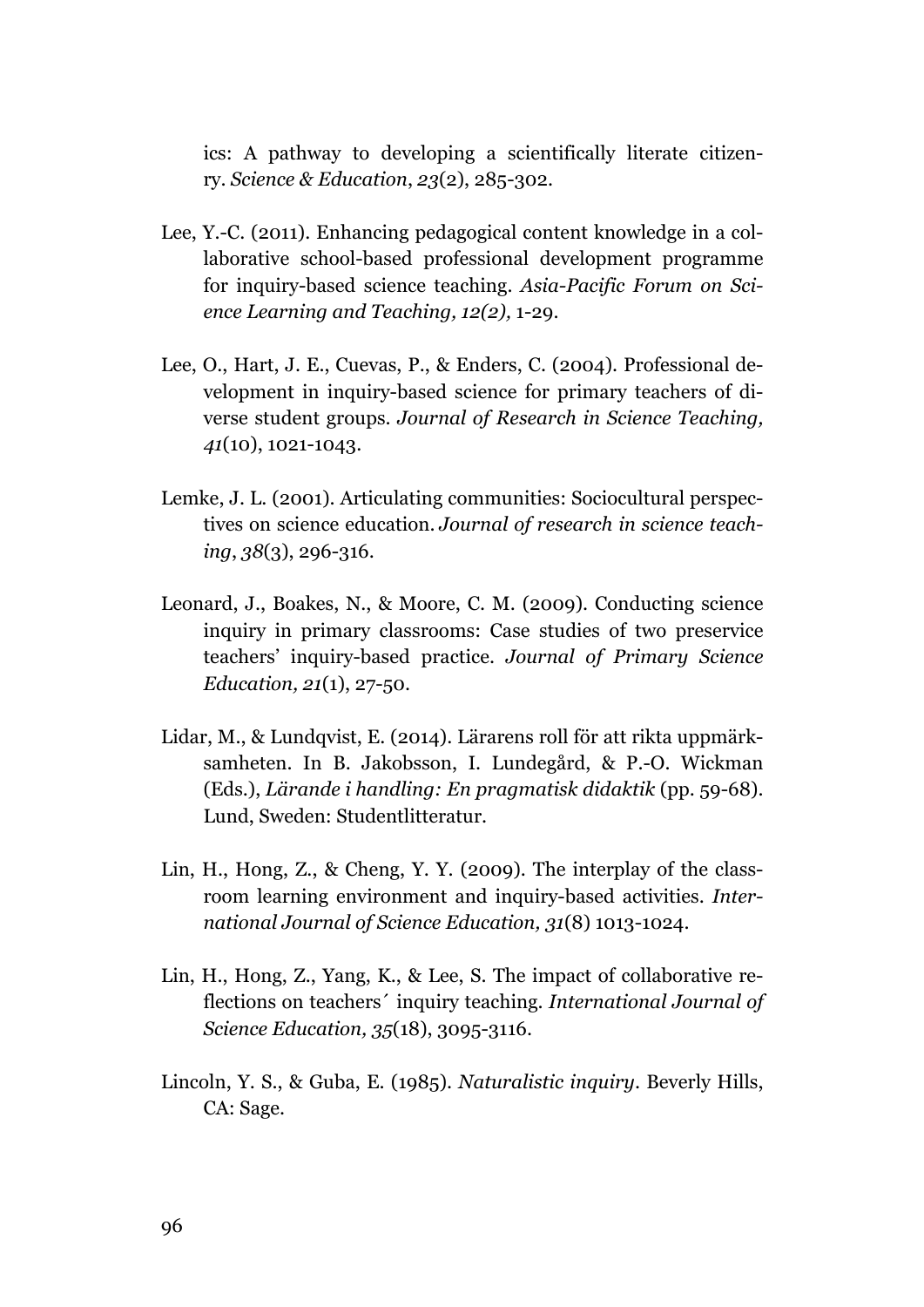- Lindahl, B. (2003). *Lust att lära naturvetenskap och teknik? En longitudinell studie om vägen till gymnasiet.* Dissertation, Göteborg, Sweden: Acta Universitatis Gothoburgensis.
- Lindqvist, G. (1999). *Vygotskij och skolan.* Lund, Sweden: Studentlitteratur.
- Little, J. W., Gearhart, M., Curry, M., & Kafka, J. (2003). Looking at student work for teacher learning, teacher community, and school reform. *Phi Delta Kappan, 85*(3)*,* 185–192.
- Loughran, J., Mulhall, P., & Berry, A. (2004). In Search of pedagogical content knowledge in science: Developing ways of articulating and documenting professional practice. *Journal of Research in Science Teaching, 41*(4), 370-391.
- Loughran, J. J., Mulhall, P., & Berry, A. (2006). *Understanding and developing science teachers´ pedagogical content knowledge.* Rotterdam: Sense Publishers.
- Loughran, J., Mulhall, P., & Berry, A. (2008). Exploring pedagogical content knowledge in science teacher education. *International Journal of Science Education*, *30*(10), 1301-1320.
- Loughran, J., Berry, A., & Mulhall, P. (2012.) *Understanding and developing science teachers' pedagogical content knowledge*. Retrieved 2 July, 2015 from https://www.sensepublishers.com/media/1219-understandingand-developing-science-teachers-pedagogical-contentknowledge.pdf
- Luera, G. R., & Otto, C. A. (2005). Development and evaluation of an inquiry-based primary science teacher education programme reflecting current reform movements. *Journal of Science Teacher Education, 16*(3), 241-258.
- Luft, J. A. (2001). Changing inquiry practices and beliefs: The impact of an inquiry-based professional development programme on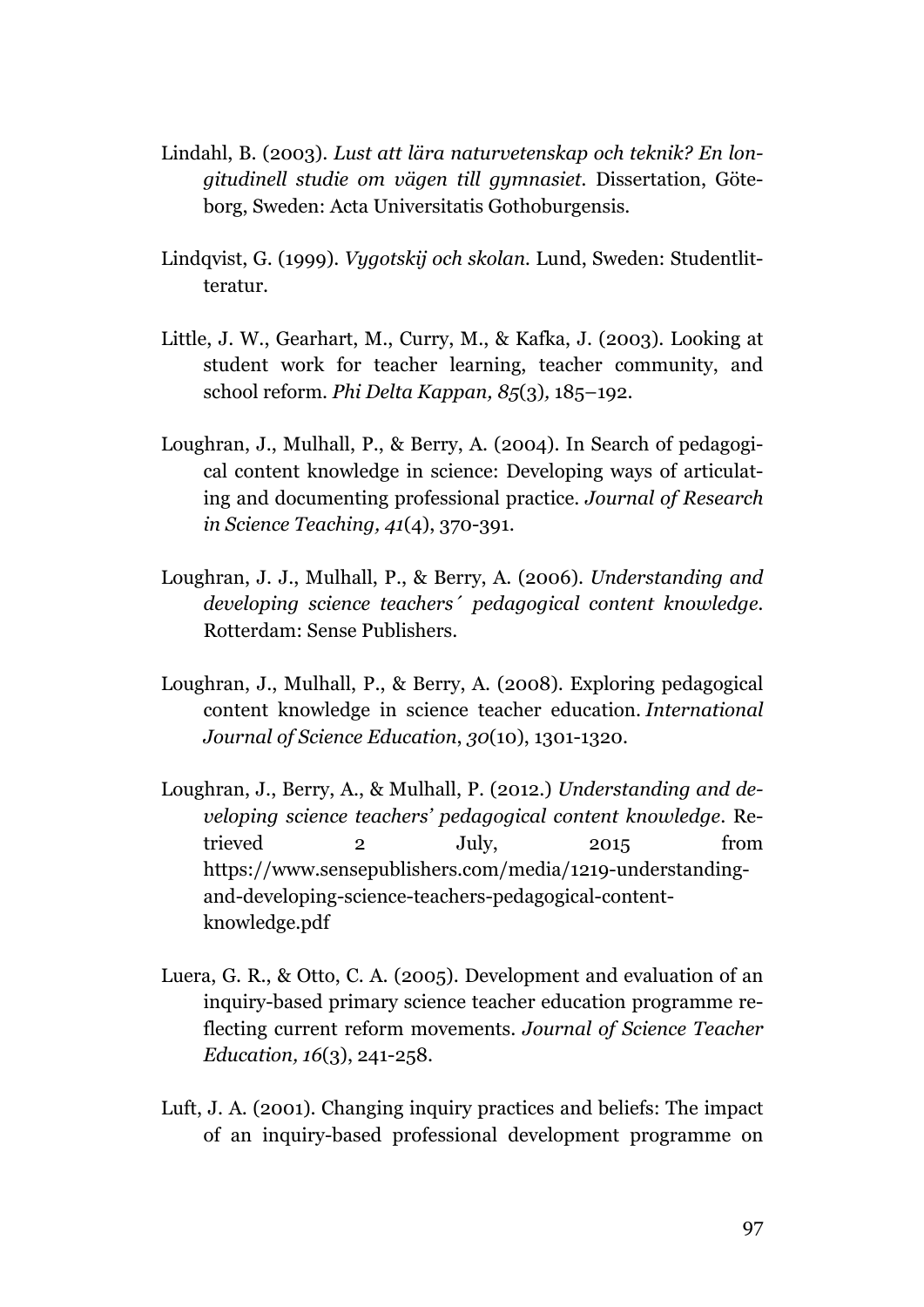beginning and experienced secondary science teachers. *International Journal of Science Education, 23*(5), 517-534.

- Lunde, T. (2014). *När läroplan och tradition möts: Om lärarfortbildning och undersökande aktiviteters syfte inom den laborativa NO-undervisningen i grundskolans senare del.* Licentiatuppsats, Karlstad, Sweden: Karlstads universitet.
- Lyons, T. (2006). Different countries, same science classes: Students' experiences of school science in their own words. *International Journal of Science Education*, *28*(6), 591-613.
- Magee, P. A., & Flessner, R. (2012). Collaborating to improve inquirybased teaching in primary science and mathematics courses. *Science Education International, 23*(4), 353-365.
- Magnusson, S., Krajcik, L., & Borko, H. (1999). Nature, sources and development of pedagogical content knowledge. In J. Gess-Newsome & N. G. Lederman (Eds.), *Examining pedagogical content knowledge* (pp. 95-132). Dordrecht, Netherlands: Kluwer.
- Maltese, A. V., Melki, C. S., Wiebke, H. L. (2014). The nature of experiences responsible for the generation and maintenance of interest in STEM. *Science Education, 98(6),* 937-962.
- Maltese, A. V., & Tai, R. H. (2010). Eyeballs in the fridge: Sources of early interest in science. *International Journal of Science Education, 32(5),* 669-685.
- Marks, R. (1990). Pedagogical content knowledge: From a mathematical case to a modified conception. *Journal of Teacher Education, 41*, 3-11.
- Marks, R. (1991, April). *When should teachers learn pedagogical content knowledge.* Paper presented at the AERA Annual meeting, Chicago, IL.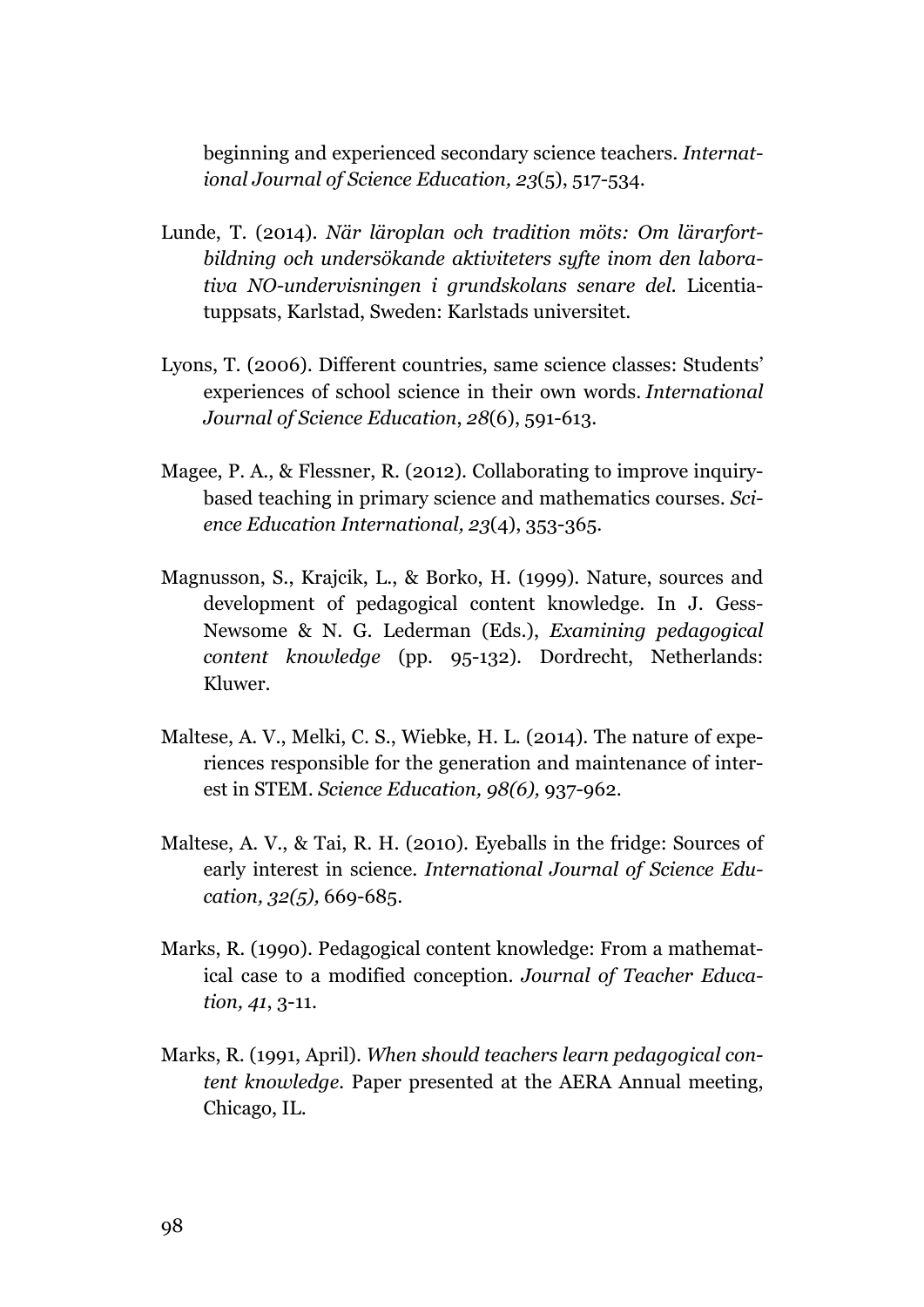- Marks, R., & Eilks, I. (2010). Research-based development of a lesson plan on shower gels and musk fragrances following a sociocritical and problem-oriented approach to chemistry teaching. *Chemistry Education Research and Practice*, *11*(2), 129-141.
- Marton, F., & Pang, M. F. (2006). On some necessary conditions of learning. *The Journal of the Learning sciences*, *15*(2), 193-220.
- Marton, F., & Ling, L. M. (2007). Learning from 'the learning study'. *Tidskrift för lärarutbildning och forskning*, *14*(1), 31-44.
- Miles, M. B., & Huberman, A. M. (1994). Qualitative data analysis: An expanded sourcebook. 1994. *Beverly Hills, CA: Sage Publications*.
- Millar, R. (2006). Twenty first century science: Insights from the design and implementation of a scientific literacy approach in school science. *International Journal of Science Education, 28*(13), 1499-1521.
- Millar, R., & Osborne, J. (1998). *Beyond 2000: Science education for the future.* London, England: Nuffield foundation.
- Murphy, C., & Beggs, J. (2003). Children's perceptions of school science. *School Science Review*, *84*, 109-116.
- National Research Council (NRC). (1996). *National science education standards.* Washington, DC: National Academies Press.
- Nentwig, P. M., Demuth, R., Parchmann, I., Gräsel, C., & Ralle, B. (2007). Chemie im Kontext: Situating learning in relevant contexts while systematically developing basic chemical concepts. *Journal of Chemical Education*, *84*(9), 1439-1444.
- Newton, D. P. (1988). *Making science education relevant*. London, England: Kogan Page.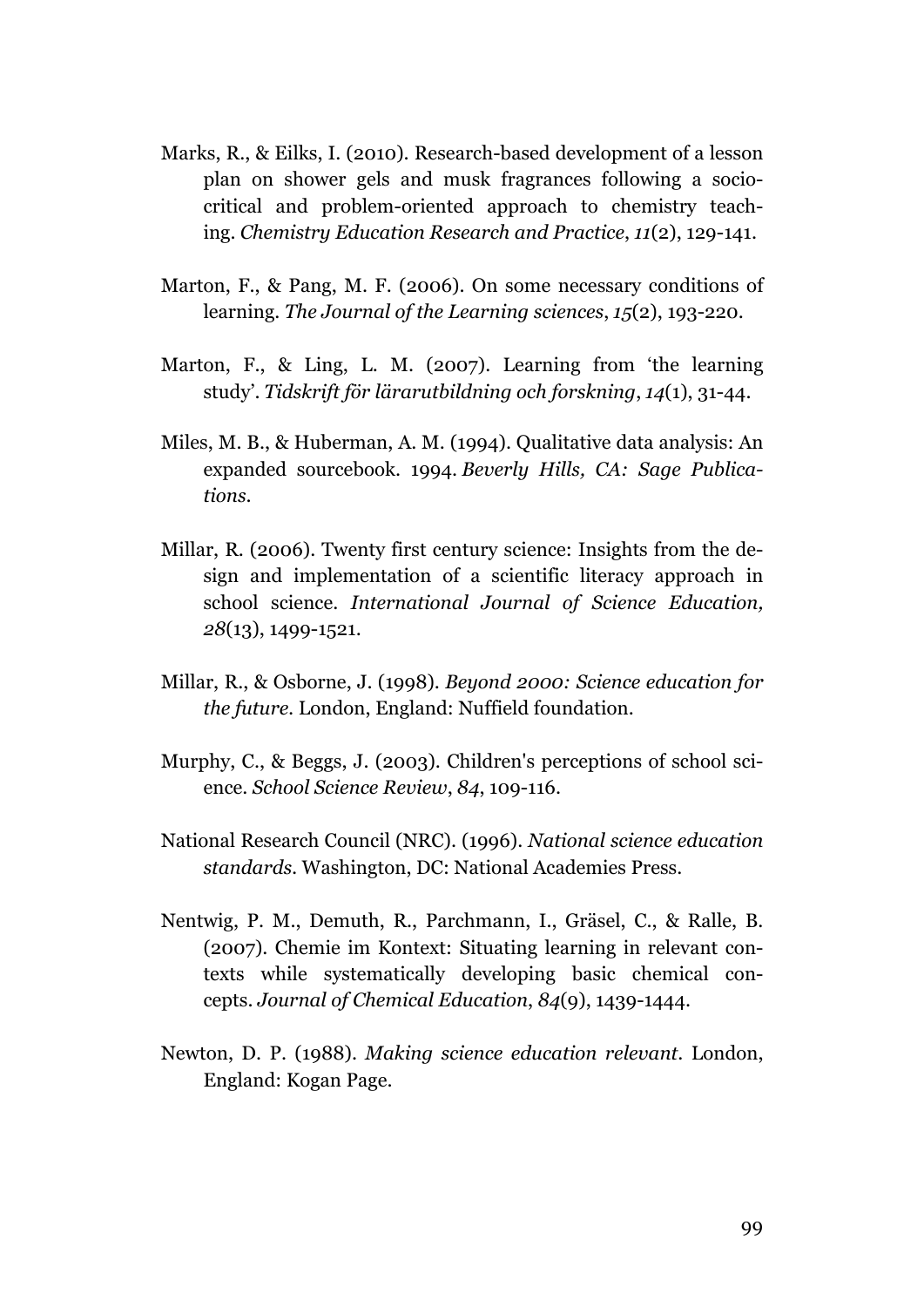- NGSS Lead States. (2013). *Next generation science standards: For states, by states.* Washington, DC: National Academies Press.
- Nielsen, B. L. (2013). *Science Teachers' meaning-making of teaching practice, collaboration and professional development.* Dissertation, Aarhus: Aarhus University.
- Nilsson, P. (2008a*). Learning to teach and teaching to learn: Primary science student teachers' complex journey from learners to teachers*. Dissertation, Linköping, Sweden: Linköpings universitet.
- Nilsson, P. (2008b*).* Recognizing the needs: Student teachers´ learning to teach from teaching. *Nordic Studies in Science Education*, *4*(1), 284-299.
- Nilsson, P. (2009). From lesson plan to new comprehension: Exploring student teachers' pedagogical reasoning in learning about teaching. *European Journal of Teacher Education*, *32*(3), 239- 258.
- Nilsson, P. (2013). What do we know and where do we go? Formative assessment in developing student teachers' professional learning of teaching science. *Teachers and Teaching, 19(2*), 188-201,
- Nilsson, P. (2014). When teaching makes a difference: Developing science teachers´ pedagogical content knowledge through learning study. *International Journal of Science Education*, *36*(11), 1794 - 1814.
- Nilsson, P., & Loughran, J. (2012). Exploring the development of preservice teachers´ pedagogical content knowledge. *Journal of Science Teacher Education, 23*(7)*,* 699-721*.*
- Osborne, J., & Dillon, J. (2008). *Science education in Europe: Critical reflections*. London, England: The Nuffield Foundation.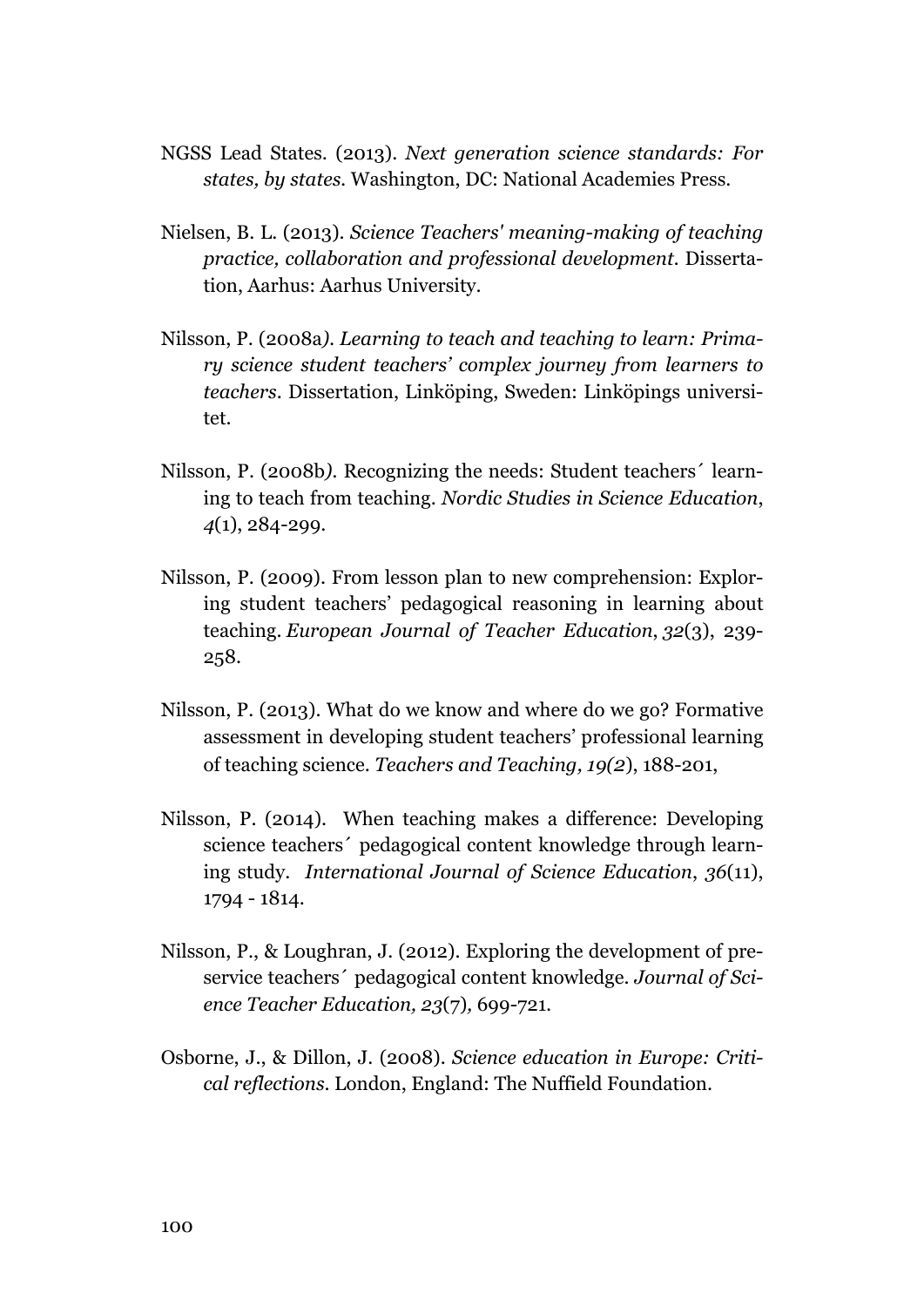- Osborne, J., Simon, S., & Collins, S. (2003). Attitudes towards science: A review of the literature and its implications. *International Journal of Science Education, 25*(9), 1049-1079.
- Padilla, K., & Van Driel, J. (2011). The relationships between PCK components: The case of quantum chemistry professors. *Chemistry Education Research and Practice*, *12*(3), 367- 378.
- Palmer, D. H. (2001). Factors contributing to exchange amongst preservice elementary teachers. *Science Education, 86*(1), 122-138.
- Parchmann, I., Gräsel, C., Baer, A., Nentwig, P., Demuth, R., & Ralle, B. (2006). 'Chemie im Kontext': A symbiotic implementation of a context-based teaching and learning approach. *International Journal of Science Education, 28*(9), 1041-1062.
- Park, S., & Chen, Y.-C. (2012). Mapping out the integration of the components of pedagogical content knowledge (PCK): Examples from high school biology classrooms. *Journal of Research in Science Teaching, 49*(7), 922-941.
- Park, S., & Oliver, J. S. (2008). Revisiting the conceptualisation of pedagogical content knowledge (PCK): PCK as a conceptual tool to understand teachers as professionals. *Research in Science Education*, *38*(3), 261-284.
- Peirce, C. S. (1878/1992). How to make your ideas clearer. In N. Houser & C. Klosel (Eds.), *The essential* Peirce (Vol*.* 1, pp. 124- 141). Bloomington, IN: Indiana University Press.
- Peters, M. A. (2007). Kinds of thinking, styles of *reasoning. Educational Philosophy and Theory, 39(4)*, 350-363.
- Pilot, A., & Bulte, A. M. W. (2006). The use of contexts as a challenge for the chemistry curriculum: Its successes and the need for further development and understanding. *International Journal of Science Education, 28*(9), 1087-1112.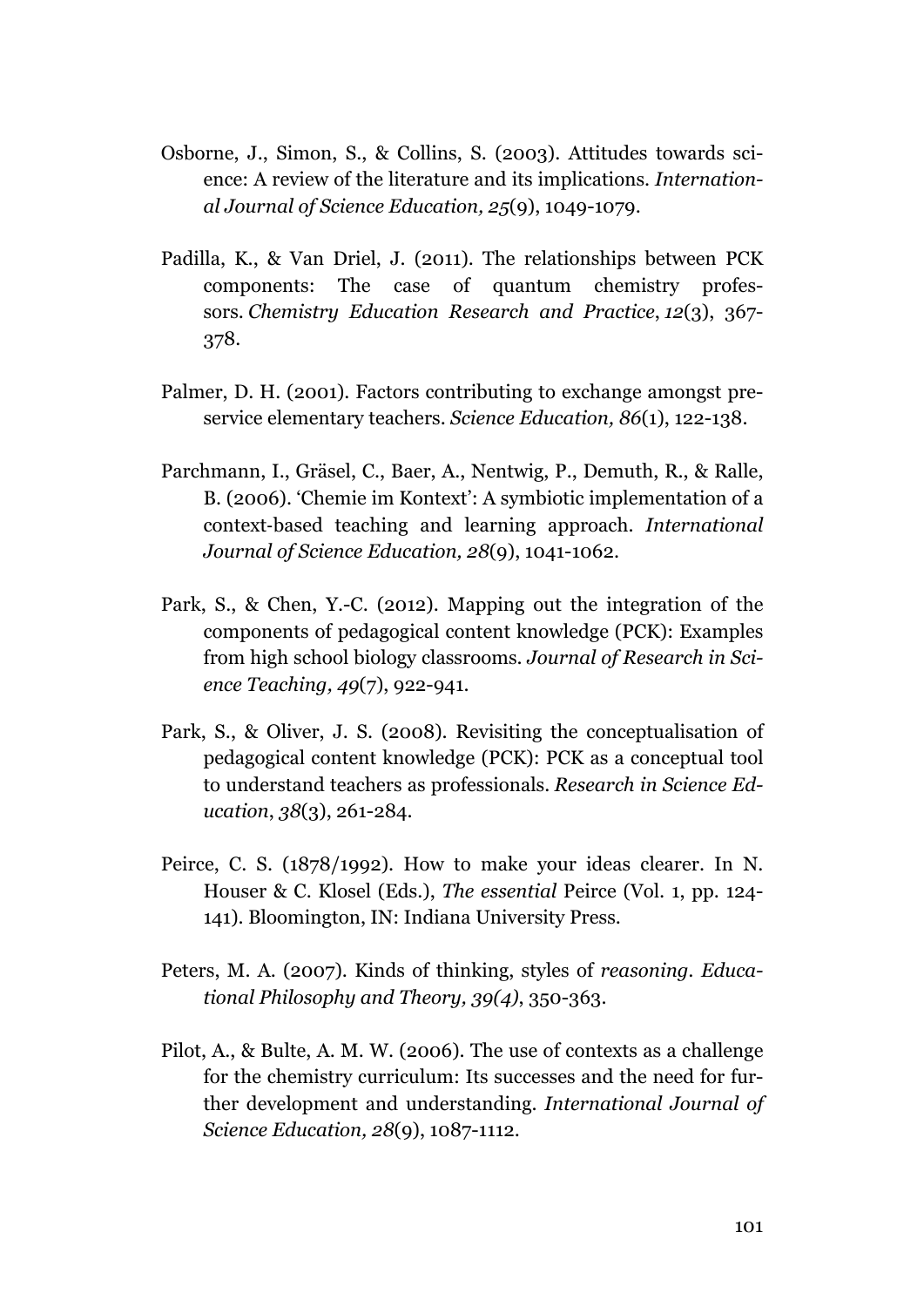- Potvin, P., & Hasni, A. (2014). Interest, motivation, and attitude towards science and technology at K-12 levels: A systematic review of 12 years of educational research. *Studies in Science Education, 50*(1), 85-129.
- Prestridge, S. J. (2014). Reflective blogging as part of ICT professional development to support pedagogical change. *Australian Journal of Teacher Education*, *39*(2), 70-86.
- Rauch, F. (2010). Practitioner research and in-service university courses: Theoretical concepts and evaluation. In M. S. Khine & I. M. Saleh (Eds.), *Practitioner Research: Teachers' investigation in classroom teaching* (pp. 51-66). New York, NY: Nova Science Publishers.
- Riegle-Crumb, C., Moore, C., & Ramos-Wada, A. (2010). Who wants to have a career in science or math? Exploring adolescents' future aspirations by gender and race/ethnicity. *Science Education, 95(3),* 458-476.
- Riggs, I., & Enochs, L. (1990). Towards the development of a elementary teacher's science teaching efficacy belief instrument. *Science Education, 74*(6)*,* 625-637.
- Riggs, E., & Kimbrough, D. (2002). Implementation of a constructivist pedagogy in a geoscience course. *Journal of Geoscience Education, 50*(1), 49-55.
- Robson, C. (2011). *Real world research: A resource for users of social research methods in applied settings* (3rd ed.). West Sussex, England: Wiley.
- Rodgers, C. R. (2002). Voices inside schools. *Harvard Educational Review, 72(2)*, 230-254.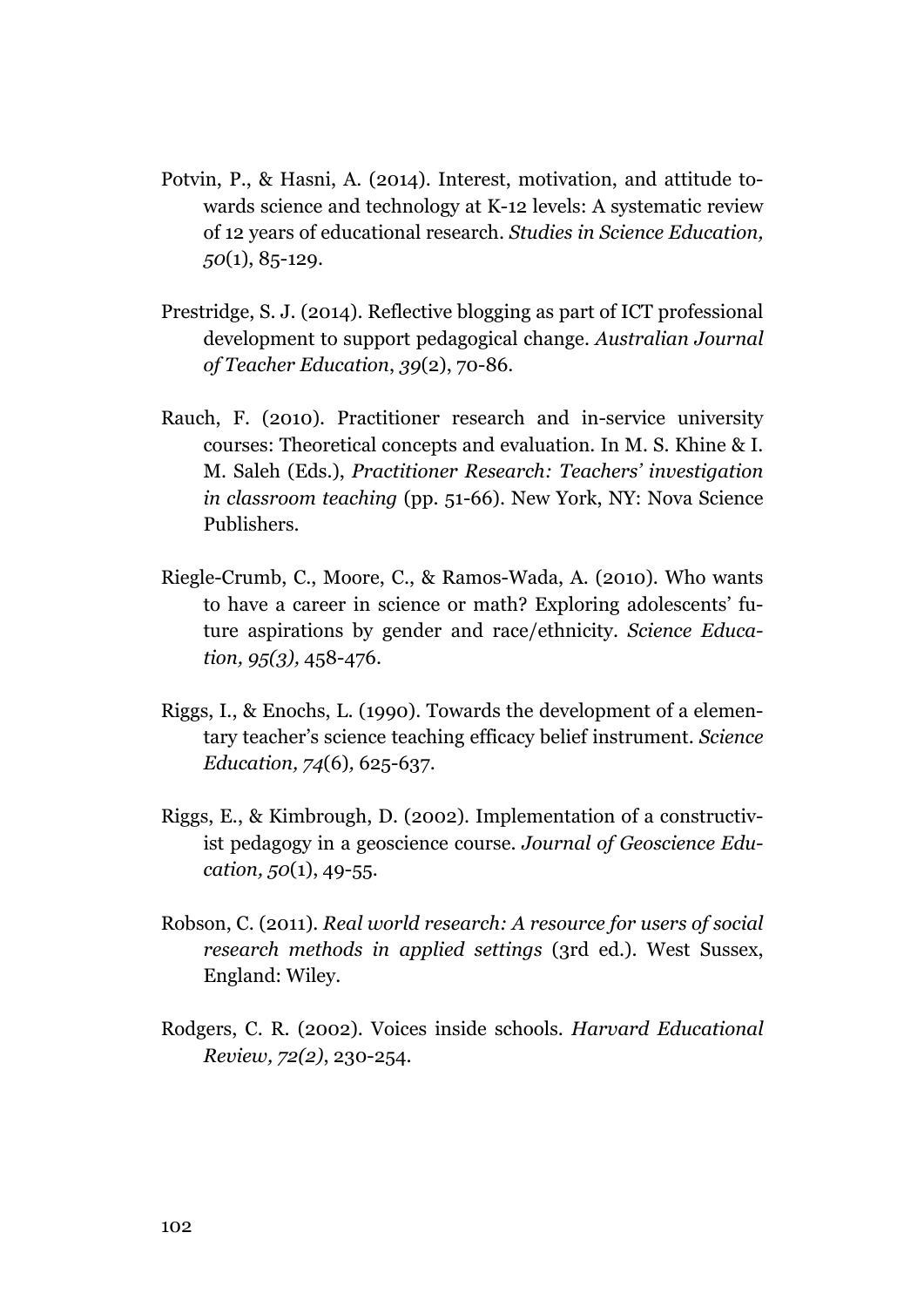- Roehring, G. H., & Luft, J. A. (2004). Constraints experienced by beginning secondary teachers in implementing scientific inquiry lessons. *International Journal of Science Education, 26(1)*, 3-24.
- Roth, K.J. (2007). Science teachers as researchers. In Abell, S. & Lederman, N. (Eds.), *Handbook of Research on Science Education* (pp. 1203-1250London, England: Lawrence Erlbaum.
- Roth, K. J. (2014). Primary science teaching. In N. G. Lederman & S. K. Abell (Eds.), *Handbook of Research in Science Education* (Vol. 2, pp. 361-394). London, England: Routledge.
- Roth, K. J., Garnier, H. E., Chen, C., Lemmens, M., Schwille, K., & Wickler, N. I. (2011). Videobased lesson analysis: Effective science PD for teacher and student learning. *Journal of Research in Science Teaching*, *48*(2), 117-148
- Schneider, R.M., & Plasman, K. (2011). Science teacher learning progressions: A review of science teachers´ pedagogical content knowledge development. *Review of Educational Research, 81*(4), 530-565.
- Schreiner, C., & Sjøberg, S. (2004). ROSE: The relevance of science education. Sowing the seeds of ROSE. *Acta didactica*, *4*.
- Schwab, J. J. (1960). Inquiry, the science teacher, and the educator. *The School Review, 68*(2), 176-195.
- Schön, D. A. (1983). *The reflective practitioner: How professionals think in action*. New York, NY: Basic books.
- Schön, D. (1987). *Educating the reflective practitioner.* San Francisco, CA: Jossey-Bass.
- Seltzer-Kelly, D. (2008). Deweyan Darwinism for the twenty-first century: Toward and educational method for critical democratic engagement in the era of the institute of education sciences. *Educational Theory, 58(3)*, 289-304.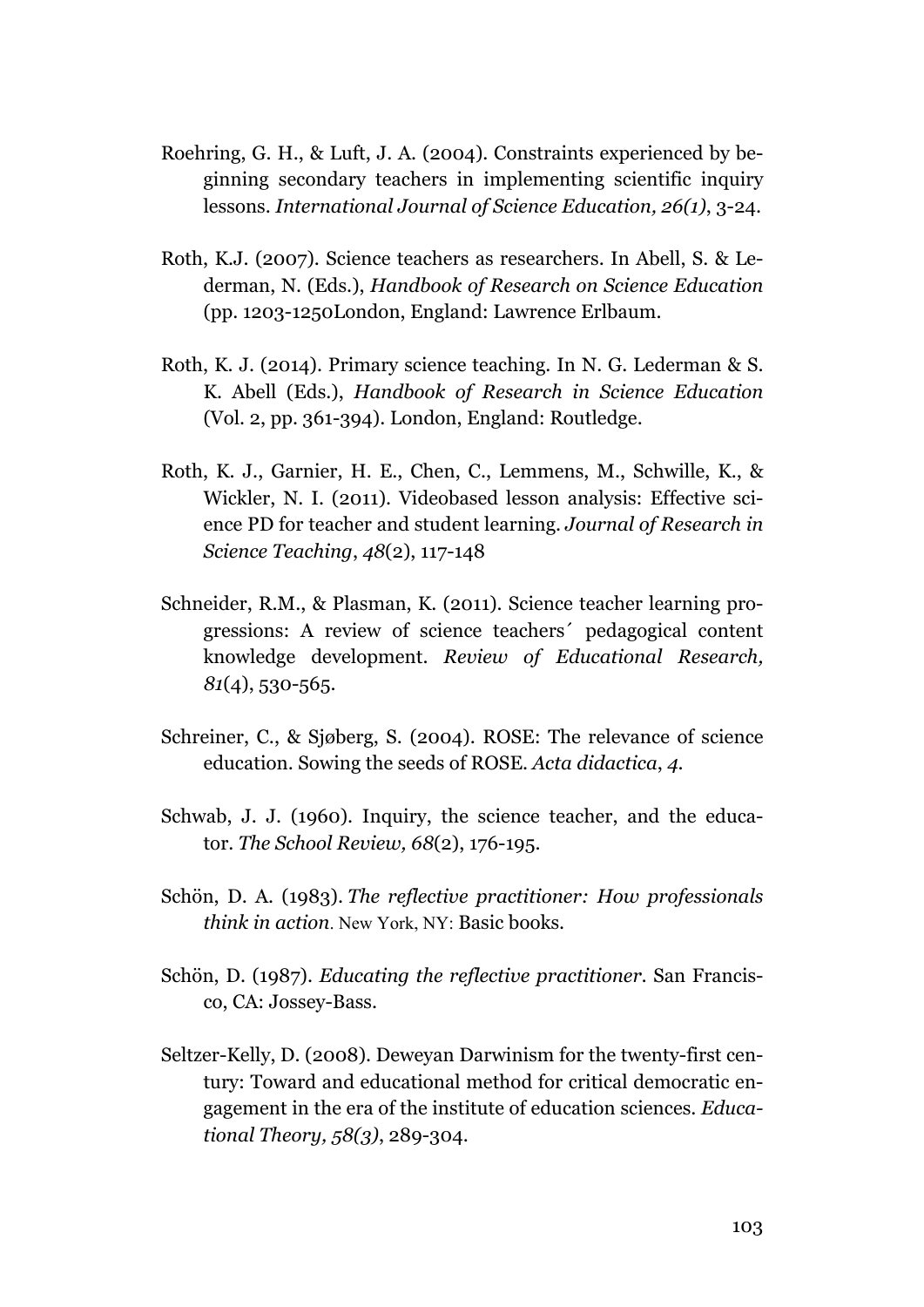- Sevian, H., & Talanquer, V. (2014). Rethinking chemistry: A learning progression on chemical thinking. *Chemistry Education Research and Practice*, *15*(1), 10-23.
- Shulman, L. S. (1986). Those who understand: knowledge growth in teaching. *Educational Researcher, 15*(2), 4-14.
- Shulman, L. S. (1987). Knowledge and teaching: Foundations of the new reform. *Harvard Educational Review, 57*(1), 1-22.
- Simoncini, K. M., Lasen, M., Rocco, S. (2014). Professional dialogue, reflective practice and teacher research: Enhancing early childhood pre-service teachers in collegial dialogue bout curriculum innovation. *Australian Journal of Teacher Education*, *39*(1), 27- 43.
- Sokolowska, D., de Meyere, J., Folmer, E., Rovsek, B., &, Peeters, W. (2014). Balancing the needs between training for future scientists and broader societal needs - SECURE project research on mathematics, science and technology curricula and their implementation. *Science Education International 25*(1), 40-51.
- Sormunen, K., Keinonen, T., & Holbrook, J. (2014). Finnish teachers' views on the three stage model. *Science Education International, 25*(2), 172-185.
- Stensmo, C. (1994). *Pedagogisk filosofi.* Lund, Sweden: Studentlitteratur.
- Stuckey, M., Hofstein, A., Mamlok-Naaman, R., & Eilks, I. (2013). The meaning of 'relevance' in science education and its implications for the science curriculum. *Studies in Science Education, 49*(1), 1-34.
- Svendsen, B. (2015). Mediating artifact in teacher professional development. *International Journal of Science Education*, *37*(11), 1834-1854.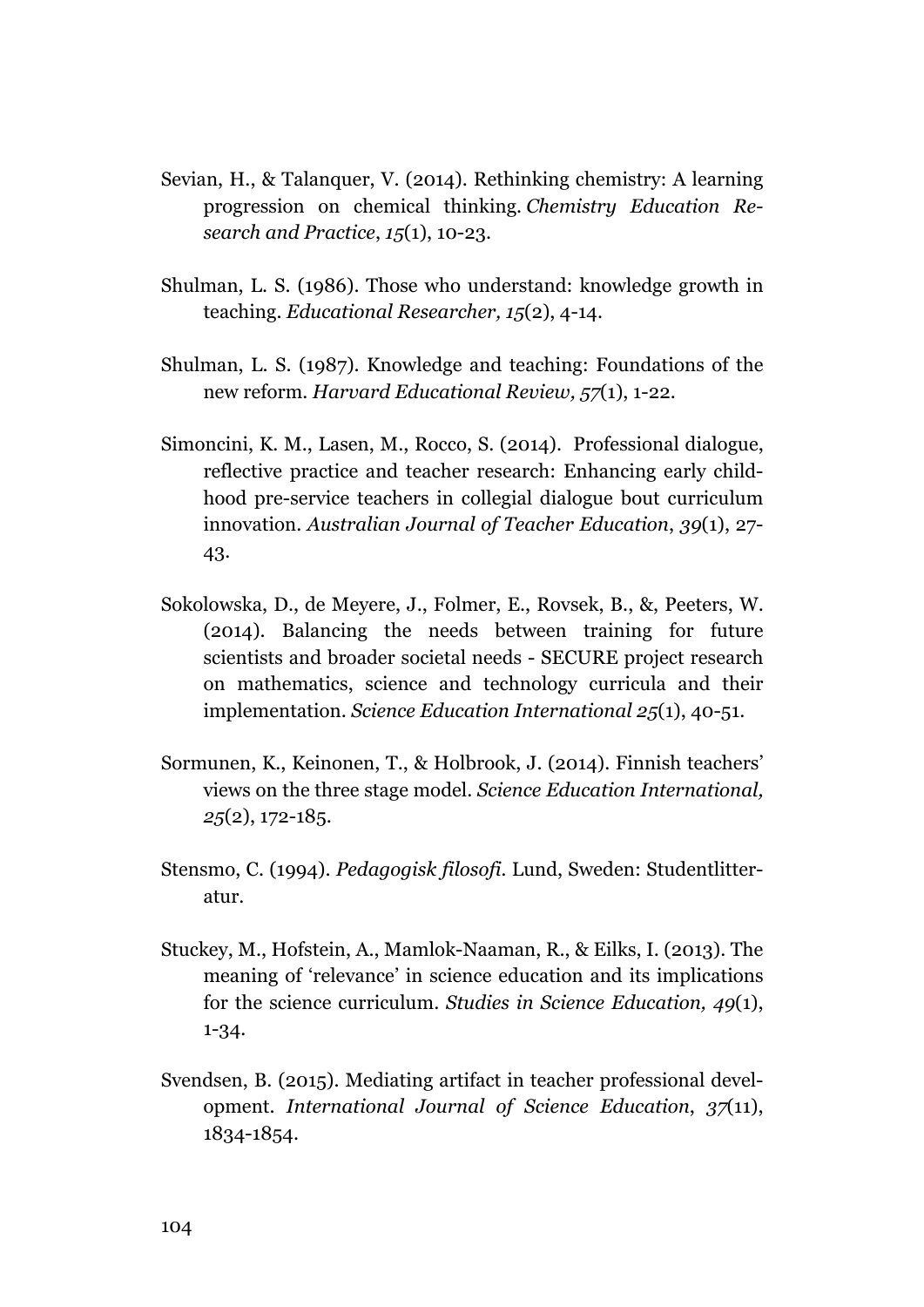- Swedish National Agency for Education. (2011). *Curriculum for the compulsory school system, the pre-school class and the leisuretime centre 2011*. Stockholm, Sweden: Swedish National Agency for Education.
- Taitelbaum, D., Mamlok-Naaman, R., Carmelie, M., & Hofstein, A. (2008). Evidence for teachers' change while participating in a continuous professional development programme and implementing the inquiry approach in the chemistry laboratory*. International Journal of Science Education 30*(5), 593-617.
- The Royal Society. (2008). *Exploring the relationship between socioeconomic status and participation and attainment in science education.* London, England: The Royal Society.
- Timperley, H. (2008). Teacher Professional Learning and Development. Educational Practices Series-18. *UNESCO International Bureau of Education*.
- Tytler, R., Waldrip, B., & Griffiths, M. (2004). Windows into practice constructing effective science teaching and learning in a school change initiative. *International Journal of Science Education, 26*(2), 171-194.
- Vaino, K., Holbrook, J., & Rannikmäe, M. (2012). Stimulating students' intrinsic motivations for learning chemistry through the use of context-based learning modules. *Chemistry Education Research and Practice, 13*(4), 410-419.
- Valdmann, A., Holbrook, J., & Rannikmäe, M. (2012). Evaluating the teaching impact of a prior, context-based, professional development programme. *Science Education International*, *23*(2), 166-185.
- Van Driel, J. H., Berry, A., & Meirink, J. (2014). Research on science teacher knowledge. In N. G. Lederman & S. K. Abell (Eds.),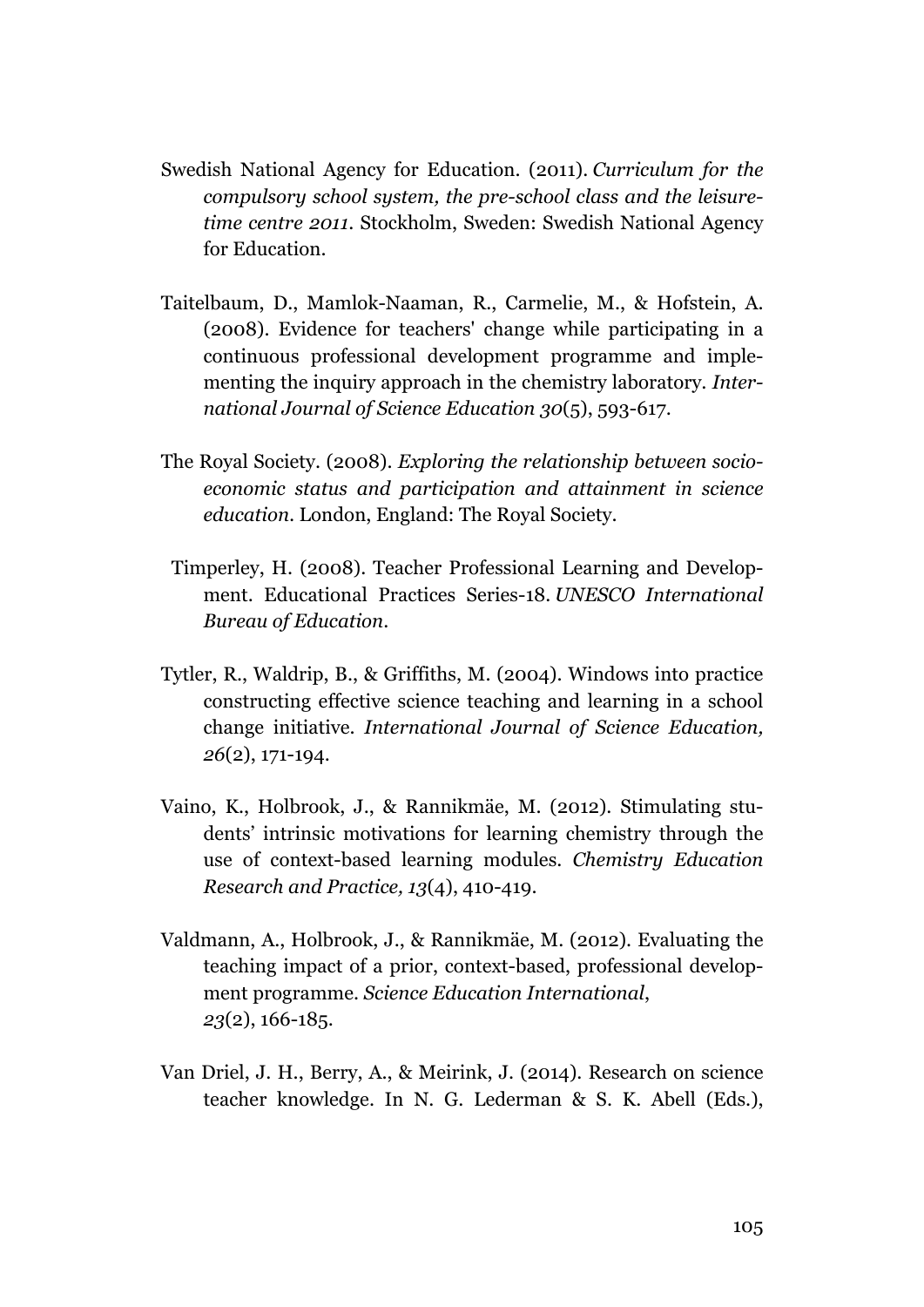*Handbook of Research in Science Education* (Vol. 2, pp. 848- 870). London: Routledge.

- Van Driel, J. H., Verloop, N., & de Vos, W. (1998). Developing science teachers' pedagogical content knowledge. *Journal of Research in Science Teaching*, *35*(6), 673-695.
- Veermans, M., Lallimo, J., & Hakkaraienen, K. (2005). Patterns of guidance in inquiry learning. *Journal of Interactive Learning Research, 16*(2), 179-184.
- Villegas-Reimers, E. (2003). Teacher professional development: An international review of the literature. Paris, France: *UNESCO, International Institute for Educational Planning.*
- Vygotskij, L. S. (1999). Pedagogisk psykologi. In G. Lindqvist (Ed.), *Vygotskij och skolan.* Lund, Sweden: Studentlitteratur.
- Wallace, C. S., & Kang, N. (2004). An investigation of experienced secondary science teachers' beliefs about inquiry: An examination of competing belief sets. *Journal of Research in Science Teaching, 41*(9), 936-960.
- Wee, B., Shepardson, D., Fast, J., & Harbor, J. (2007). Teaching and learning about inquiry: Insights and challenges in professional development. *Journal of Science Teacher Education*, *18*(1), 63- 89.
- Wertsch, J. V. (1991). *Voices of the mind – a sociocultural approach to mediated action.* Hempstead, NY: Harvester Whetsheaf.
- Wickman, P-O. (2006). *Aesthetic experience in science education: Learning and meaningmaking as situated talk and action*. London, England: Lawrence Erlbaum Associates.
- Wickman, P.-O. (2014). En pragmatisk didaktik. In B. Jakobsson, I. Lundegård, & P.-O. Wickman (Eds.). *Lärande i handling: En*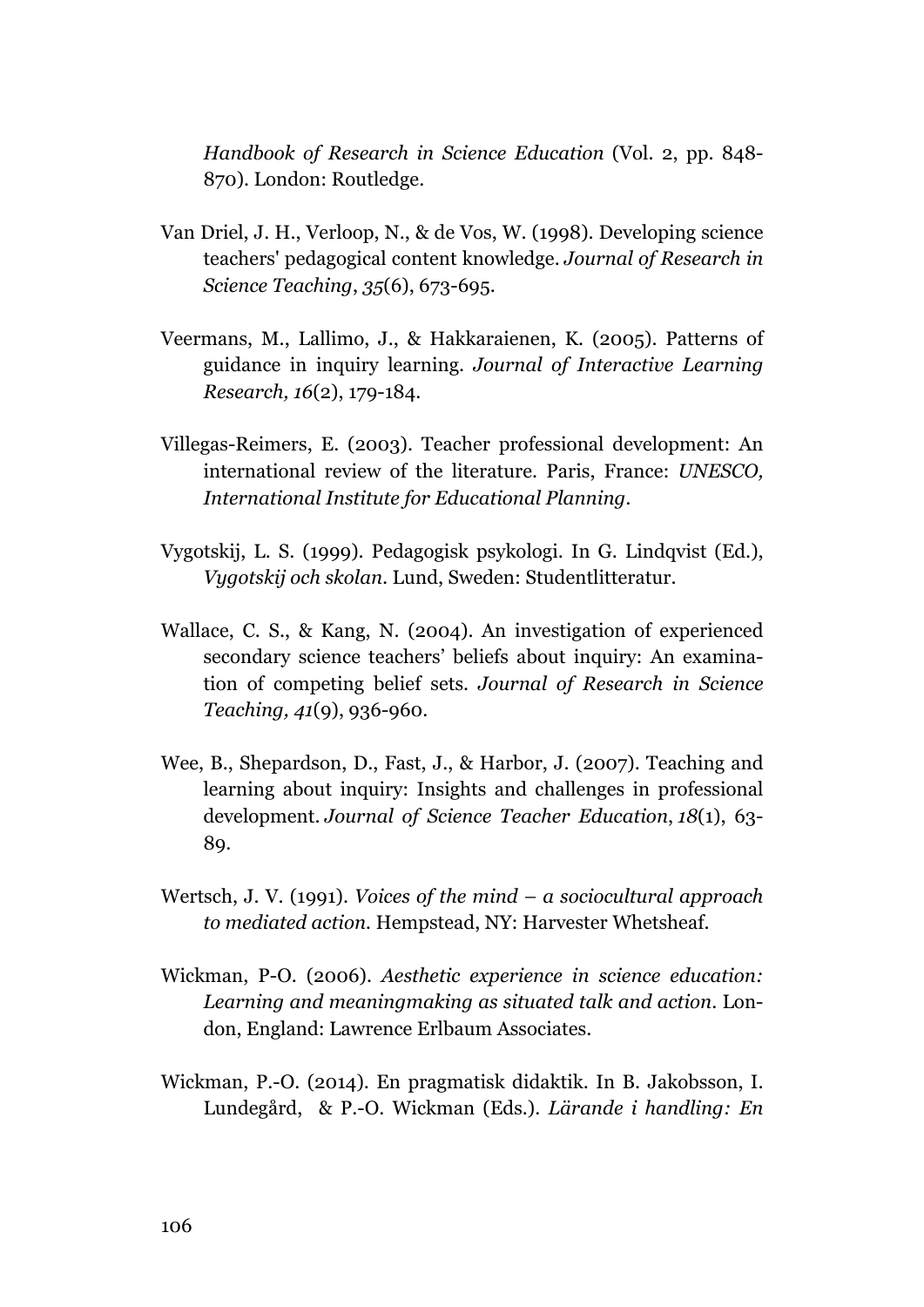*pragmatisk didaktik* (pp. 17-24)*.* Lund, Sweden: Studentlitteratur.

- Wickman, P.-O., & Östman, L. (2014). Att göra lärandet synligt. In B. Jakobsson, I. Lundegård, & P.-O. Wickman (Eds.). *Lärande i handling: En pragmatisk didaktik* (pp. 37-46)*.* Lund, Sweden: Studentlitteratur.
- Windschitl, M. (2003). Inquiry projects in science teacher education: What can investigative experiences reveal about teacher thinking and eventual classroom practice? *Science Education, 87*(1), 112- 143.
- Windschitl, M. (2004). Folk theories of "inquiry": How preservice teachers reproduce the discourse and practices of an atheoretical scientific method. *Journal of Research in Science teaching, 41*(5), 481-512.
- Wood, F., & McQuarrie, F. (1999). On-the-job learning. *Journal of Staff Development, 20(3)*, 10-13.
- Xu, J., Coats, L.T., & Davidson, M. L. (2012). Promoting student interest in science. *American Educational Research Journal, 49*(1), 124-154.
- Yates, S., & Goodrum, D. (1990). How confident are primary school teachers in teaching science? *Research in Science Education, 20*(1)*,* 300-305.
- Yoon, H.-G., Joung, Y. J., & Kim, M. (2011). The challenges of science inquiry teaching for pre-service teachers in primary classrooms: Difficulties on and under the scene. *Research in Science Education, 42*(3), 589-608.